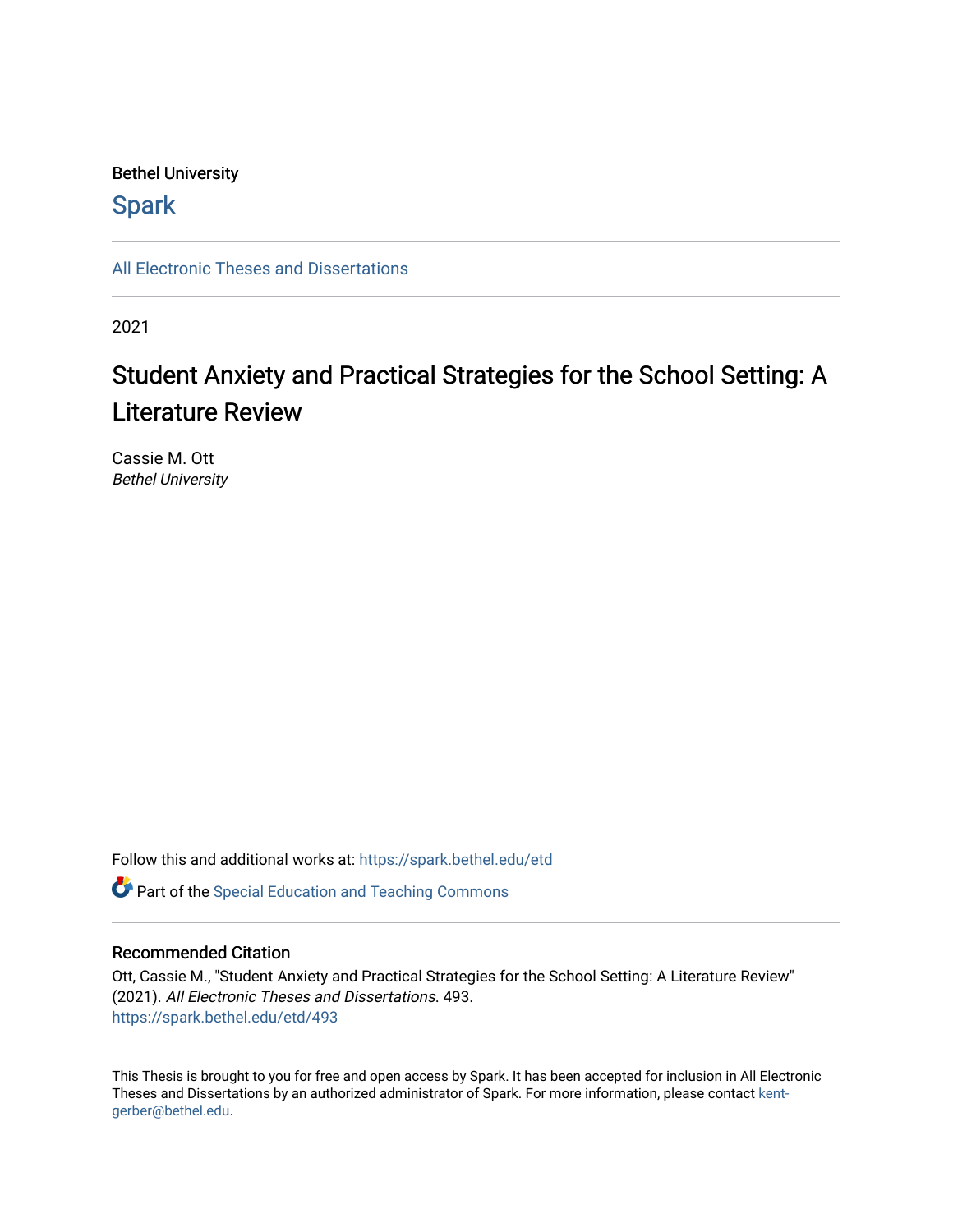# STUDENT ANXIETY AND PRACTICAL STRATEGIES FOR THE SCHOOL SETTING: A LITERATURE REVIEW SUBMITTED TO THE FACULTY OF BETHEL UNIVERSITY

BY

CASSIE M. OTT

IN PARTIAL FULFILLMENT OF THE REQUIREMENTS

### FOR THE DEGREE OF

MASTER OF ARTS

JUNE 2021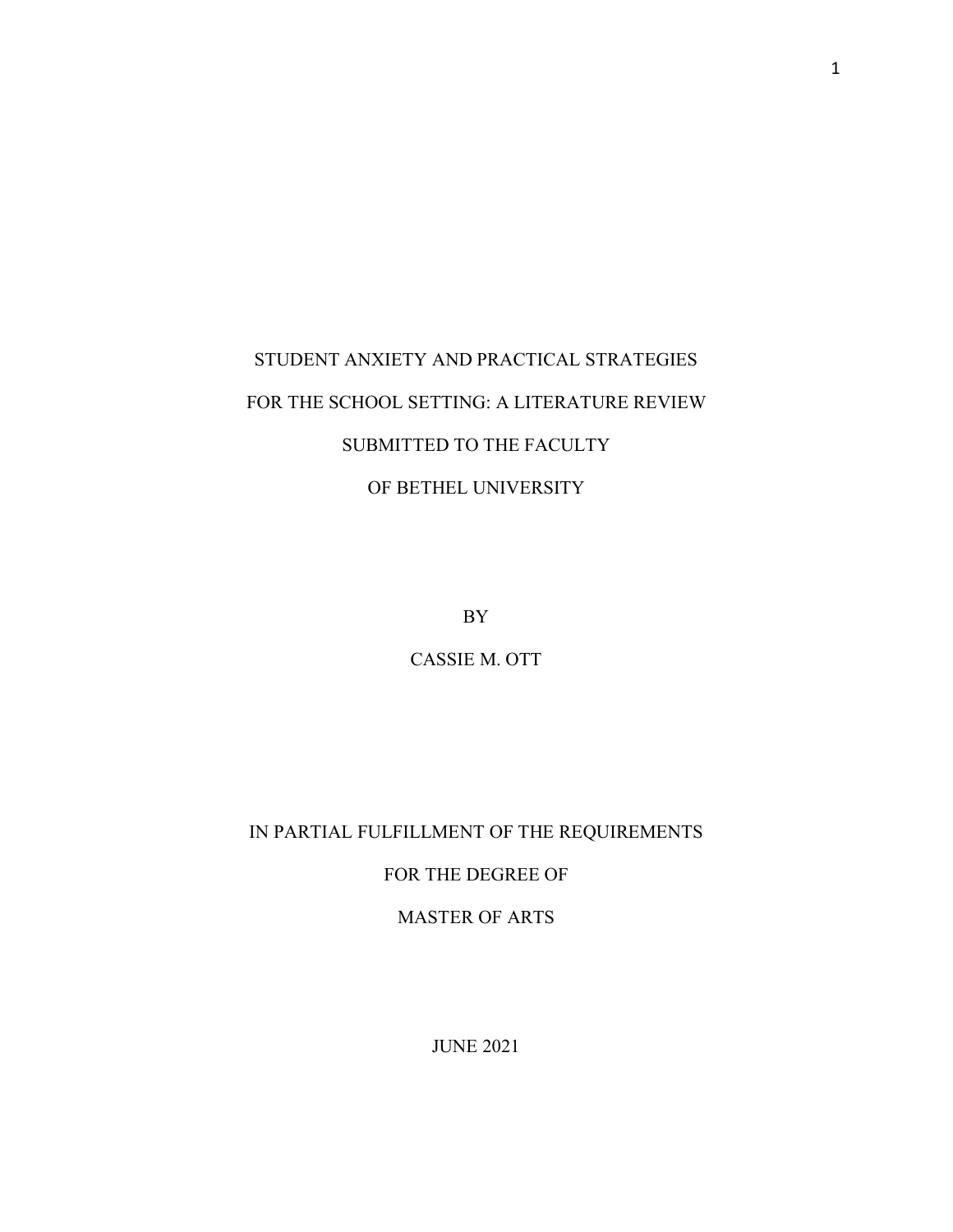BETHEL UNIVERSITY

## STUDENT ANXIETY AND PRACTICAL STRATEGIES FOR THE SCHOOL SETTING: A LITERATURE REVIEW

CASSIE M. OTT

JUNE 2021

APPROVED

Thesis Advisor: Susan Larson, MAC, MS CCC-SLP

Program Director: Dr. Katie Bonawitz, Ed.D.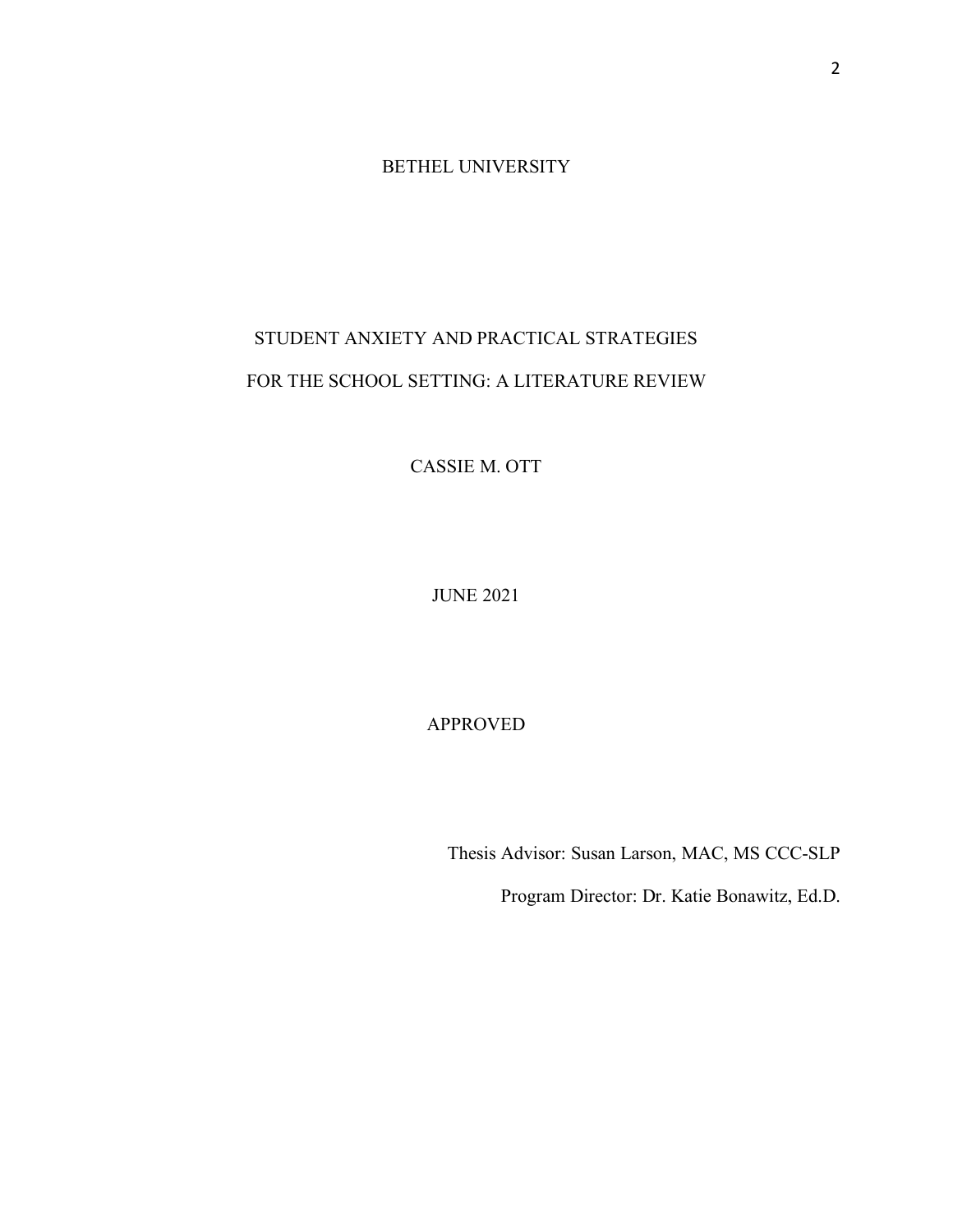## **Acknowledgements**

I would like to thank my family for coming on this *long* journey with me and for supporting my goals in special education. I would particularly like to thank my husband, for the endless amount of patience he has had throughout this process. I would also like to thank my thesis advisor, Susan Larson, for her attention to detail and putting up with all my back-and-forth.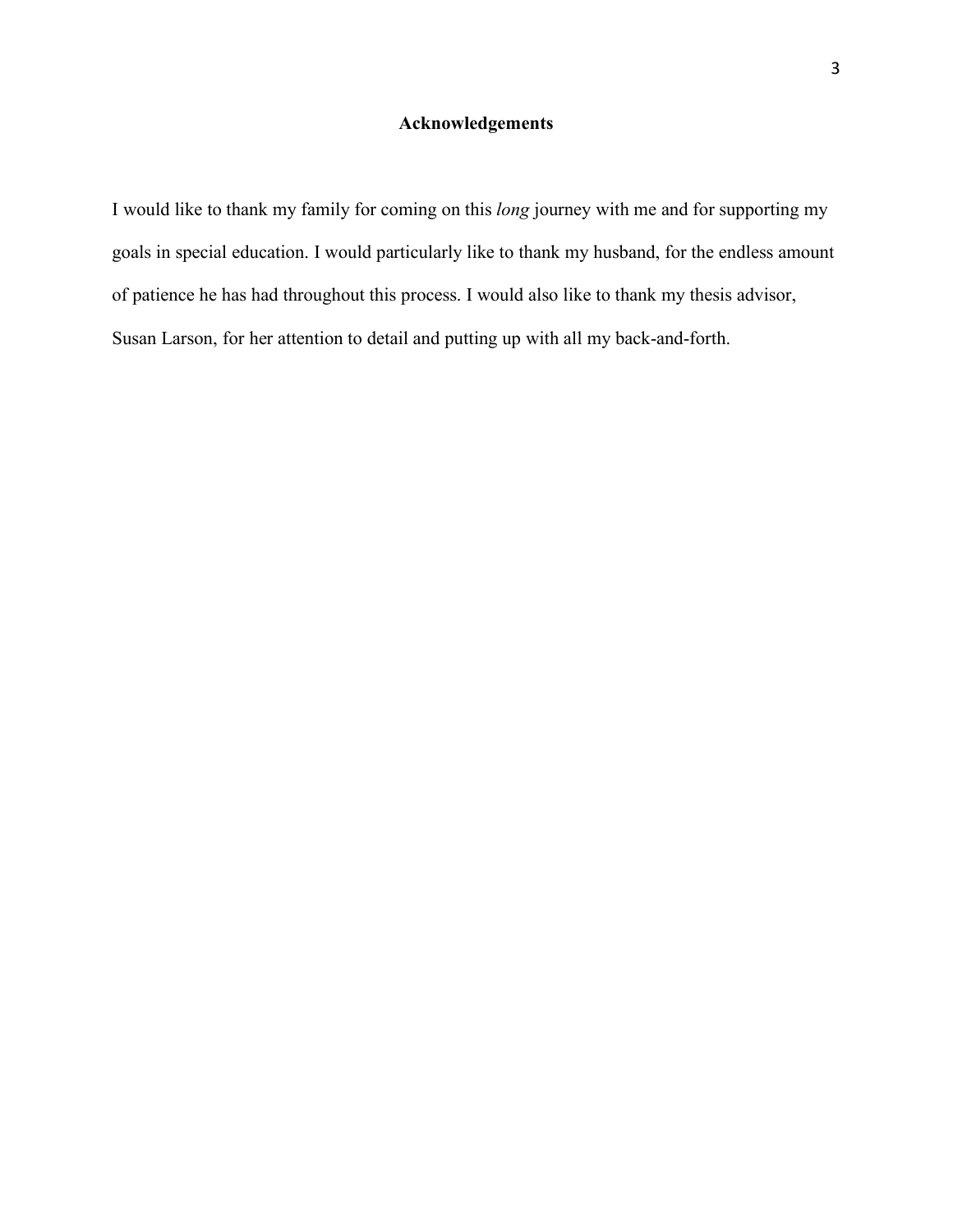#### Abstract

Since 2010, anxiety levels have risen worldwide. Children and adolescents are particularly susceptible to anxiety as they experience varied life challenges. Considering anxiety disorders most common in youth (generalized anxiety disorder (GAD), separation anxiety disorder (SAD), social phobia (SP), and test anxiety), this thesis delves into research focused on diagnoses with comorbid anxiety (including Depressive Disorders (DD), Autism Spectrum Disorder (ASD), Attention Deficit-Hyperactivity Disorder (ADHD)), and the underlying causes of anxiety. To clarify the research questions regarding symptom identification and successful strategies to use in school settings, the literature review provides information about symptoms, anxiety behaviors, and the impact on academic performance. Useful resources and strategies that help alleviate anxiety and encourage academic success are provided.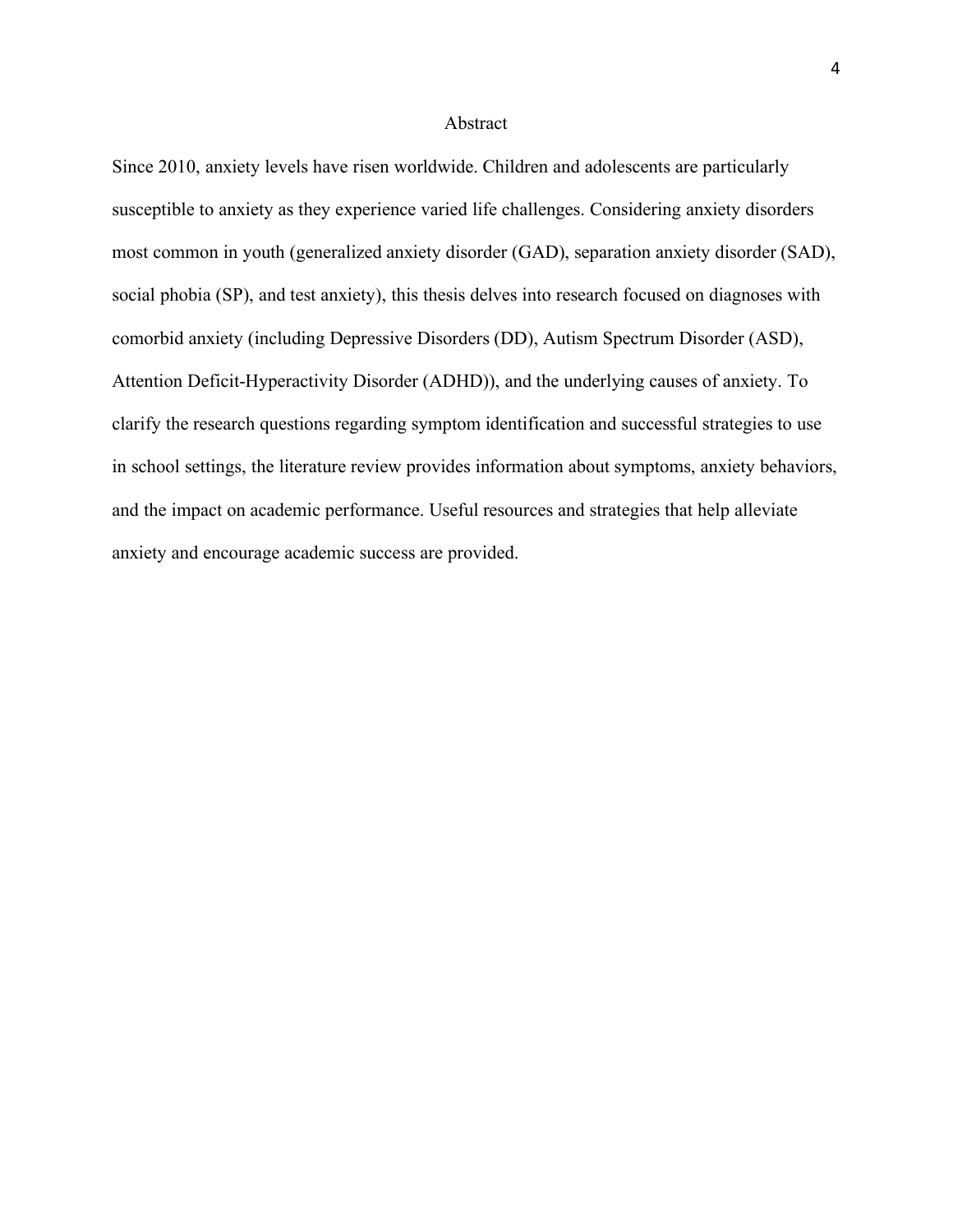## **Table of Contents**

| Acknowledgements                                              | 3  |
|---------------------------------------------------------------|----|
| Abstract                                                      | 4  |
| Table of Contents                                             | 5  |
| Chapter I: Introduction                                       | 7  |
| Chapter II: Literature Review                                 | 12 |
| <b>Search Parameters</b>                                      | 12 |
| <b>Specific Anxiety Disorders</b>                             | 12 |
| Generalized Anxiety                                           | 12 |
| Separation Anxiety                                            | 15 |
| Social Phobia (Social Anxiety)                                | 18 |
| <b>Selective Mutism</b>                                       | 22 |
| <b>Test Anxiety</b>                                           | 26 |
| <b>Anxiety Comorbidities</b>                                  | 31 |
| Comorbid Anxiety & Depressive Disorders                       | 31 |
| Comorbid Anxiety & Autism Spectrum Disorders                  | 35 |
| Comorbid Anxiety and Attention Deficit Hyperactivity Disorder | 38 |
| <b>Trauma and Anxiety</b>                                     | 41 |
| <b>Bullying</b>                                               | 41 |
| Abuse                                                         | 45 |
| Immigration                                                   | 46 |
| Symptoms and Behaviors of Anxiety Disorders                   | 49 |
| School Performance of Children and Adolescents with Anxiety   | 55 |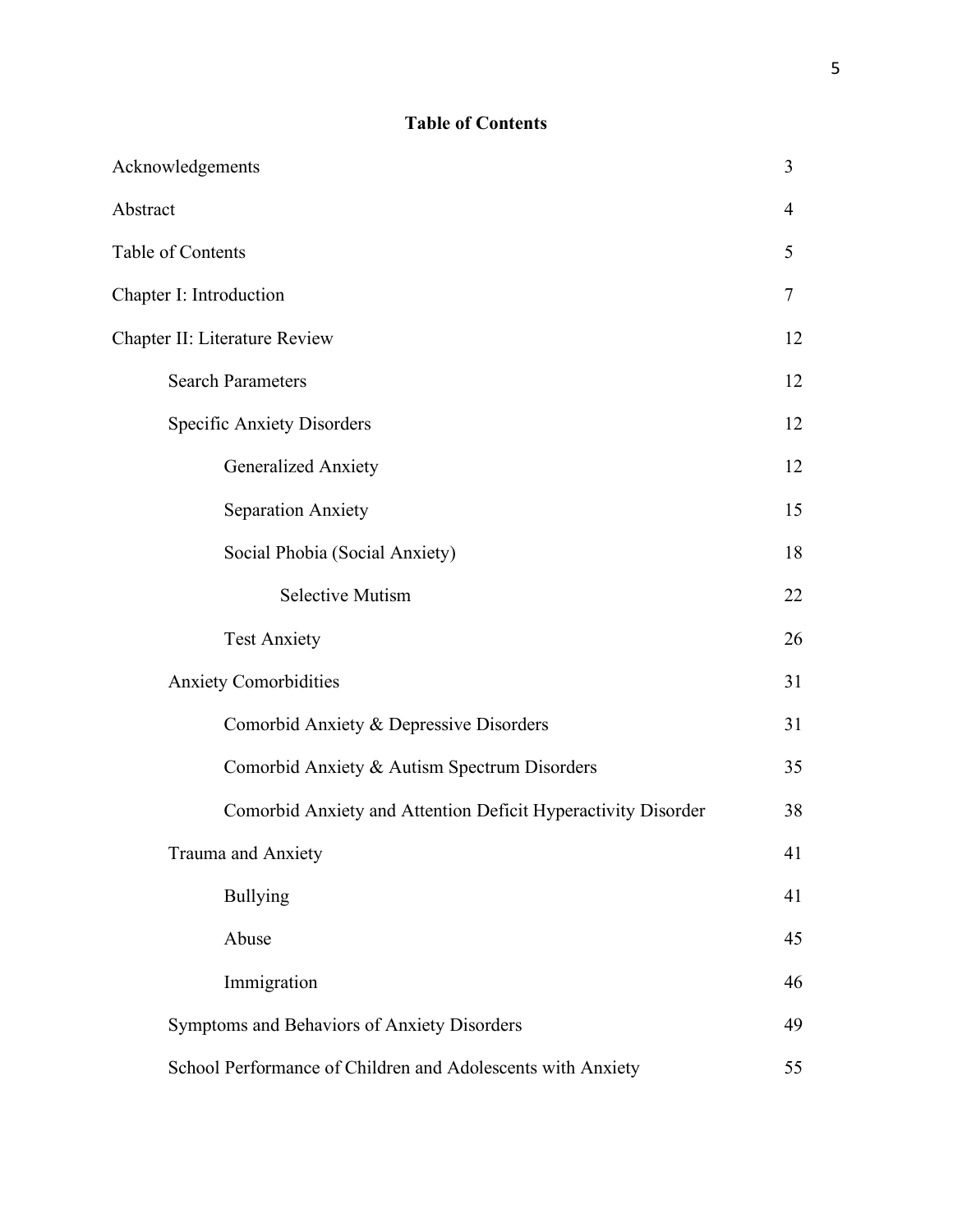| <b>Treatment and Prevention Strategies</b>                  | 58 |
|-------------------------------------------------------------|----|
| CBT Programs Provided Through a Trained School Professional | 59 |
| Friends Resilience Program                                  | 61 |
| Cool Kids Anxiety Program                                   | 66 |
| Mindfulness                                                 | 69 |
| Chapter III: Discussion and Conclusion                      | 77 |
| Summary of Literature                                       | 77 |
| Professional Applications                                   | 80 |
| Limitations of the Research                                 | 82 |
| Implications for Future Research                            | 83 |
| Conclusion                                                  | 84 |
| References                                                  | 85 |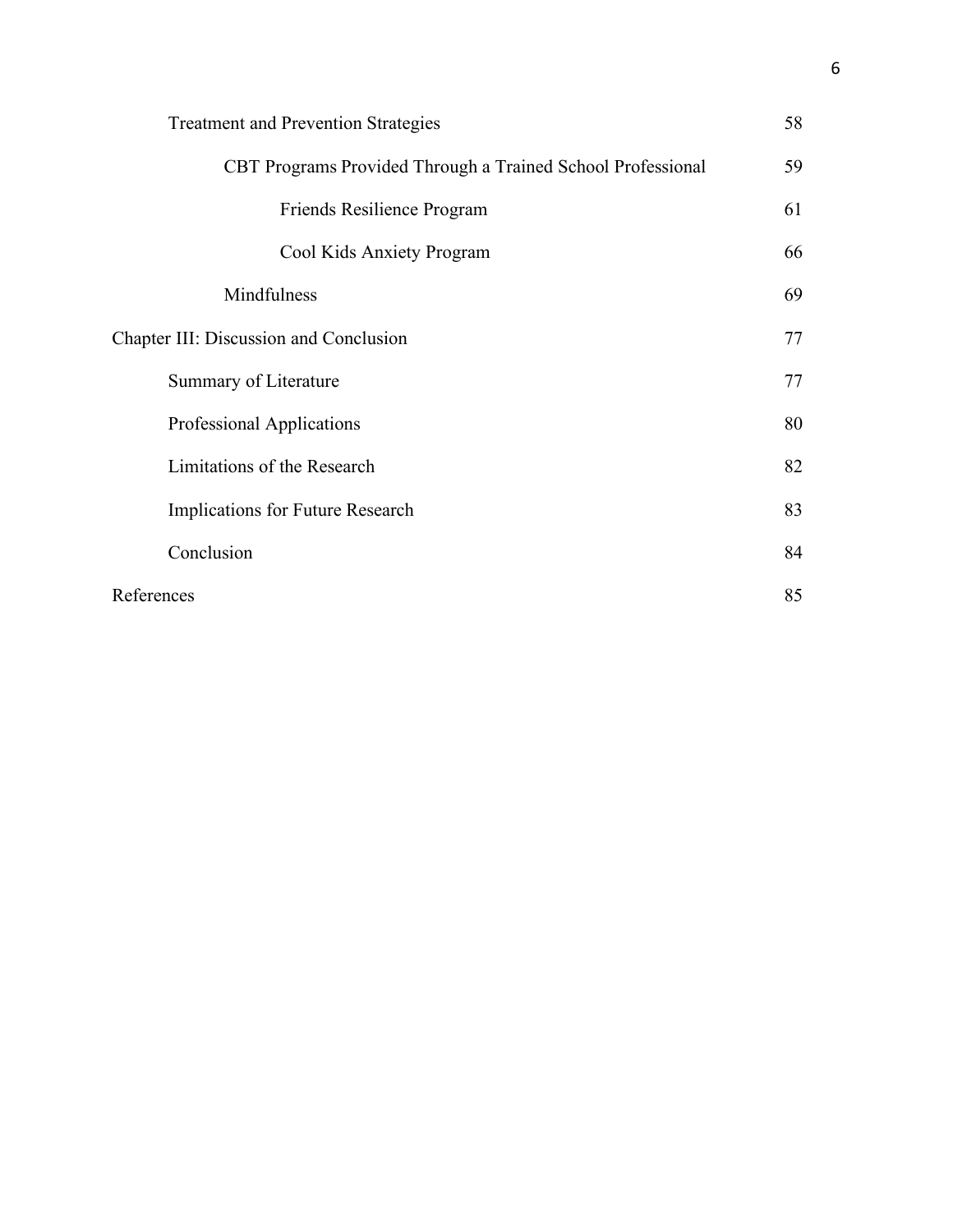#### **Chapter 1**

The anxiety of youth and adolescents is a widespread concern in the  $21<sup>st</sup>$  century. Anxiety presents a variety of challenges in educational settings, from lack of engagement to fear of failure, among a plethora of academic and social issues. In the last ten years, scholars have investigated: the origins of specific anxieties and comorbidities, how anxiety is expressed, and sought strategies to alleviate symptoms. Familiarity with this body of literature provides educators a variety of insights, resources, and strategies to support students with anxiety in an educational setting. Understanding and responding to student anxiety will result in greater academic achievement and social skills awareness.

Anxiety is a mental health disorder characterized by pervasive feelings of worry or fear that can interfere with every-day activities and interactions. According to the Center for Disease Control (June, 2020), approximately 4.4 million children (7.1%) aged three to 17 years have been diagnosed with anxiety in the United States. More than one in three children with anxiety have a comorbid diagnosis for behavior problems. An additional one in three school-aged children have been diagnosed with depression.

Over the last 15 years, anxiety disorder diagnosis rates have increased in school-aged children. Between 2007 and 2012, diagnosis rates increased from 5.5% to 6.4% (CDC, 2020). In 2020, rates have increased to 7.1%. Research reveals the most common types of anxiety diagnoses for children and adolescents include: generalized anxiety disorder (GAD), separation anxiety disorder (SAD), social anxiety disorder (or social phobia, SP; including selective mutism), and test anxiety.

Often, schools lack the resources to support the increasing number of students with anxiety. School counselors and social workers are overloaded with the number of students that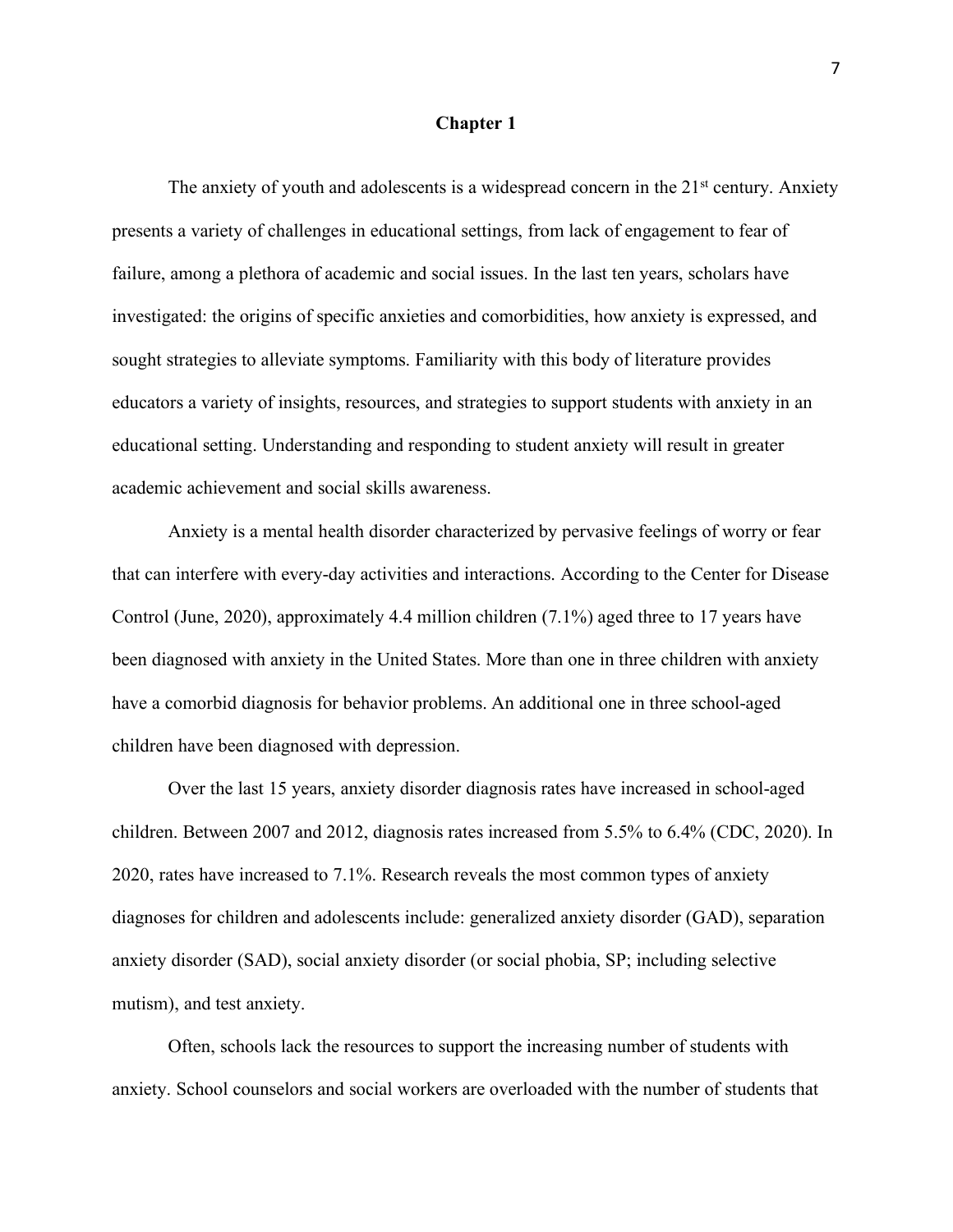they service each week, hardly beginning to address the vast needs of the students. Schools have put in place a number of tiered systems to provide student assistance; specifically, Response to Intervention (RtI) focused on identifying and supporting students who struggle academically. Researchers Sulkowski, Joyce, and Storch (2011) discussed how this multi-tiered system of support (MTSS) supports students with anxiety. MTSS includes Tier 1: universal screening and dissemination of developmentally appropriate primary prevention services; Tier 2: targeted services to at-risk youth, often within a small group or with the assistance of related services personnel; and Tier 3: aggressively targeted to students who do not respond to Tier 1 or 2 interventions, often administered individually within the general or special education setting). The researchers discussed tools that identify the needs of students with anxiety at each level (pp. 939-940).

At tier 1, Sulkowski et al. (2011) reviewed screeners such as the Social Skills Improvement System (SSIS), used to identify students at-risk for academic or behavioral issues (p. 942). However, the researchers stated that specific Tier 1 interventions for youth with anxiety were often not implemented routinely as these youth are often not as difficult to manage as youth with externalizing behaviors so therefore they were overlooked (p. 943).

To identify youth in need of Tier 2 services, schools utilizing a tiered system use a more comprehensive approach to address anxiety. Sulkowski et al. (2011) provided a list of tools such as self-reporting surveys, observations, and behavior rating scales such as the Behavior Rating Scale for Children, Second Edition (BASC-2) [Pearson has since published the third edition, which began production in 2015] and the Conners 3<sup>rd</sup> Edition (Conners-3). Services provided for students with needs at this level include small-group intervention/therapy or the use of computer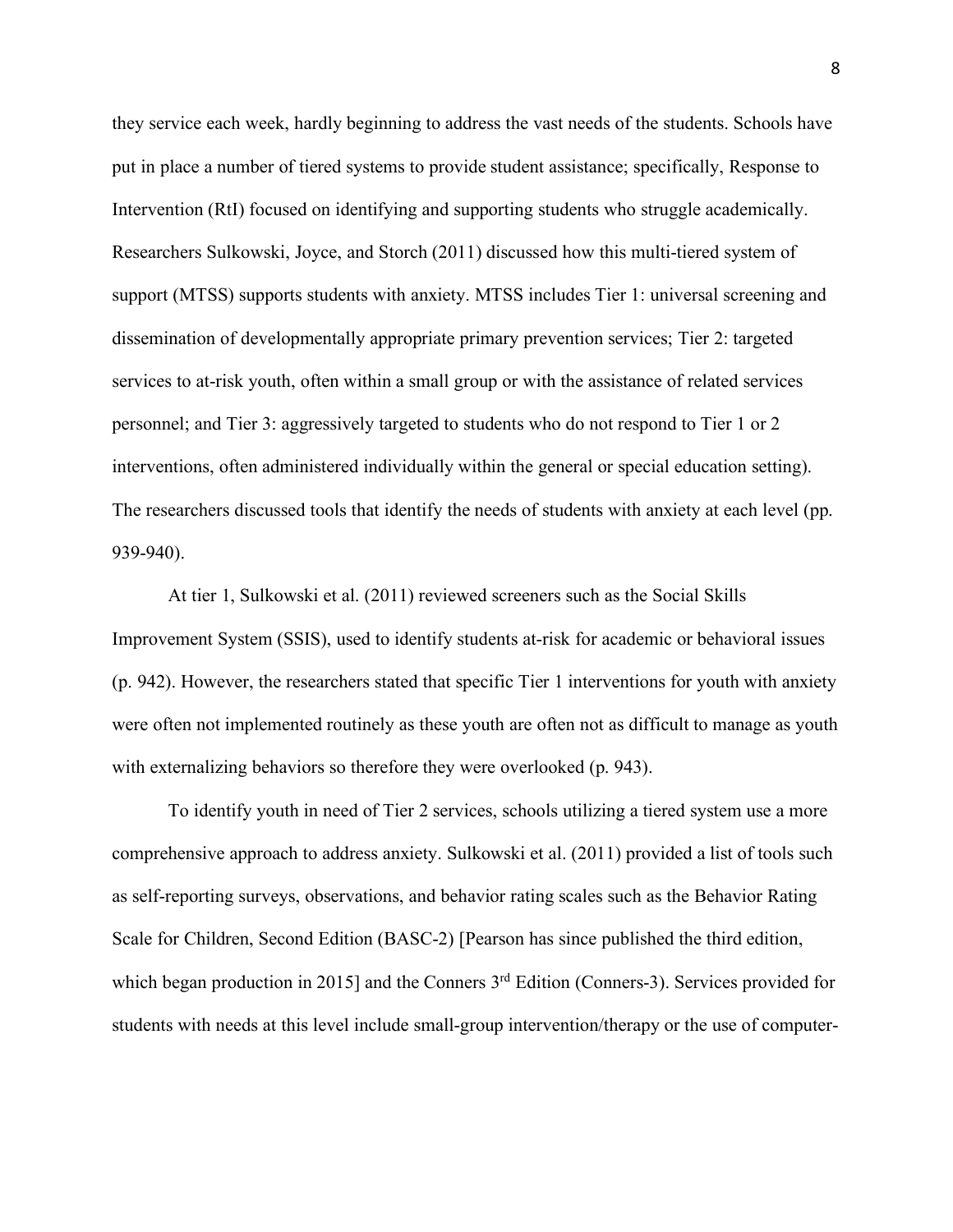or group- based Cognitive Behavioral Therapy (CBT) programs which will be discussed in Chapter 2 (p. 943).

Progress monitoring is essential to the success and progress of an RtI model. Data collection begins at baseline and measures treatment/intervention effects over time. Qualitative observations can be used, along with instruments such as the BASC-2 Progress Monitor. When students reach Tier 3, it means they have shown little progress with universal or selective interventions and require increased direct support. These students reportedly make up the minority, with only 1-5% of students receiving Tier 3 supports. At this time, two questions must be answered: Is the student performing significantly below the norm in terms of functioning and are they failing to make adequate progress despite receiving high quality intervention services (pp. 943-944)?

Implementing a high-quality tiered intervention system for each student who needs it can be daunting for any school or teacher. Even with systems in place, some schools do not implement tiered systems with fidelity. When a student continues to fail despite best intentions, the student may be referred for a special education evaluation. There are a growing number of students who qualify for special education services, which is what I see most often as a special education teacher. Students who qualify for special education services are protected under the Individuals with Disabilities Act (IDEA), which Congress reauthorized in 2004. According to the Federal Department of Education IDEA webpage (2018) the purpose of IDEA is to ensure that students with disabilities are provided a free and appropriate public education, ensure the rights of students and their parents are protected, to assist states and other government/education agencies to provide for the early intervention and education of all children with disabilities, to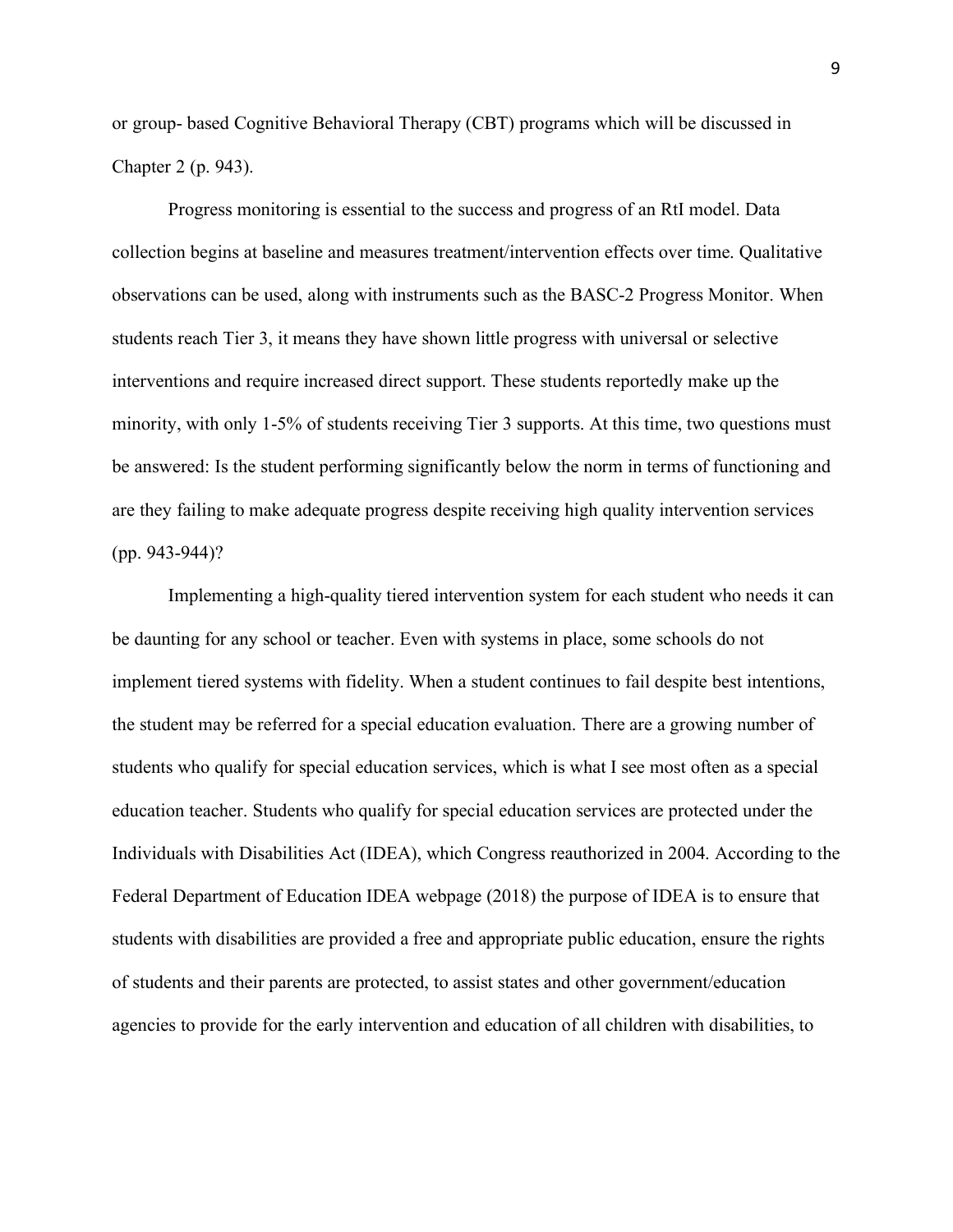ensure that educators and parents have the necessary tools to improve educational outcomes, and to assess and ensure the effectiveness of efforts to educate children with disabilities.

In Minnesota, when a student is referred for a special education evaluation, a team is assembled to determine the necessary assessment procedures needed for a comprehensive evaluation. Often, students with anxiety are assessed for qualification under the Other Health Disabilities (OHD) criteria. The Minnesota Department of Education has a checklist of criteria that must be met in order for a student to qualify for special education services under the OHD label.

For an initial evaluation, a written and signed document must be provided by a physician or licensed health care provider diagnosing the health condition dated within the previous 12 months. Under federal guidelines part B, students must also display at least three of the listed adverse effects that deter their ability to complete educational tasks within a routine timeline. The adverse effects must include three of the following: excessive absenteeism, specialized health care procedures, medications that negatively affect learning and functioning, limited physical strength, limited endurance, heightened or diminished alertness, impaired ability to manage and organize materials, and an impaired ability to follow directions or initiate and complete tasks. Finally, students must meet criteria documenting unsatisfactory educational progress as determined through the comprehensive evaluation, including: individually administered, nationally normed standardized measures of academic performance; documented, systematic interviews conducted by a special education teacher; one or more systematic observations in the classroom; a review of the student's health history, including medical diagnosis; and a records review. If a student qualifies for special education services, they are lawfully entitled to accommodations, modifications, and services documented in their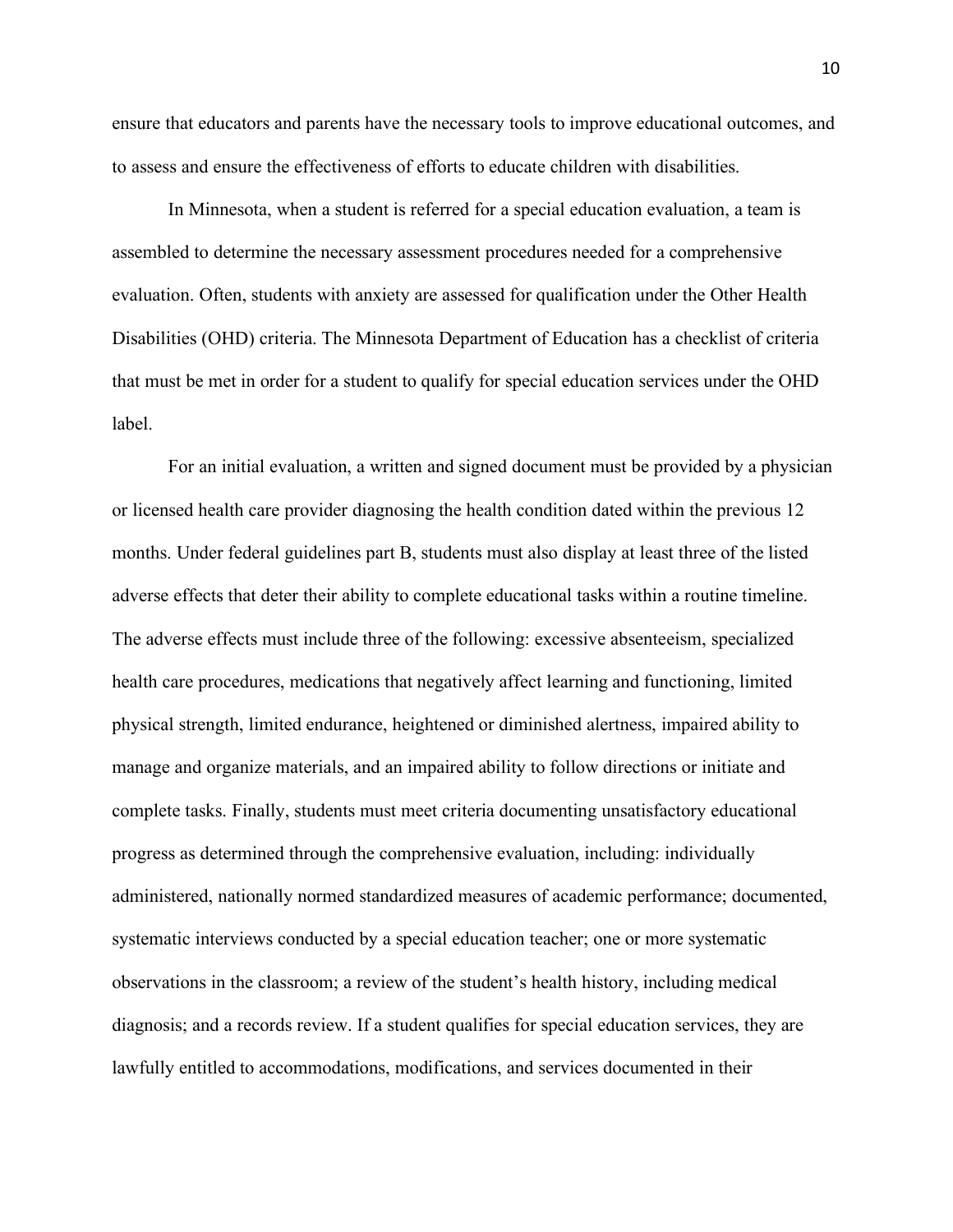Individualized Education Program (IEP) until the time they no longer qualify as determined through reevaluation or until they graduate from high school.

With the growing number of students diagnosed with anxiety ultimately being referred for special education services, how do schools identify students before a special education referral is made? In my practice as a special education teacher, I encounter students daily with varying levels of anxiety. Some have amazing care plans and strategies to use when confronted with a stressful situation. Others have no support other than what they are can receive at school. In many schools, the only resources available to students are from the school social worker, counselor, or school psychologist. Yet, these students spend the majority of their time in classrooms with teachers who do not have the resources or strategies to attend to the student's immediate needs to enhance learning for all.

This thesis is informed by my practical experience working with special education students and has shaped the research questions which guide the literature review. I will seek to answer the following practical questions: How can teachers recognize different types of anxieties in students? What tools and strategies can be used to enhance social emotional and academic learning in students in all students, and specifically those with anxiety? This thesis aims to answer these questions through a review of literature regarding the most common types of anxiety seen in school-aged children; the comorbid diagnoses that often accompany anxiety; the behaviors and indicators frequently observed in students with anxiety; and the possible causes of anxiety. The project also seeks to provide research-based information about different tools and strategies that can be used in classroom settings that will alleviate anxiety symptoms and provide an open learning environment for all students.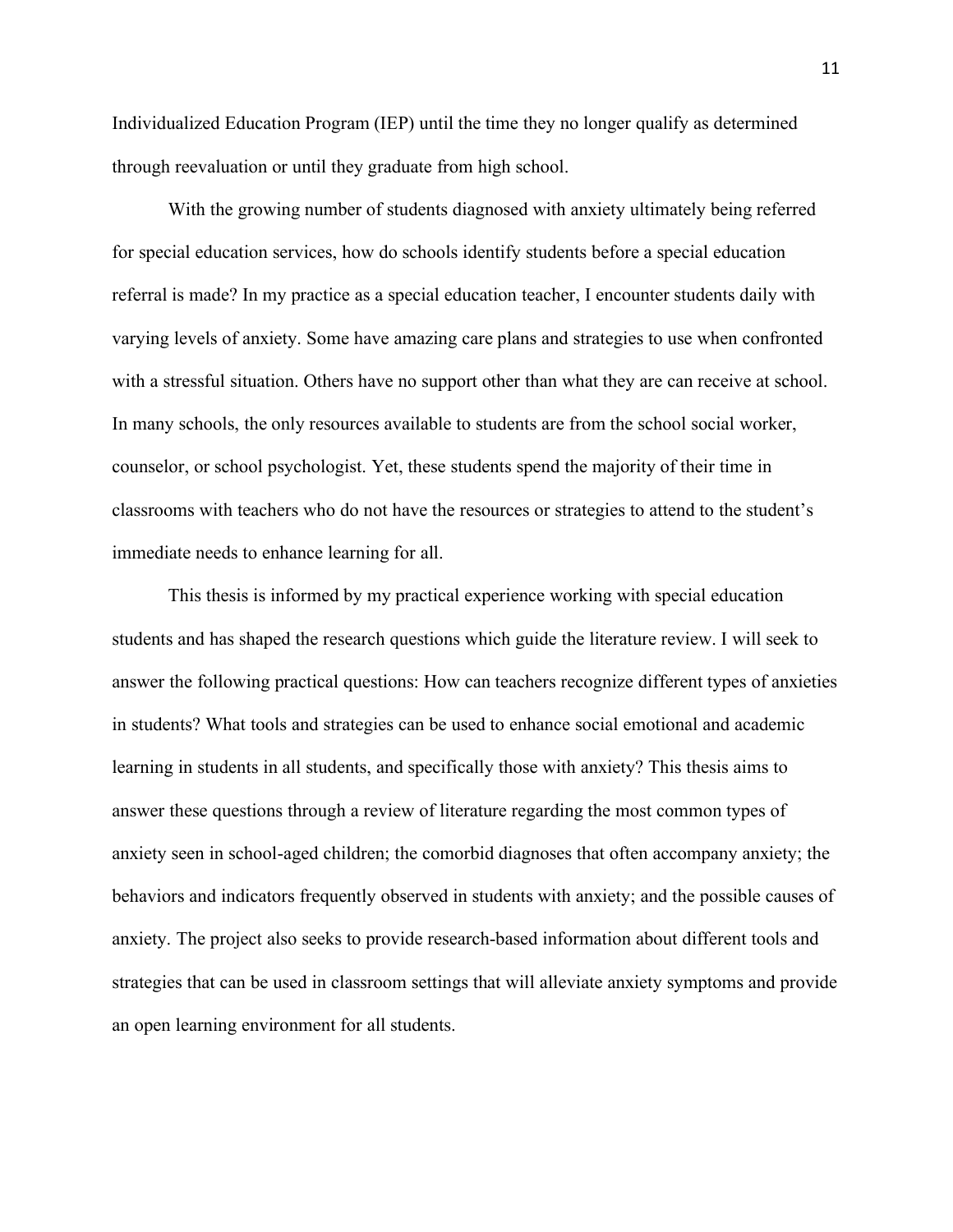#### **Chapter II**

#### **Search Parameters**

To complete the literature review for this thesis, searches of Academic Search Premier, ERIC, EBSCO MegaFILE, JSTOR, PsycINFO, and Google Scholar. Academic articles pertaining to the following search parameters were searched for dates included from 2009 to 2020. Key words used in these searches included "anxiety (youth & adolescents)," "generalized anxiety (youth & adolescents)," "social anxiety (youth & adolescents)," "separation anxiety," "selective mutism," "test anxiety," anxiety comorbidities," "anxiety & comorbid ADHD," "anxiety  $\&$  comorbid depression," "anxiety  $\&$  comorbid ASD," "anxiety symptoms (youth  $\&$ adolescents)," "behaviors of anxiety in youth & adolescents," "anxiety & education," "anxiety in the educational setting," "interventions for anxiety (in the educational setting)," "cognitive behavioral therapy/anxiety/education," "FRIENDS program," "Cool Kids program," "mindfulness & anxiety," "yoga & anxiety," "RtI & anxiety," and "MDE Other Health Disabilities." This chapter will review the literature through several sections in the following order: Specific Anxiety Disorders; Anxiety Comorbidities; Trauma and Anxiety; Symptoms and Behaviors of Anxiety Disorders; School Performance in Children and Adolescents with Anxiety; Prevention and Treatment Strategies; and Referral.

#### **Specific Anxiety Disorders**

#### *Generalized Anxiety*

According to many researchers, Generalized Anxiety Disorder (GAD) is the most commonly diagnosed of the anxiety disorders. According to the American Psychiatric Association, as of 2017 two percent of Americans have been diagnosed with GAD. The Diagnostic and Statistical Manual of Mental Health Disorders, fifth edition (DSM-V) states that "the key features of generalized anxiety disorder (GAD) are persistent and excessive anxiety and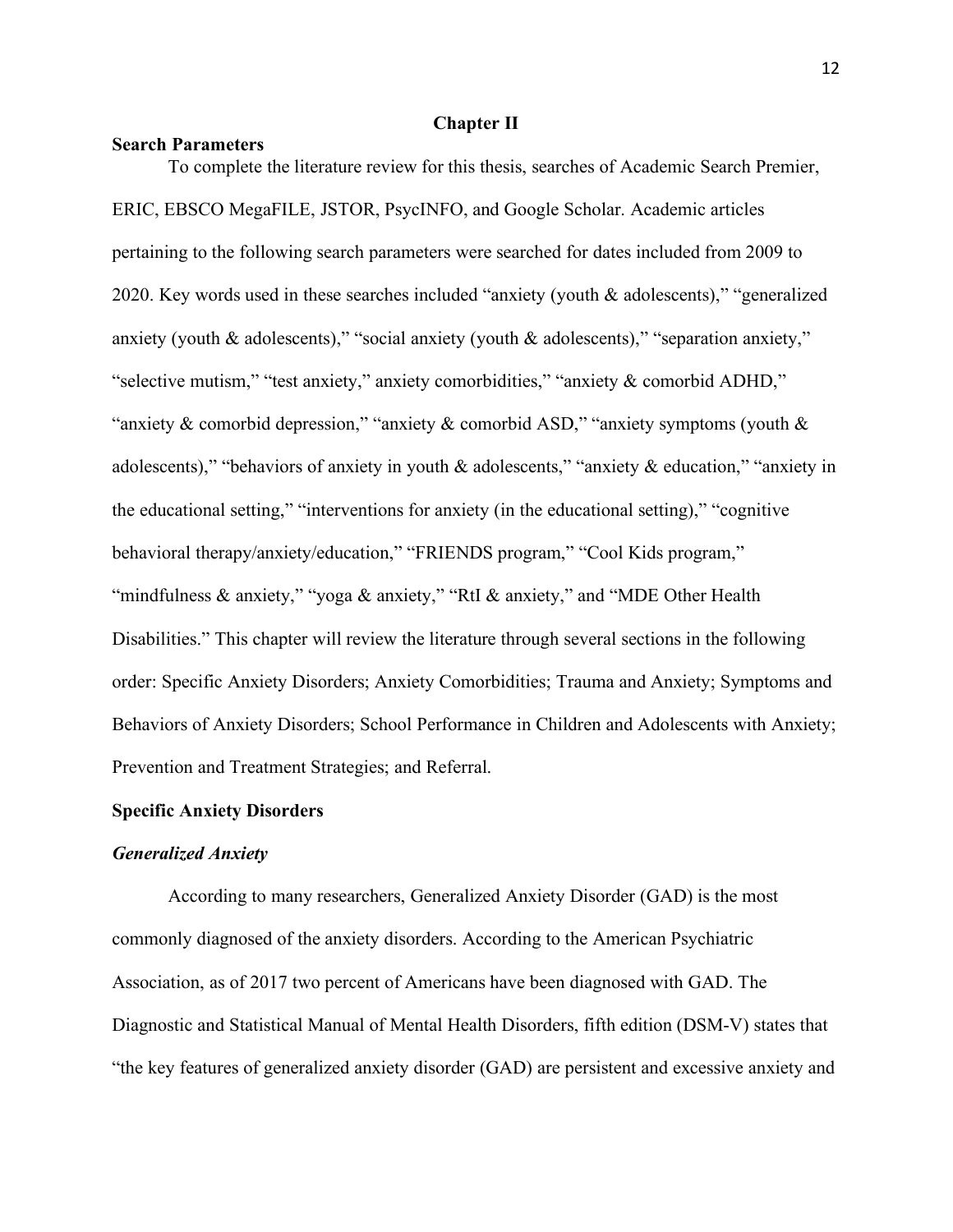worry about various domains" (p. 190). In children and adolescents this often relates to their academic and non-academic competence or quality of performance in related activities. Anxiety creates impairments in social, occupational, or other critical areas of functioning. At least three of the six key criteria must be met to receive a diagnosis of GAD as an adult and only one criterion as a child: restlessness, being easily fatigued, difficulty concentrating, irritability, muscle tension, or sleep disturbance. The symptoms must be present for at least six months to be considered GAD (DSM-V, pp. 191-192).

Though there has been significant research on the topic of generalized anxiety disorder, researchers such as Cassidy, Lichtenstein-Phelps, Sibrava, Thomas, and Borkovec (2009) felt that little was known about its precursors. Their research established evidence to theorize that attachment to family and caregivers may provide a clue into how GAD presents itself. Cassidy et al. (2009) conducted a study in which they asked adults diagnosed with generalized anxiety to reflect on their childhood attachment with primary caregivers. Compared to non-anxious controls, researchers found that adults who presented with GAD symptoms reported that as children they had to assume the role of the parent and did not feel loved or cared for. Several of the participants with GAD reported experiencing more vulnerability with their mothers compared to fathers (p. 29).

Besides perceived attachment quality issues in childhood, researchers explored other factors to learn how GAD develops. A child's temperament is one factor that includes behavioral inhibition, neuroticism, and harm avoidance. Researchers Crocetti, Hale, Dimitrove, Gao, and Pesigan (2015) examined these factors to determine cultural and gender differences in samples of adolescents in six different countries.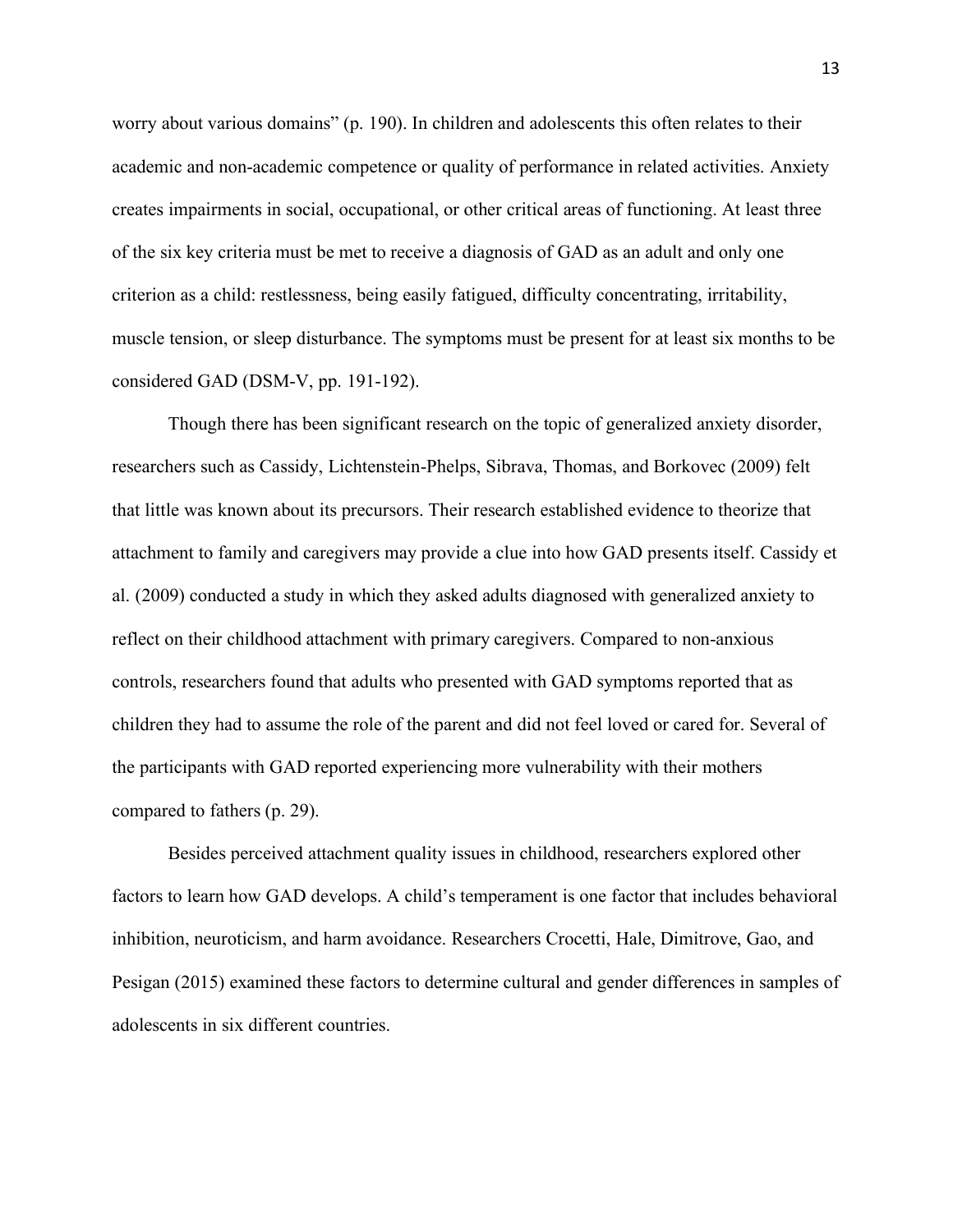Several key terms should be defined to better understand this study. Crocetti et al. (2015) did not use the term temperament. Instead, they looked at a child's identity processes, including *commitment*, *in-depth exploration*, and *reconsiderations of commitment*. For this study, researchers defined *commitment* as the enduring choices individuals have made and the selfconfidence they derived from those choices. *In-depth exploration* referred to the extent which individuals thought about their choices and reflected on their decisions. *In-depth exploration* was associated with both curiosity and confusion. Lastly, *reconsiderations of commitment* represent the comparison of existing commitments with possible alternatives because current ones were unsatisfactory. This could sometimes lead to identity crisis (p. 163).

When discussing culture, Crocetti et al. (2015) defined two types: *individualistic* and *collectivistic*. In *individualistic* culture, people valued uniqueness and individual autonomy. In this type of culture, a sign of good mental health is viewing oneself and one's accomplishments in a positive manner. In a *collectivistic* culture, people highly value their relationships. In this type of culture, viewing oneself in a highly positive manner may be a sign of maladjustment (p. 161).

A total of 3,445 participants from general populations, between the ages of fourteen and eighteen participated in the study. Of the participants 369 were from Bulgaria, 836 were from Italy, 712 from the Netherlands, 295 from China, 331 from Kenya, and 902 participants were from the Philippines. Gender was split evenly for all countries except Kenya, where only 38% of participants were female (p. 164). The results of the study determined a significant rate of difference in most countries between genders, with girls reporting higher rates of anxiety symptoms than boys. The researchers stated that this finding was consistent with a variety of other research (p. 166).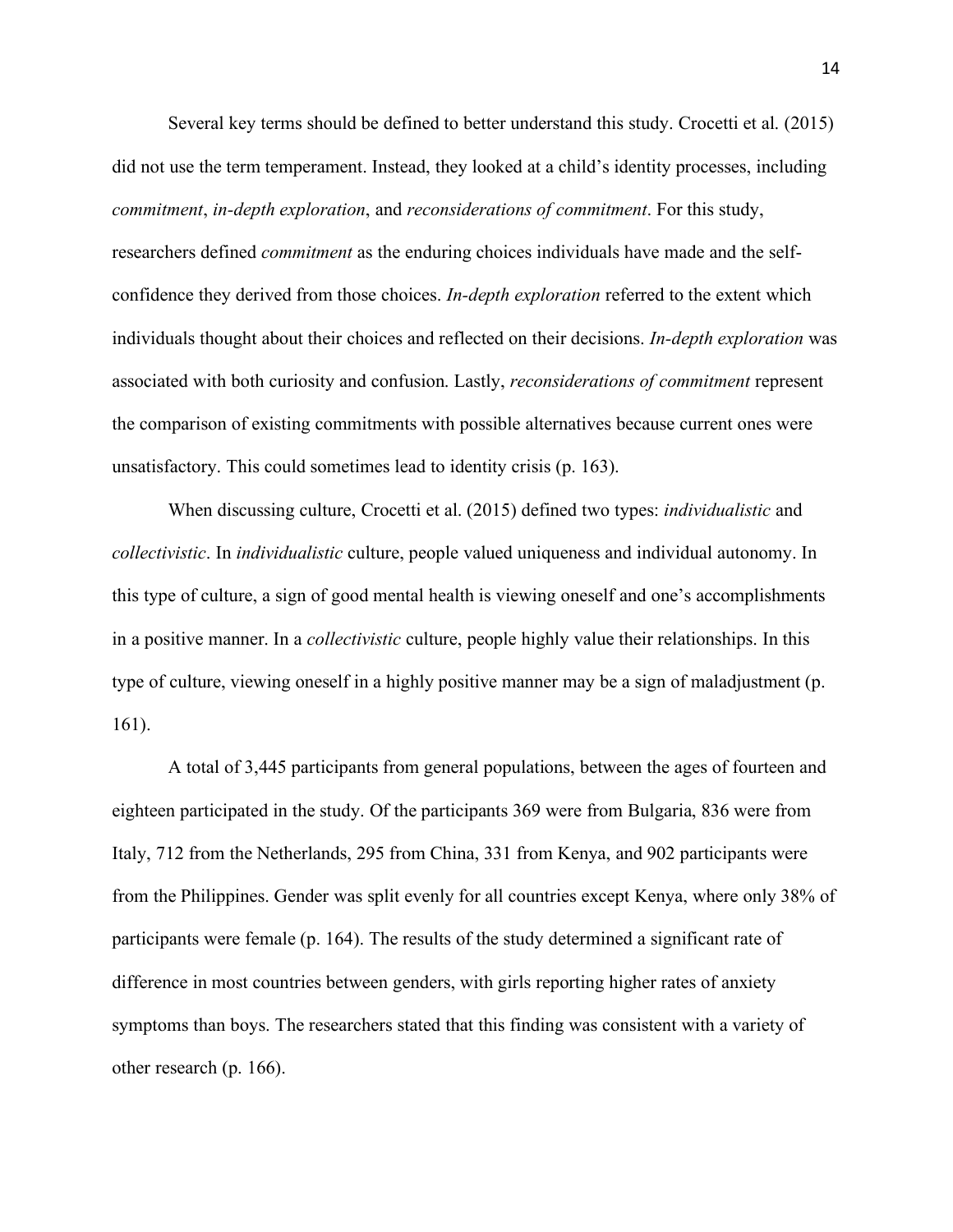Overall, adolescents from the Netherlands reported lower levels of GAD symptoms and higher levels of satisfaction with life. The adolescents from the Netherlands reported having a larger array of alternatives when reconsidering commitments, indicating that finding meaningful commitments had a beneficial effect on GAD. This also applied to adolescents from Italy and China. In line with researcher expectations, reconsideration of commitment was more associated with distress in collectivistic countries such as Bulgaria, Kenya, and Philippines. In fact, Filipino participants displayed the highest levels of GAD symptoms. Crocetti, et al. (2015) explained that this could be due to high poverty levels, expectations to do well in school, obligations to family (interdependence), and a growing influence of individualism that creates cultural tension (pp. 168-169). Results suggest a strong relationship between GAD symptoms and identity processes.

Though there are many factors seen in childhood and adolescence that lead to generalized anxiety disorder diagnoses, GAD tends to be over diagnosed in children according to the DSM-V. A true diagnosis of GAD tends to occur in individuals over thirty-years old. Over diagnosis may occur because many of the symptoms of other disorders tend to present themselves as those of generalized anxiety (p. 224). Children who have a true diagnosis of generalized anxiety have a greater likelihood of an accompanying comorbid disability (p. 226). Comorbidity will be discussed later in this thesis.

#### *Separation Anxiety*

Separation Anxiety in children and adolescents is defined as having developmentally inappropriate feelings of fear and worry about being separated from those to whom you are attached that lasts for at least four weeks. These feelings may also cause significant impairment in social, academic, occupational, or other areas of daily functioning (DSM-V, pp. 189-191). Children with separation anxiety disorder (SAD) may exhibit social withdrawal, apathy, sadness,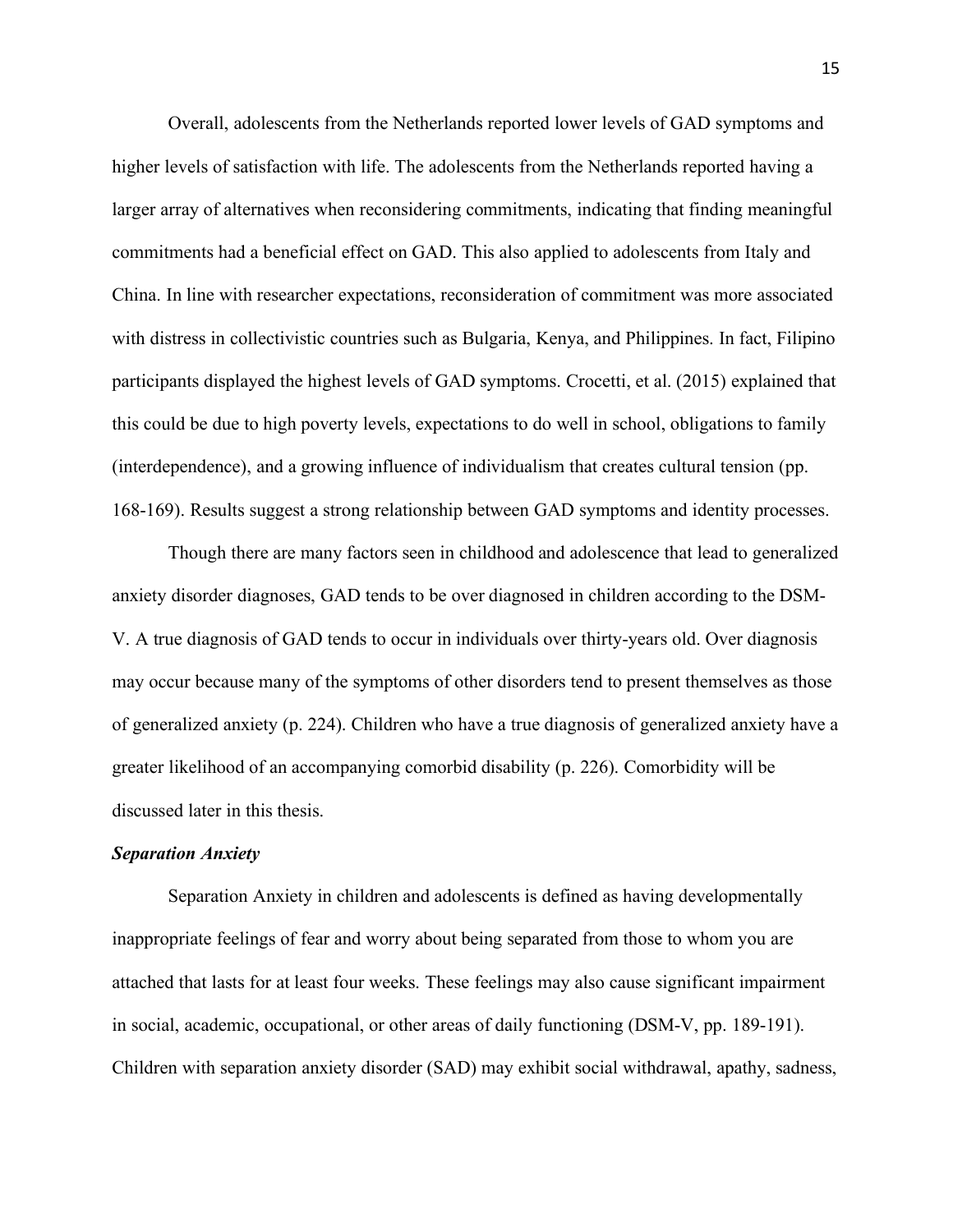or may have difficulty concentrating on work or play. Other symptoms of separation anxiety include a constant fear of something bad happening such as being kidnapped, repeated nightmares about separation, and somatic symptoms such as headaches and stomachaches when separation from a loved one is anticipated (Mayo Clinic, 2018).

According to the DSM-V (2013), the prevalence of SAD in children is around 4% and 1.6% in adolescents. SAD is most prevalent in children under twelve years old and often more common in females versus males. SAD may be caused by several environmental factors including life stress (immigration, a change in schools, loss of an attachment figure) and parenting styles.

In their study, researchers Herren, In-Albon, and Schneider (2012) measured parents' feelings about their own parental self-efficacy and cognitions. The researchers used parental factors to determine children's levels of separation anxiety symptoms and internalizing behaviors. Herren et al. (2012) wanted to know the connections between a child's anxiety and parental beliefs about that anxiety, between a child's anxiety and parental feelings of selfefficacy, and between parental dysfunctional cognitions about their child's anxiety and the effects on the child's internalizing behaviors (p. 54).

It is important to note two key terms, *parental cognitions* and *parenting self-efficacy*, to understand the context of the study. *Parental cognitions* are the beliefs a parent has regarding their child's ability to function within normal contexts. Dysfunctional beliefs are those that determine that a child is incapable of using coping strategies in certain situations. *Parenting selfefficacy*, according to the study, "refers to the degree to which a parent feels competent and confident in handling-child related problems" (p. 54).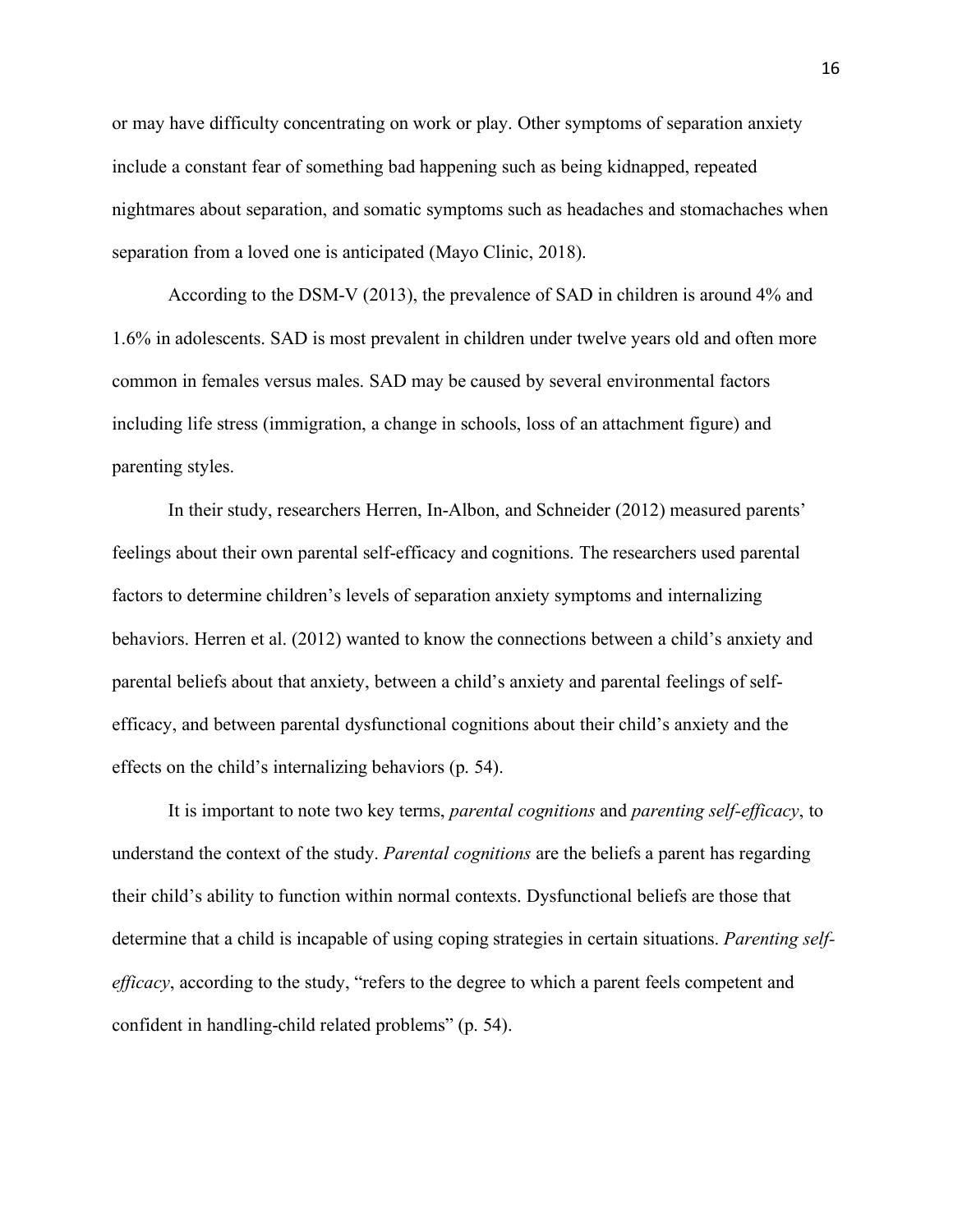The study included 94 German-speaking students with a current diagnosis of separation anxiety, 33 children diagnosed with social phobia, and 44 non-anxious control children. Female participants made up 53% of the sample, while 47% of participants were male. Students ranged in age from five to 14 years. Participating parents included 171 mothers (100%), ranging in age from 29 to 52 years. One-hundred and forty-five fathers, representing 85%, ranged in age from 27 to 79 years (p. 55). Several instruments were used to measure child psychopathology, parental psychopathology, and parental beliefs.

The results indicated that when a child had been previously diagnosed with an anxiety disorder, both maternal and paternal dysfunctional beliefs about their child's ability to cope was positively correlated with the child's actual symptomology of separation anxiety (p. 58). It was also found that a mother's parenting self-efficacy positively correlated with a child's internalizing behaviors of SAD (i.e. fearfulness, social withdrawal, and somatic complaints), however paternal self-efficacy was not shown to be positively associated. There was a significant connection between parenting self-efficacy and child avoidance of separation situations found only for fathers. The researchers hypothesized that the correlation between paternal self-efficacy and internalizing symptoms of SAD had to do with a father's inability to accept the child's behaviors (p. 58).

While children are greatly influenced by their parents, they also spend a significant amount of time with teachers in the school setting. Masoumparast (2016) found that the level of a teacher's emotional intelligence and self-efficacy played a direct role in the reduction of students' levels of separation anxiety symptoms. Though the research was conducted in Iran, direct implications for teacher-student relationships around the world were noted.

17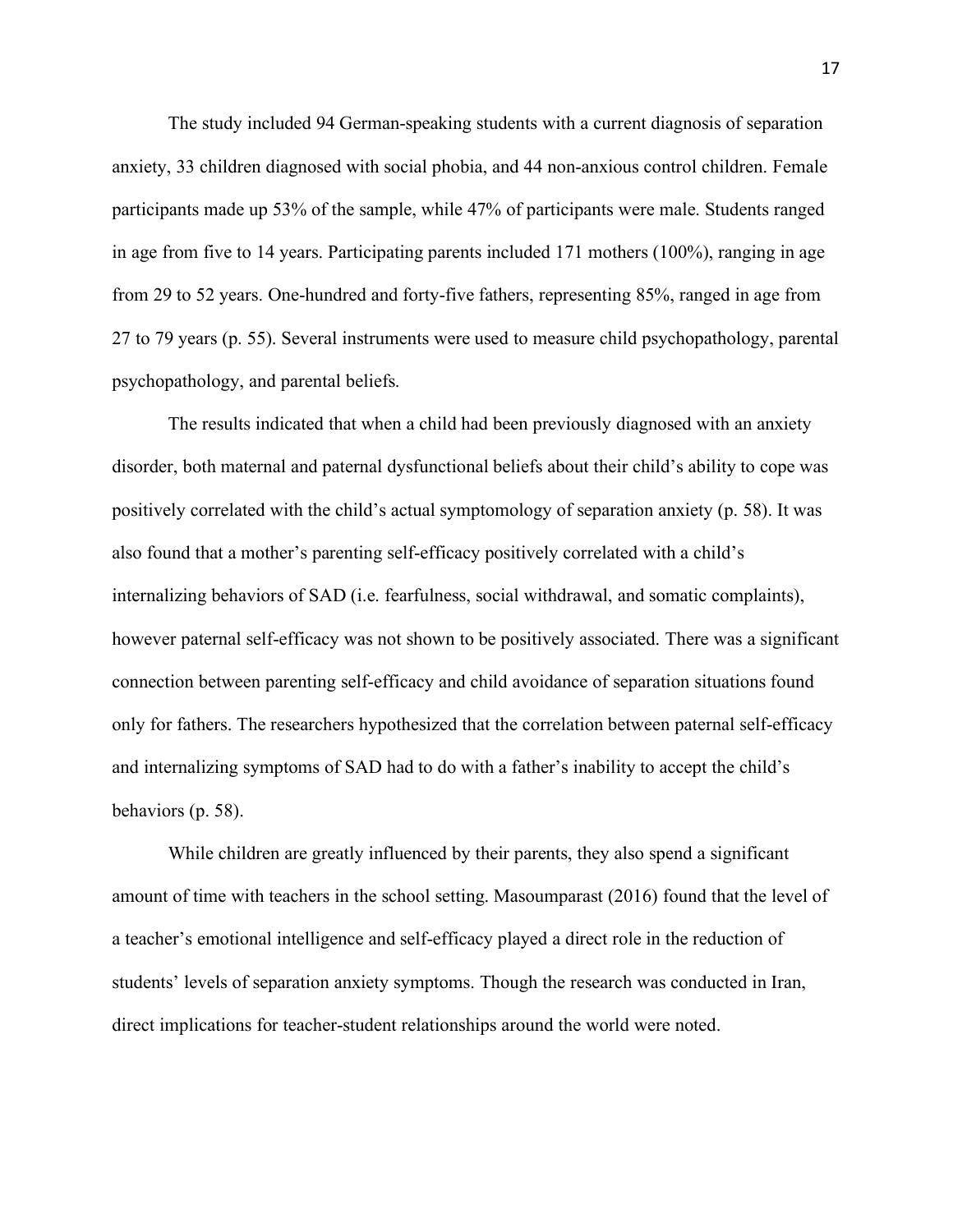Masoumparast (2016) conducted this study with 345 first grade teachers and 280 first grade students previously diagnosed with separation anxiety disorder (SAD). The Bar-On Emotional Inventory (EQ-i) measured teachers' emotional intelligence. The Scale of Schwarzer and Jerusalem measured teachers' levels of self-efficacy. According to the study, *emotional intelligence* was defined as one's ability to monitor their own feelings and the feelings of others, distinguish between emotions, to regulate emotions in social situations, and use the emotional information they gather to direct their thoughts and actions (p. 185). *Self-efficacy* referred to "one's belief about his capabilities to organize and execute courses of action for management and situations which will happen in the future" (p. 186).

The results of the study indicated a significant correlation between higher levels of emotional intelligence and self-efficacy in teachers and a decrease in symptoms of separation anxiety in students. Researchers found that teachers with higher self-efficacy and emotional intelligence looked for new opportunities and persevered with their work. They tended to make students feel more friendship, happiness, enthusiasm, interest, and comfort when they interacted.

#### *Social Phobia (Social Anxiety)*

Social Phobia (also known as social anxiety) is characterized as a persistent fear of social or performance situations in which a person may be exposed to unfamiliar people and/or scrutiny from others (DSM-V, 2013). According to the DSM-V, the phobic/avoidant behaviors in children must occur in settings with peers and are expressed in terms of age-appropriate distress, such as crying, cringing, or displaying obvious fear or discomfort. In the United States, 75% of those with social anxiety experienced onset between the ages of eight and 13 years. Onset can either be slow and subtle or sudden, triggered by a specific event.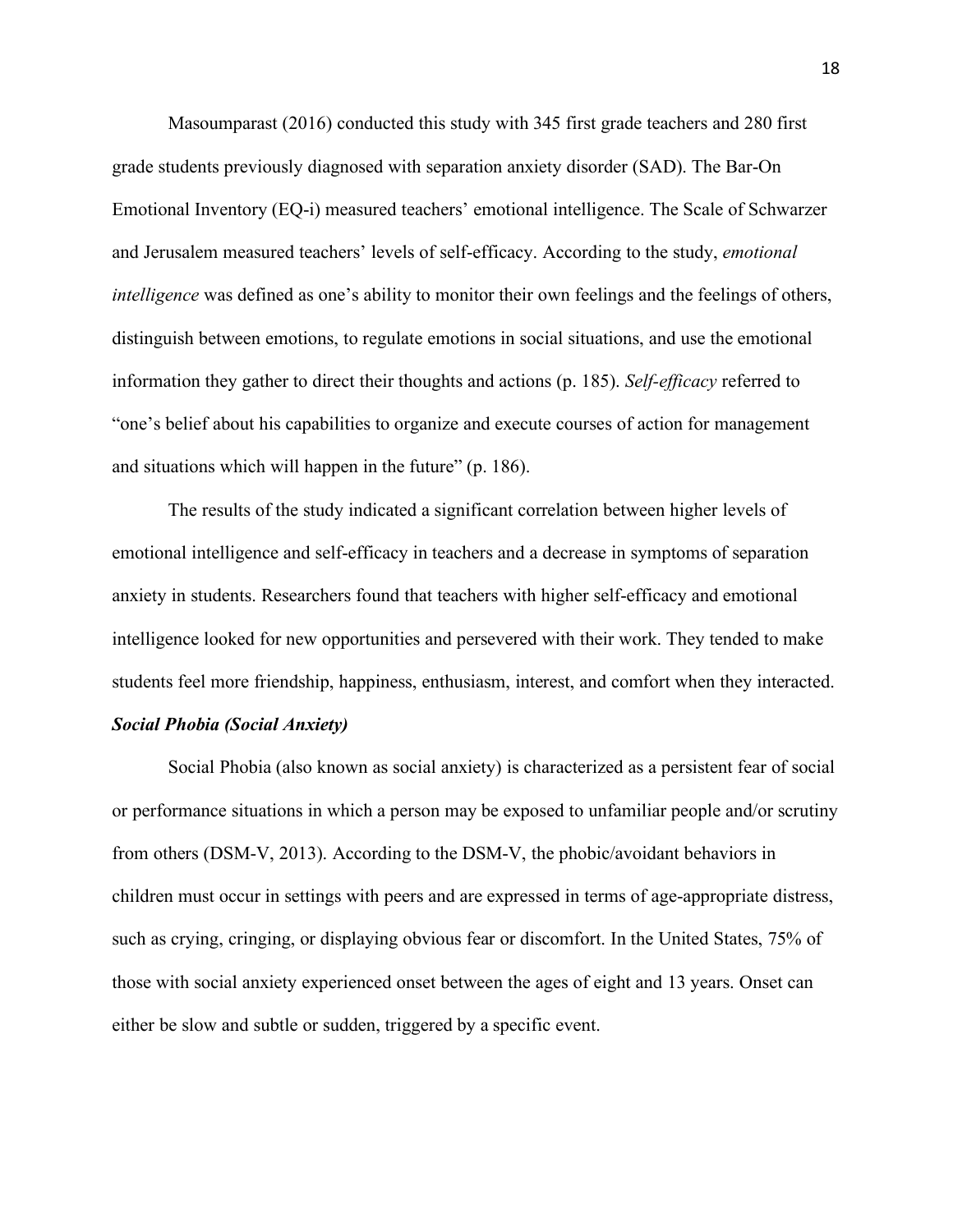Beesdo-Baum, Knappe, Fehm, Hofler, Lieb, Hofmann, and Wittchen, (2012) conducted a longitudinal study to determine the persistence of social phobia through childhood in terms of stability and remission. Researchers considered different threshold levels and comorbid diagnoses (p. 412). Participants between the ages of 14 and 24 were drawn from government registries in Munich, Germany. All 3,021 participants were administered an initial interview. The first follow-up interview, one to two years later, included subjects between ages 14 and 17. Follow-up interviews were conducted for all remaining participants at three to four years later and again at seven to 10 years later. The assessment results found that 209 participants continued to meet the DSM criteria for social anxiety disorder (social phobia - SP), which was 6.6% of the original pool (p. 413).

Results of the study demonstrated consistency with the prevalence of social phobia throughout the research and worldwide. The findings that social anxiety began in childhood or early adolescence were consistent with other studies. Considering the persistence of social anxiety, Beseedo-Baum et al. (2012) showed that individuals with social anxiety suffered from its symptoms for at least 50% of the years observed following the initial onset. It was also found that persistent rates tended to be slightly lower when follow-up occurred further from initial diagnosis (p. 421).

Additional conclusions from the study stated that both the diagnostic stability of social phobia over the DSM threshold and complete remission were rare in subjects with SP. Generalized and early onset social fears had the highest persistence and stability. Lastly, the results of the study concluded that individuals with more complex and severe symptomology, and symptoms of comorbid disorders, could help predict a persistent and stable course for social phobia.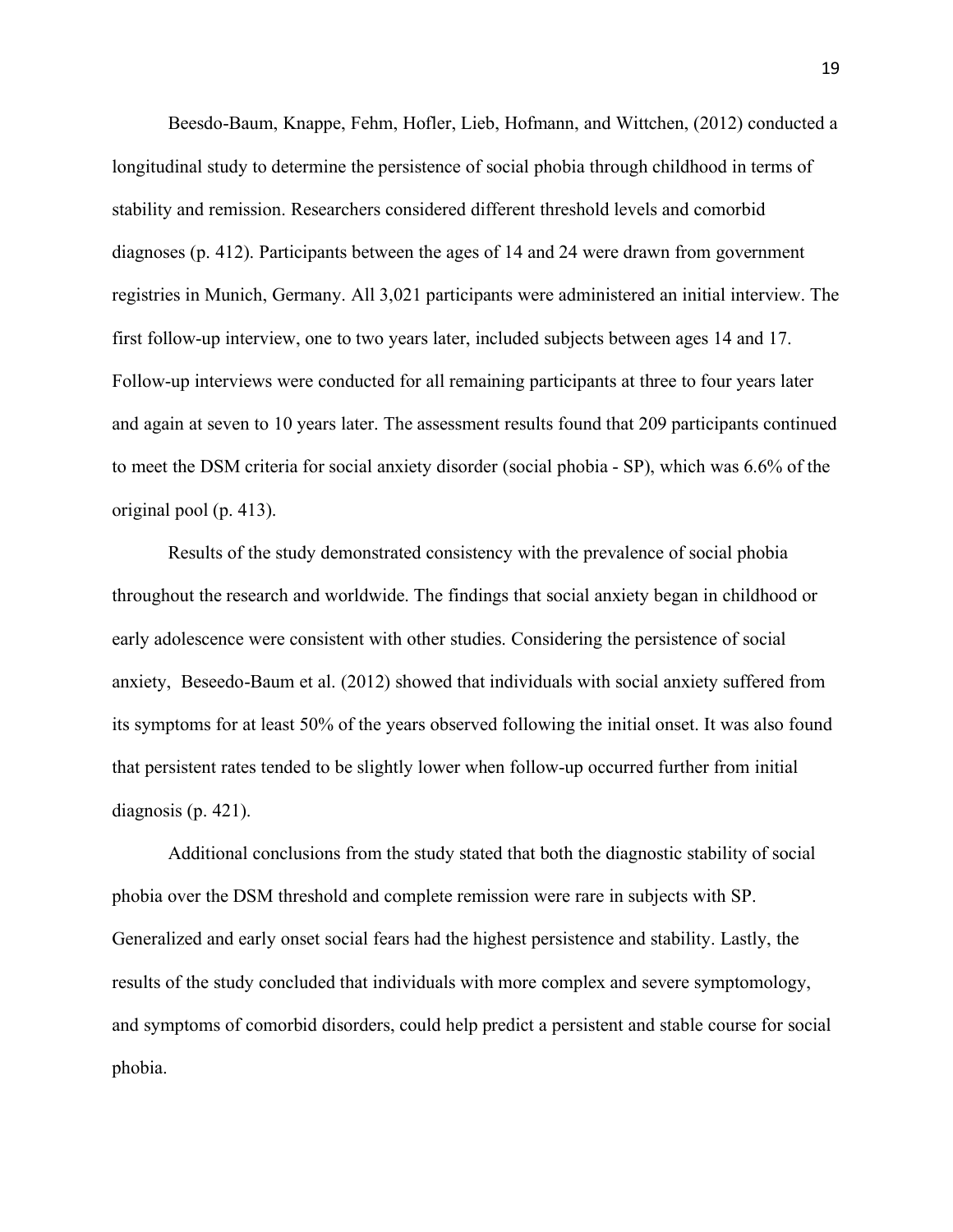To expand on the childhood and adolescent social phobia research, Van Niekerk, Klien, Allart-van Dam, Hudson, Rinck, Hutschemaaekers, and Becker (2017) studied the role of cognitive factors in social phobia (SP). The researchers believed that children and adolescents who had SP feared any situation where they must perform tasks in front of others for which they may be judged. They believed that individuals also viewed themselves as less socially skillful and were convinced that this belief would be confirmed by being rejected in social situations. The goals of the study were to investigate connections between social threat thoughts, trait social anxiety, state anxiety, and perceived social skills during a speech assignment; and testing whether trait social anxiety was related to social skills deficits or an underestimate of social skills (p. 490).

For the purposes of the study, *state anxiety* referred to the psychological and physiological reactions to adverse social situations. *Trait anxiety* referred to the stable individual differences in reactions to state anxiety in anticipation of an adverse social situation. *Social threat thoughts* were related to thoughts of social rejection, for example, being bullied (p. 491).

A selection of 141 children with varying degrees of social phobia, 40 of whom were boys, were chosen from a pool of 718 students from 11 different elementary schools participating in a larger study about anxiety and avoidance. Children's ages ranged from eight to 13 years. Researchers used the Social Anxiety Scale for Children-Revised (SASC-R), the social anxiety subscale of the Screen for Child Anxiety Related Emotional Disorders (SCARED-71), and the Behavioral Inhibition Questionnaire (BIQ) to ensure that anxiety levels were evenly distributed among the participants. Children participated in two one-hour sessions. During the second session, children were required to video tape a two-minute speech (p. 493).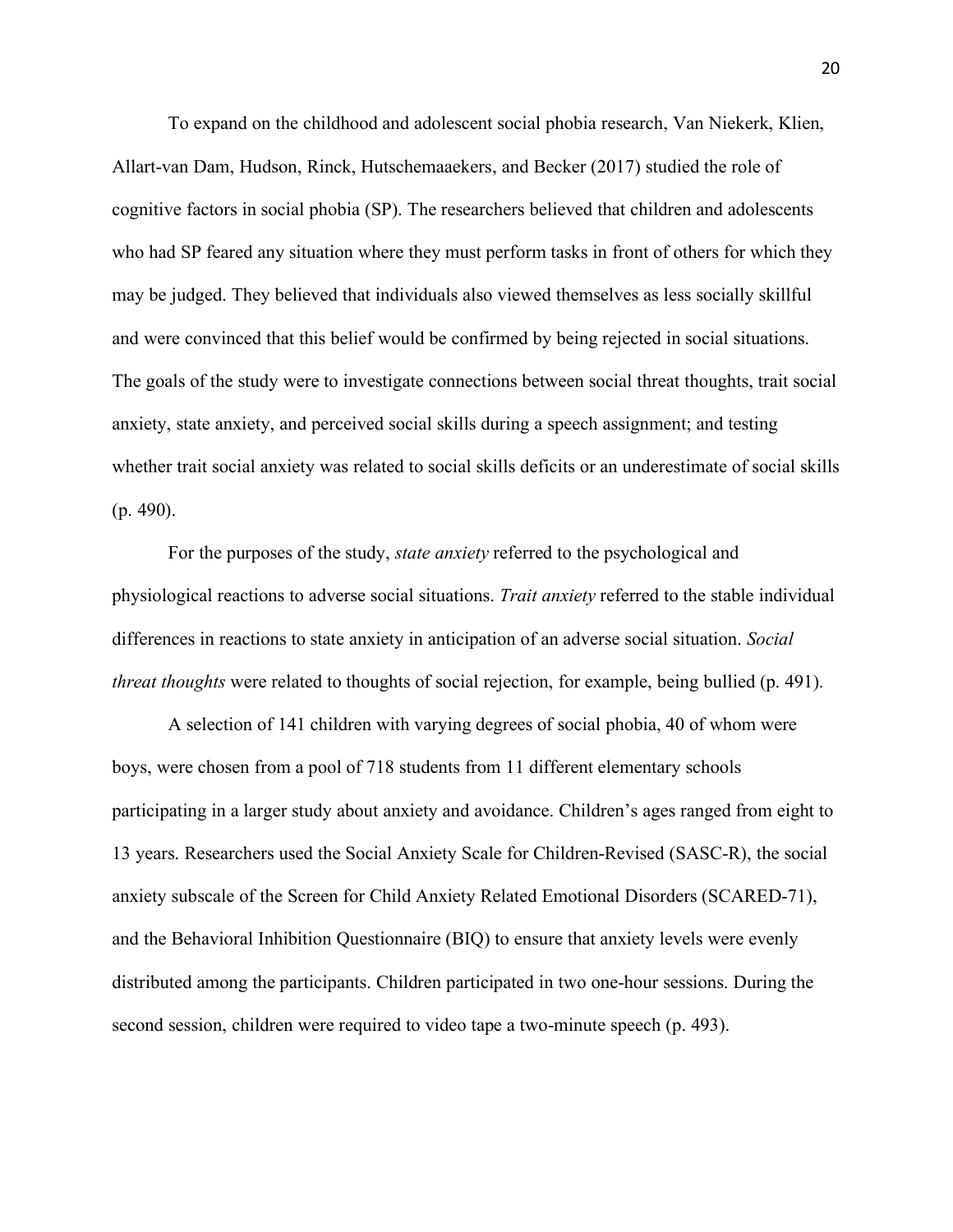Results indicated that social threat thoughts were related to lower self-perception of social skills. Threat thoughts were also found to "mediate the relationship between trait social anxiety and state anxiety after a speech task" (p. 494). Researchers also found that children with higher trait SP tended to underestimate their performance but were not observed to have poorer social skills than children with lower trait SP. These findings were consistent with other cognitive theories of social phobia (p. 494).

With the course and traits of social anxiety in mind, Rao, Beidel, Turner, Ammerman, Crosby, and Sallee (2007) compared the presentation of SP among children and adolescents. Their goal was to determine if children and adolescents were equally impaired with the disorder and whether adolescents were more likely to avoid social situations.

Participants included 150 children aged seven to 17 year who met DSM criteria for a primary diagnosis of social phobia. Several participants represented diverse cultural and ethnic backgrounds. Eighty-five percent of the participants came from families within the middle three socioeconomic categories. Participants were put into two categories: children, aged seven to 12 years, and adolescents, aged 13 to 17 years (p. 1183).

The results showed that broad measures of SP indicated moderate and equivalent levels of social distress in both children and adolescents. Though adolescents endorsed significant anxiety across a broader range of situations, the impact was equal for both children and adolescents (p. 1188).

There were differences worth consideration when comparing childhood and adolescent SP. Children had a broader pattern of general psychopathology, displayed significantly fewer social skills and more anxiety, indicating that perhaps adolescents have at least enough skills training to respond appropriately when necessary. However, adolescents endorsed a broader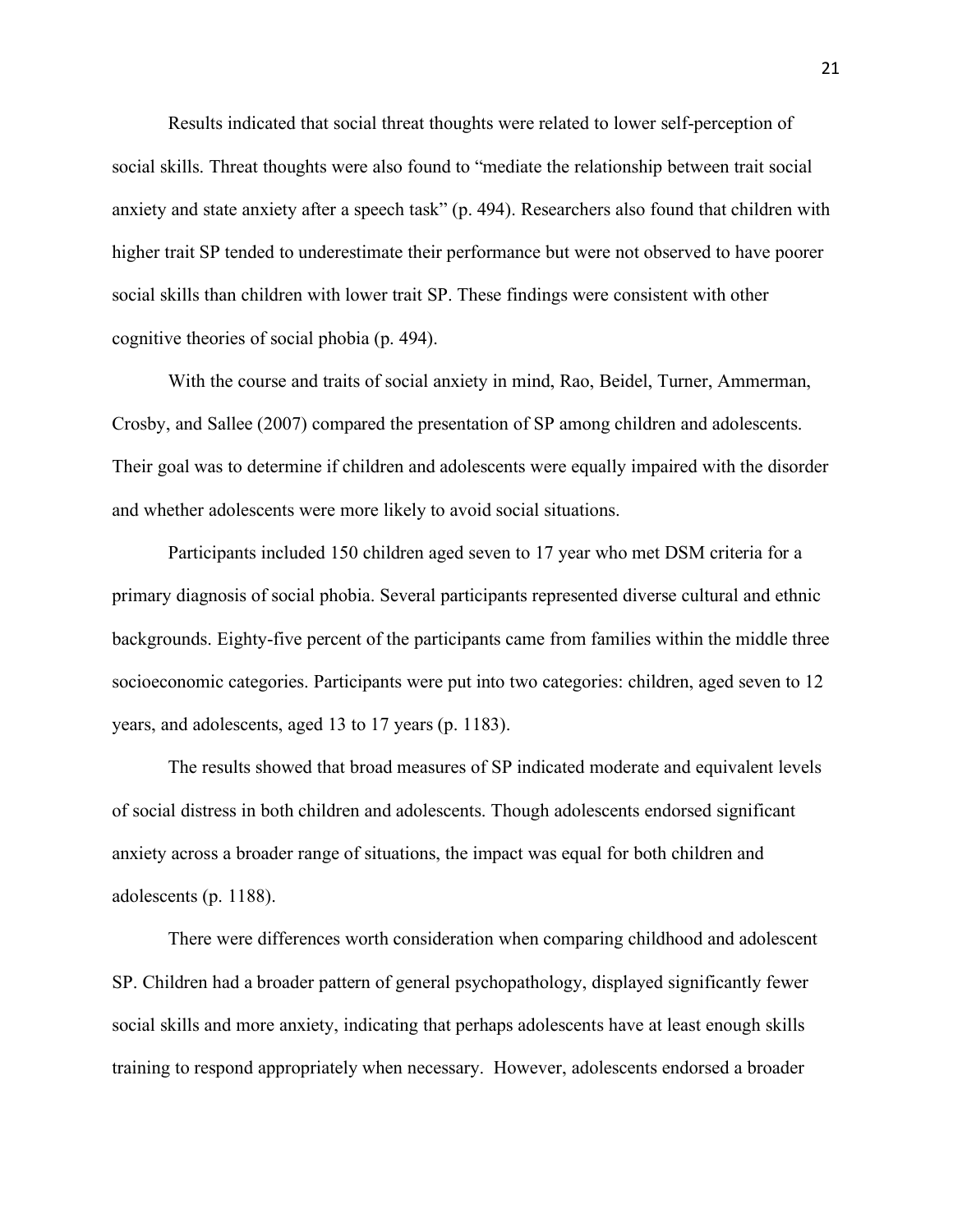pattern of fear and avoidance compared to younger children. For adolescents with social phobia, physical and cognitive maturity and cultural expectation for independence in social encounters, may result in a broader pattern of social avoidance (pp. 1188-89).

#### **Selective Mutism**

Unruh and Lowe (2013), in the Encyclopedia of Special Education, defined selective mutism (SM) as a psychological disorder in children characterized by a lack of speech in at least one specific environment, such as the classroom, despite the presence of speech in other situations. Most often, researchers believed that SM was due to an underlying anxiety disorder, commonly seen in children with social anxiety disorder. Common risk factors for selective mutism include recent migration, complications during pregnancy and delivery, delayed motor development, other speech and language disorders, and atypical patterns of social interaction such as withdrawal, anxiety, depression, and schizoid-type behaviors (pp. 1-2).

Muris, Hendricks, and Bot (2016) examined the relationships between behavioral inhibition, anxiety symptoms (particularly those of social phobia), and selective mutism (SM) in a non-clinical sample of children aged three to six years. Researchers hypothesized that higher levels of inhibition and (social) anxiety symptoms would be accompanied by higher levels of SM (p. 95).

According to the researchers, the mean age of onset of SM was five years, though many parents did not seek clinical diagnosis until the issue arose when students first attended school. Selective mutism research also suggested that the duration of clinical SM was approximately eight years. However, this did not mean that children who presented with SM earlier in life did not continue to have other communication, academic, and psychological issues (p. 94-95). In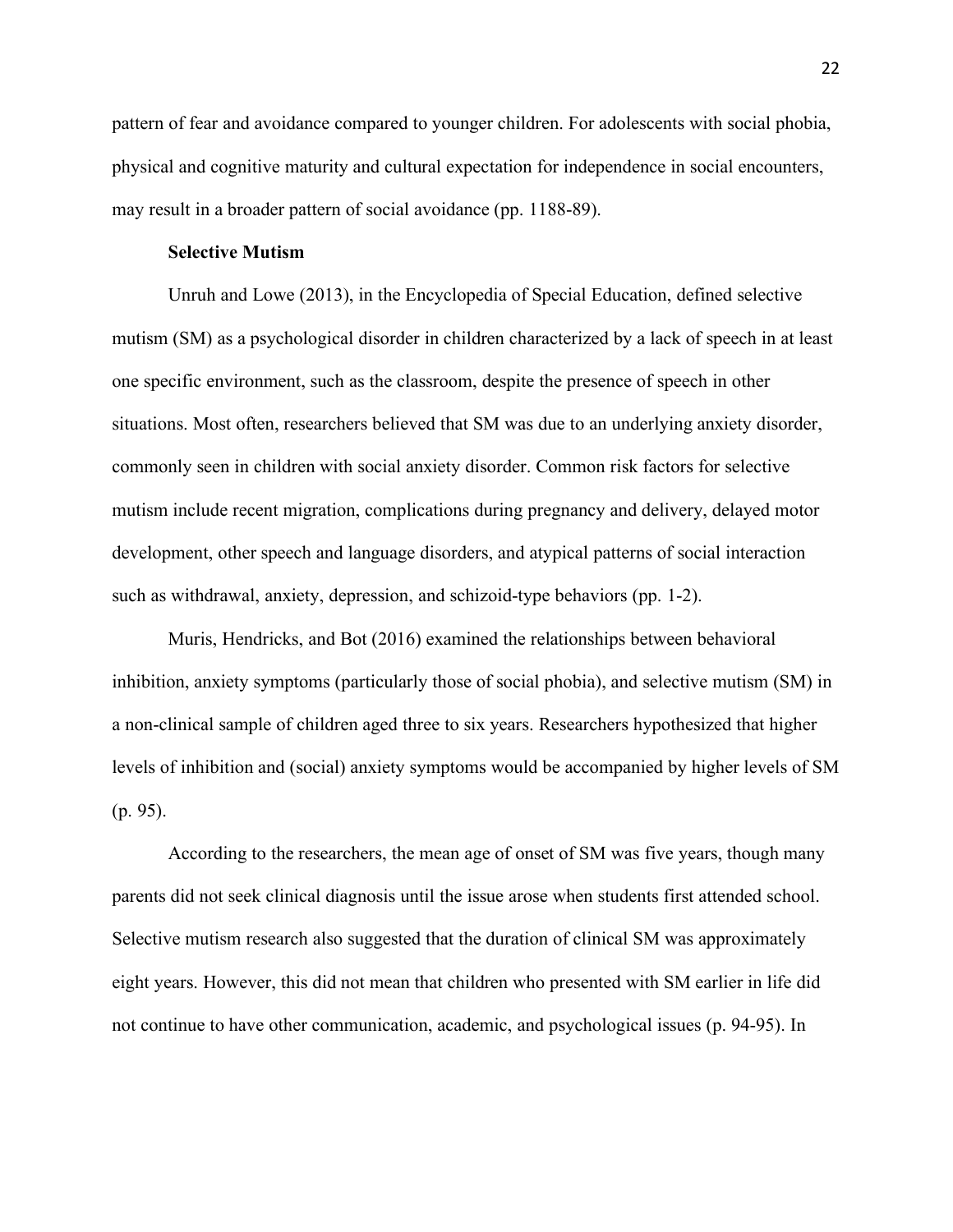fact, children with SM tended not to perform well academically and displayed higher rates of psychiatric disorders later in their development (p. 95).

It is important to note the definitions of key terms related to this study to understand the overall purpose and results. As it pertains to the Muris et al. (2016) study, the definition of selective mutism (SM) was similar to that used in other research. *Selective mutism* is the lack of communication in certain social situations in which children are required to speak, often at school, where there is no lack of knowledge of communication skills. In relation to SM, the best indicators of *behavioral inhibition* are reticence in the presence of unfamiliar adults and the lack of spontaneous speech with unknown persons (p. 95). *Social phobia*, as described previously, is the fear of being judged negatively in social performance situations.

The study sampled 57 non-clinical children aged three to six years and administered two speech-related tasks. Parents were asked to complete an abridged version of the Behavioral Inhibition Questionnaire (BIQ-SF), the Preschool Anxiety Scale-Revised (PAS-R), and the Selective Mutism Questionnaire (SMQ). The assessments were conducted within the child's home with at least one parent present. The home evaluation was listed as a possible study limitation because children may perform differently if they perceive the task as not being entirely stress inducing with a parent present. Children were asked to perform a monologue in which they were given an example by the parent and provided with topics to discuss such as: their teacher, school activities, or other children. They were recorded while speaking. The second task was an interview for which parents were asked not to interfere during the process. The first four questions were open-ended, for which children were given no specific direction. The questions mirrored what spontaneous speech with an unfamiliar person may look like. For the last four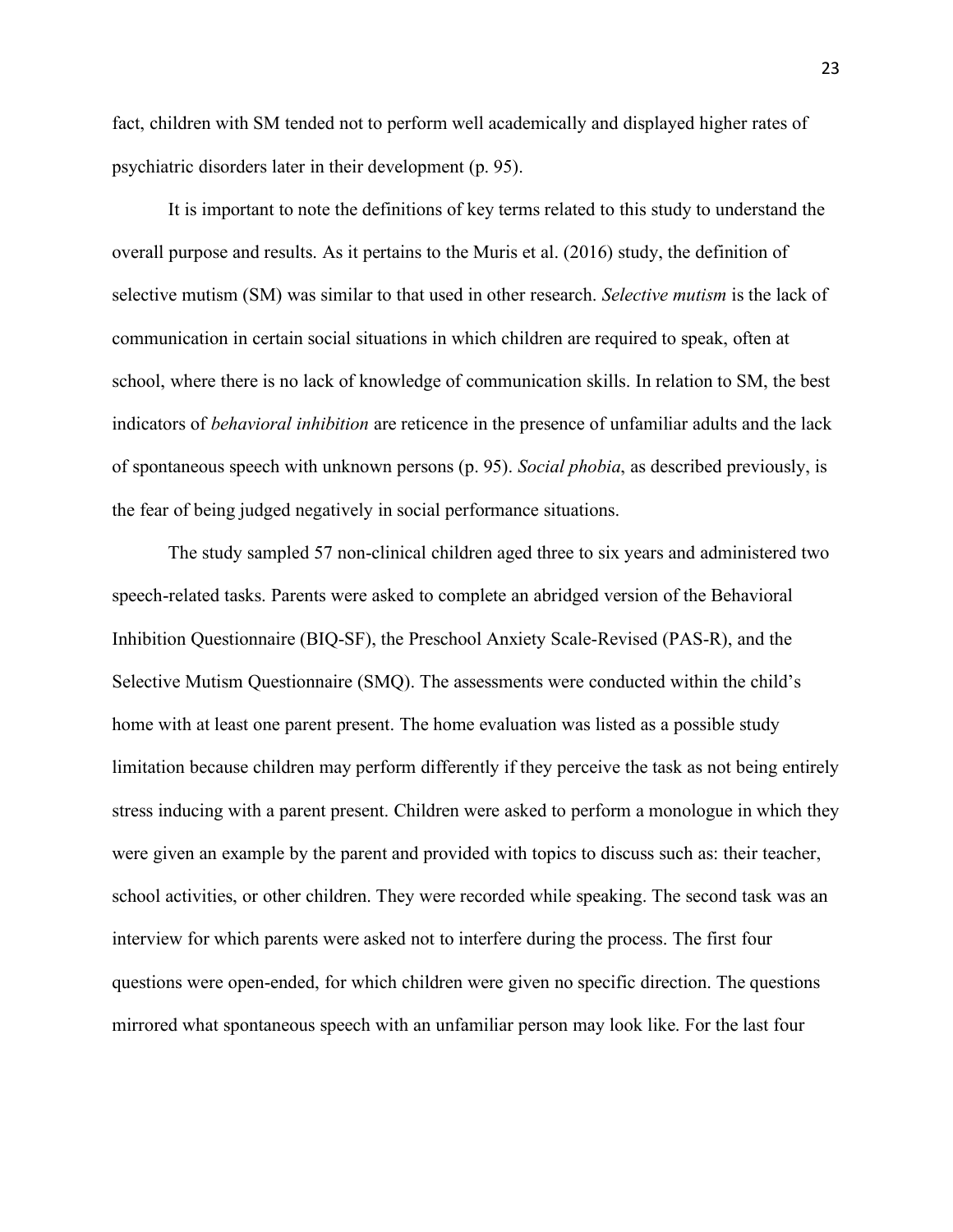questions on the interview, children were directed to answer as elaborately as possible to determine their maximal response rate (p. 95-96).

The base results indicated several significant differences in both gender and age. On the parent-rating scales, parents indicated that girls exhibited higher levels of behavior inhibition, social anxiety symptoms, and selective mutism than boys. Results of the study also indicated that with increasing age, children used more words during the speech tasks and displayed lower levels of SM (p. 97).

When controlled for age and gender, three significant findings were reported. The researchers determined that behavioral inhibition was associated with higher levels of social phobia symptoms, other anxiety disorders, and selective mutism, and a smaller number of spoken words during speech tasks. This finding agreed with a variety of literature that considered selective mutism, which indicated that behavioral inhibition was shown to be a vulnerability factor for SM. Also, as hypothesized, SP symptoms were more strongly associated with symptoms of selective mutism and smaller numbers of spoken words than non-SP symptoms. Finally, the children who used more words during speech tasks also had parents who rated them as having lower levels of SM symptomology (p. 97).

Other researchers, such as Diliberto and Kearny (2015), sought to find relationships between selective mutism (SM) and behavioral disabilities, citing key differences between children with SM and children with social phobia. They looked at the relationship between SM and oppositional defiant behavior profiles. The purpose of the study conducted by Diliberto and Kearny was to elaborate on emerging research of the behavior profiles of children with SM. According to Diliberto and Kearny (2015), previous research revealed three main behavior profile groups of children with SM - anxious, anxious-mildly oppositional, and anxious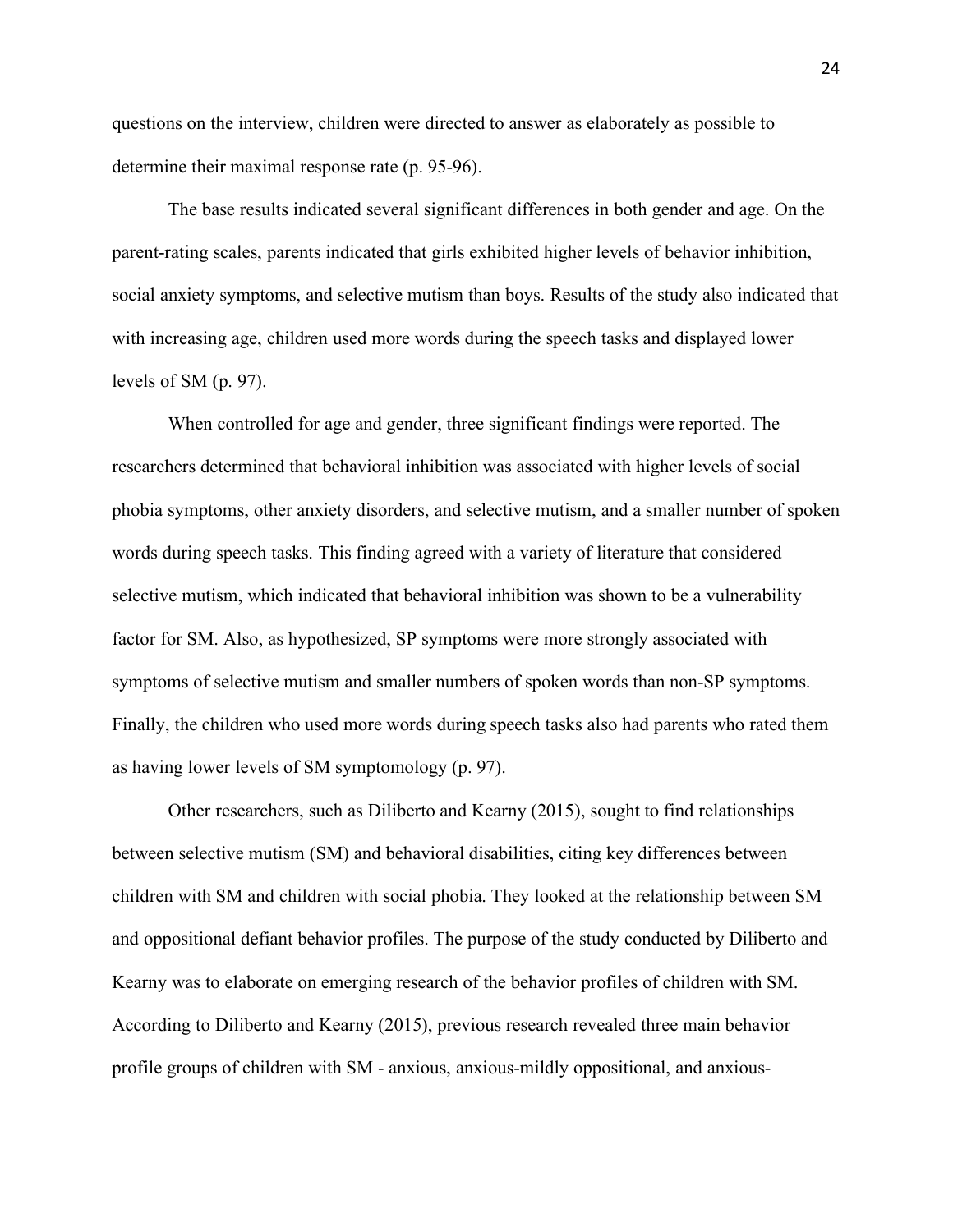communication delayed. The purely anxious group was the smallest subgroup. The research aimed to determine the differences and commonalities between anxious children with SM and oppositional defiant behaviors, and to recommend more informed diagnosis and treatment methods.

The researchers stated that "children with selective mutism and children with social anxiety share certain traits: shyness and behavioral inhibition, social skill deficits, separation anxiety, and socially reticent family members" (p. 17). However, children with SM also differed from children with anxiety in specific ways. Children with SM tended to be younger at the age of onset than those with other anxiety disorders. The researchers claimed that children with SM tended to have more vibrant social lives, even without the verbal component, than those children with other anxiety disorders. Diliberto and Kearny (2015) also stated that in some research, levels of social phobia were found to be lower in children with selective mutism than expected, which differed from the findings of Muris, Hendricks, and Bot (2016) stated above. Instead, some children with SM were described as having more oppositional behaviors. In clinical settings the children were characterized as aggressive, stubborn, disobedient, controlling, negative, manipulative, suspicious, oppositional, and demanding. Parents also described their SM children as strong-willed, stubborn, irritable, argumentative, and noncompliant (p. 17).

Diliberto and Kearny (2015) had four hypotheses. First, they would statistically derive anxious and oppositional behavior profiles in a clinical setting. Second, the anxious profile would be associated with social phobic symptoms but not aggressive behaviors or oppositional defiant disorder symptoms. Thirdly, an oppositional profile would be associated with aggressive behaviors and oppositional defiant disorder symptoms but not social phobia symptoms. And lastly, that both anxious and oppositional profiles would be associated with social problems,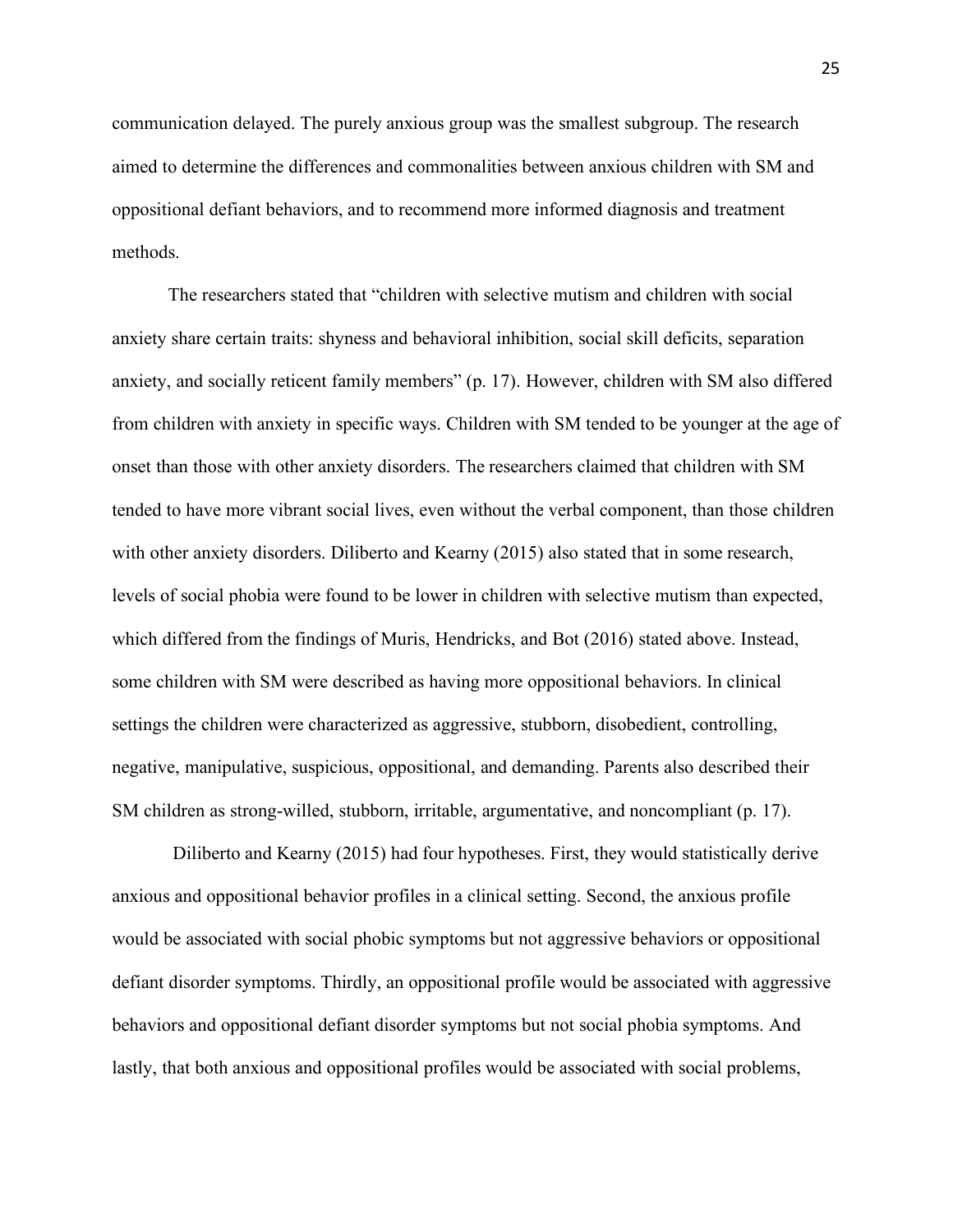albeit possibly in different ways (e.g., social withdrawal versus socially aggressive behavior) (p. 17).

In order to research these hypotheses, Diliberto and Kearny (2015) selected 57 participants receiving treatment for SM at a specialized clinic for youth with anxiety disorders through convenience sampling. The limited clinical measures, the Child Behavior Checklist (CBCL) and the Anxiety Disorders Interview Schedule – Parent Version (ADIS-P), were administered by advanced doctoral candidates in the clinical setting. Using these measures and through their analysis, the researchers supported the first, third, and fourth hypotheses and partially support the second hypothesis. Results indicated that anxious and oppositional behavior profiles were statistically derived. Anxious behavior profile scores were associated with social problems, social phobia symptoms, and aggressive behaviors. Oppositional behavior profile scores were associated with aggressive behaviors, oppositional defiant disorder symptoms, and social problems, and inversely with phobia symptoms (p. 19). Findings may indicate an overlap with anxious and oppositional behaviors, which supported the previously stated research.

#### *Test Anxiety*

Test anxiety has been researched extensively around the world, particularly in countries where standardized testing is used to measure student performance. Often, researchers examine the correlation of test anxiety with impacting factors such as grade level, gender, and behaviors. The literature reviewed below studied these concepts in a variety of ways.

In 2019, Utkun Aydin conducted a study to determine grade level differences in the manifestation of test anxiety. He stated that the evaluative measures we have come to live by may produce test anxiety for students early in life (p. 29). The current study was implemented because Aydin (2019) believed there was a gap in research regarding students' overall test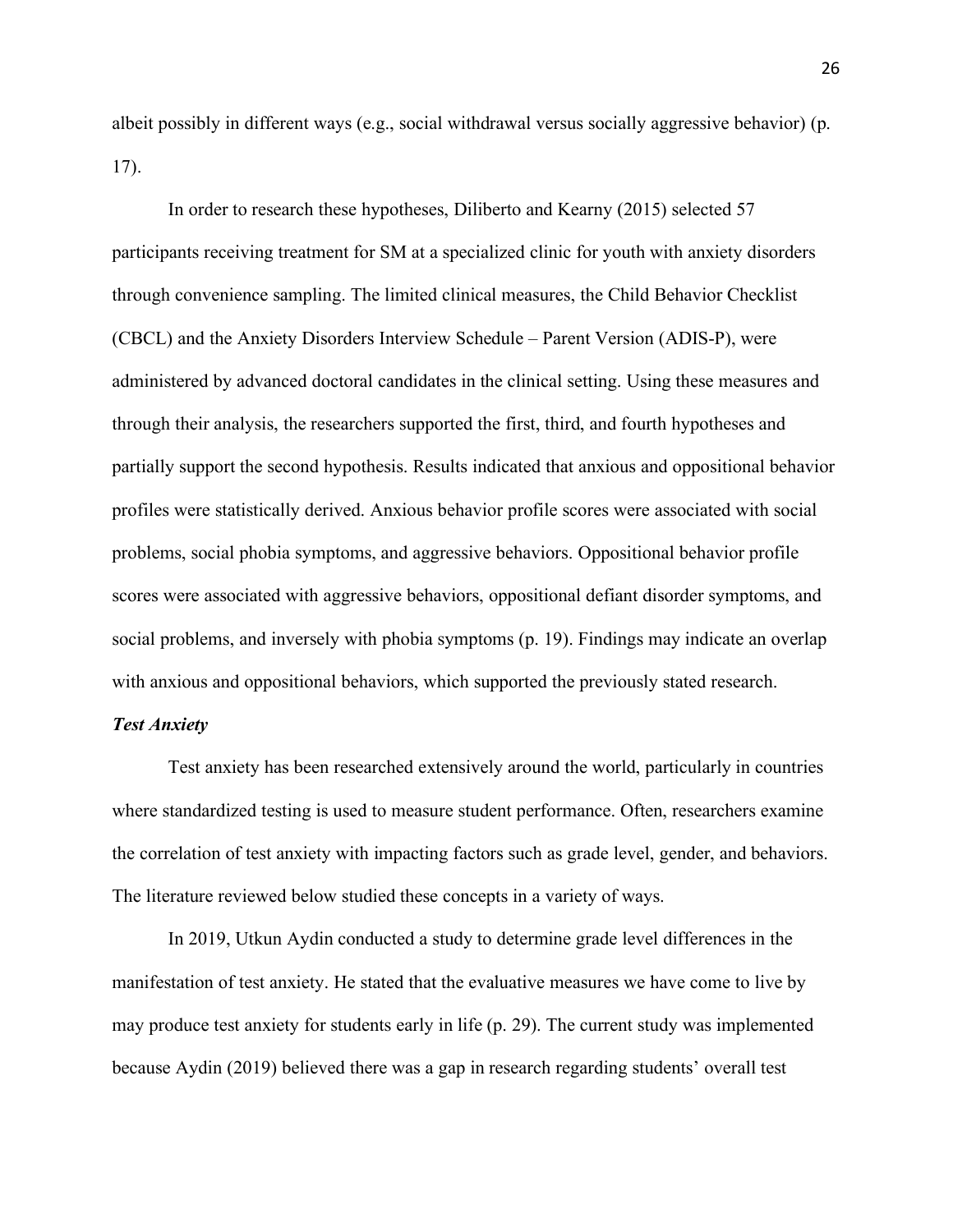anxiety, including their thoughts, off-task behaviors, and autonomic reactions in testing environments. Though the study was completed in Turkey, its findings have relevance in other countries, such as the United States, where standardized tests are also a common occurrence.

For the purposes of Aydin's research, *test anxiety* referred to the cognitive, physiological, and behavioral responses surrounding concerns about the outcomes resulting from failure in evaluative situations. *Thoughts* referred to an individual's internal dialogue regarding evaluative situations. *Off-task behaviors* included becoming distracted by task-irrelevant stimuli and focus on nervous habits. *Autonomic reactions* are the somatic responses (stomachache, headache, body pain, etc.) to test-related stress (p. 30-31).

To test the hypotheses that students in the elementary grades exhibited higher levels of test anxiety, along with increased anxiety in terms of thoughts, off-task behaviors, and autonomic reactions than students in middle school, Aydin (2019) gathered 414 fourth grade (elementary) students and 201 sixth grade (middle school) students to participate in the study. The students, from three public elementary and middle schools, were administered the Children's Test Anxiety Scale (CTAS). The CTAS measures students' overall anxiety in relation to the specific components being studied (thoughts, off-task behaviors, and autonomic reactions) by asking participants to rate themselves in response to questions (p. 34).

Based on the student reports, Aydin (2019) found significant differences in the off-task behaviors and autonomic responses results. Elementary level students specifically displayed more off-task behaviors than did middle school students. The sixth-grade students reported slightly higher levels of nervous thoughts than did the fourth graders, however there was not a significant difference in this area (p. 41).

27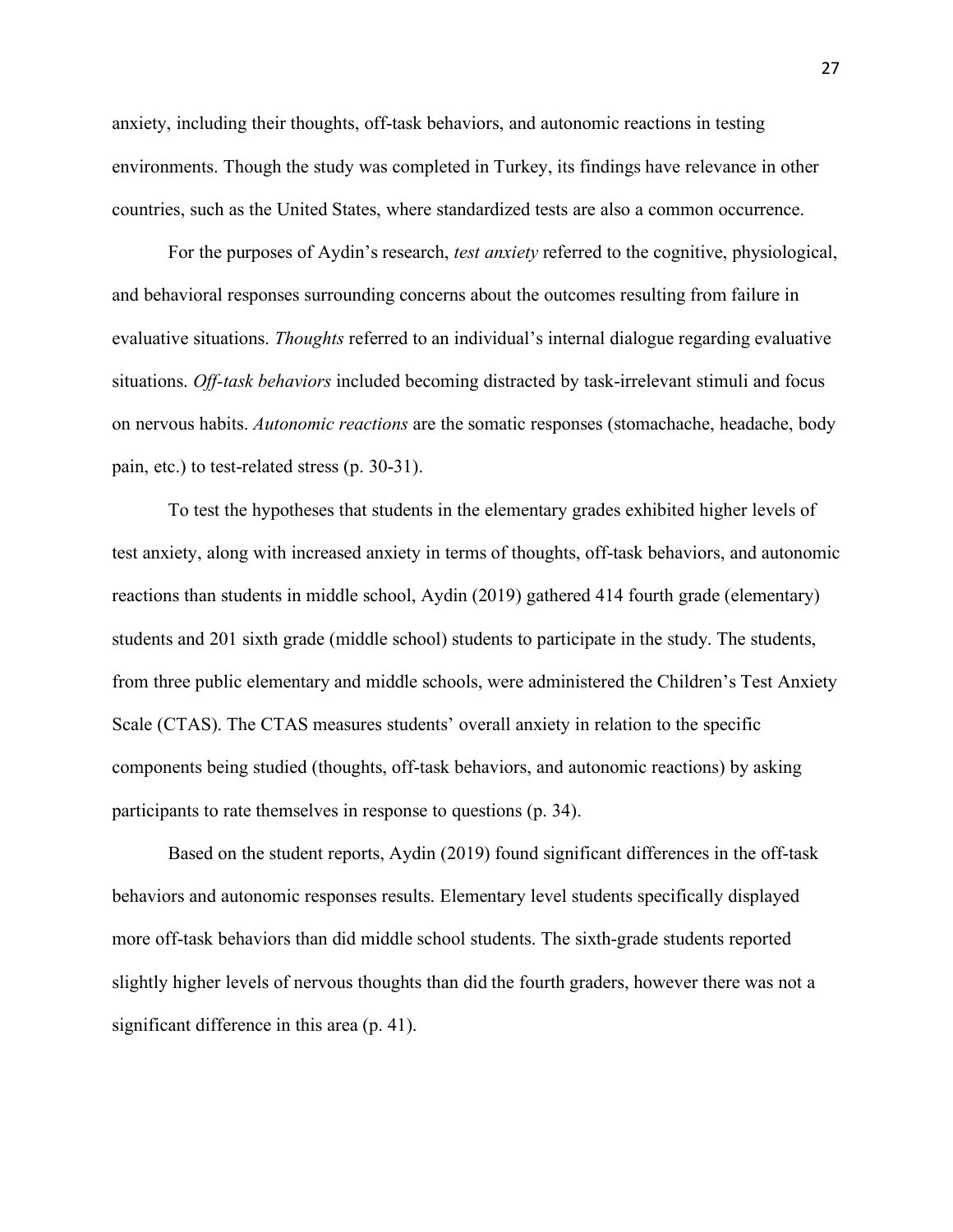Aydin (2019) concluded that it may be possible that students develop coping strategies for test anxiety that relate to typical development for self-regulation and motivation as they move into higher grade levels. Students in higher grades are also often subject to more testing situations as a function of curricular differences and could just be less worried about failing as a result. The research into specific components of test anxiety may help to inform further research and educational practice as we learn more about the developmental aspects of the anxiety itself (p. 44).

Lohbeck, Nitkowski, and Petermann (2016) also conducted research with elementaryaged children in Germany. The researchers analyzed whether elementary school children's control cognitions, such as academic self-concept, and value cognitions, such as interest, influenced test anxiety and whether these relationships varied by gender. The researchers had three hypotheses: 1) that both academic self-concept and interest would be positively correlated, with both variables impacting test anxiety; 2) both academic self-concept and interest would negatively predict test anxiety; and 3) that gender played a regulating role among academic selfconcept, interest, and test anxiety (p. 892).

The researchers expanded the definition of test-anxiety, stating that it was not only the worry about failure in an evaluative situation, but that test anxiety could also impair organized thinking by disrupting the ability to remember material at the time of evaluation (p. 888). It is also important to note the definitions of *academic self-concept* and *interest* in relation to the study. *Academic self-concept* pertained to the way a child thought about their academic performance. A positive self-concept was associated with more adaptive behaviors and positive emotions. A negative self-concept was related to dysfunctional behaviors and unpleasant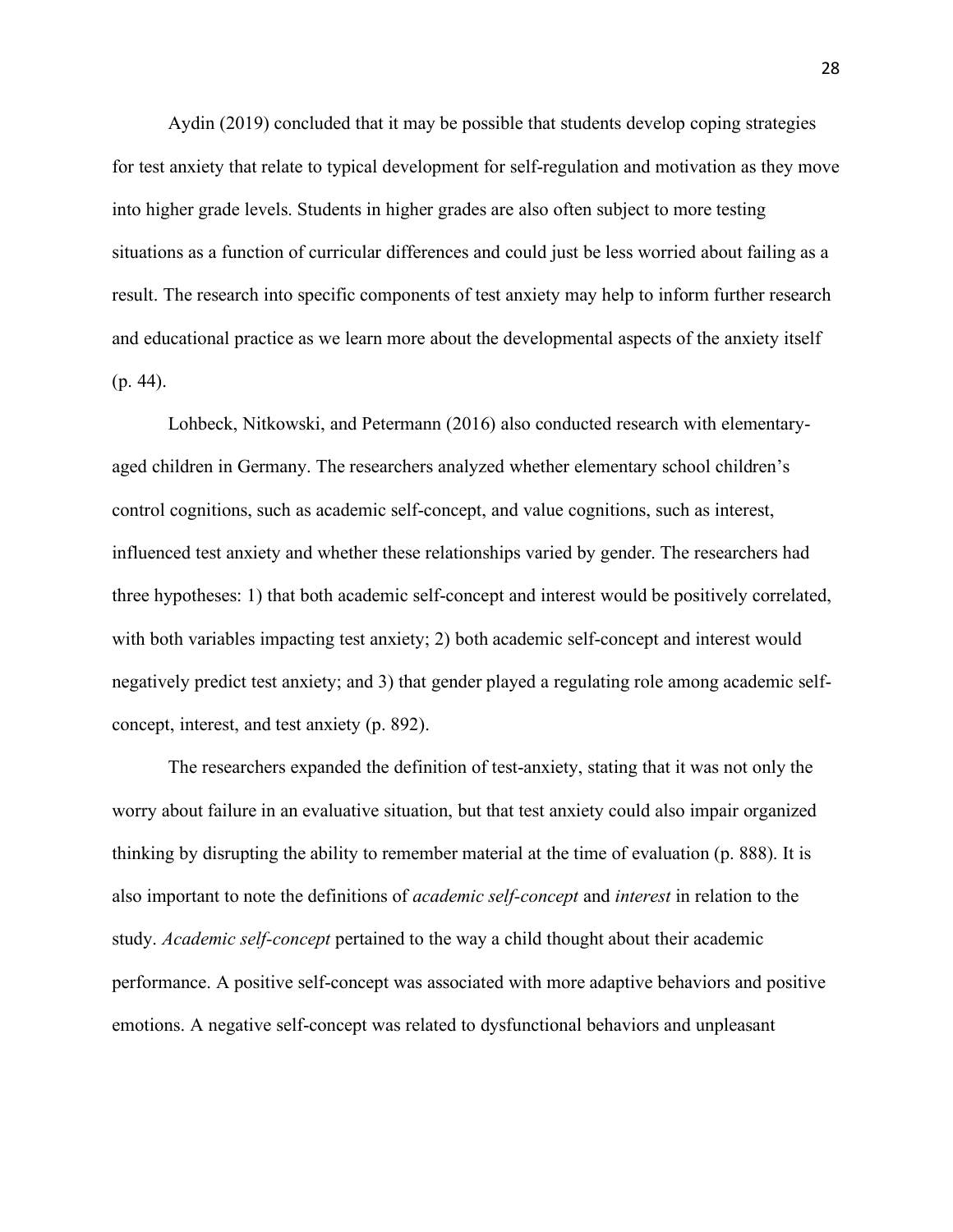emotions such as test anxiety. *Interest* involved a child's preference for a specific topic or a positive experience when performing a task (pp. 888-889)

Study subjects included a sample of 192 fourth graders, recruited from six elementary schools in Lower Saxony, Germany aged nine to 12 years. To measure academic self-concept and interest, the researchers employed a modified German version of the Self-Description Questionnaire I (SDA-I). To measure test anxiety, a subscale of trait anxiety from the Anxiety Questionnaire for Students was administered in German (p. 893).

Lohbeck et al. (2016) found significant gender differences between boys and girls related to test anxiety with girls reporting higher levels of anxiety. A significant relationship between academic self-concept and interest was noted: children who perceived themselves as good in all academic domains reported more interest in all academic domains. However, while interest had no bearing on the amount of test anxiety reported, children with a lower academic self-concept reported higher levels of test anxiety. The study assumed that control cognitions (self-concept) were key antecedents of testing anxiety in elementary school children and not value cognitions (interest). The researchers suggested that enhancing a child's self-concept might decrease test anxiety. They recommended that universal strategies to increase self-concept should be further studied (p. 899).

Expanding test anxiety research, Von der Embse and Hasson (2012) conducted a study with students at the high school level regarding school setting, test anxiety, and student performance on high stakes tests. Von der Embse and Hasson (2012) sought to determine whether there was a correlation between school setting, student socioeconomic status, and test anxiety levels. They hypothesized that students in urban school settings would have higher levels of test anxiety than students in suburban school settings. They believed that there would be a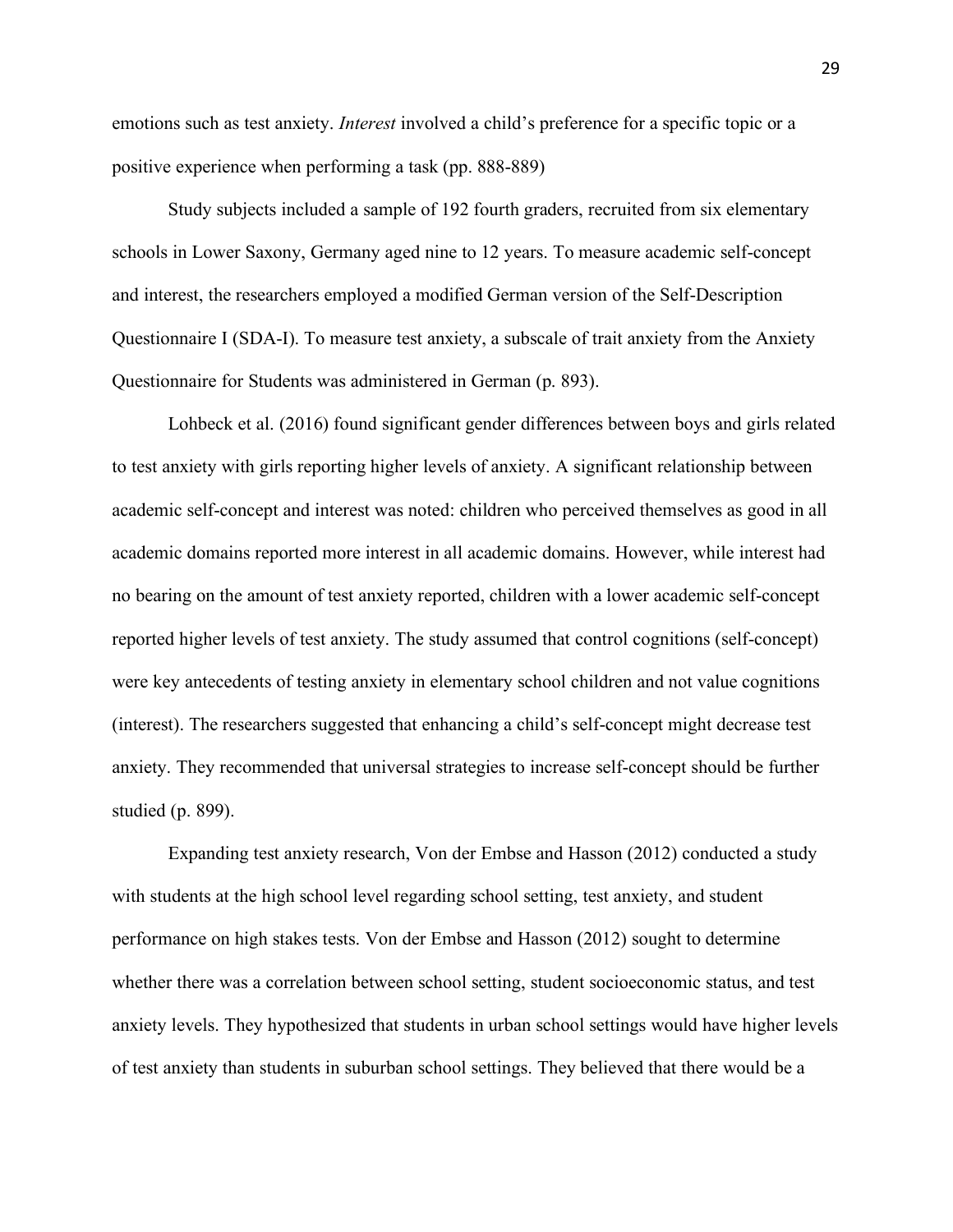significant correlation between levels of test anxiety and student performance on a high-stakes test. Researchers also felt that test anxiety contributed to a variance in scores on high-stakes tests (p. 181).

Researchers gathered participants from two schools in Ohio: 35 tenth grade students from Oak Tree High School (a suburban school with 0% of students who identified as economically disadvantaged) and 40 tenth-grade students from Calvin High School (an urban school where 96.5% of students identified as economically disadvantaged). The students were chosen based on the requirement that all tenth-grade students in Ohio completed the Ohio Graduation Test (OGT). The researchers believed participants represented the population of each school. Participants were administered the Friedben Test Anxiety Scale (FTAS) to measure the social and cognitive components, and the physiological symptoms of test anxiety (pp. 181-182).

To understand the parameters of the study, it is important to consider two key concepts: *high stakes testing* and *adequate yearly progress* (AYP). *High stakes testing* refers to any test that is used to make important decisions about students, teachers, schools, and districts regarding accountability - making sure that schools and teachers provide high quality and effective education. *Adequate yearly progress* refers to the method used to determine the efficacy of schools and school districts. Progress in both is measured based on standardized test scores.

The results of the current study indicated no significant correlation between school setting and test anxiety or performance, thus the hypothesis was not supported. It was found that students who reported higher levels of anxiety on the FTAS received lower scores on the OGT, no matter the setting. Data results focused on school setting (urban or suburban) accounted for an average of 47% variance on OGT performance (p. 183). The researchers indicated several negative consequences for students as a result of test anxiety and low high stake test scores: "not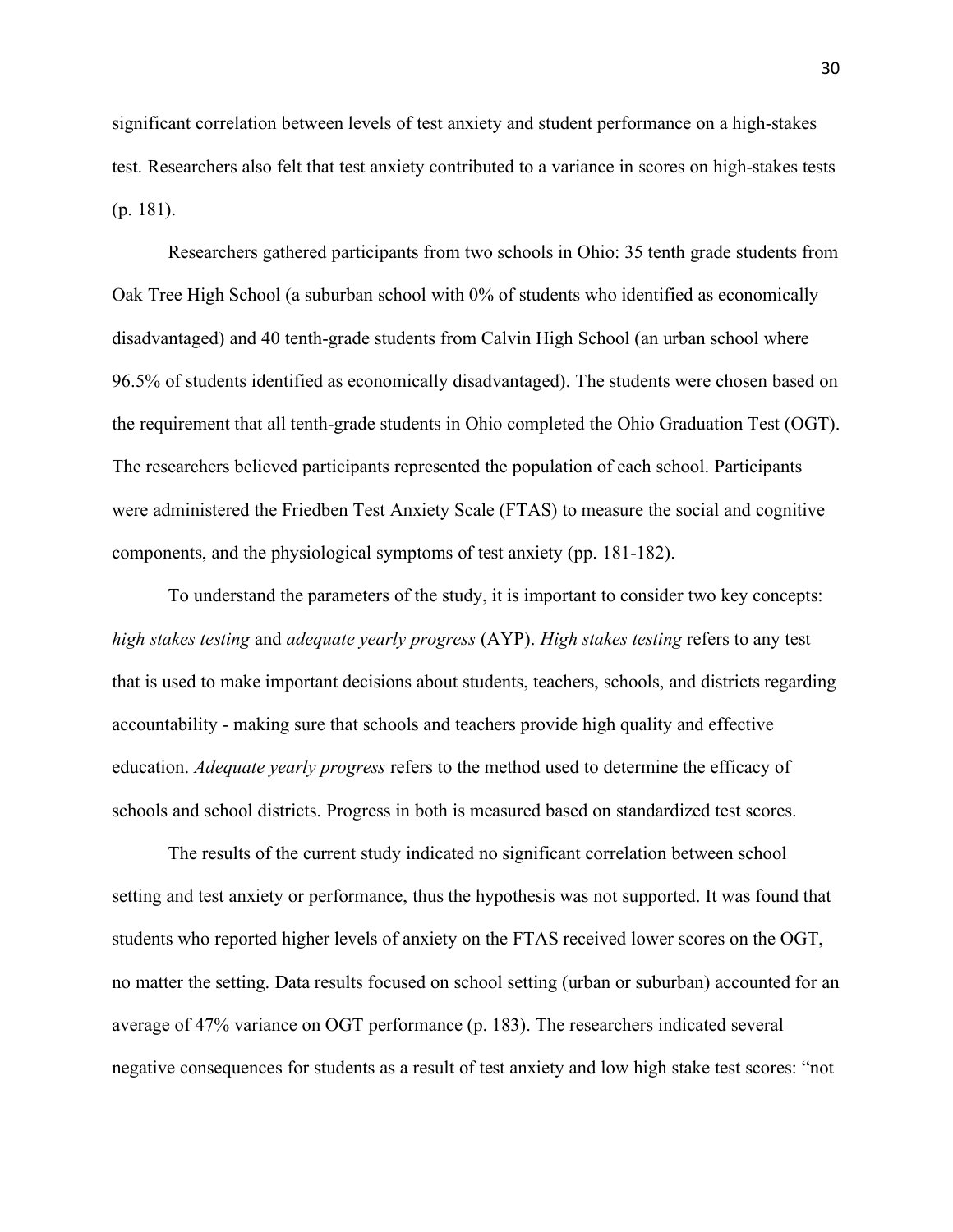graduating, failing to achieve a qualifying score on the ACT or SAT; a cycle of low achievement may begin with poor test scores leading to increased anxiety resulting in even lower performance on high-stakes tests" (p. 183). The results have significant implications for schools that do not meet AYP. Schools that do not consistently meet AYP, as is the case with many urban schools, are provided with fewer resources to address test anxiety (p. 184).

Von de Embse and Hassan (2012) implied that it falls to teachers to provide relief to students who have test anxiety. They stated that teachers should be aware of how they communicate the importance taking tests by avoiding negative phrasing such as, "You will not graduate if you do not pass this test," in favor of more positive statements such as, "This is an opportunity to show what you have learned." Teachers can also lead and teach students guided relaxation strategies before a test such as deep breathing, muscle relaxation, visualization, meditation, and positive self-talk (p. 185). These types of strategies will be discussed later in this chapter.

#### **Anxiety Comorbidities**

Research, such as the studies discussed below, have shown that anxiety co-occurs in several disorders, including: Depressive Disorders (DD), Attention Deficit Hyperactivity Disorder (ADHD), and Autism Spectrum Disorder (ASD). These disabilities are often found comorbid with anxiety in school-aged children and adolescents.

#### *Comorbid Anxiety and Depressive Disorders*

The National Alliance on Mental Illness (NAMI) (2020) reported that approximately 60% of people diagnosed with anxiety also showed symptoms of depression. Beth Salcedo, MD (2018), suggested three theories as to why anxiety and depression are so often comorbid: first, brain research indicates similar biological mechanisms; second, the symptomology overlaps so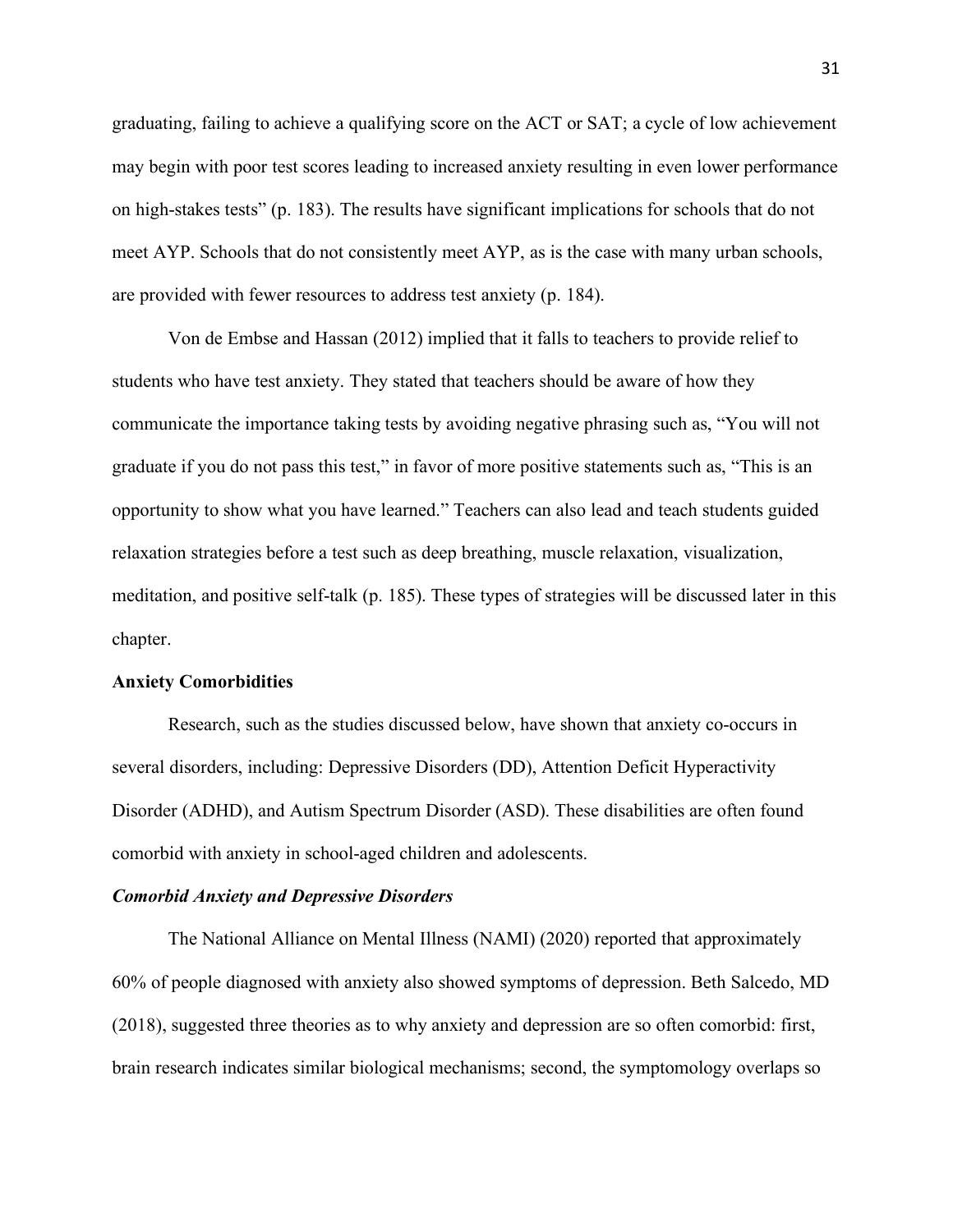people frequently meet both criteria; and third, the conditions can show up simultaneously when someone is triggered by external stressors. Salcedo (2018) also stated that when anxiety and depression present together the disorders can be harder to treat. Further research into the characteristics of comorbid anxiety and depression are discussed below.

Researchers O'Neil, Podell, Benjamin, and Kendall (2010) gathered information regarding clinical and familial characteristics of youth diagnosed with an anxiety disorder with or without a comorbid depressive disorder. They hypothesized that youth with anxiety and a comorbid depressive disorder were older, had lower levels of functioning, and had more severe anxiety and depressive symptoms than youth with anxiety and no comorbid depressive disorder (p. 332). They labeled the two group as AD-DD (youth with comorbid anxiety and depressive disorders) and AD-NDD (youth with anxiety disorder and no depressive disorder).

The participants included 200 children and adolescents aged seven to 17, and their parents, who presented for treatment at an anxiety clinic at Temple University. The majority of participants were categorized as Caucasian children (aged seven to 12) predominantly middle to upper-middle class. Based on several diagnostic assessments and measures, the researchers found that 97 participants had a primary diagnosis of generalized anxiety disorder (GAD), 59 had a primary diagnosis of social phobia (SP), and 44 participants had a primary diagnosis of separation anxiety disorder (SAD). All other anxiety disorders were excluded from this study (p. 332). Of the 200 participants, only 24 were diagnosed with a comorbid depressive disorder (DD), major depressive disorder (MDD), or both (p. 334).

As O'Neil et al. (2010) hypothesized, participants with a comorbid anxiety and depressive disorder were significantly older than participants with only anxiety. Those with comorbid disorders also had lower levels of functionality, as was predicted. Participants with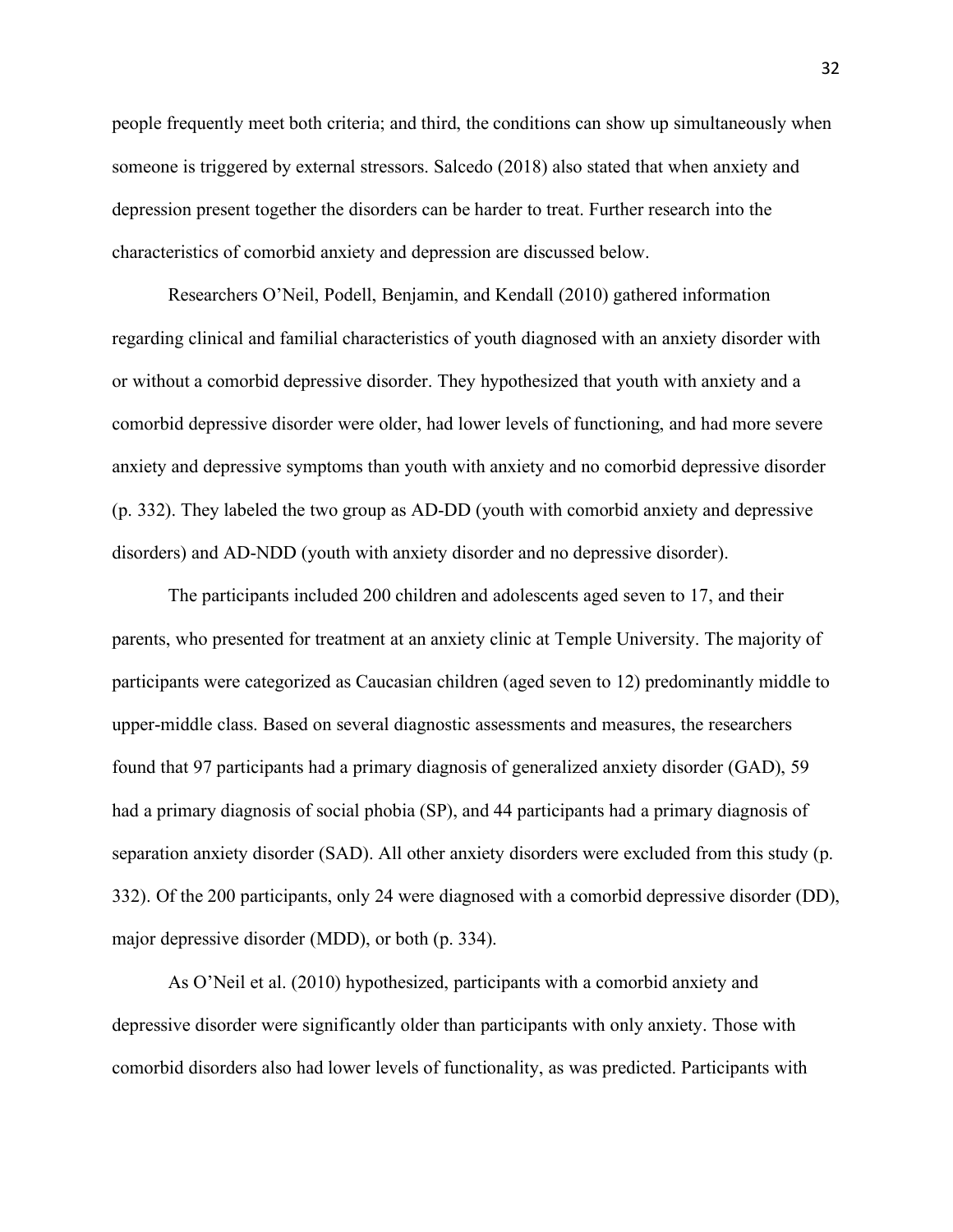AD-DD reported more severe levels of social anxiety symptoms, but not more severe total anxiety symptoms or higher levels of depressive symptoms. Researchers noted that this finding was inconsistent with previous research where participants reported higher levels of anxiety symptoms overall. Participants with AD-DD and their mothers reported higher levels of family dysfunction than youth with AD-NDD. There were no significant findings regarding gender, ethnicity, or rates of anxiety and externalizing comorbidities (p. 335-338).

Regarding internalizing feelings, participants with comorbid anxiety and depressive disorders were more likely to indicate feelings of sadness, to negatively evaluate their abilities, and to report deficiencies in their ability to experience pleasure than those with no comorbidity. However, youth with AD-DD did not endorse symptoms of negative self-esteem or interpersonal problems at higher rates than those with AD-NDD. This indicated that symptoms of negative self-esteem and interpersonal problems overlapped between anxiety and depressive disorders. The researchers suggested that a better way to distinguish youth with AD-DD and AD-NDD would be to determine symptoms of negative mood, ineffectiveness, and anhedonia (the inability to feel pleasure) (p. 338).

Researchers Queen and Ehrenreich-May (2014) conducted a study similar to O'Neil et al. (2010) in 2014 with comparable results. They sought to examine the differences in demographic and clinical presentation in youth with anxiety and depression  $(ANX + DEP)$  and in youth with a single diagnosis of anxiety (ANX) (p. 162). Three hypotheses led the study: youth with comorbid anxiety and depression would display greater diagnostic severity and impairment as evidenced through self- and parent-report of heightened anxiety and depression symptoms; the comorbid group would display higher levels of negative affect (NA) and lower levels of positive affect (PA); and adolescents with ANX+DEP would report higher levels of emotional suppression (ES)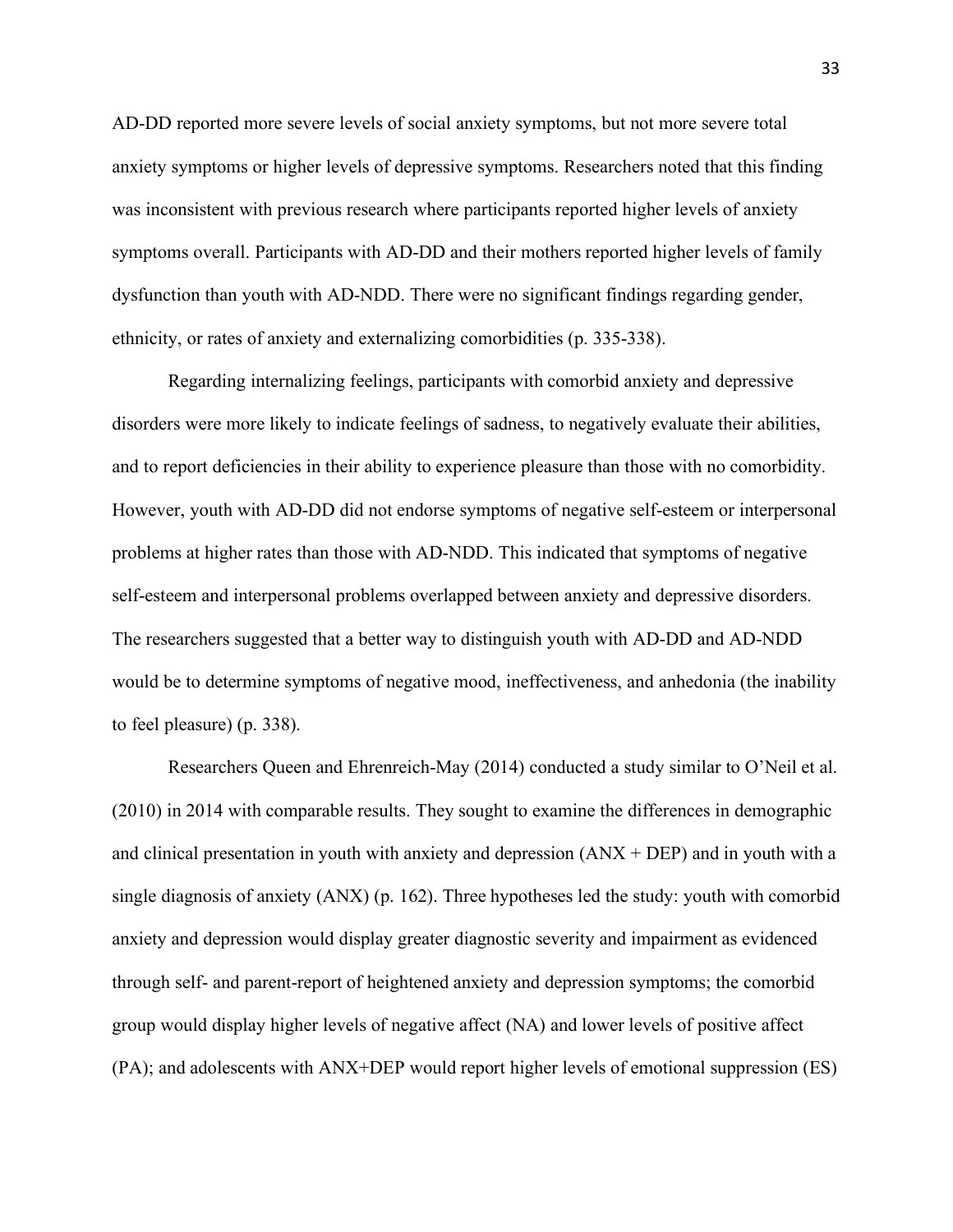and inhibition only (p. 162). Negative affect referred to feelings of negative emotions and selfconcept. Positive affect referred to the ability to experience positive emotions and to view life positively. Emotional suppression indicated the avoidance of emotions one did not know how to manage with no outward emotional display.

To complete the study, researchers recruited 76 adolescents between the ages of 12 and 18 from a larger clinical study that targeted intervention methods for adolescents with anxiety and/or depressive disorders. The most frequent diagnoses among the recruited adolescents were generalized anxiety disorder (GAD), social phobia (SP), and major depressive disorder (MDD). Of the participants, 58 percent were diagnosed with comorbid anxiety and depressive disorders and 42 percent were diagnosed with an anxiety disorder with no depressive disorder. Baseline data was gathered as a part of the larger study through the Anxiety Disorders Interview Schedule – child and parent reports (ADIS-IV-C/P), and several other questionnaires, interviews, and impressionistic measures.

Results of the study indicated no significant differences between the ANX+DEP and the ANX groups regarding age, gender, ethnicity, or family income. Interestingly, however, the researchers found that adolescents in the comorbid group were more likely to have parents that were divorced (p. 164). The results indicated several significant differences between the group with co-occurring anxiety and depressive disorders group and the pure anxiety disorder group. The ANX-DEP group was assigned a greater average emotional disorder value and reported greater functional impairment. This group also self-reported greater depressive symptoms and more severe social anxiety symptoms, but not other anxiety symptoms, as compared to the ANX only group (p. 165).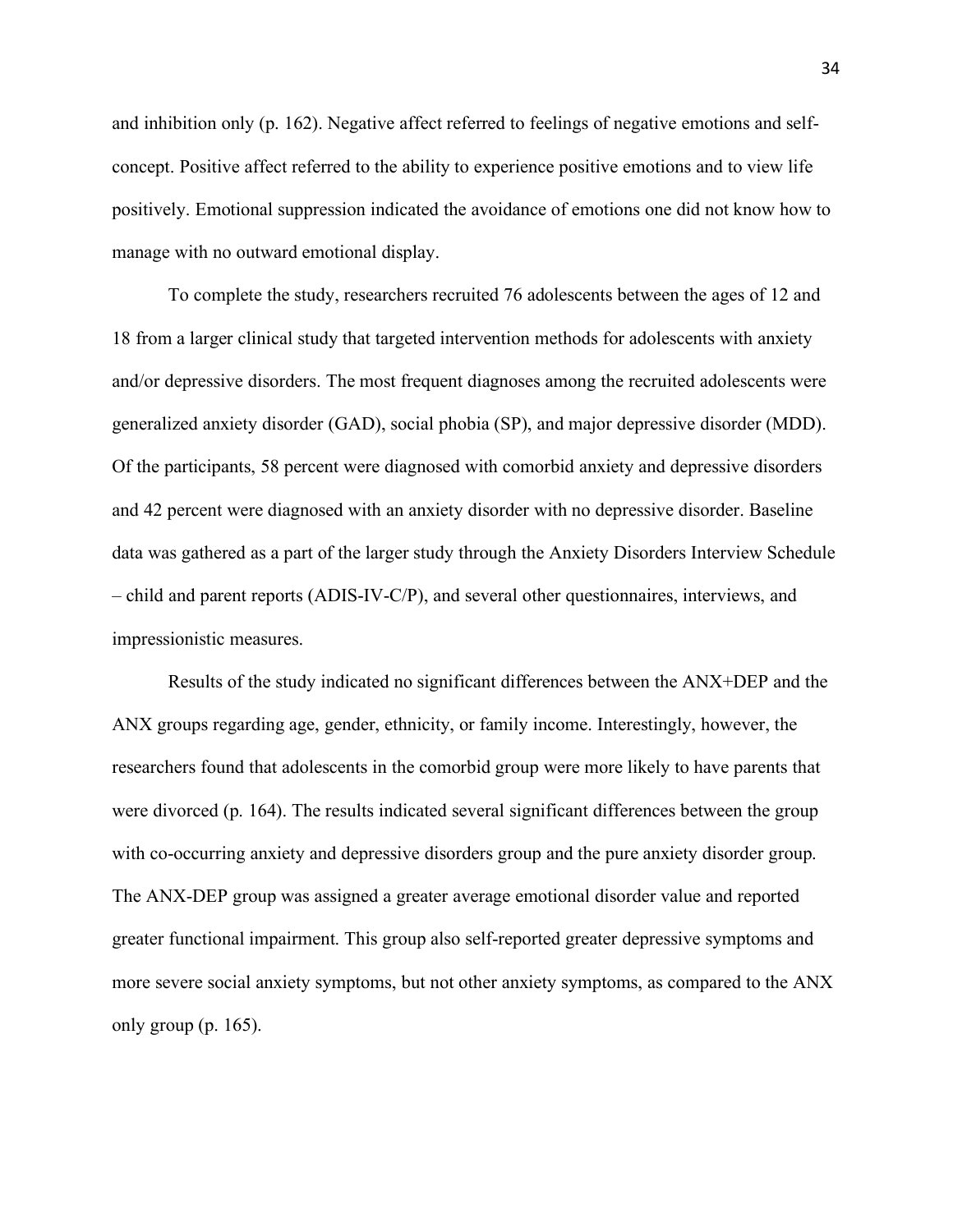Regarding negative and positive affect, the ANX+DEP adolescents reported higher levels of NA and lower levels of PA. They also reported poorer emotional awareness, greater emotional suppression, and reluctance to express negative emotions. According to parent report, the ANX+DEP group also displayed greater inhibition of sadness, but not worry or anger as compared to the ANX group. Parents of the ANX+DEP group also reported more severe depressive, but not anxiety, symptoms. This may have been because the symptoms of depressive disorder were more recognizable (p. 166).

#### *Comorbid Anxiety and Autism Spectrum Disorder (ASD)*

In their article, Comorbid Autism Spectrum Disorder and Anxiety Disorders, researchers Zaboski and Storch (2018) stated that approximately 40% of children and adolescents diagnosed with Autism Spectrum Disorder (ASD) were also diagnosed with at least one anxiety disorder. The most common anxiety comorbidities in ASD included: /social phobia (SP), specific phobias, generalized anxiety disorder (GAD), separation anxiety disorder (SAD), and obsessivecompulsive disorder (OCD) (p. 31). Spiker, Lin, Van Dyke, and Wood (2012) suggested that children with ASD were prone to experience symptoms of anxiety perhaps associated with the syndrome such as challenges with sensory overload, difficulty with change, and the unpredictability of social situations (p. 316). These characteristics and challenges are further discussed below.

Researchers Bermudez, Sanchez, del Sol, and Sevilla conducted a study in 2015 in Spain relevant to children and adolescents around the world with autism spectrum disorder (ASD) and symptoms of various anxiety disorders. The study assessed and compared the levels of anxiety symptoms reported by children and adolescents with ASD and their parents. In the study, Bermudez et al. (2015) hypothesized that the results would follow the trend determined by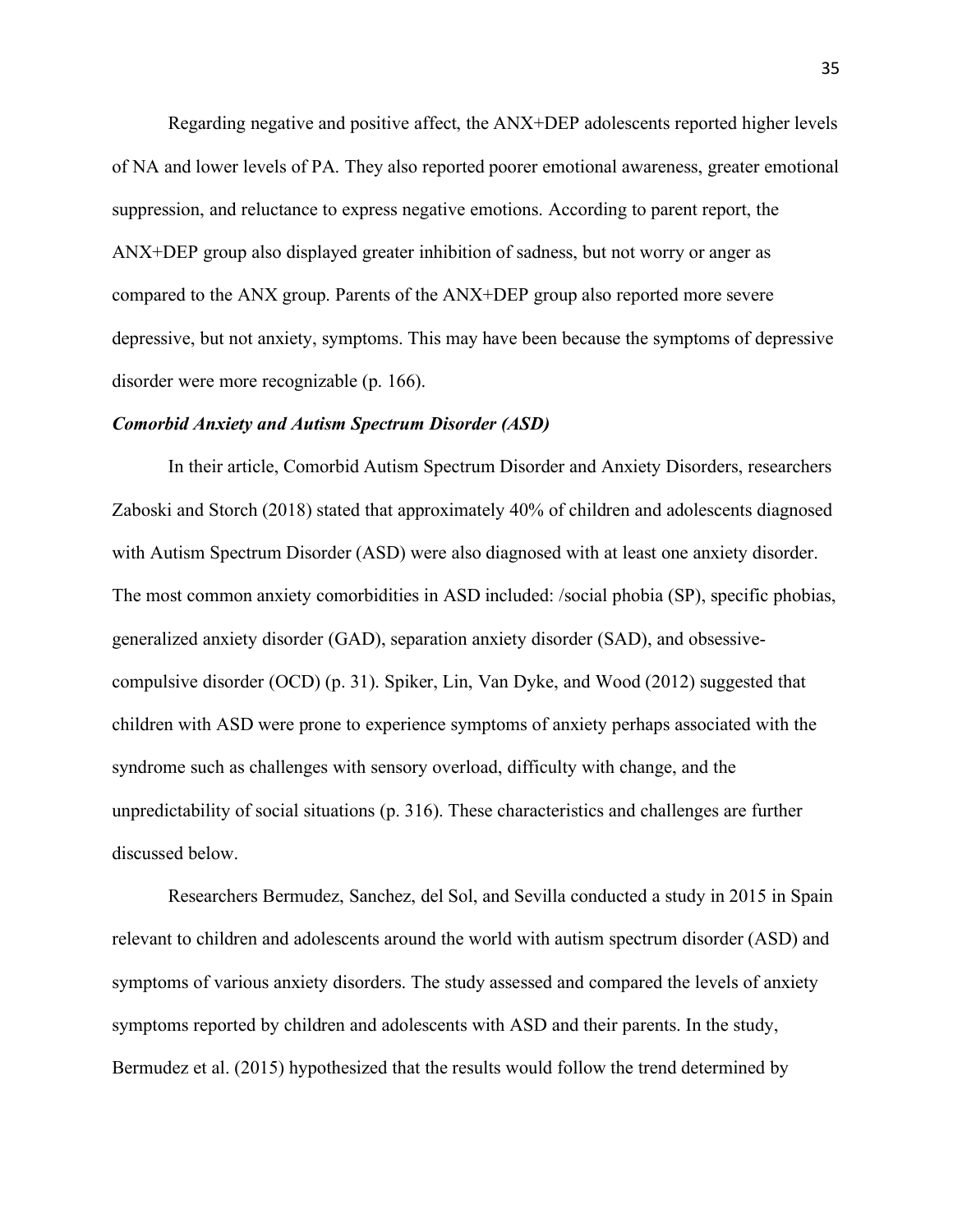previous research where parents reported higher levels of anxiety symptoms than their children. Researchers also sought to determine which specific anxiety disorders were the most prevalent and how symptom reporting compared between children and parents (p. 2532).

The participants included a sample size of 38 children and adolescents between the ages of seven and 18 years and one parent for each participant. There were 36 boys and only two girls in the sample. The discrepancy in the number of male and female participants was rationalized through a discussion of wanting to utilize participants who did not also have a learning disability. It was stated that a high number of female children with ASD also had learning deficiencies. Participants and their parents were administered the Screen for Child Anxiety Related Disorders (SCARED) to evaluate anxiety symptoms (pp. 2535-2536).

The results indicated that parents reported higher levels of total anxiety than did their children across specific anxiety disorders: generalized anxiety disorder, separation anxiety, social phobia, and panic/somatic disorder. However, both children and parents reported at 50% above the cut-off for separation anxiety disorder. The correlation between child and parent reporting was significant in the areas of generalized anxiety disorder, separation anxiety, and social phobia. The researchers also found that participants in the higher age range reported greater levels of anxiety symptoms (pp. 2533-2534).

Expanding on the above research Chan, Yang, and Woods (2012) conducted a study to examine the link between various anxiety disorders and the degree of social functioning impairment in children with Autism Spectrum Disorder (ASD). Their aim was to determine if a greater severity in the anxiety disorder predicted lower social functioning and whether social phobia had a greater effect on social functioning as compared to other types of anxiety (pp. 237- 238).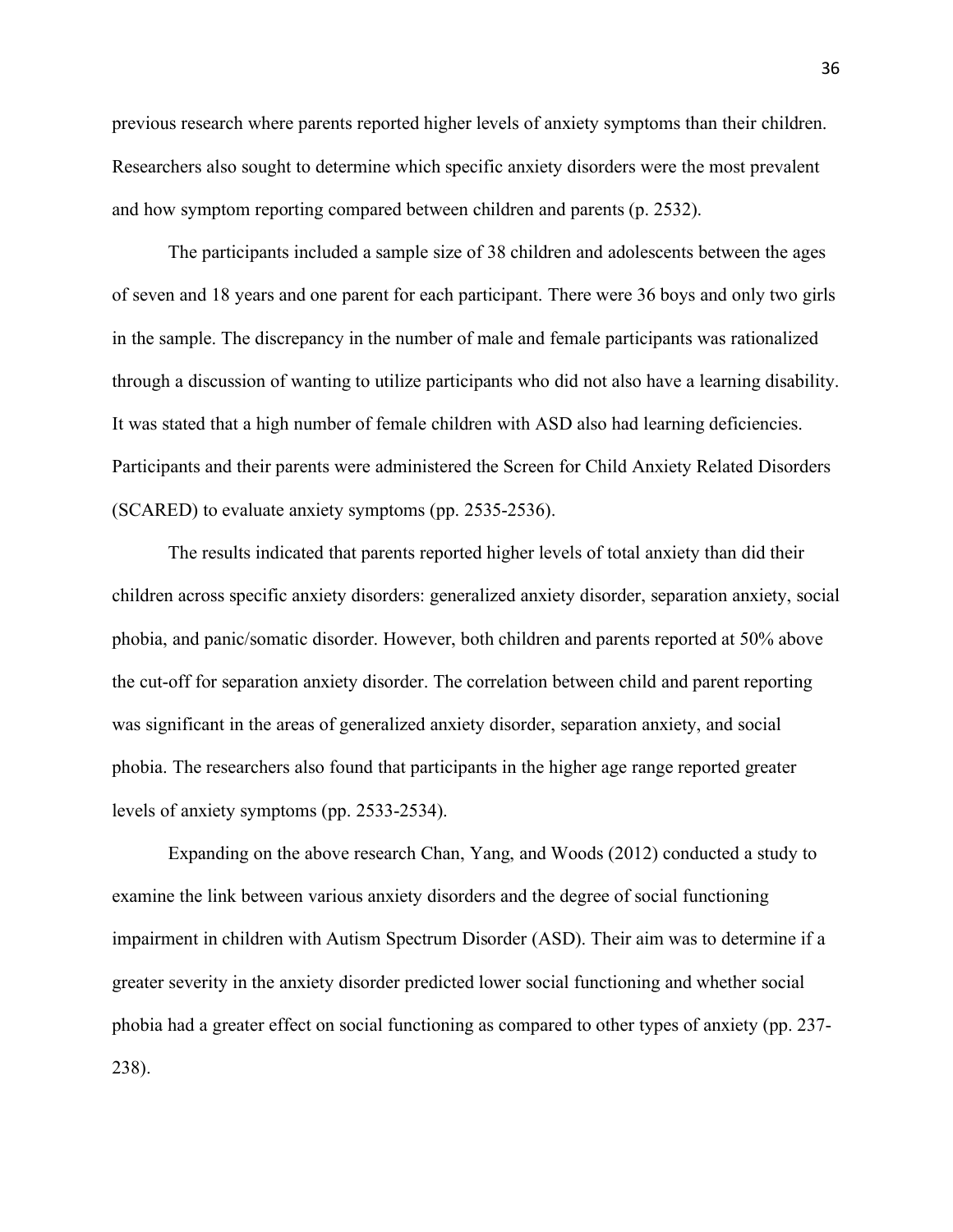To conduct this study, researchers recruited 53 children aged seven to 11 years from a larger study for treatment for anxiety disorders in children who had ASD. Each child from the larger study met the Diagnostic and Statistical Manual of Mental Disorders (DSM-V) criteria for ASD and at least one anxiety disorder: separation anxiety disorder (SAD), generalized anxiety disorder (GAD), social phobia (SP), or obsessive-compulsive disorder (OCD). Researchers used the Autism Diagnostic Observation Schedule (ADOS), the Anxiety Disorders Interview Scale (ADIS), and the Social Skills Rating System (SSRS) to measure the severity levels of the different anxiety disorders and the impact on social functioning (pp. 238-239).

Chan et al. (2012) found only a significant correlation between social phobia and ASD. The researchers then conducted a comparison of social functioning in children with social phobia and those with other anxiety disorders. Results indicated significant difference between the two groups – the parents of children with SP reported much lower social functioning (p. 240). The higher levels of SP predicted lower assertive and responsible social skills (initiating conversation, joining groups, asking permission for something, etc.) (p. 241).

The researchers concluded that children with both ASD and SP may be aware of how social skills differ from their typically developing peers. This may make them more anxious in approaching others. Chang et al. (2012) suggested that children already aware of their social skills limitations may have a greater fear of judgement or embarrassment due to high levels of social phobia, in turn making it more difficult for them to initiate interactions with others, limiting the number of social interactions from which to learn and practice the social interactions they need. It creates a cycle of avoidance, increasing anxiety and limited social interaction (p. 242).

## *Comorbid Anxiety and Attention Deficit Hyperactivity Disorder*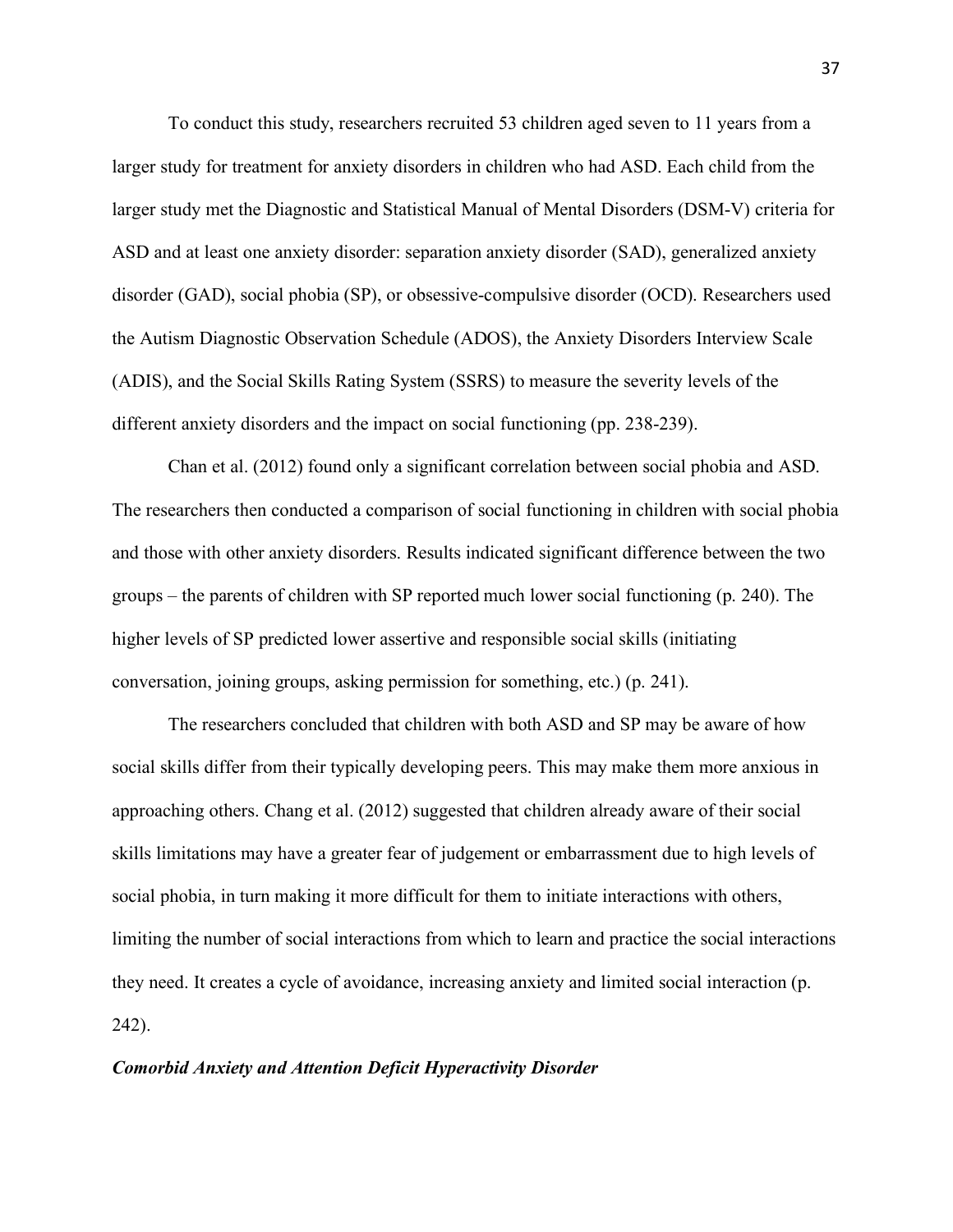According to researchers Jarrett, Wolff, Davis, Cowart, and Ollendick (2016), anxiety is commonly comorbid in students diagnosed with Attention Deficit Hyperactivity Disorder (ADHD) in 25% of the general population and in 30-40% of children that have been clinically referred (p. 636). Sciberras, Lycett, Efron, Mensah, Gerner, and Hiscock (2014) suggested multiple reasons for the overlap between ADHD and anxiety. They proposed that anxiety could be a secondary development in children with ADHD due to multiple failure incidents; children and adolescents could present ADHD symptoms secondary to a primary anxiety disorder; ADHD and anxiety may arise simultaneously due to separate but similar etiological pathways; or that comorbidity could present a new, unclassified disorder (p. 805). To shed light on the prevalence and characteristics of anxiety and comorbid ADHD, three studies are discussed below.

Researchers Tsang, Kohn, Elfron, Clarke, Clark, Lamb, and Williams (2015) sought to address the frequency of anxiety found comorbid with Attention Deficit Hyperactivity Disorder (ADHD); to ascertain whether comorbid anxiety was associated with a specific subtype of ADHD; to determine the severity of the anxiety symptoms as reported by parents and participants; and to establish the association between the severity of anxiety and the severity of ADHD symptoms. The researchers hypothesized that: at least one of the tested anxiety disorders – separation anxiety (SAD), generalized anxiety (GAD), or obsessive-compulsive disorder (OCD) – would be present in at least 25% of the participants; the comorbid anxiety disorders would be most prevalent in ADHD – combined type; that the comorbid disorders would be distinguished by symptoms of severe anxiety; and that greater ADHD symptomology would correlate with the symptoms of severe anxiety (p. 19).

Baseline data was taken from a larger ACTION study in Sydney and Adelaide, Australia. There were 134 child and adolescent participants aged six to 17 years. Forty-two of the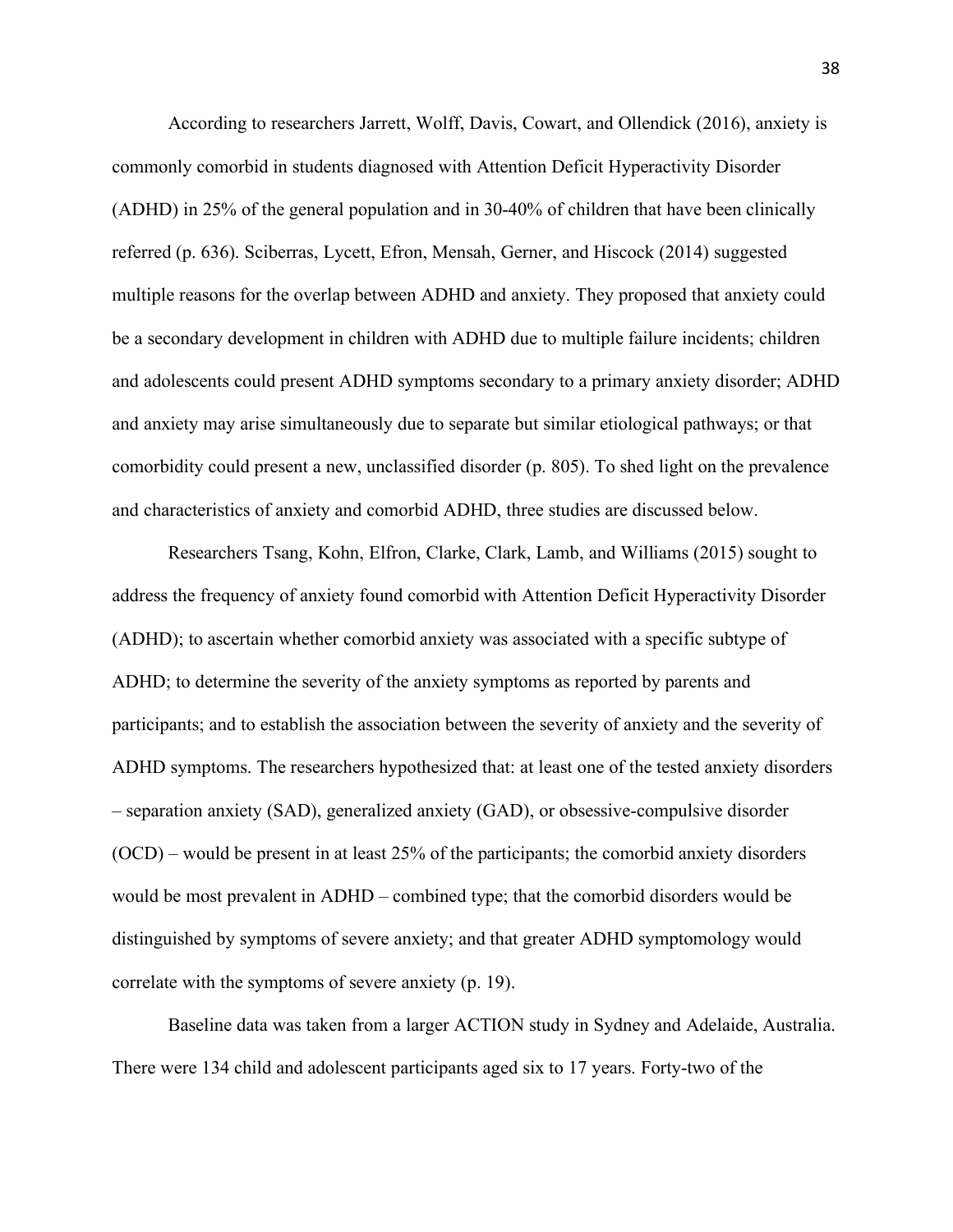participants had at least one comorbid anxiety disorder (29% of those participants had two comorbid disorders and 7% had all three comorbid anxiety disorders). Child and adolescent participants with a diagnosis of ADHD – hyperactive/impulsive were not included in the study due to a low base rate (pp. 19-20).

Based on the measurement tools and parent/participant reports, results indicated the following frequencies in diagnoses: 70% of participants had ADHD-combined type with a comorbid anxiety disorder, 28% had ADHD-inattentive type with comorbid anxiety disorder, 51% of participants had only ADHD-combined type, and 45% had only ADHD-inattentive type. These results indicated that the researchers were correct in assuming that at least one anxiety disorder would be present in ADHD and that the ADHD-combined type would have the highest frequency of a comorbid anxiety disorder (p. 21).

Regarding anxiety and ADHD symptomology, Tsang et al. (2015) found that parents reported more anxious-shyness in children with comorbid disorders, particularly in participants with either ADHD and SAD or GAD. However, self-reported levels were not significantly different. Clinician findings showed that these anxious-shy symptoms were least severe in participants who had ADHD- inattentive type (p. 21-22). The participants with GAD had greater levels of state anxiety, meaning they had higher severity in psychological and physiological reactions to adverse situations (p. 23). Confirming their hypotheses, the researchers found that participants with comorbid anxiety had more severe ADHD symptoms and anxiety symptoms, which were likely to "generate a poorer outlook" (p. 24).

Similarly, Jarret, Wolff, Davis, Cowart, and Ollendick (2016) sought to describe the effects symptoms of anxiety had on children who had been diagnosed with Attention Deficit Hyperactivity Disorder (ADHD). One hundred thirty-four participants, aged six to 17, who met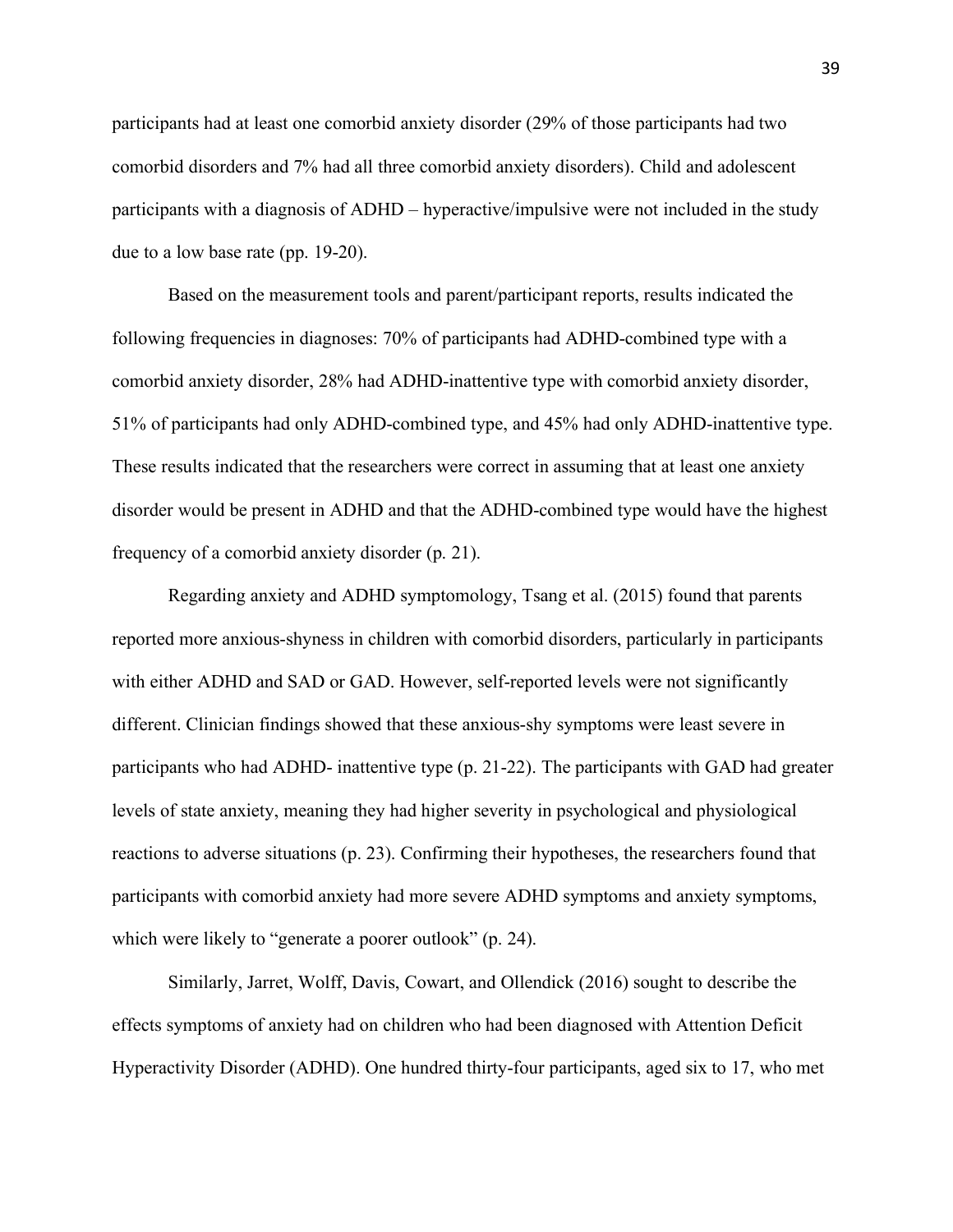DSM-V criteria for a diagnosis of ADHD-combined type and/or a diagnosis of generalized anxiety (GAD), social phobia (SP), separation anxiety (SAD), or a specific phobia were chosen and broke into three groups. These groups included: ADHD only (31%), ADHD plus anxiety  $(ADHD+ANX; 23\%)$ , and anxiety only  $(ANX; 46\%)$  (p. 638).

Jarret et al. (2016) concluded that the ADHD and ADHD + ANX groups did not differ significantly in ADHD-related symptom impairment; both groups showed significant attention problems. However, a significant difference between these two groups emerged regarding the physical symptoms of anxiety. The ADHD + ANX group reported a greater level of physical symptoms than the ADHD only group. Researchers also compared the ADHD + ANX with the ANX only group and found no evidence that the two groups systematically differed on any measurement (p. 641).

Results also indicated that the  $ADHD + ANX$  group showed the greatest impairment in working memory compared with the ADHD only group. However, the ADHD + ANX and ANX only groups did not differ, suggesting that anxiety alone may impair working memory. The researchers concluded that the ADHD + ANX was a "particularly impaired group of children in terms of cognitive functioning with additional deficits in working memory" (p. 642).

While Jarrett et al. (2016) examined the anxiety symptom severity and ADHD and the effects of neurocognitive functioning, Sciberras, Lycett, Efron, Mensah, Gerner, and Hiscock (2014) examined the broader association in the functioning of youth diagnosed with attention deficit hyperactivity disorder (ADHD) combined (ADHD-C) and inattentive type (ADHD-I) and either zero, one, or two or more comorbid anxiety disorders. To determine the overall functioning, researchers observed the subjects' quality of life (QoL), peer relationships, behavior, daily functioning, and school attendance. It was hypothesized that participants with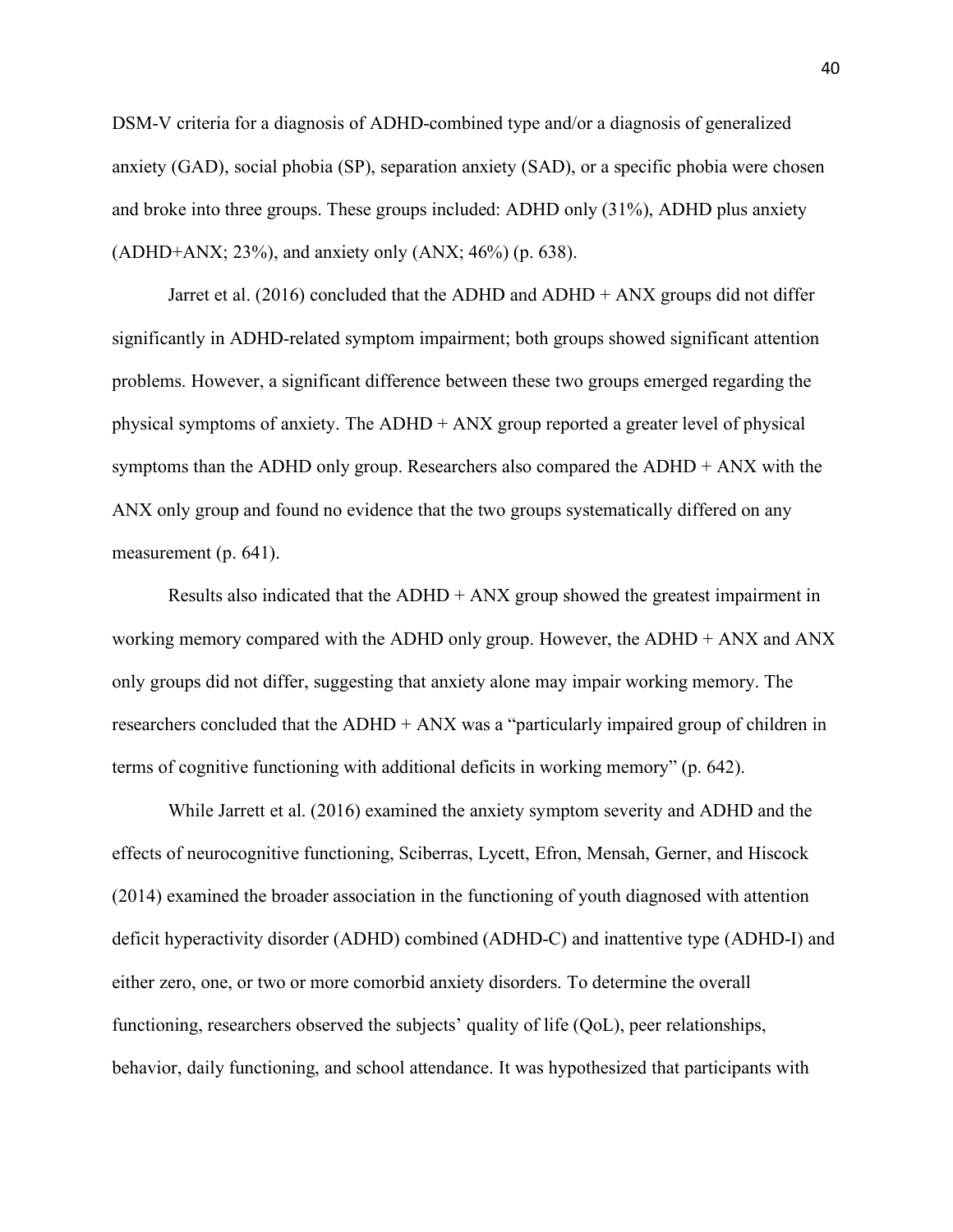ADHD and anxiety (one or more comorbidities) would have poorer functioning across all domains compared to those participants with only ADHD (p. 802).

Baseline data for the study was collected from two other studies being conducted across 21 public and private pediatric practices in Victoria, Australia. Participants were children aged five to 13 years, their parents, and teachers. Children were required to have met the DSM V criteria for either of the ADHD diagnoses. There were 329 family participants with data available from 298 of the teachers. The anxiety comorbidities examined included: social phobia (SP), generalized anxiety (GAD), separation anxiety (SAD), obsessive-compulsive disorder (OCD), post-traumatic stress disorder (PTSD), and panic disorder (PD). Participants were placed into three groups: 132 participants with no anxiety comorbidity, 95 participants with one anxiety comorbidity, and 143 participants with two or more anxiety comorbidities (p. 802).

Results of the study indicated that poorer overall functioning was not evident in children with ADHD alone or ADHD plus one anxiety comorbidity. However, parents of ADHD children and two or more anxiety comorbidities reported poorer quality of life, more difficulties with behavior, limited peer relationships, and more difficulty with daily functioning. Teachers of children with multiple anxiety comorbidities reported greater emotional problems (p. 804). These participants also tended to have worse school attendance than participants with ADHD only or ADHD and one anxiety comorbidity. Multiple anxiety comorbidities were associated with poorer functioning for children both for participants who had ADHD-C and those with ADHD-I (p. 805).

# **Trauma and Anxiety**

*Bullying*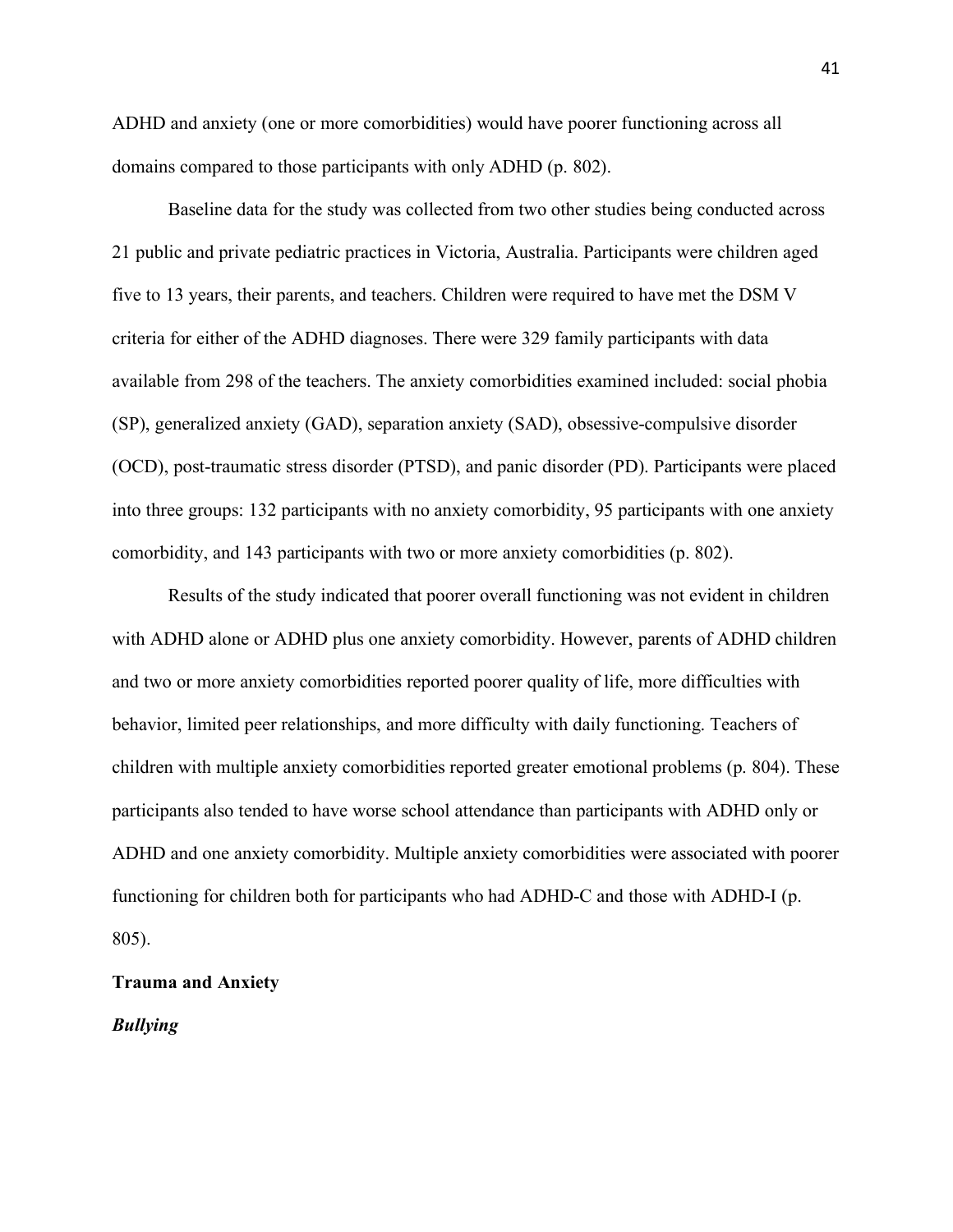When discussing anxiety, we often think in terms of biological causes. However, anxiety can often evolve through traumatic experiences. One form of trauma experienced by children and adolescents is bullying. A study conducted by Isolan, Salum, Osowaski, Zottis, and Manfro (2013) examined the prevalence of bullying behaviors in a large sample of Brazilian students, along with information gathered about age and gender, to determine whether research conclusions from Australia, Europe, and the United States could be generalized. The researchers also investigated the relationship between bullying behaviors and anxiety symptomology. Isolan et al. (2013) hypothesized that the prevalence of bullying behaviors in the sample would be similar to studies from other countries. Researchers also believed that *victims* and *bully-victims*, but not *bullies*, would report more symptoms associated with anxiety (p. 642).

In this study, the term *victims* referred to those who experienced bullying. *Bullies* were those who committed bullying behaviors. Researchers referred to *bully-victims* when discussing participants who engaged in bullying as both victims and bullies.

The researchers recruited 2,353 Brazilian students from six schools located in the south of Brazil. Participants were aged nine to 18 years. Based on answers to initial questions regarding the frequency with which a participant was bullied or bullied another, researchers classified four groups of students: bullies, victims, bully-victims, and uninvolved. Of the child and adolescent participants, 23% reported frequent involvement in bullying behaviors. The Screen for Child Anxiety-Related Emotional Disorders (SCARED) was used to determine levels of anxiety based on self-report (p. 643).

Results indicated a greater proportion of boys than girls were involved in bullying and were more frequently bullies or bully-victims. No significant difference in gender was found in the frequent victim group. A greater number of children reported frequent involvement in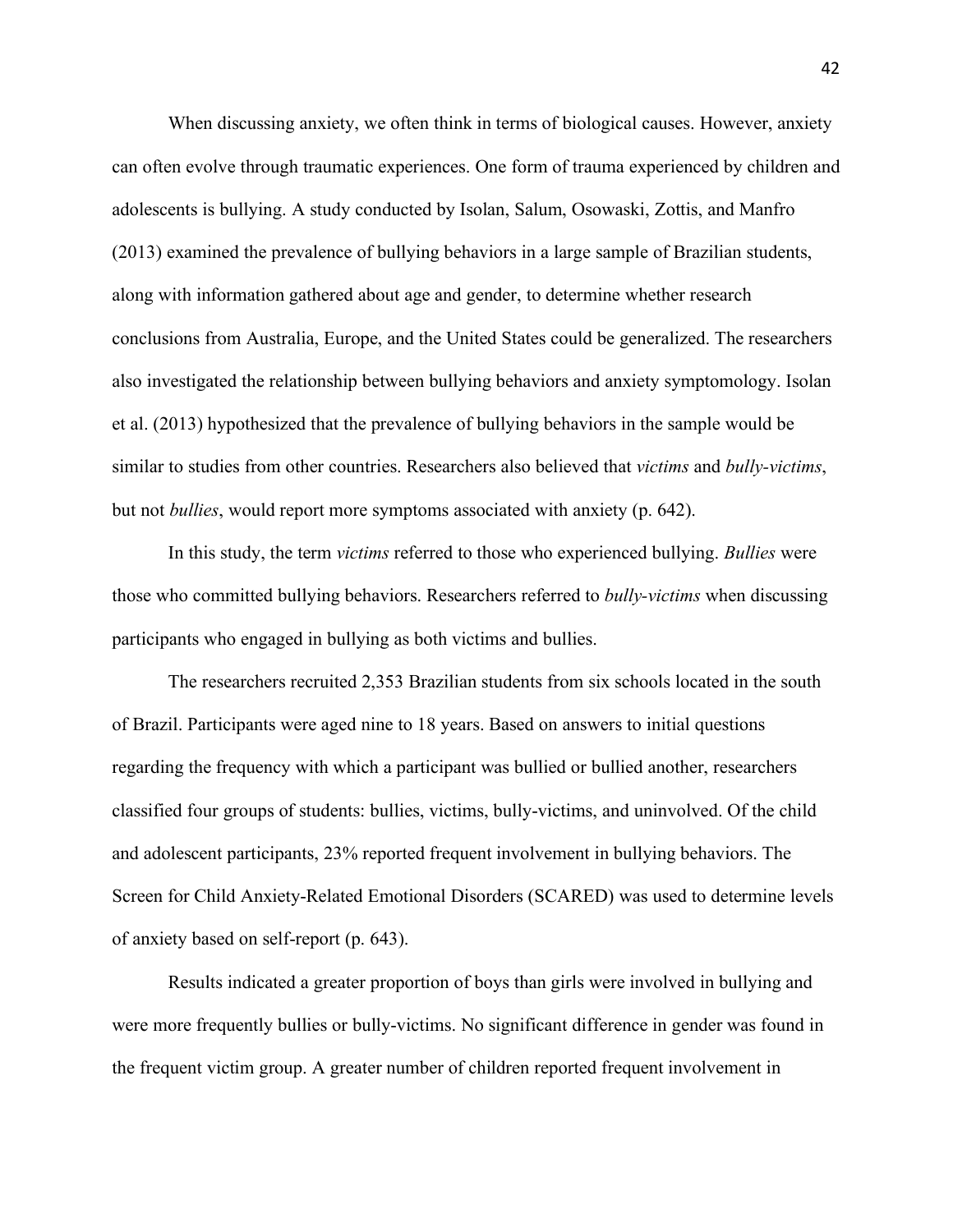bullying behaviors than adolescents. Children reported higher levels of victimization and being bully-victims. Adolescents reported higher levels of being bullies (p. 643). Girls reported higher mean scores in all areas of measured anxiety (panic, generalized anxiety, separation anxiety, social phobia, and school phobia) than boys. When comparing groups, the victim and bullyvictim groups reported higher mean scores on all aspects of the SCARED than the bullies and uninvolved groups. The researchers also reported no age or gender effects found between the intensity of bullying behaviors and SCARED scores. The findings of this study were reported to be consistent with previous research in other countries (p. 644).

Brown and Fite (2016) took an opposite, and interesting, approach to their study. They investigated the role anxiety played in the relationship between the experience of stressful life events and peer victimization, hypothesizing that those having encountered stressful life events developed anxiety symptoms and were more likely to face victimization. Stressful life events in this case referred to life-altering experiences that had an undesirable impact in a child's life that would require significant adjustments to manage stress and thrive. Examples of stressful life events included: emotional neglect, serious illness or injury, parental divorce, and death of a close friend or family member (p. 2616).

Initial participants were 294 (145 girls and 149 boys) second through fifth grade students between the ages of seven and 11 recruited from a public school in the Midwest. One year later, 177 students completed follow-up measures. No data was available regarding student ethnicity or socioeconomic status (p. 2617).

Using a variety of measures, Brown and Fite (2016) found that exposure to stressful life events was positively associated with high levels of anxiety symptoms. Results also indicated an association between initial levels of anxiety and subsequent peer victimization. Researchers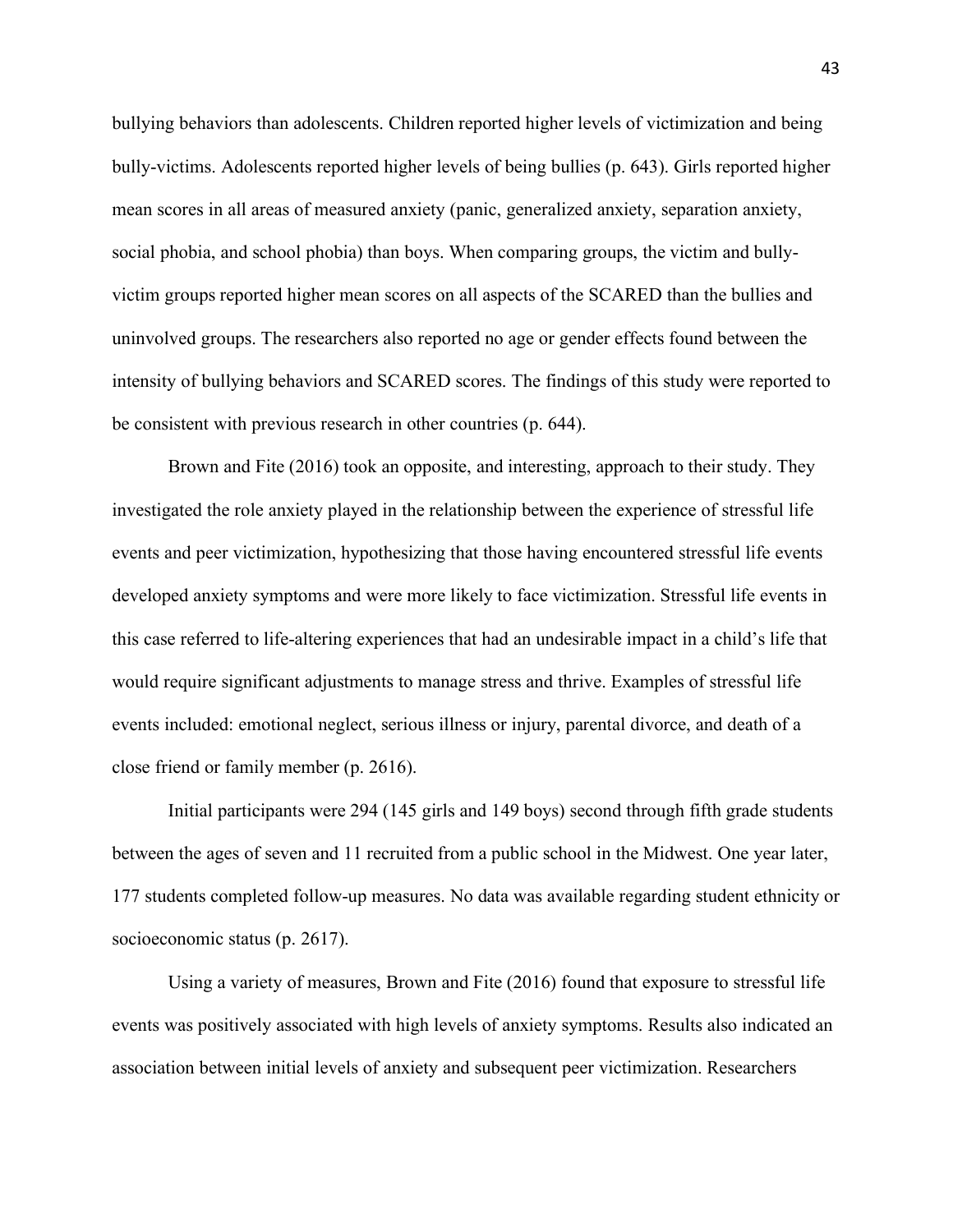suggested that anxiety was likely associated with peer victimization because youth with higher levels of anxiety had poorer social skills and interacted less effectively with their peers. These results were consistent when controlled for depressive symptoms and prior levels of peer victimization (p. 2621).

In the age of technology, it is also important to include information related to cyber bullying as a form of trauma when discussing peer victimization. Diaz and Fite (2019) sought to determine the connection between cyber victimization (CV) and the effect on adolescent substance use, anxiety, and depression symptoms. The researchers also considered physical and relational forms of peer victimization (PV). The current study sought to expand on previous research that researched these effects in either elementary or high school students (p. 532).

The participants included 260 students in sixth ( $n=84$ ), seventh ( $n=95$ ), and eighth ( $n=81$ ) grades. Participant gender was divided equally, with 53% male students. The ages ranged from 11 to 15 years. All participants were recruited from a middle school in a small, rural Midwestern community in the United States. Data was collected at the beginning of the year and again in the Spring semester of the 2016-2017 school year (p. 533).

Results indicated that substance abuse was the only factor uniquely and positively related to cyber victimization (p. 539). However, the researchers found that, contrary to what they believed, CV was not associated with internalizing symptoms (anxiety and depression symptoms). This result is also contrary to what many of the general public believe. Diaz and Fite (2019) found that girls reported more internalizing behaviors than boys. The analysis suggested that only physical victimization is positively correlated with anxiety. The researchers suggested the cause may be due to adolescent victims worrying about physical harm. Relational victimization was positively correlated with depressive symptoms (p. 540).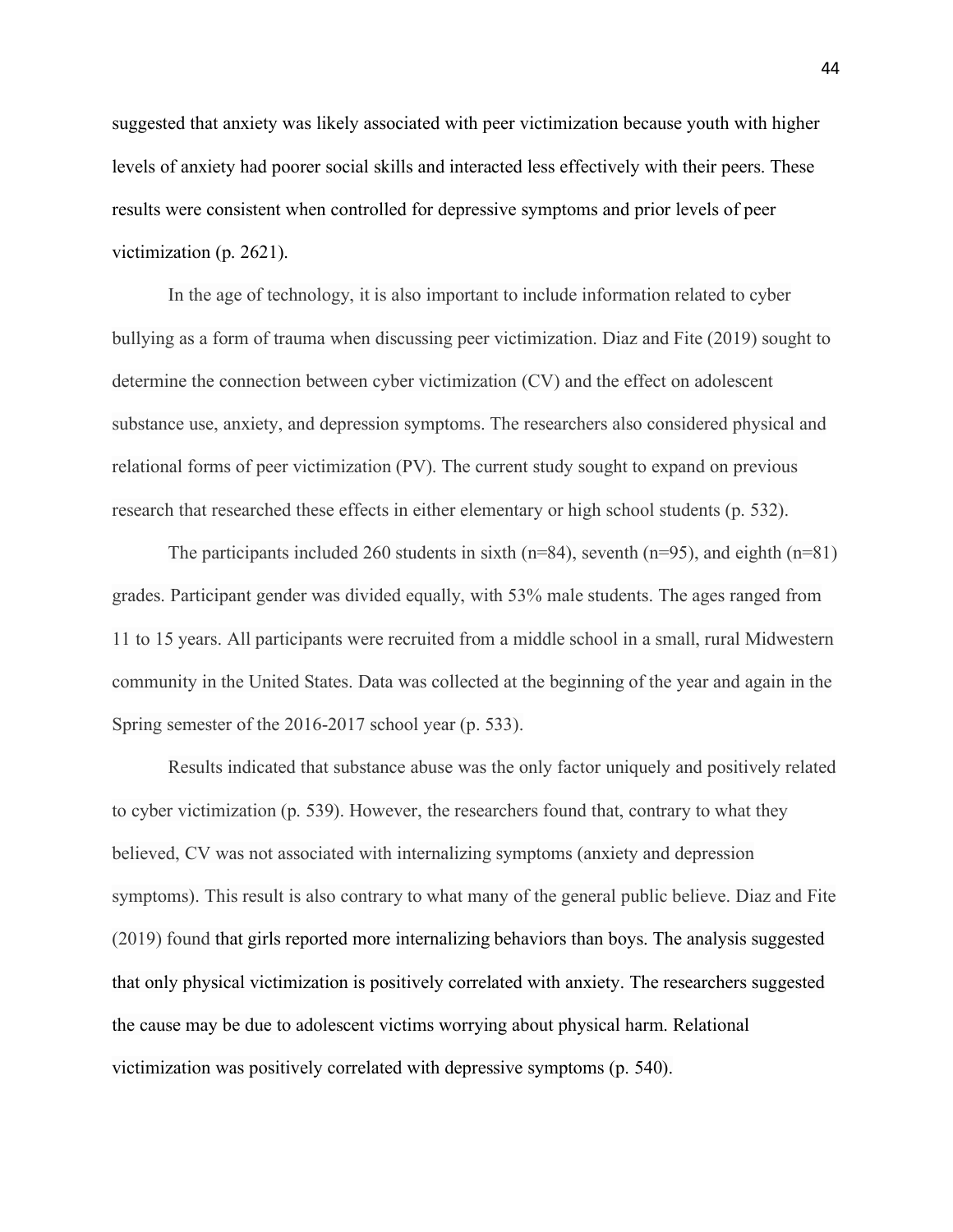### *Abuse*

Cougle, Timpano, Sachs-Ericsson, Keough, and Riccardi (2010) examined the history of childhood physical and sexual abuse in a large national sample that included how abuse affected lifetime symptoms of anxiety disorders. The researchers conducted several multivariate analyses controlling for comorbidity (particularly with depressive disorders), parental anxiety, childhood history of divorce or loss of parent, and demographic characteristics. The study also controlled for physical and sexual abuse to determine the unique relationship each had with particular anxiety disorders. Specific gender analyses were also completed to examine different relationships regarding anxiety and the psychopathology among men and women (p. 151).

The respondents of the National Comorbidity Survey-Replication were a representative sample of English-speaking adults from the continental United States. The interviews were conducted between February 2001 and April 2003. An extensive demographic section assessed gender, age, education, income, ethnicity/race, marital status, and other variables. The specific anxiety disorders included in the study were panic disorder (PD), generalized anxiety disorder (GAD), social phobia (SP), separation anxiety disorder (SAD), and post-traumatic stress disorder (PTSD) (p. 151).

Results indicated elevated rates of self-reported childhood sexual and physical abuse across all anxiety disorder diagnoses. The associations remained significant when researchers controlled for comorbid conditions. However, when controlled for each type of abuse, the researchers found more specific associations. When looking specifically at physical abuse, there were unique associations with PTSD and SP. Symptoms of PTSD, SAD, GAD, and PD were associated with sexual abuse. The data also indicated that those participants with numerous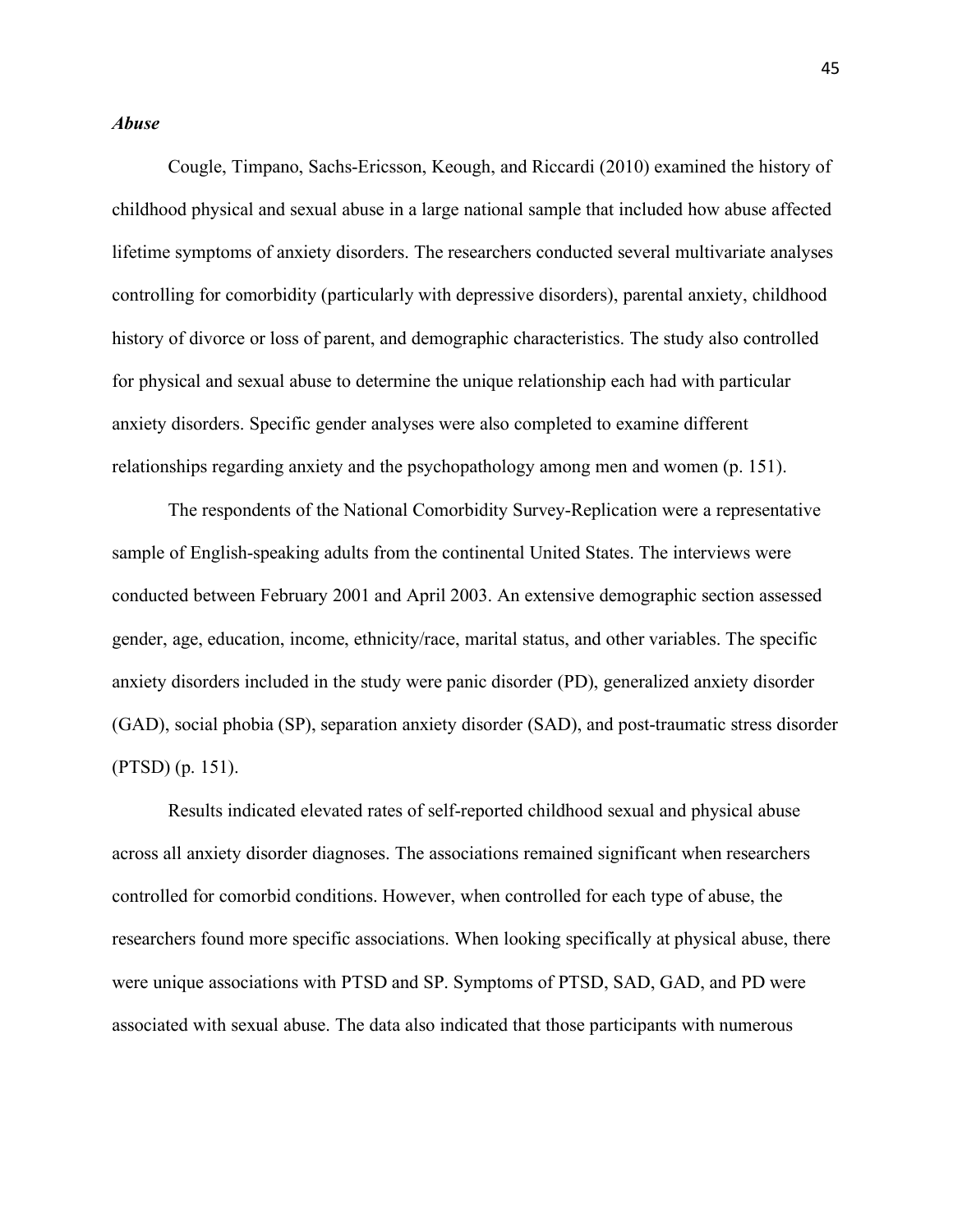anxiety disorders were more likely to have a history of abuse than those with one or no anxiety disorder (p. 153).

Additional analysis among the anxiety disorders indicated social phobia (SP) and posttraumatic stress disorder (PTSD) were equally associated with childhood physical abuse. Cases of childhood physical and sexual abuse were equally associated panic disorder (PD), separation anxiety disorder (SAD) and PTSD, with generalized anxiety disorder (GAD) strong for victims of childhood sexual abuse. An interesting note by the researchers indicated a strong relationship between parental anxiety and physical abuse (p. 154).

Accounting for gender, the study revealed important differences. Childhood sexual abuse was uniquely related to PTSD, SAD, and PD for women. However, childhood physical abuse in women was related only to SP and PTSD. For men, SAD was related to both physical and sexual abuse and only PTSD was associated with physical abuse. The researchers postulated that analysis of sexual abuse in men may be skewed due to low reported numbers (p. 154). *Immigration*

Along with stressful life events and bullying, youth may also experience immigrationrelated traumas. In their study, Suarez-Morales and Lopez (2009) expanded on research examining whether pre-adolescent Hispanic youth who reported acculturative stress, and other forms of stress, were at increased risk for experiencing symptoms of anxiety. They expected that higher levels of acculturative stress, including perceived discrimination, would be related to higher levels of anxiety symptoms more so than other sources of stress. Other forms of stress were referred to as "daily hassles." Acculturative stress was described as the "psychological adjustment and process of change that occurs when culturally distinct groups and individuals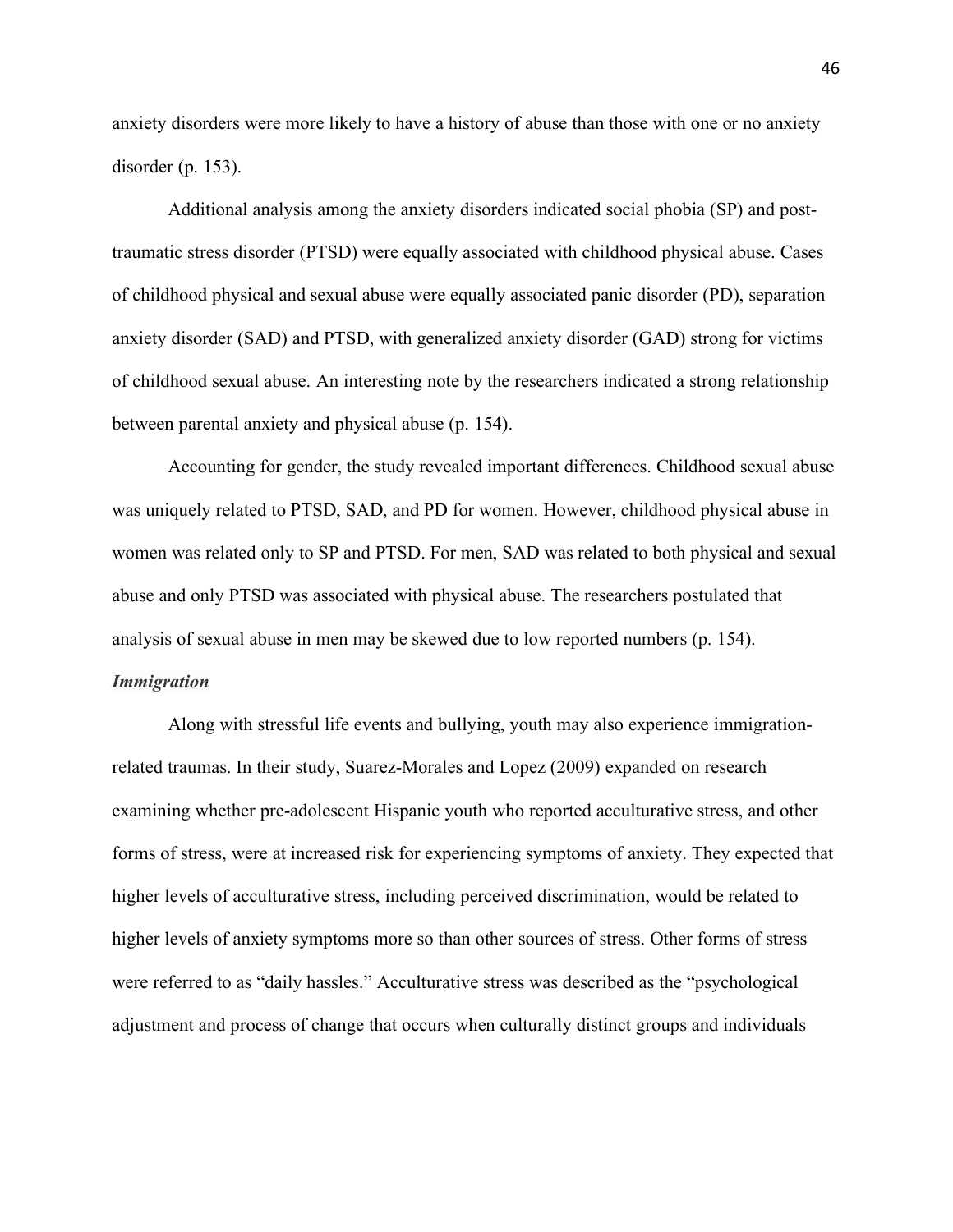come into contact with one another and the individuals of the minority begin to adopt the culture of the majority" (p. 336).

Participants for this study included 138 Hispanic children, 72 girls and 66 boys, aged nine to 12. The youth were recruited from fifth grade classrooms from five public schools in an urban area of Miami-Dade county. Researchers noted that this area of the United States has been home to many Cuban immigrant families for at least two decades and was starting to see a growing population of Mexican immigrant families. They stated that the length of time families had been in the United States may have played a role in stressors and symptoms reported by participants (p. 338).

Using a variety of measures to determine factors of acculturative stress, daily hassles, and levels of anxiety symptoms, researchers proved their hypothesis that a higher level of acculturative stress among Hispanic youth was related to more anxiety symptoms. The highest level of anxiety symptoms included concentration problems, physiological issues, and worrisome symptoms. The anxiety remained evident when variables were controlled for age, gender, socioeconomic status, and daily stress unrelated to acculturation (343).

Closer analysis showed perceived discrimination was predictive of higher levels of concentration problems (p. 343). Suarez-Morales and Lopez (2009) stated that this finding was reflected in previous research that related perceived discrimination to poor school performance. Results of the current study also indicated that immigration-related stress was associated with greater levels of worrisome thoughts. The researchers posited that this result could be related to immigrant youth's preoccupation with language issues and the stress of leaving the country of origin (p. 344).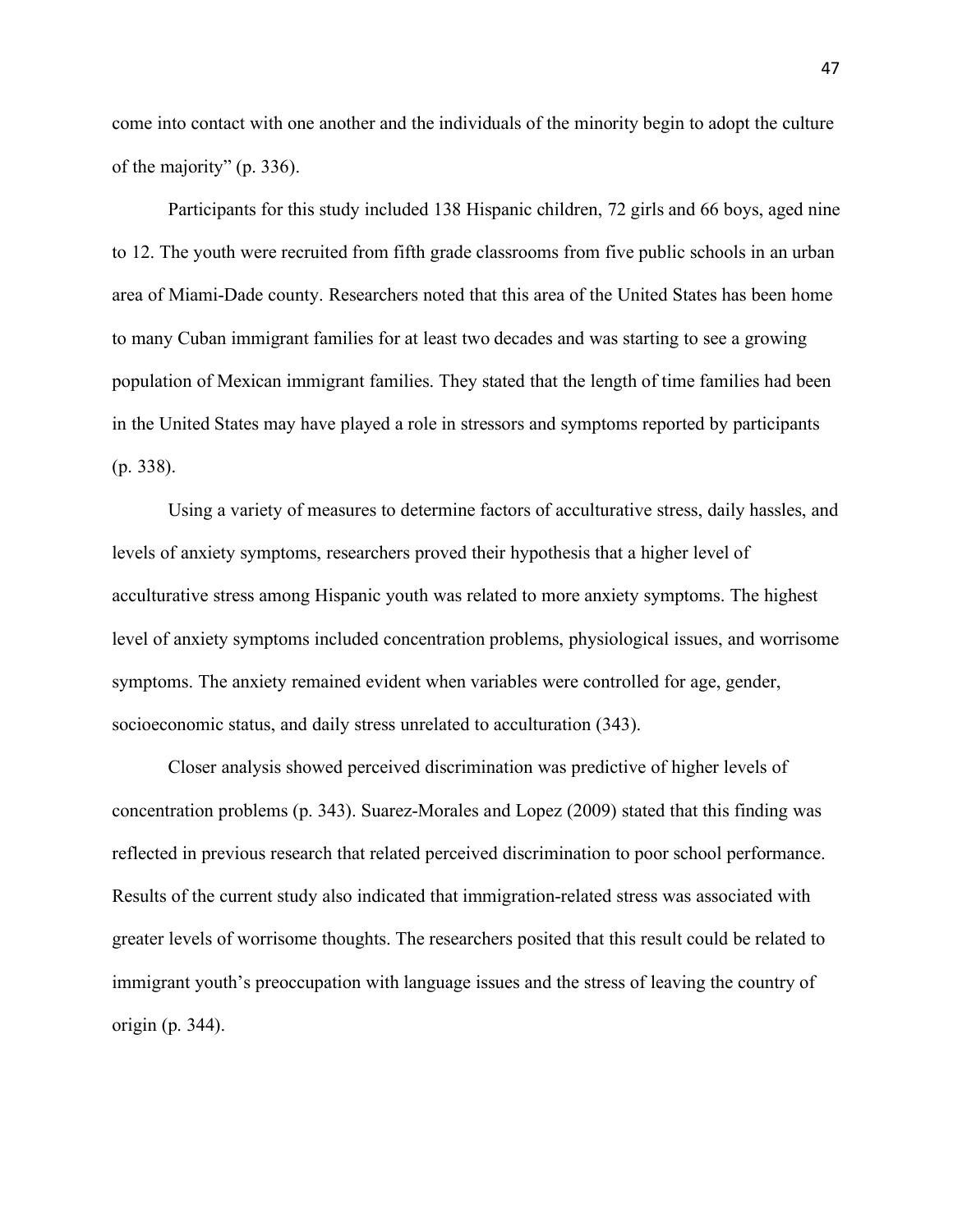Vazsonyi, Trejos-Castillo, and Huang (2006) sought to expand previous research comparing immigrant populations and host cultures. Their study compared levels of adjustment and developmental problems (such as the associations among family process and measures of internalizing and externalizing behaviors) between the two groups. To generalize the data results researchers studied Switzerland because 22% of the included population are first generation immigrants (p. 802).

To comprehend the current research, three key terms should be identified. The term *family processes* refers to a family unit's closeness, ability to communicate and support each other, their level of conflict, and peer approval. *Internalizing behaviors* refers to anxiety symptoms, symptoms of depression, and low self-esteem. *Externalizing behaviors* refers to drug and alcohol use, and level of deviance (p. 802).

The study included 4,018 participants divided into three groups: native Swiss youth (2,620), second-generation immigrant youth (597), and first-generation immigrant youth (323). Participants were recruited from a medium sized city in the German speaking part of Switzerland. Youth were between the ages of 16 and 20 years (p.803).

Vazsonyi, et al. (2006) proposed three hypotheses. First, that native Swiss youth would report fewer internalizing and externalizing behaviors than immigrant youth. Second, based on previous research, that first-generation immigrant youth would report fewer externalizing behaviors than second generation immigrant youth. And finally, that more similarities than differences in developmental processes would be found across groups. Exploratory research was conducted to determine if levels of family processes would differ across groups (p. 802).

Results were consistent with researcher hypothesis regarding internalizing behaviors. Both immigrant groups reported significantly greater levels of internalizing symptoms than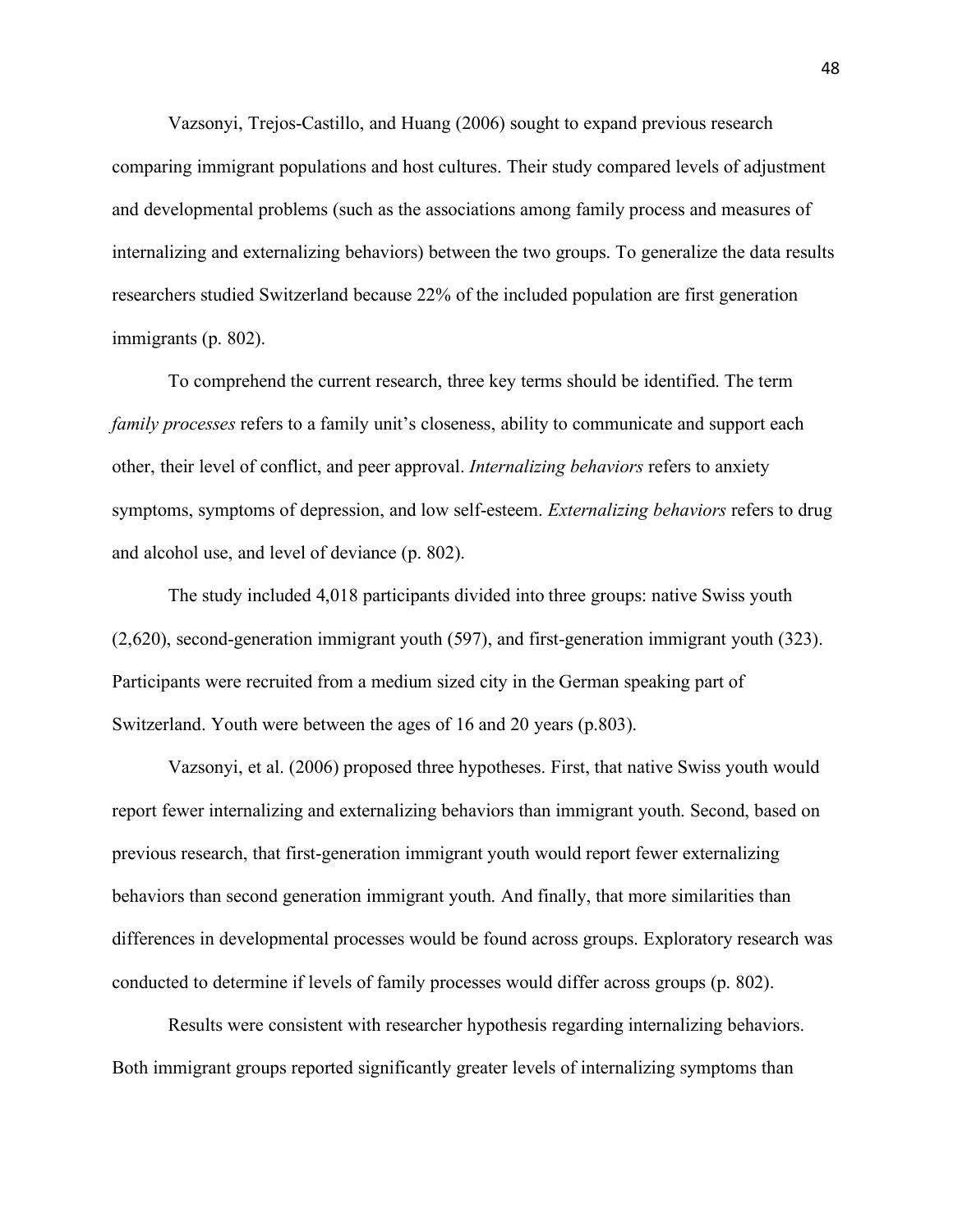youth from the host country, particularly in the areas of anxiety and depression. The researchers noted that first-generation immigrant youth reported higher scores in the area of anxiety than second-generation youth, concluding that the length of residence in a new place positively impacted mental health (p. 809).

In terms of developmental and family processes, researchers found no effect as a result of immigration. The internalizing anxiety symptoms across all three groups were consistently associated with levels of closeness, support, and conflict, particularly in second-generation immigrant youth when compared to native Swiss youth. Youth levels of depression were associated with support and conflict. The externalizing behaviors including drug and alcohol use, and deviance were affected by parental monitoring and parent-adolescent conflict across all three groups. Researchers suggested that low variance among groups on both internalizing and externalizing behaviors may imply that common familial features had a greater impact than cultural differences, though acknowledged the importance of cultural influence (p. 810).

#### **Symptoms and Behaviors of Anxiety Disorders**

Anxiety disorders share several common features including fear and anxiety, along with accompanying behavioral issues. "*Fear* is the emotional response to real or perceived imminent threat, whereas *anxiety* is anticipation of future threat" (DSM-V; p. 189). Anxiety disorders differ in the types of objects or situations that provoke the fear, anxiety, behaviors, and related cognitive ideation (DSM-V; p. 189).

The Mayo Clinic (2018), in their description of general anxiety disorders, lists several symptoms that may be observed in people with an anxiety disorder. Psychological and internal symptoms include feeling nervous, restless, tense; a sense of impending danger; worry or panic; trouble concentrating; and having the urge to avoid things that trigger the anxiety. Somatic or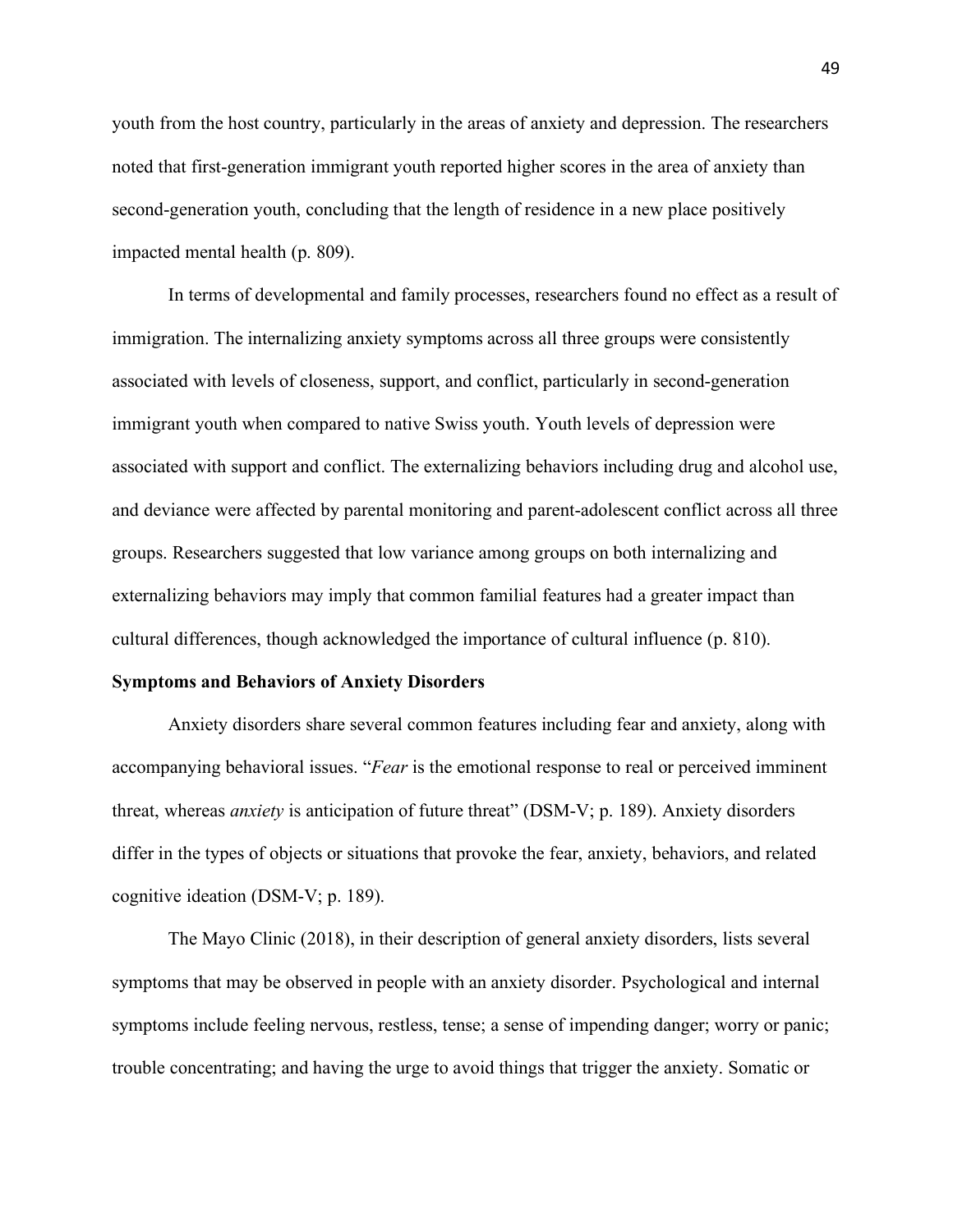external symptoms include increased heart rate, hyperventilation, sweating, trembling, feeling weak or tired, having trouble sleeping, and experiencing gastrointestinal (GI) problems.

Strauss, Frame, and Forehand (1987) conducted a relatively novel study for the time period to further examine the link between anxiety ratings in children and independent measures of psychopathology. The researchers gathered information through teacher, peer, and self-reports for 48 children. Youth participants included 24 males and 24 females in the second through fifth grade who attended two public schools in rural Georgia (p. 236).

Results from the teacher, peer, and self-reports suggested deficiencies in peer relations, depression, low self-esteem, difficulty with attention, poor school performance, and impairments in social behavior (p. 238). Strauss et al. (1987) found that anxious children were often socially rejected by their peers, disliked by many of their peers and were not preferred as playmates. Teacher reports indicated that anxious children were teased by peers, favored younger playmates, were disliked by classmates, and had poor peer relations compared to non-anxious peers. The researchers also observed high levels of depression in anxious youth, which would suggest the high occurrence of comorbid anxiety and depressive disorders (p. 238).

Since 1987, more research has been conducted on anxiety disorders, their symptomology, and associated behaviors. One such study, conducted by Motoca, Williams, and Silverman (2012) aimed at studying the relationship among youth anxiety symptoms, positive and negative peer interaction, and social skills. The researchers sought to evaluate the degree to which social skills mediated the relations between youth anxiety symptoms and peer interactions. The researchers also examined whether youth sex or age moderated the relationship among youth anxiety symptoms, peer interactions, and social skills. In their study, Motoca et al. (2012)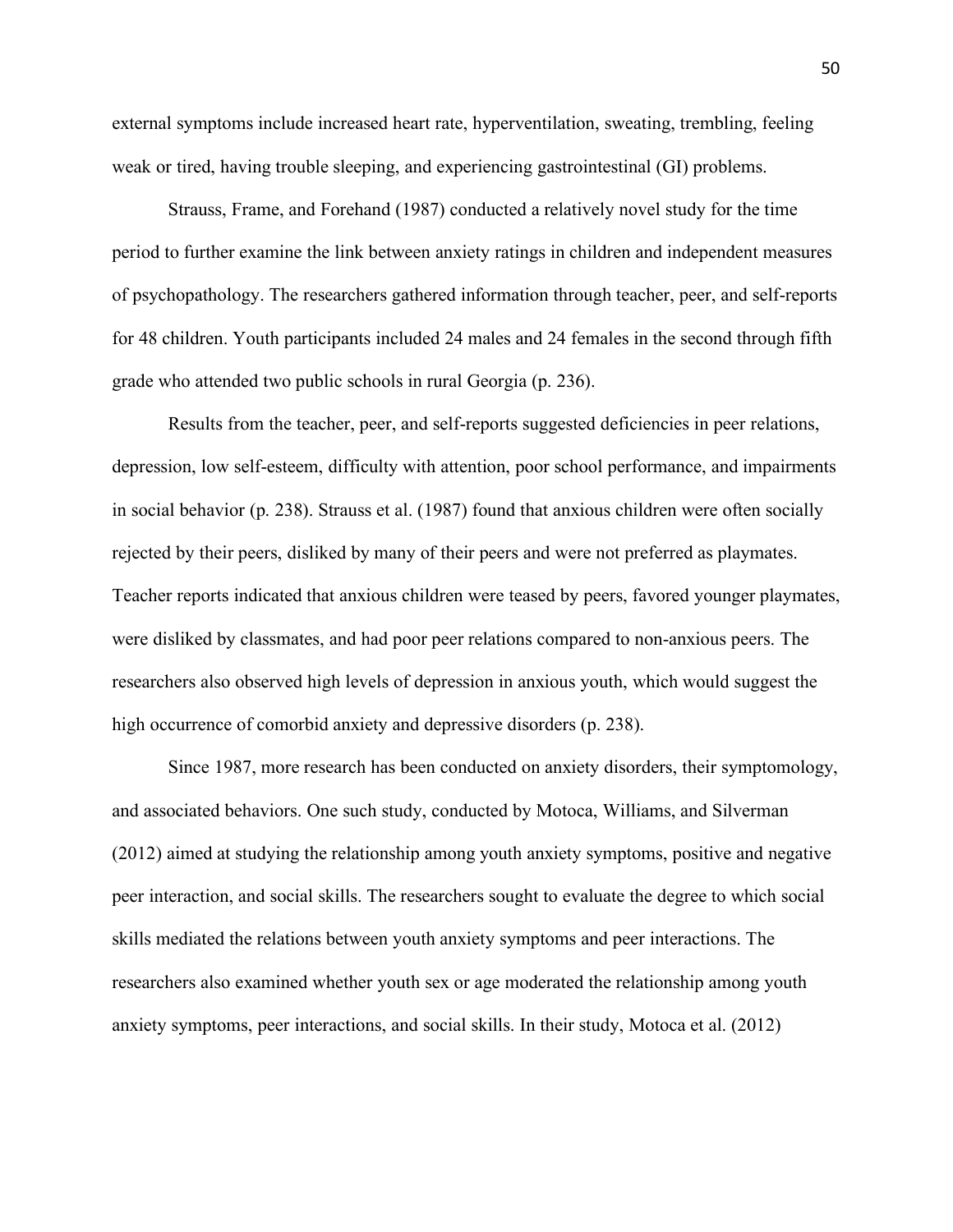controlled for both social phobia and depressive disorders as youth suffering from both disorders inherently experienced social difficulties (p. 330).

The researchers posed three hypotheses. First, they believed anxiety symptoms negatively related to positive peer interaction and social skills. Secondly, researchers hypothesized that social skills mediated the associations between anxiety symptoms and positive and negative peer interactions. And lastly, it was hypothesized that social skills positively related to positive peer interactions and negatively related to negative peer interaction (p. 330).

Three hundred ninety-seven youth were administered a variety of measures to determine symptoms of anxiety, levels of peer interaction, and frequency of social skill use. According to youth self-report, as anxiety symptoms increased, positive peer interactions decreased and negative peer interactions increased. When anxiety symptoms increased, social skills decreased. Parent ratings were consistent with student reports except in the correlation between anxiety symptoms and positive peer interaction. According to parent reports this relationship was rated as nonsignificant (pp. 332-333). Regarding gender, Motoca et al. (2012) found the relations between youth anxiety symptoms, peer interactions, and social skills were similar for girls and boys (p. 333).

Researchers noticed several differences in results between older and younger participants. Older participants were viewed by parents as having fewer positive peer interactions. It was suggested that this may have been due to parents being "attuned to how their child's anxiety may be related to positive peer interactions because older children are expected to be more autonomous in arranging peer interactions" (p. 334). Younger children with low social skills were viewed as having more frequent negative peer interactions. Researchers postulated that parents of children with low social skills may view their children as both physically and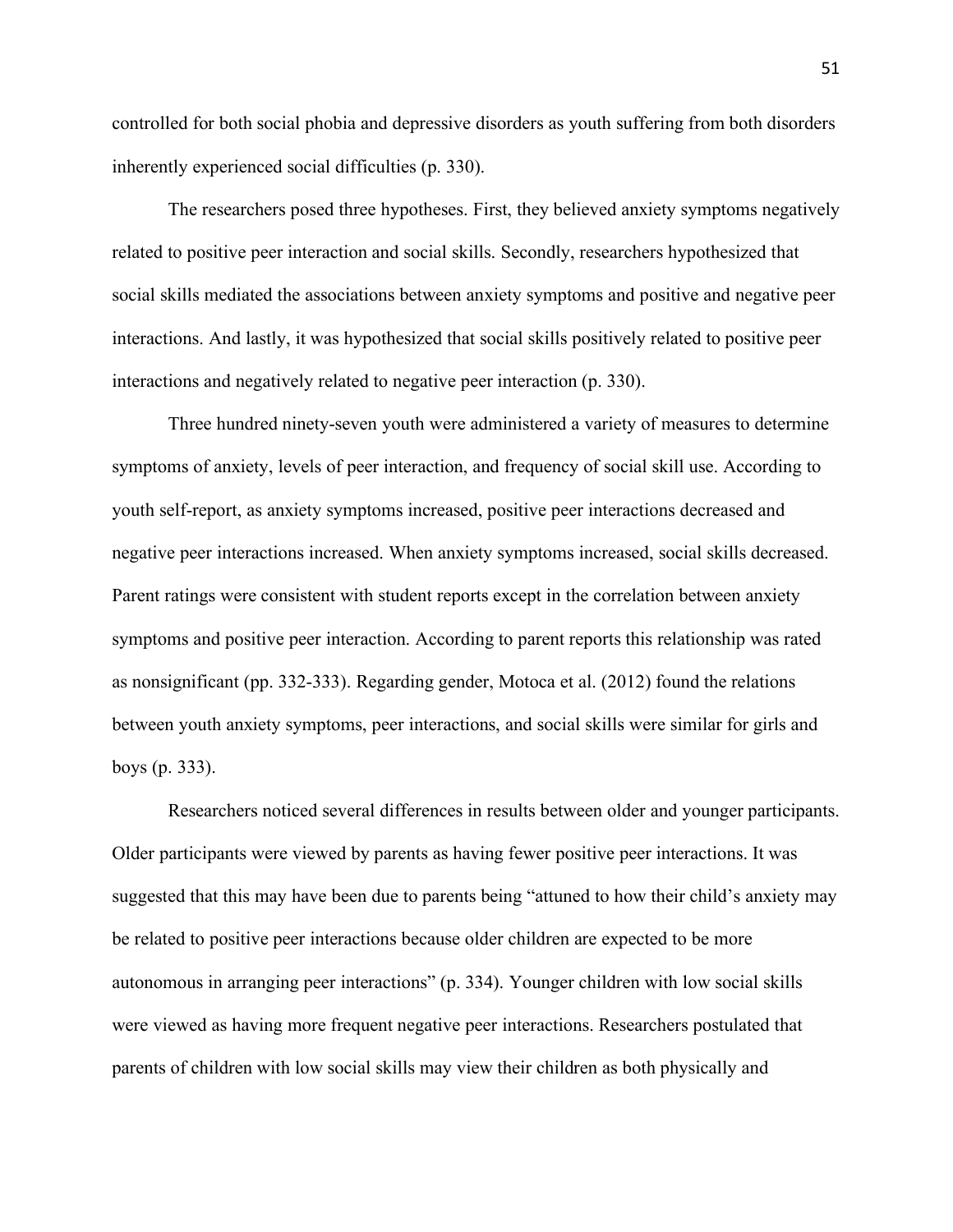emotionally weak and unlikely to defend themselves. The results of this study were cyclical high levels of anxiety symptoms were related to low social skills. Low social skills were then related to few positive peer interactions and high levels of negative peer interaction. The results also indicated that, when controlled for social phobia and depressive disorders, youth with broadly defined anxiety symptoms also experienced difficulties with peer interaction (p. 335).

Another study of the social implications of anxiety disorders was that of Marsee, Weems, and Taylor (2008). They specifically looked at the associations among four aggression dimensions and anxiety disorder symptoms. As a part of their study, researchers also examined the potential role gender played in the relationship between aggression and anxiety (p. 157).

Several key terms and concepts are important to understand the current study. The researchers defined aggression and subtypes of aggression. They defined *aggression* as any behavior meant to hurt or harm others. *Overt aggression* meant to harm others by using physically or verbally aggressive behaviors such as hitting, kicking, or threatening. *Relational aggression* was defined as harm to others by damaging relationships and feelings of inclusion. Behaviors of relational aggression included gossiping, exclusion, rumors, or telling others not to be friends with a target child. Marsee et al. (2008) viewed two functions of aggression: *proactive aggression*, which is unprovoked and used for gain or dominance over others; and *reactive aggression*, which occurs as an angry response to provocation or threat (p. 155).

Using a sample of 83 youth (32 female and 51 male) six to 17 years of age, researchers found that the internalizing and externalizing behaviors were often related. Results showed that "reactively aggressive children often exhibit cognitive biases in social situations that lead them to misinterpret the intentions of their peers as hostile" (p. 165). Consistent with past research on reactive/proactive and overt/relational aggression, Marsee et al. (2008) found that the four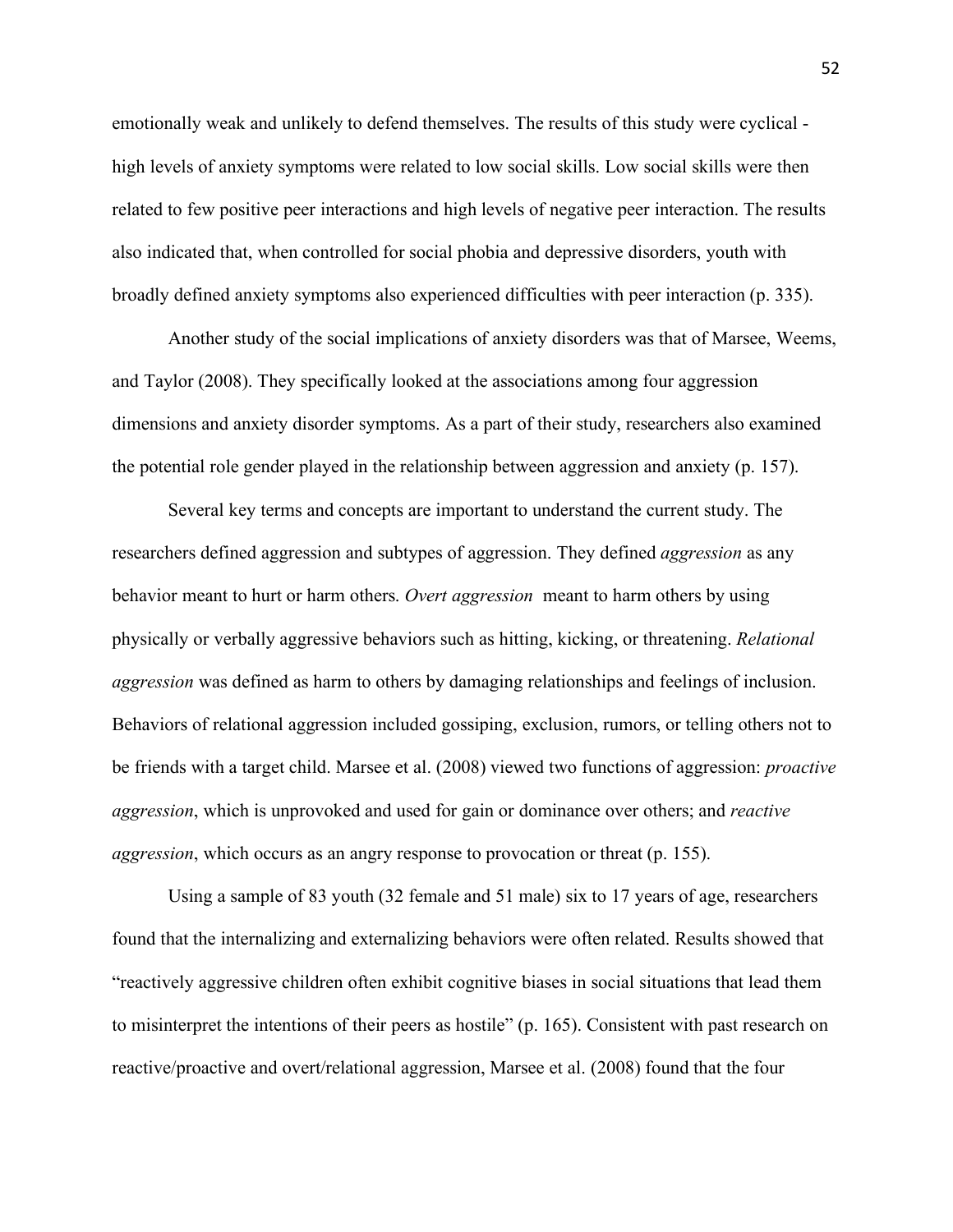subtypes of aggression were significantly correlated. The highest correlation with anxiety symptoms by far was reactive relational aggression, or aggression in response to a perceived threat and meant to harm relationships and feelings of inclusion (p. 164). This conclusion supported past research that suggested that reactive aggression was more strongly associated with anxiety symptoms than proactive aggression. In support of their hypothesis, the researchers also found that in the context of high anxiety, boys demonstrated a higher level of reactive relational aggression than girls (p.165).

The results of this study suggested that relational aggression may seem less risky to children with anxiety than use of overt aggression. It also shed light on gender differences in aggression, highlighting that boys used social manipulation strategies that damaged friendships or status, when symptoms seemed to have no effect on girls' reported use of such strategies. Researchers recommend that intervention and treatment programs target co-occurring anxiety symptoms, incorporate gender-specific interventions that target the unique issues of boys and girls, and focus on social cognition to enhance the social skills of anxious and aggressive youth (p. 164).

While the bulk of the above-mentioned research included psychosocial impairment, it is important to note that youth with anxiety often exhibit physical symptoms (also known as somatic symptoms). Zolog, Jane-Ballabriga, Bonillo-Martin, Canals-Sans, Hernandez-Martinez, Romero-Acosta, and Domenech-Llaberia (2011) specifically studied this area. Their goals were: 1) to document the prevalence of recurrent somatic complaints (headaches, abdominal pain, leg pain, tiredness, and dizziness) over a two-week time period; 2) to examine the relationship between general anxiety, depression symptoms, and types of anxiety (generalized anxiety, separation anxiety, and social phobia) with frequent general somatization and specific somatic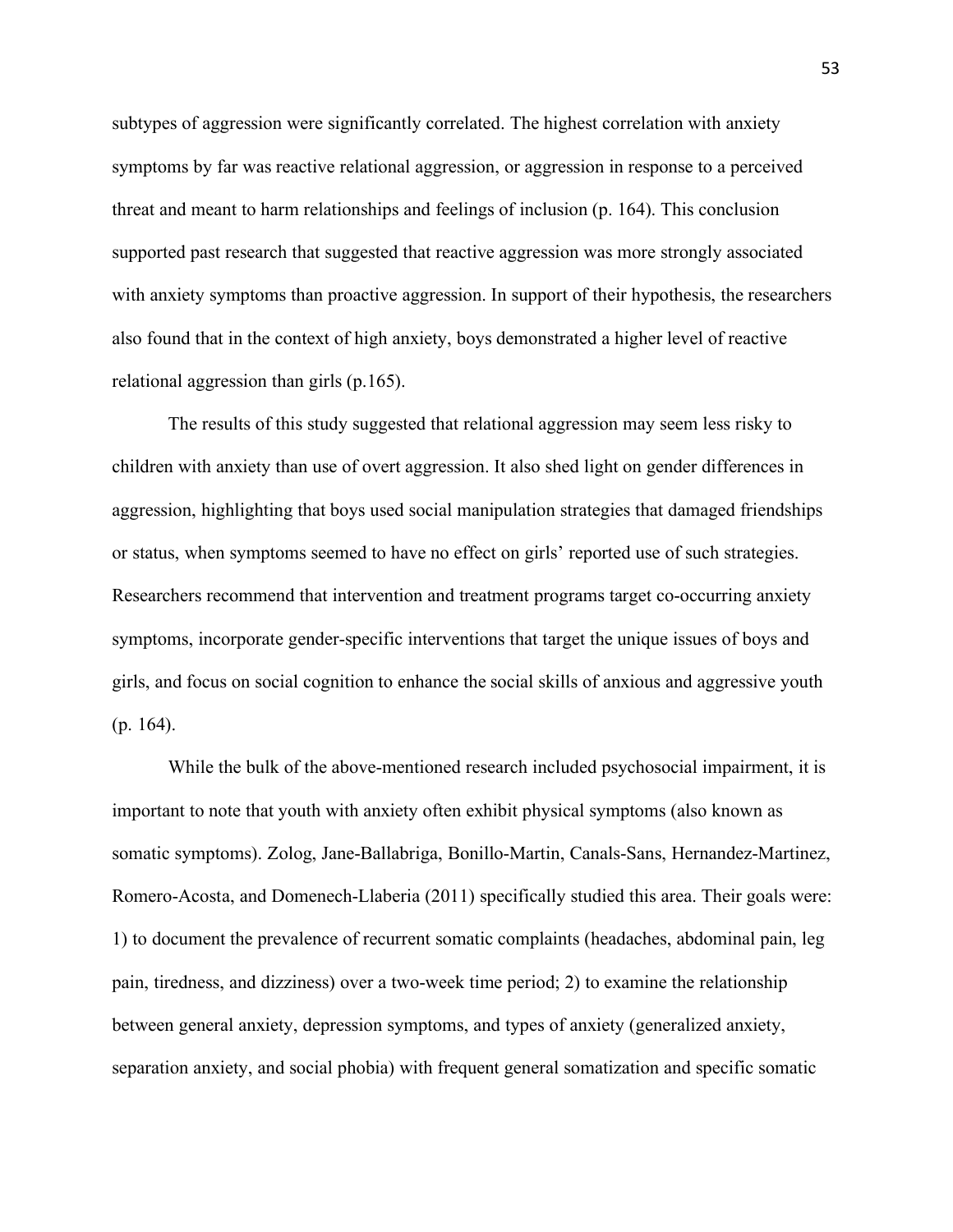complaints (headaches, abdominal pain, etc.); and 3) to investigate whether there was functional impairment in youth who frequently had somatic complaints compared to children with fewer complaints concerning school attendance and relationships with peers and at home (p. 193).

The researchers hypothesized that there would be significant positive associations between depression symptoms, general anxiety, and somatization. They also believed there would be significant positive connections to specific somatic complaints and somatization with generalized anxiety symptoms. Zolog et al. (2011) expected a significant connection between headaches, abdominal pain, leg pain, and separation anxiety symptoms. Finally, the researchers hypothesized significant functional impairment in youth who complained frequently of somatic issues compared with those who had fewer complaints (pp. 193-194).

Participants for this study were recruited from 13 schools (seven state schools and six state-subsidized private schools) from all five representative areas of Reus, in Catalonia, Spain. Youth were 1,450 fourth to sixth grade students; 690 males and 760 females. The children represented all three socioeconomic backgrounds (low, middle, and high). Participants were administered measures to determine demographic information, depressive and anxious symptoms, and presence and frequency of somatic symptoms (pp. 194-195).

Zolog et al. (2011) divided their results into two categories, those pertaining to somatic complaints and those pertaining to functional impairment. Headaches and abdominal pain were determined to be the most prevalent somatic complaints, with results comparable to a previous British and Ukrainian study. Few significant correlations were found between types of anxiety and specific somatic complaints or somatization. Researchers found that separation anxiety symptoms were associated with all somatic symptoms (headache, abdominal pain, leg pain, tiredness, dizziness, and somatization). An increase in the levels of separation anxiety symptoms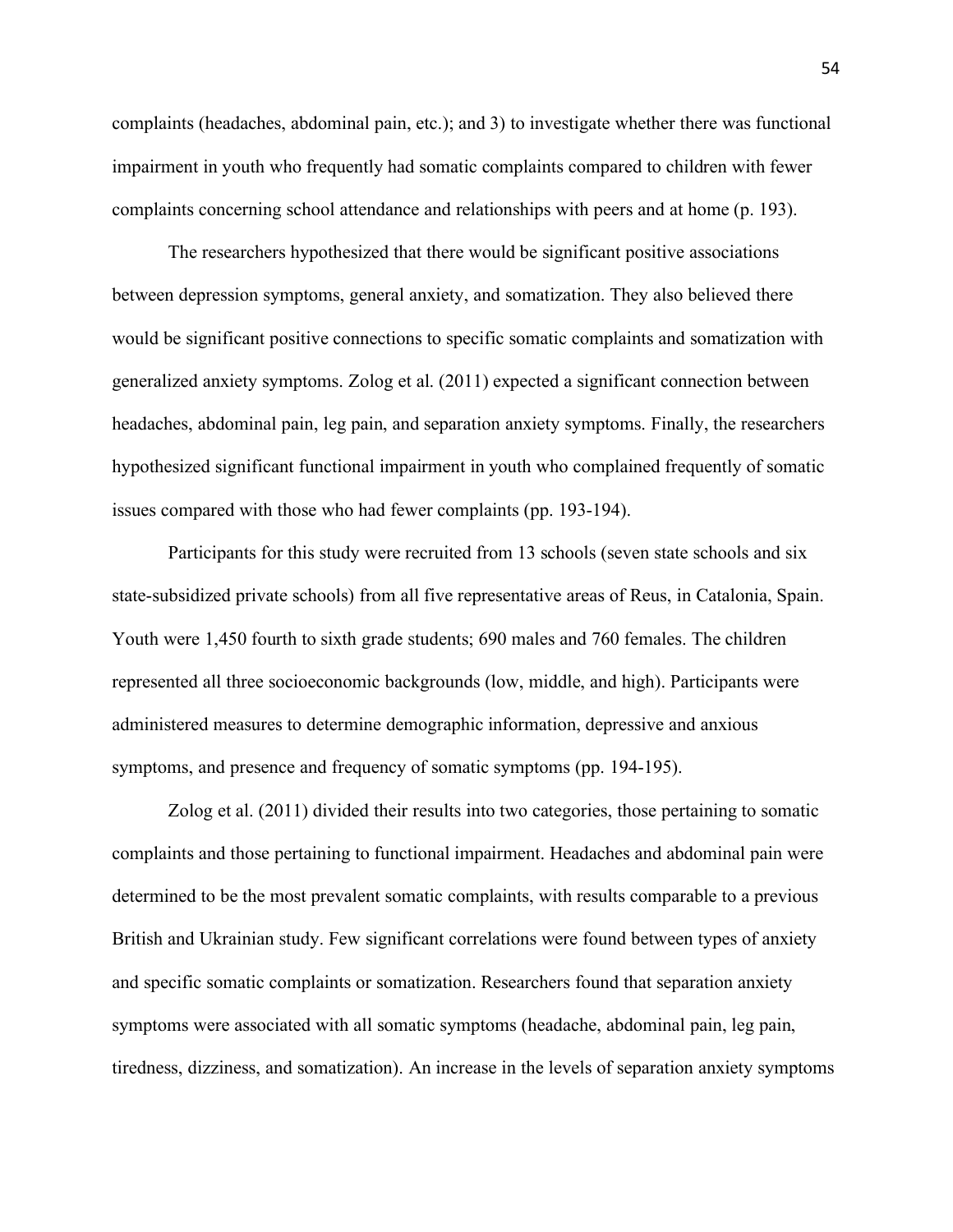revealed an increased risk of suffering from recurrent somatic complaints. Significant positive associations between social phobia and somatization were also found. The current study did not find any significant relationships between generalized anxiety symptoms and somatization or specific somatic complaints, though the literature regarding this connection was mixed. Although it was not an objective of the study, the results indicated positive significant associations between depression, general anxiety symptoms, and all specific somatic complaints (p. 202).

Results also revealed significant functional impairment in those children with frequent somatic complaints compared to those with less frequent complaints. This finding was expressed in terms of restrictions in activities at school, home, and in relationships with peers. The most frequent form of impairment reported was in the form of school attendance. Six hundred fortyeight participants with frequent somatic complaints reported missing at least one day of school in the two weeks prior to assessment. Researchers posit that children who are absent from school do not receive adequate treatment because their problems are incorrectly seen as delinquency, so they are referred to social workers rather than to a psychologist/psychiatrist (p. 205).

### **School Performance of Children and Adolescents with Anxiety**

Several studies, such as that of Mychailyszyn, Mendez, and Kendall (2007), have been conducted to determine how anxiety disorders impact academic performance. In their study, Mychailyszyn et al. (2007) examined three specific anxiety disorders - generalized anxiety disorder (GAD), separation anxiety disorder (SAD), and social phobia (SP), along with their comorbidities, to determine specific effects on academic and social performance.

The study participants included 227 youth and many of their parents as participants. The youth were seven to 14 years old. One hundred sixty of the participants were previously diagnosed with an anxiety disorder and 67 participants were community volunteers. After initial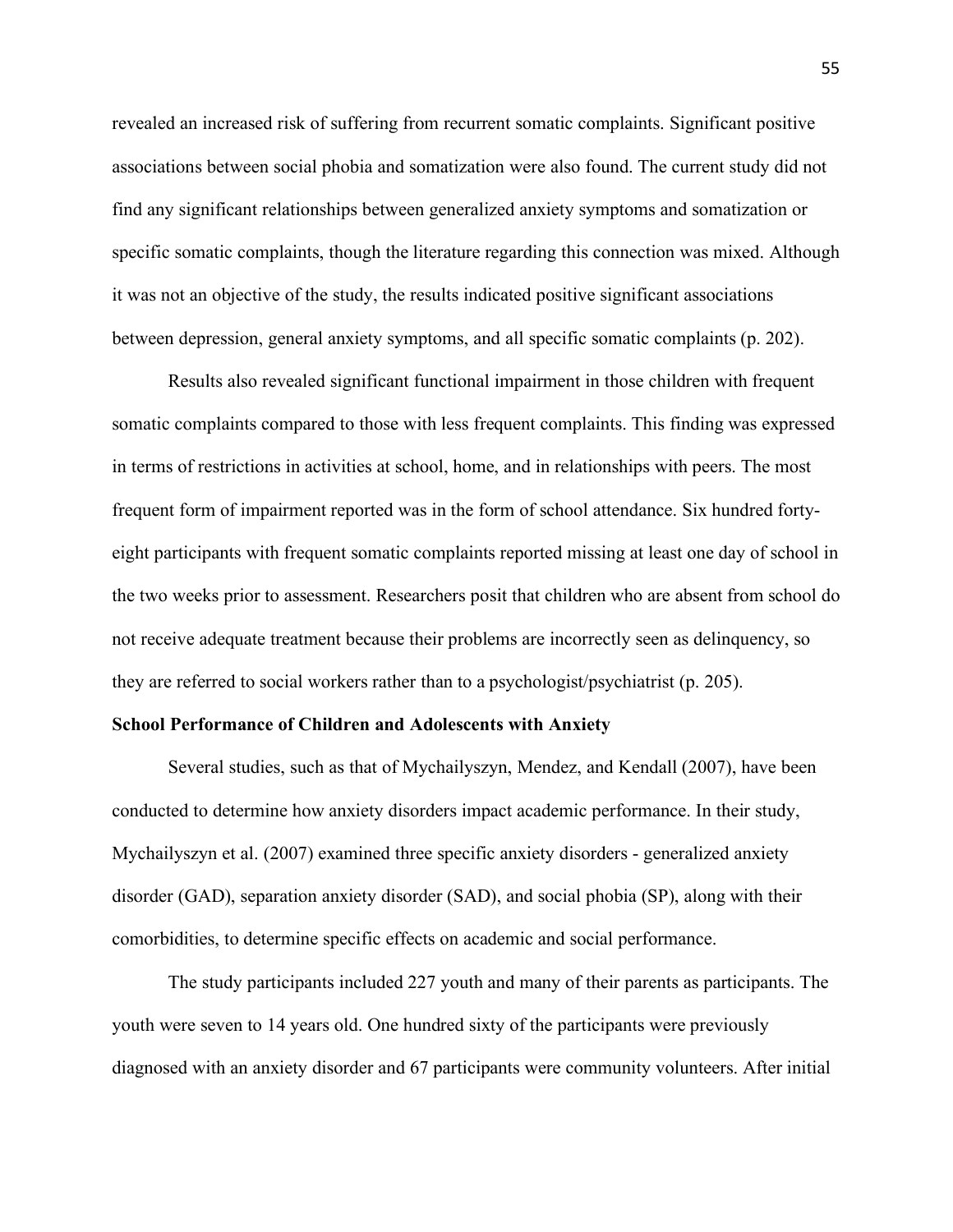assessment, 14 of the 67 volunteers were also diagnosed with an anxiety disorder. The researchers used rating scales and interviews from youth, their parents, and teachers to determine anxiety levels and the presence of any comorbid disabilities, symptoms of anxiety, school performance, and social functioning (p. 109-110).

Overall, youth with no diagnosis performed at higher levels across all categories of academic and social performance. In contrast, increasing levels of anxiety resulted in higher levels of impairment. Most pronounced were the results for students diagnosed with social phobia (SP). These students were rated lower on most functionality scales (p. 116).

Another study aiming to better understand the connections between anxiety (and depression) and the effect on academic performance was conducted by Khesht-Masjedi, Shokrgozar, Abdollahi, Habibi, Asghari, Ofoghi, and Pazhooman (2019). The researchers defined anxiety as the feelings of "nervousness, apprehension, fear, or worry…that interferes with the sufferer's ability to sleep or otherwise function" (p. 800). It was stated that those with anxiety could be in a state of panic and that these feelings could influence academic performance. Depression included feelings of sadness, weakness, disappointment, frustration, helplessness, and hopelessness. The researchers stated that many anxious and depressed people "may be struggling to perform well in academic life because they do not have the courage in what they are doing [and are not] reaching the standard of performance set for them" (p. 800).

The researchers found that female participants had greater levels of anxiety than male participants. Participants over the age of 17 showed the highest average scores of depression. Symptoms of anxiety/depression and academic achievement were negatively correlated. Those with greater levels of anxiety/depression had lower academic achievement. The researchers also discovered that students with symptoms of anxiety and depression were predisposed to focusing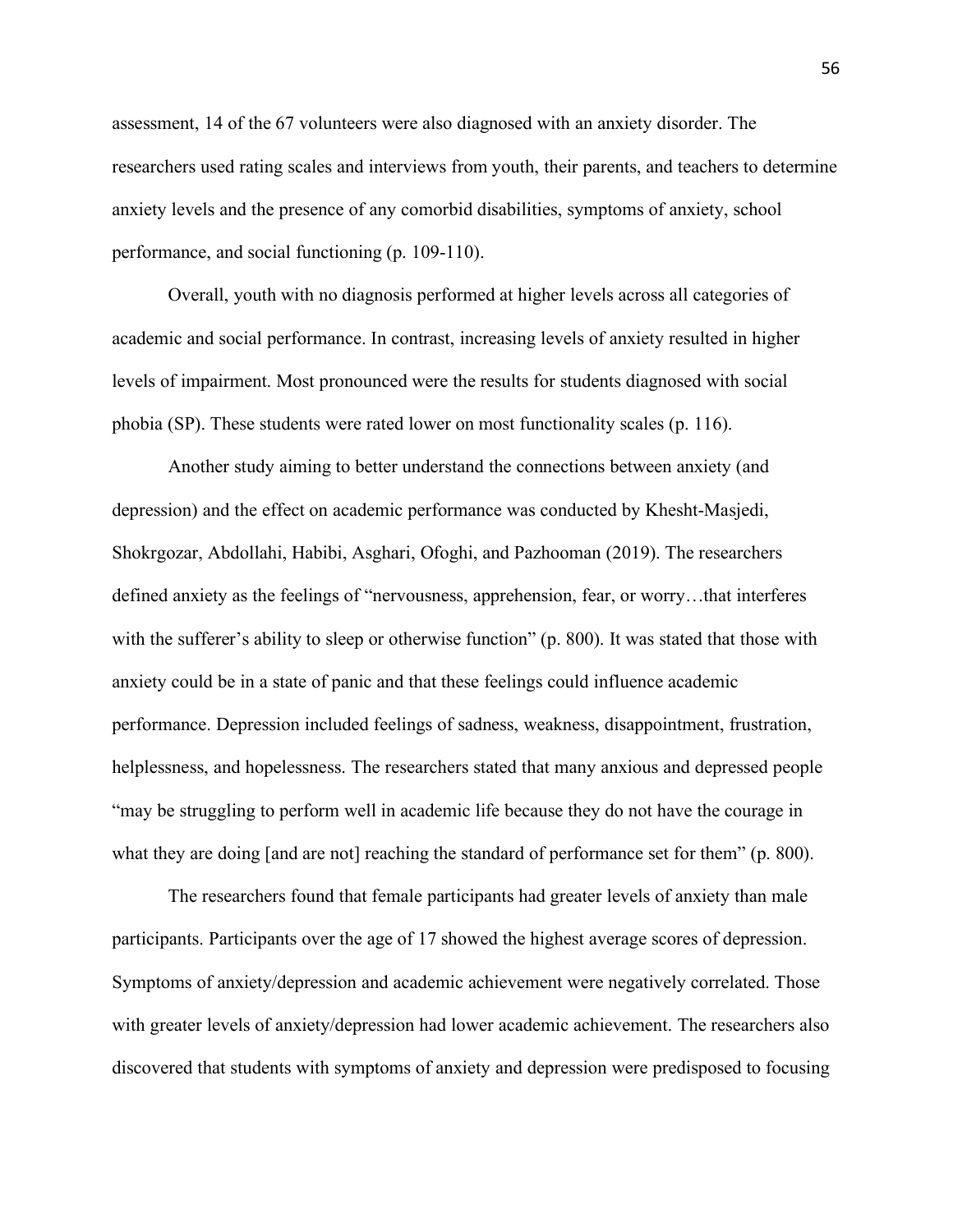their attention on interfering, irrelevant thoughts. They had little capacity for sustained attention on cognitive tasks, which in turn could lead to academic failure (p. 803).

Jarrett, Black, Rapport, Grills-Taquechel, and Olldendick (2015) expanded anxiety and school performance research by specifically examining the developmental differences in children with generalized anxiety disorder (GAD) using younger (ages seven to nine) and older children (ages 10 to 13) participants. They compared the two groups across demographics, child-reported anxiety and depression symptoms, parent and teacher report of symptoms and impairment, and degree of comorbid disorders. School and global impairments were evaluated as reported by participants, their parents, and clinicians.

Study participants included 60 youth aged seven to 13 and their parent(s) or primary caregiver(s). There were 39 male and 21 female youth. Participants were referred by local schools, family physicians, pediatricians, and mental health professionals. Of the participants, 12 had comorbid depressive disorder, 27 with comorbid anxiety disorder, and 27 with comorbid ADHD. Jarrett et al. (2015) pointed out that while anxiety symptoms were the reason children were referred to the study, parents and caregivers most often indicated "academic problems" as their reason for referral (p. 1001).

Results of the study indicated no significant age-based differences on measures of child and parent-reported GAD severity, composite severity, number of symptoms reported, and overall global impairment suggesting similarly severe symptoms in younger and older children from all viewpoints (p. 999). However, results indicated some differences. Parents and younger children were more likely to report anxiety symptoms related to harm avoidance and worry about perfectionism, while older children and their parents reported greater school-related impairment and learning problems. Researchers suggested that this finding may be due to more awareness on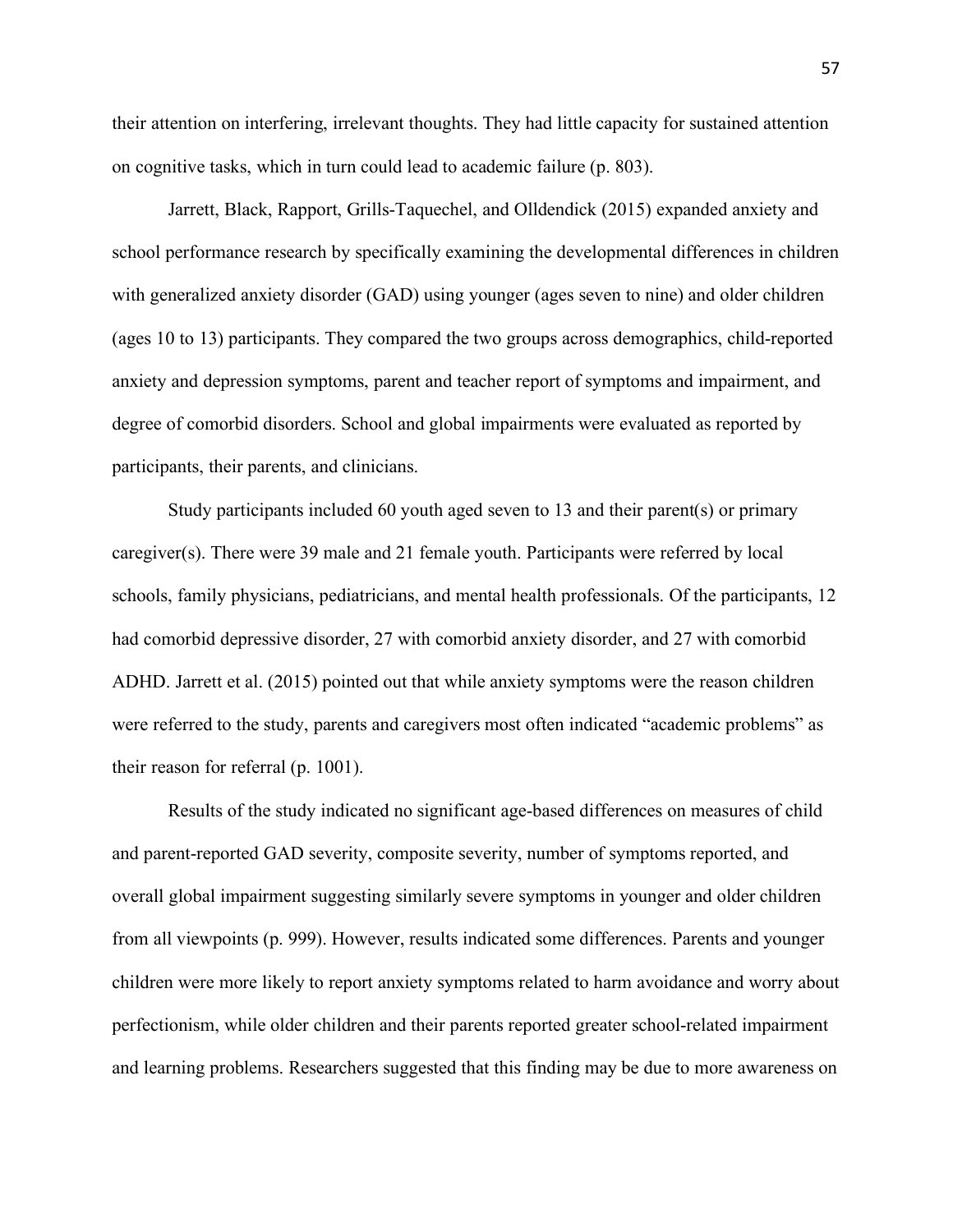the part of older children, alternatively, it may have been a combination of increased cognitive development, greater awareness of anxiety symptoms, and the increased school demands placed on older children (p. 1000).

Common impairments endorsed by older children and their parents included trouble paying attention and a tendency to become easily upset. Children with these issues did not differ in their diagnoses of ADHD or learning difficulties, leading researchers to believe that these symptoms could be related to greater school-related worry and anxiety. The older group of participants with anxiety also showed overall lower IQ scores compared with the younger participants, particularly in the areas of perceptual reasoning and working memory. Jarrett et al. (2015) suggested that these impairments were related to anxiety surrounding academic and/or performance tasks (p. 1000). Though this study looked specifically at GAD, it may be interesting to determine if results could be generalized to other anxiety disorders.

#### **Treatment and Prevention Strategies**

With the plethora of information on anxiety and its effects on academic performance, this section explores outcomes for children when anxiety is reduced. A longitudinal study conducted by Jefferey Wood (2006) sought to determine the impact of reduced anxiety on children's academic performance and social functioning. It was the researcher's aim to determine the effects of reduced anxiety over time, considering the participant's age and gender.

Child participants met criteria for at least one of the following anxiety disorders including 27 with separation anxiety disorder (SAD), 11 with generalized anxiety disorder (GAD), and 20 with social phobia (SP). Participant ages ranged from six to 13 years. There were 24 male and 16 female participants. Parent participants included 35 mothers and five fathers. The relatively small sample size included 38 Caucasian students, 5 Latino/Latina students, 1 African American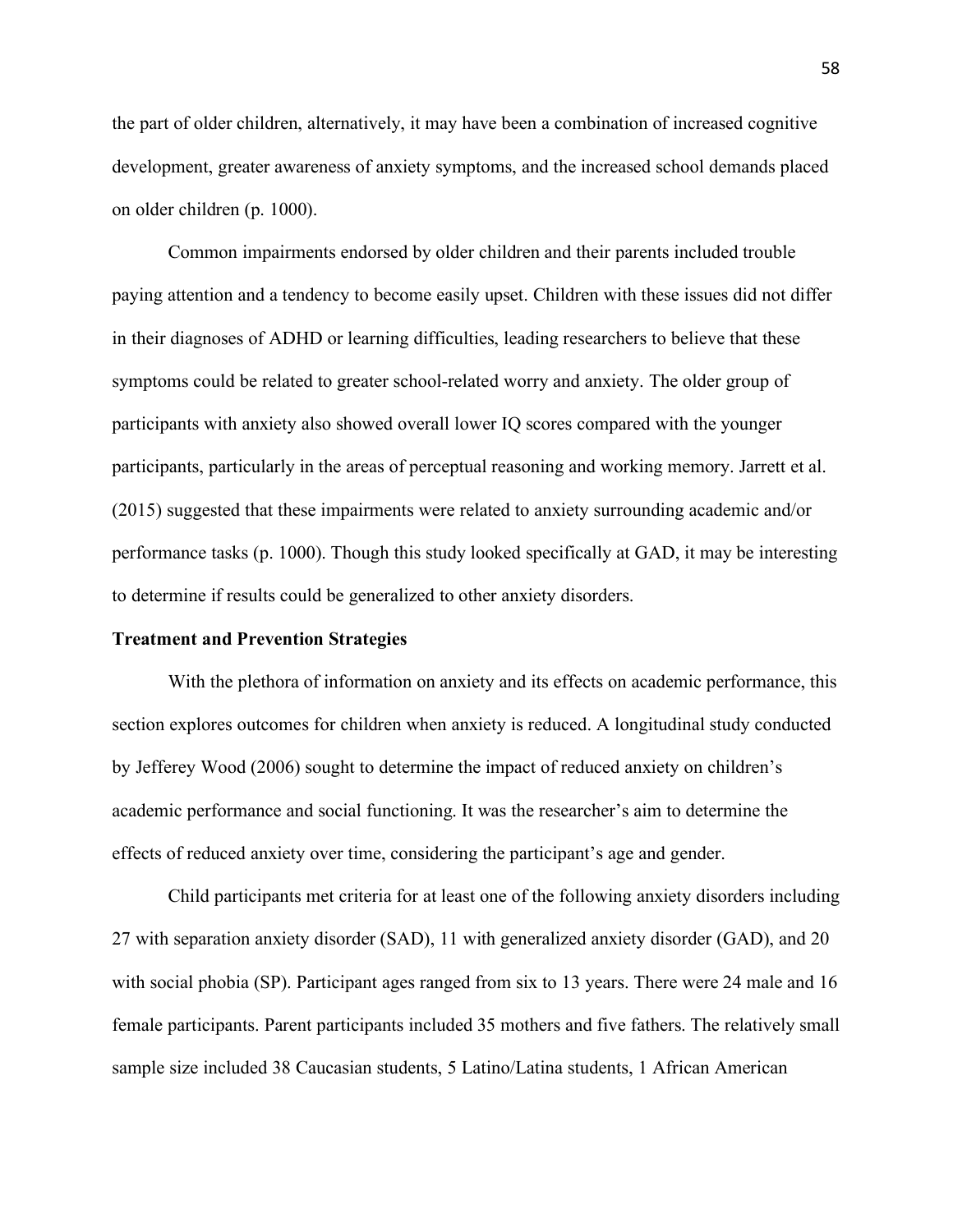student, 1 student of Asian descent, and 13 students who indicated a multi-racial background (p. 346).

A variety of assessment tools measured anxiety symptoms, severity of anxiety, level of perceived social functioning, and level of perceived school performance. The scales were completed by parents, children, and independent evaluators pre-, mid-, and post-intervention. Wood (2006) concluded through assessment and data analysis that reduced anxiety leads to improved academic and social functioning over time no matter age or gender (p. 347). Specifically, Wood (2006) predicted that a reduction in anxiety symptoms would lead to increased attention and engagement in academic activities (p. 348).

Using the research-based knowledge that managing anxiety increases academic and social functioning, a variety of strategies can be utilized in school settings to help students with anxiety disorders. Strategies for the treatment and reduction of anxiety symptoms are discussed below.

## *CBT Programs Provided Through a Trained School Professional*

Cognitive-behavioral therapy (CBT) is a common strategy used to reduce anxiety in children and adults. According to the American Psychiatric Association (APA) (2017), CBT is "a form of psychological treatment that has been demonstrated to be effective for a range of problems including depression, anxiety disorders…and severe mental illness" and leads to significant improvement in functioning and quality of life. Commonly, CBT is delivered by a trained psychologist in a clinical setting. The core tenets of CBT are that psychological problems are based on unhelpful and unhealthy ways of thinking, on learned patterns of behavior, and that people suffering from psychological problems can learn better coping strategies and relieving the symptoms. Treatment between a psychologist and patient includes changing thinking patterns by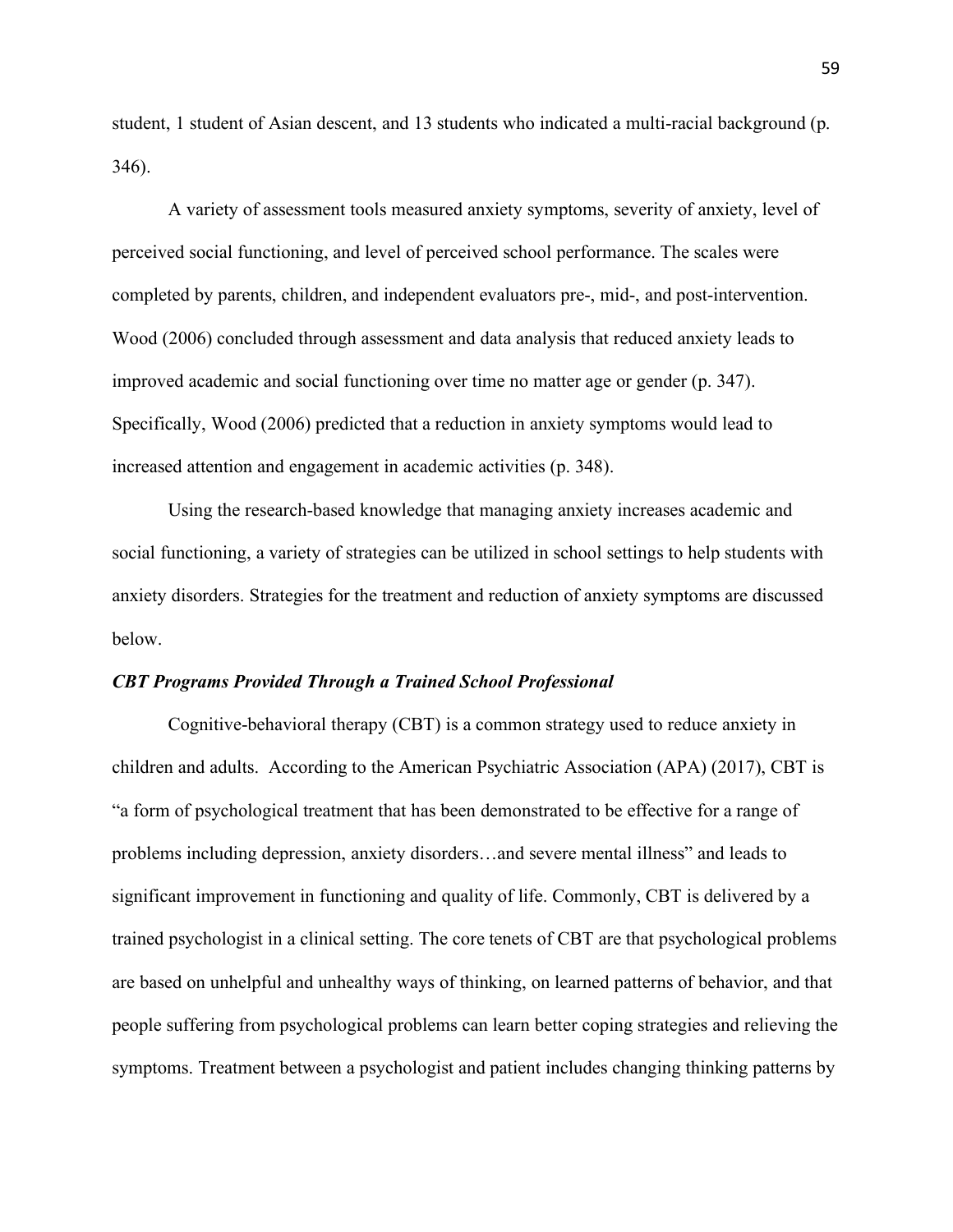learning to recognize distorted thinking, gaining an understanding of the behavior and others' motivations, learning problem-solving coping skills, and developing confidence in one's own abilities. Treatment also includes changing behavioral patterns by facing fears instead of avoiding them, using role-play to practice interactions, and learning calming and relaxing strategies.

While traditionally cognitive-behavioral therapy is delivered in a clinical setting, it is becoming increasingly apparent that for children, the school setting is a place of great importance in recognizing and preventing mental health issues, including anxiety disorders. One study, conducted by Keogh, Bond, and Flaxman (2005), examined the effects of a CBT-based program for test anxiety. Researchers found that adolescents who received intervention in the school setting scored higher on standardized tests than children in the control group (p. 352).

Collins, Woolfson, and Durkin (2014) examined the effects of a universal, CBT-based mental health intervention on levels of anxiety in children aged nine to 10 years along with the coping skills used. They also compared the outcomes for children based on whether the program was delivered by a teacher or a school psychologist (p. 88). They found that children in the intervention group who received the CBT-based treatment reported significantly lower levels of anxiety than those in the control group. For the intervention group, researchers noticed decreased "avoidance" coping skills and increased "problem-solving" coping skills. Comparing teacher-led and school psychologist-led groups, Collins et al. (2014), found a difference only in a decrease of avoidance coping skills in students in the teacher-led group. They concluded that this finding meant that teachers could provide quality programming with the proper training (p. 95).

Based on studies such as these, several programs have been designed to be delivered in the school setting, either as whole class prevention curriculum or as small group intervention.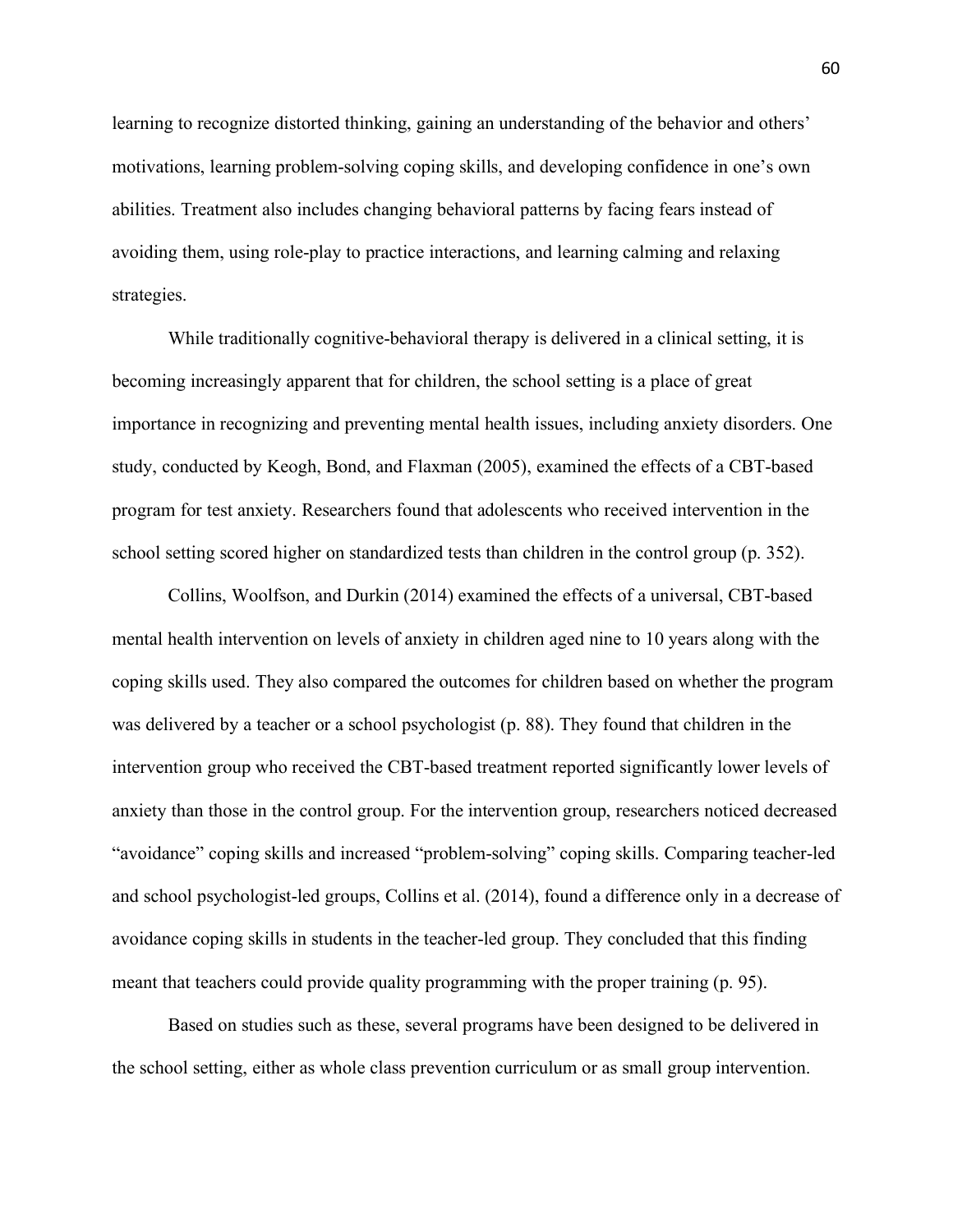Discussed below are two programs with an abundance of research-supported success in aiding in the prevention and reduction of anxiety symptoms.

# **FRIENDS Resilience Program**

According to its website, the FRIENDS Resilience programs "are Australian developed, cognitive behavior therapy (CBT) based programs, endorsed by the World Health Organization as best practice for the prevention and treatment of anxiety and depression, promoting resilience in families, schools, and communities." There are four programs – Fun FRIENDS (for young children), FRIENDS for Life (for elementary-aged children), My FRIENDS Youth (for early teens), and Adult Resilience (for those transitioning from adolescence into adulthood; also used for parents of children participating in the aforementioned programs). FRIENDS is an acronym for the concepts: F – feelings;  $R$  – relax; I – I can try!;  $E$  – encourage; N – nurture; D – don't forget-be brave!; and S – stay happy.

Worldwide studies have been conducted to determine the effectiveness of the FRIENDS program for children and adolescents with anxiety disorders. One study was conducted by Pereira, Marques, Russo, Barros, and Barrett (2014), who explained that the FRIENDS for Life program was a group-based intervention that "emphasizes peer learning" and stated that the program had a "number of advantages, including facilitating and normalizing anxiety experiences, positive modeling, social validation, the establishment of new friendships, and the reinforcement of social support" (p. 648). They stated that including family intervention promoted reduction of family risk factors for anxiety such as parental overprotection, modeling anxious behaviors, and reinforcement of children's avoidance behaviors. Pereira et al. (2014) described schools as an important context for prevention due to daily contact with children,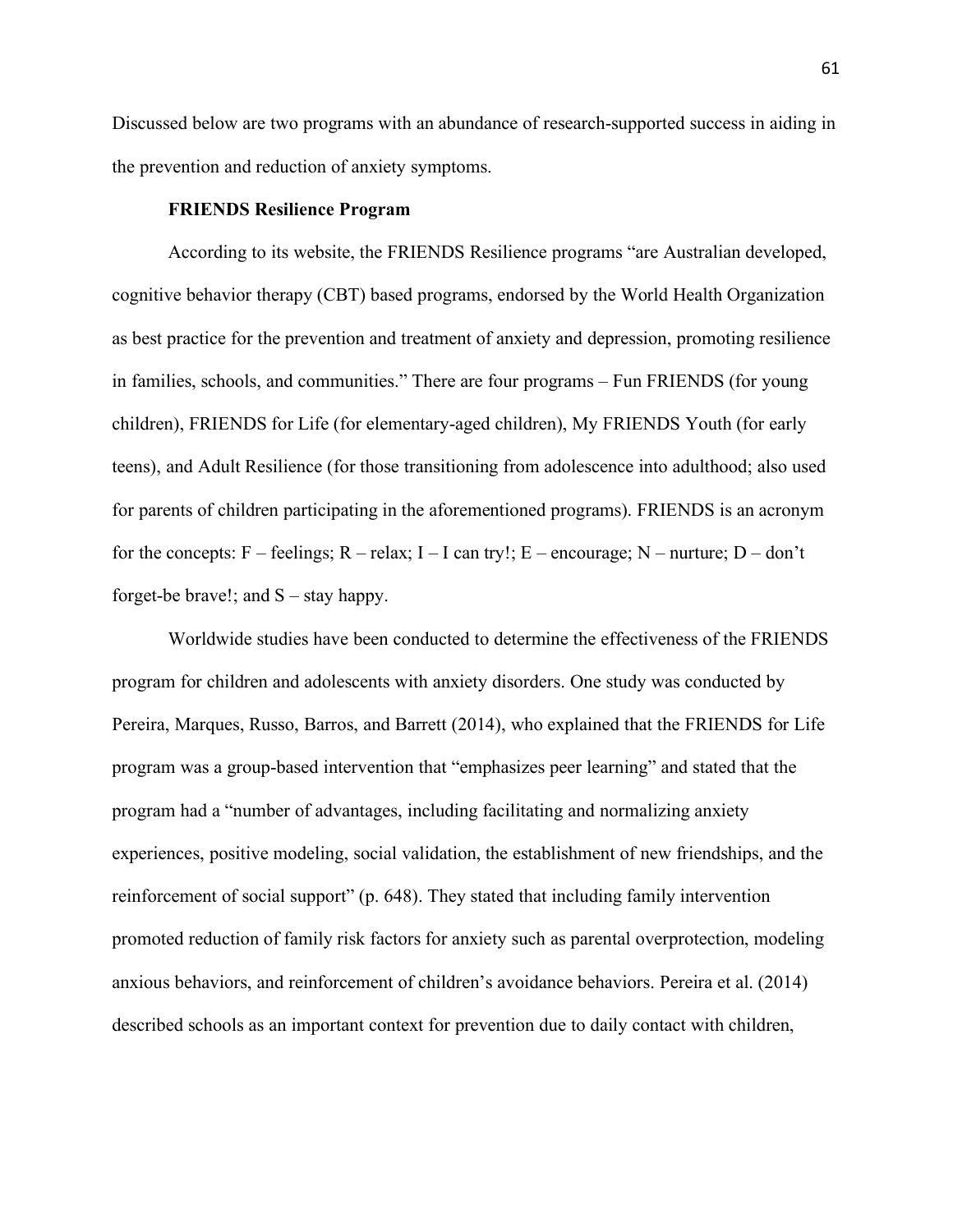frequent interaction with families, and their ability to make treatment possible for all children (p. 648).

Pereira et al. (2014) evaluated the effectiveness of FRIENDS for Life program within a Portuguese context. Researchers hypothesized that children who participated in the intervention group, as opposed to the waitlist control group, would show significant improvement in anxiety symptoms. Through a screening process using a convenience sample of 8- to 12-year-old students from two schools near Lisbon, the researchers recruited 38 highly anxious children and their mothers as participants in the study. Facilitators, supervised weekly at each school, were trained to implement the program and given the Group Facilitator's Guide. Children participating in the intervention were given the Book of Activities and homework to practice skills learned during sessions (p. 652).

Facilitators reported high student involvement in the school sessions. The children reported that during sessions they had a lot of fun, learned a lot, and felt what they learned was important. Declining involvement was noted for homework completion starting at the intervention midpoint (p. 652). Over 50% of parents involved attended at least one session. However, only 30% of parents attended both sessions, indicating professional or family obligations as reasons for their absence. (p. 652).

Results indicated a significant, positive impact on post-intervention outcomes, suggesting program effectiveness that reduced anxiety symptoms. However, researchers noted that a substantial number of child participants (16) continued to show anxiety symptoms within clinical thresholds suggesting the need for more intense intervention for some children with high anxiety levels (p. 654). Parent reports indicated low levels of anxiety for the children at pre- and postintervention, which indicated that the FRIENDS program had no significant impact. This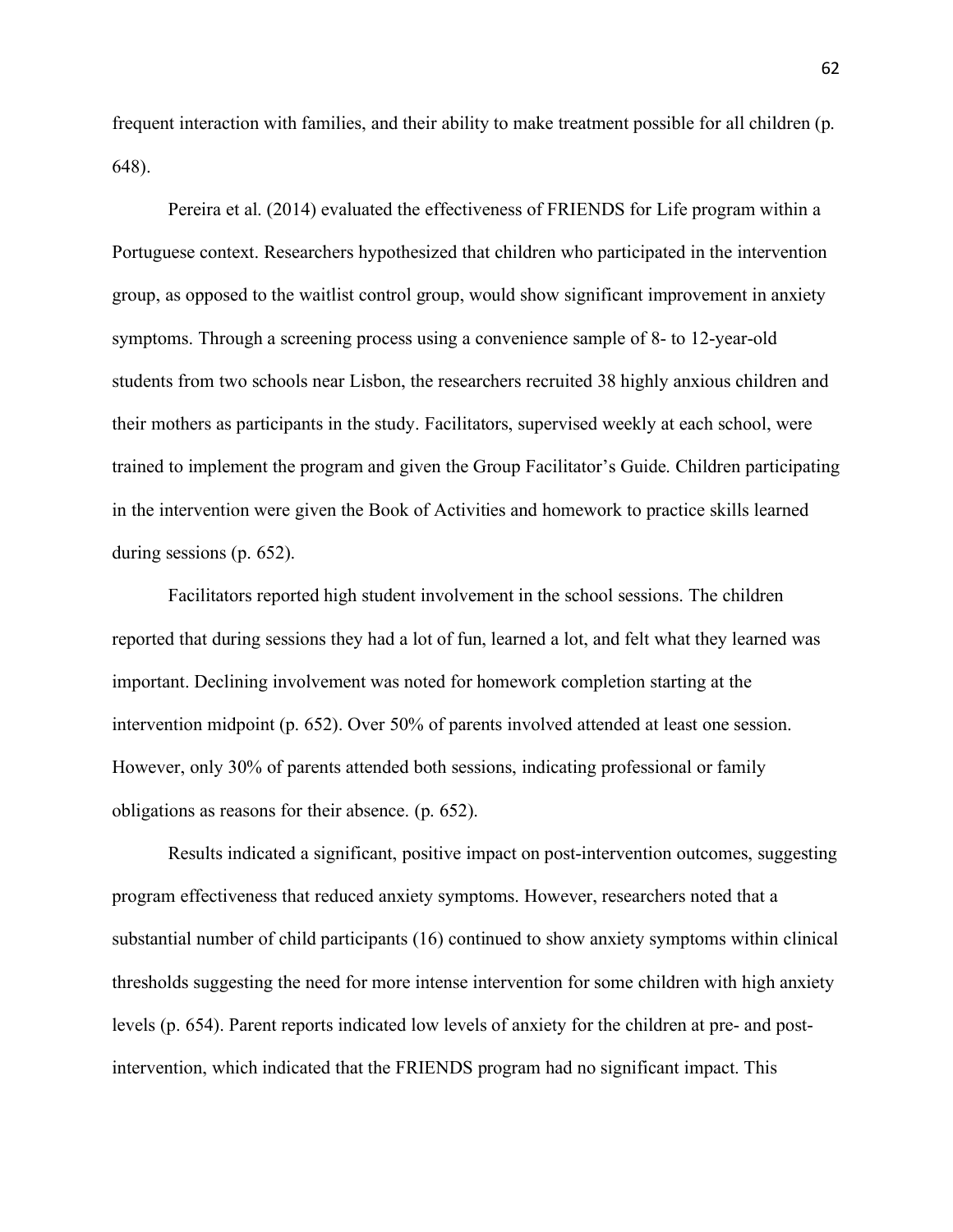discrepancy between child and mother informants was relatively common. Children often report higher levels of internalized anxiety symptoms than their parents (p. 654). Parental reports and low parental involvement in sessions suggested that some mothers did not recognize signs of anxiety in their child. Overall, study results supported the effectiveness of the FRIENDS for Life program.

Researchers Essau, Conradt, Sasagawa, and Ollendick (2012) delved deeper into the effectiveness of the FRIENDS for Life program. The purpose of their study was to compare anxiety symptoms between an intervention group and a control group at both six- and twelvemonth follow-ups; to investigate the effects of the program on specific correlates of anxiety (social and adaptive functioning, coping styles, social skills, and perfectionism); to consider the moderating roles of age and gender; and to examine mediating factors that predict the success of the FRIENDS program (p. 453).

Essau et al. (2012), believed that children who participated in the intervention group would show more significant decreases in both anxiety and depression symptoms than children in the control group. They hypothesized that children in the intervention group would report lower levels of perfectionism and higher levels of social skills and social/adaptive functioning. It was hypothesized the children in the intervention group would also increase their coping skills in assistance-seeking and cognitive-behavioral problem-solving more so than the children in the control group. The researchers sought to prove that the program would benefit girls more than boys and younger children more than older children. Finally, they supposed that parent involvement and satisfaction would predict greater outcomes for children (p. 454-455).

Researchers recruited 638 children aged 9 to 12 years from 14 different schools in North Rhine-Westphalia, Germany. Each school was randomly assigned as either an intervention or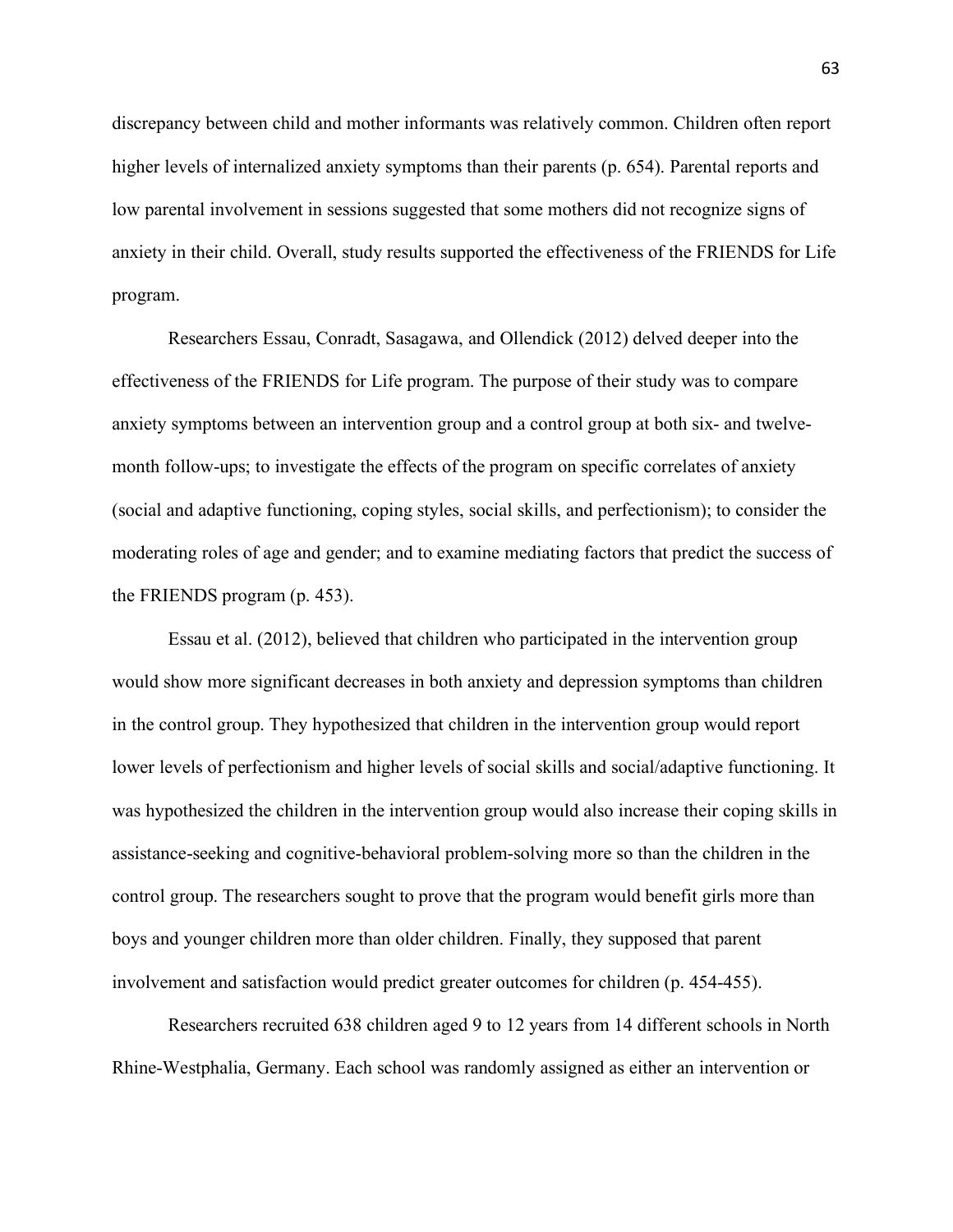control school. Students at the intervention schools participated in the FRIENDS program (302 students total). Students at control schools were contacted at regular intervals to monitor school progress (336 students total). Parents of children in the intervention group were invited to join four evening parent sessions (p. 454). Facilitators of the FRIENDS intervention were trained at a three-day workshop and required to have at least two years of experience working with children with anxiety and depressive disorders (p. 455). Groups of around ten children received the FRIENDS program from two facilitators during an after-school care program (p. 456). The intervention and control groups did not greatly differ in the majority of preintervention measures (p. 458).

To support the overall effectiveness of the FRIENDS program, researchers found that the intervention group had significantly higher scores on school performance measures than the control group at 6- and 12-month follow ups (p. 459). While there were no significant differences found in anxiety symptoms between groups at post-intervention, there was a significant decrease in anxiety found in the intervention group at the 12-month follow-up session. The result suggested that children need to practice skills learned during intervention to show significantly decreased anxiety symptoms. Children in the intervention group also showed significant decreases in depressive symptoms at both the 6- and 12-month follow-ups, which supported the research hypothesis (p. 461).

A significant difference was also found in levels of perfectionism, coping ability, and cognitive avoidance between the two groups. At the 6- and 12-month follow-ups the intervention group had decreased their scores in perfectionism and use of the cognitive avoidance coping strategy (p. 459). However, there was no significant improvement in the use of proactive coping strategies at the 6- or 12-month follow up (p. 461). The lower perfectionism and avoidant coping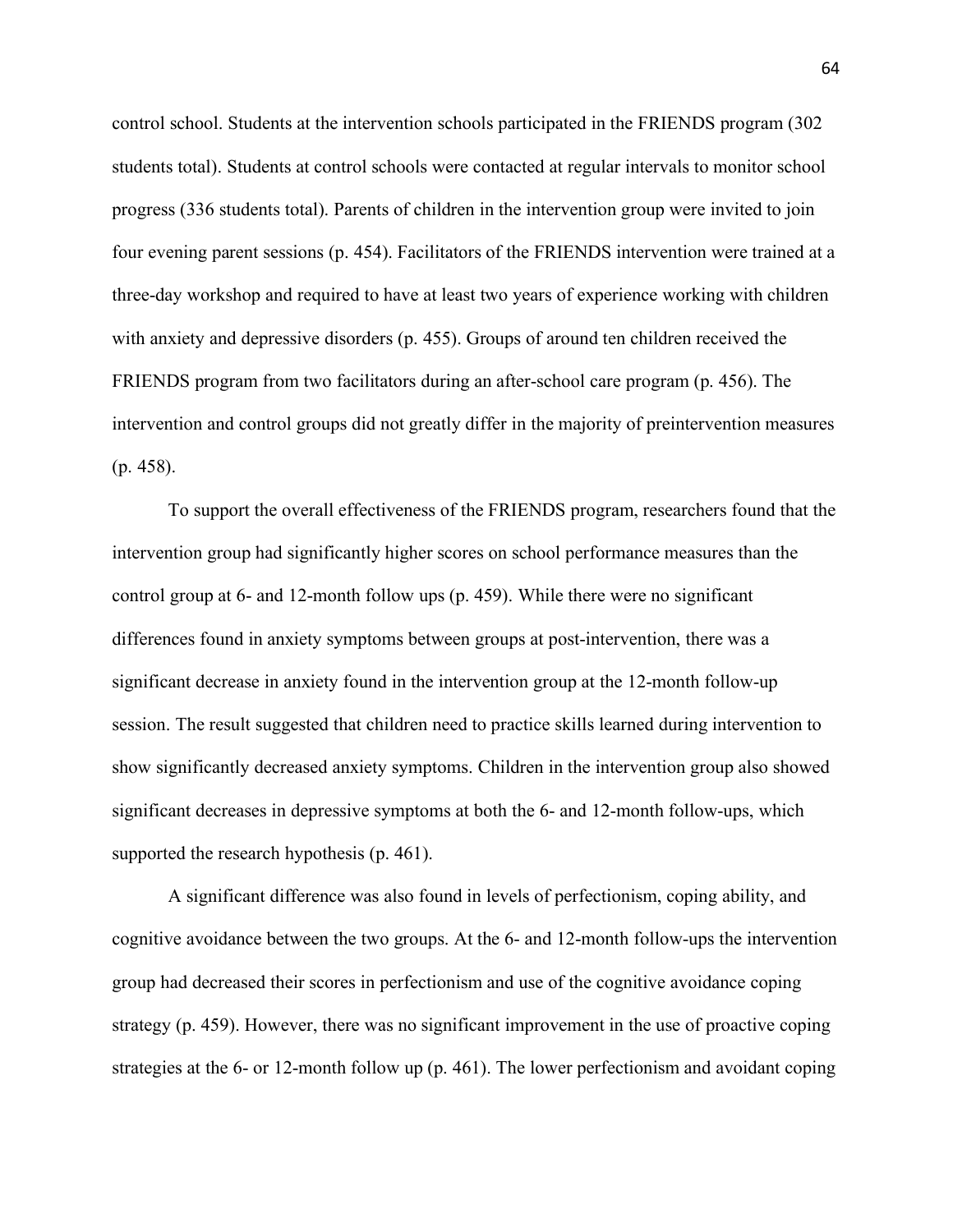strategies were predictive of treatment gains. Essau et al. (2012), noted that a certain level of willingness to participate in the program intervention was also desirable when talking about treatment gains (p. 461).

Regarding gender, no significant difference was found between male and female participants as they both benefited from the program. However, age was found as a moderating factor, where younger intervention participants showed improvement earlier than older participants. The researchers suggested these results may reflect a need for older children to practice in real-life settings to overcome more cognitive or experiential factors than younger children (p. 461).

Iizuka, Barrett, Gillies, Cook, and Marinovic (2015) took a novel approach to examining the FRIENDS program. The researchers examined effective methods to support teachers who used evidence-based methods to promote students' social and emotional well-being and how teachers affected the students' emotional outcomes (pp. 5-6).

All sixth and seventh grade students from a particular school in a low socioeconomic area in Brisbane, Australia with a partnership between the school and research institution, participated in the intervention. Of the 160 students, data was gathered on 69 students for this study. Twentythree teachers participated in a full-day training session and completed pre- and post-intervention surveys on the participating students  $(p, 6)$ . During the initial three sessions of intervention implementation, teachers were visited by accredited FRIENDS coaches. The coaches provided modeling demonstrations for teachers to observe and then reflected on how to implement strategies into their own routines (p. 7).

Based on initial screening data results, students were divided into two groups: the 'not at risk' and the 'at risk' groups (p. 9). Researchers found a higher percentage of participating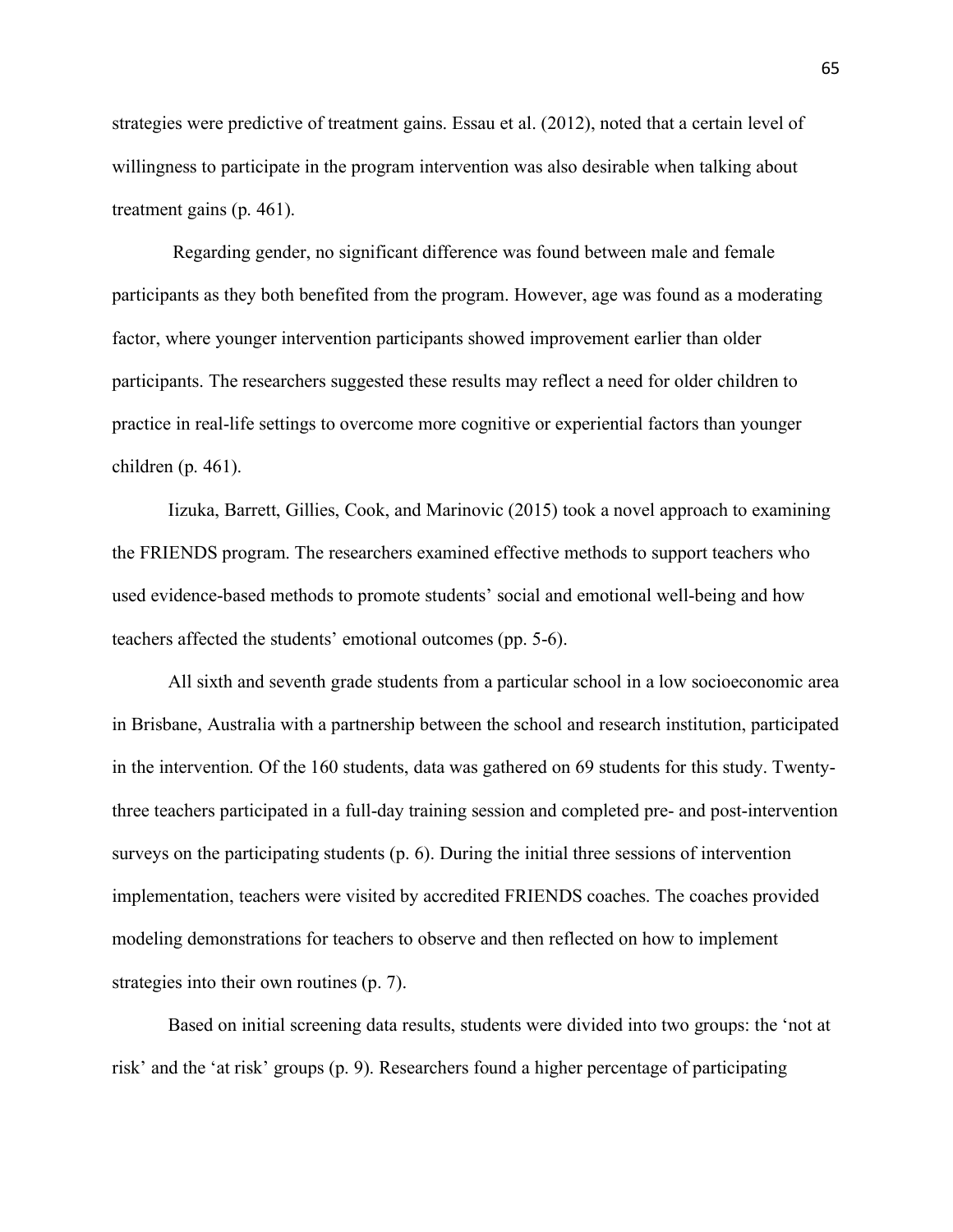students showed results in the 'at risk' group than expected, indicating the effects of living in disadvantaged areas (p. 12). Results indicated those students who were in the 'at risk' group showed significantly decreased in anxiety levels, while student in the 'not at risk' group showed no significant changes. The areas with the most significant improvement for the 'at risk' group were separation anxiety, obsessive compulsive disorder, and physical anxiety (p. 9). These results support the positive impact of the FRIENDS program (p. 12).

Findings of the study indicated that both teacher and student participants found the program to be useful, effective, and easily implemented within the classroom routine. Researchers found that the coaching and learning by example model of the FRIENDS program met the teachers' growing need for professional development. The program is more comprehensive than a 'one-time event' typically used to support teachers in meeting the social and emotional needs of their students. The FRIENDS model improved both student well-being and teacher resilience. The researchers stated that this type of training and program has the potential to improve the classroom environment and increase learning (p. 13).

## **Cool Kids Anxiety Program**

The Cool Kids Anxiety Program was developed at Macquarie University in Australia in 1993. According to their website, the program is rooted in cognitive-behavioral concepts with a focus on learning about feelings of anxiety, learning to think realistically, facing fear using stepladders, learning coping skills, and parenting an anxious child. The program is delivered through ten weekly sessions and is meant for children aged 7 to 17 years. The California Evidence-based Clearinghouse for Child Welfare website states there are several versions of the Cool Kids program including one for adolescents (the Chilled program), one for children with comorbid autism, one for adolescents with comorbid depression, for delivery in schools, and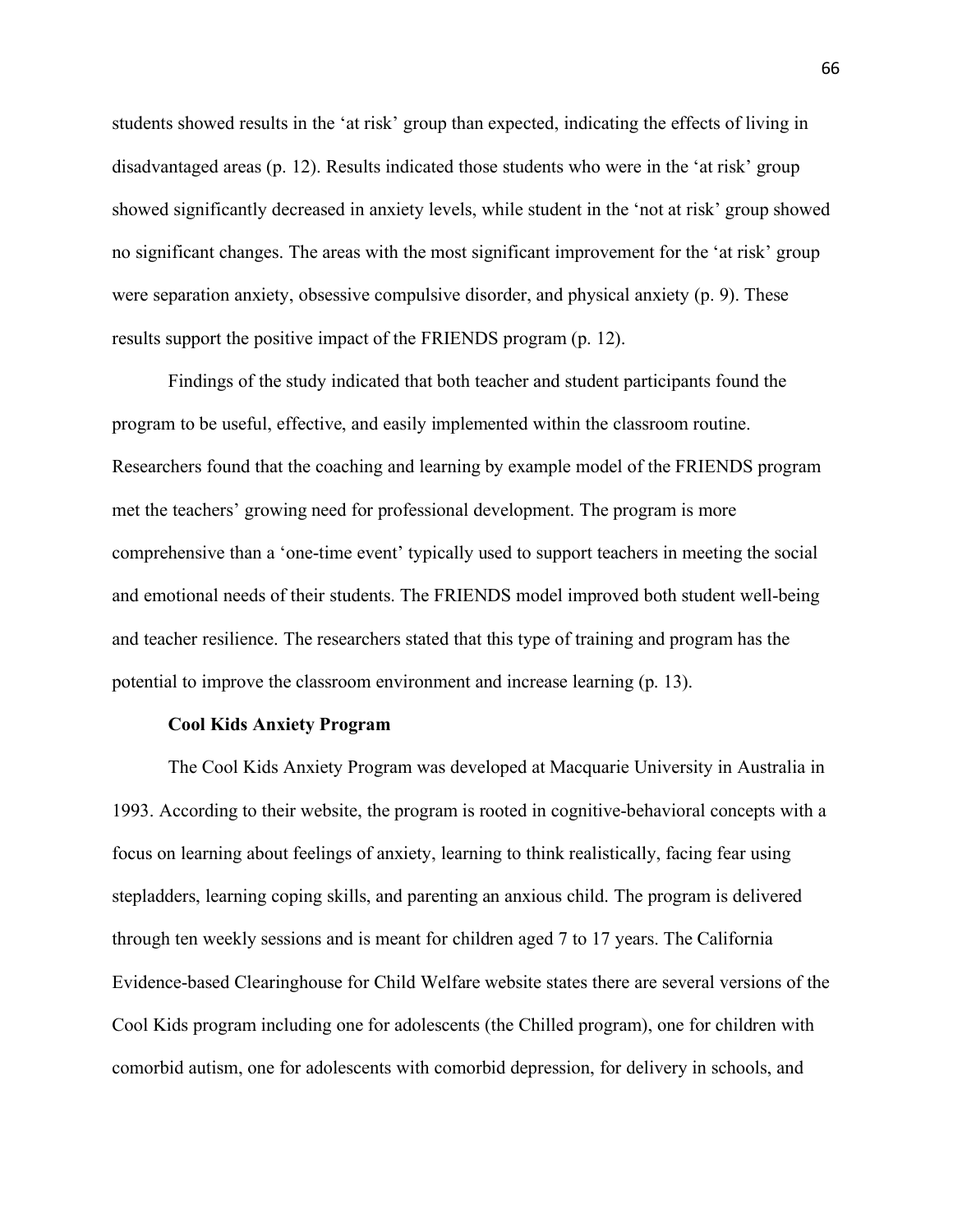outreach (delivered by parents in the home setting). Cool Kids was originally delivered in-person via telephone and later CD-Rom to reach students in remote locations. Beginning in 2016, the program was available online. An updated second edition was released in kit form (facilitator and child workbooks) as of 2020.

Program recommendations include delivery by someone with at least a four-year degree in health or education, such as a psychologist, counselor, or educator. Developers suggest that additional training in cognitive-behavioral therapy is necessary and provide online resources to obtain such training. A facilitator must also obtain training and accreditation in order to run the Cool Kids program. This can be done through a face-to-face workshop at Macquarie University or through their eTraining course (Cool Kids website, 2020).

McLoone, Hudson, and Rapee (2006), stated that the Cool Kids program is administered in small groups of students determined as at-risk of developing or currently developing symptoms of anxiety. Due to the nature of selection, a screening process is necessary to determine which children will benefit most from the program. The program is provided through ten weekly sessions with two booster sessions available. Two parent-counselor meetings are held, one at the beginning and one at mid-point, to increase parental involvement (p. 230). According to Herzig-Anderson, Colognori, Fox, Stewart, and Warner (2012), the Cool Kids Program: School Version focuses on psychoeducation, cognitive restructuring, and graduated exposure to anxiety-provoking situations, with lessons on assertiveness, coping with bullying, and social skills (p. 657).

Arendt, Thastum, and Hougaard (2016), conducted a study to determine the efficacy of the Cool Kids program for youth with anxiety disorders. They also explored how the specific effects of the program impacted different anxiety disorders (p. 110). For their study, Arendt et al.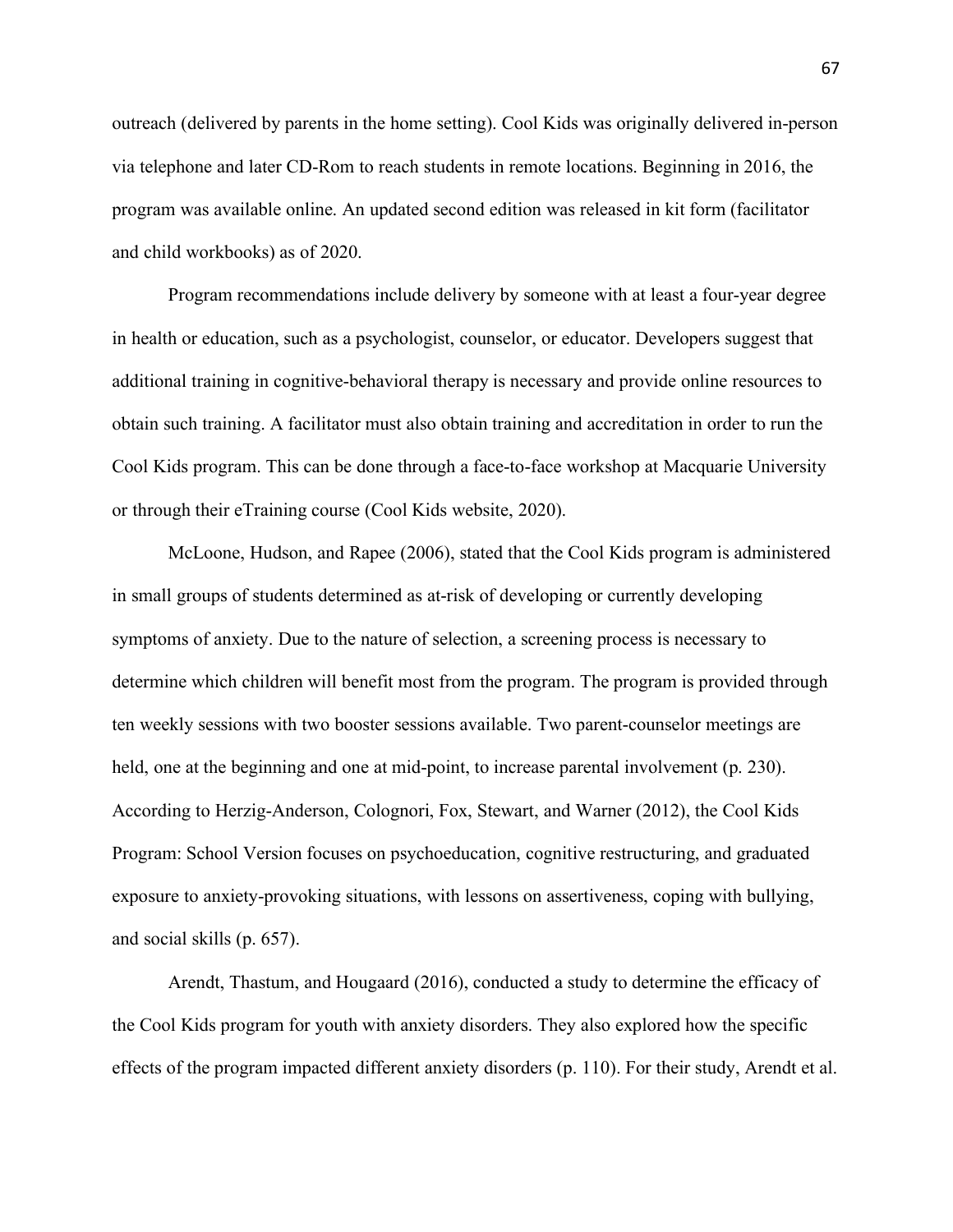(2016) recruited 109 youth (62 female and 47 male) aged seven to 16 years in Aarhus, Denmark. Youth were divided into age groups of seven to nine years old, ten to 12 years old, and 13 to 16 years old. Within age groups, youth were divided randomly into a treatment or wait-list control condition group (p. 110).

Following the ten two-hour weekly sessions, analysis indicated a significant decrease in anxiety for youth in the intervention program. A total of 37 youth were freed from their primary anxiety diagnosis and 27 youth were freed from all anxiety diagnoses post-treatment (p. 118). Youth in the intervention groups also improved scores in the areas of depression, life interference, and self-concept more so than youth in the wait-list groups. Results indicated even more improvement for the intervention groups at three-month follow-up (p. 118). However, the researchers found that youth with social phobia (SP) improved significantly less than youth with other primary anxiety diagnoses (p. 119).

In discussing the outcomes of their research, Arendt et al. (2016) stated that they received high satisfaction ratings from youth and parents as evidenced by high attendance and low dropout rates (p. 118). The researchers stated that the short, group format made Cool Kids a relatively cost-effective intervention tool. However, parents of youth in the intervention groups reported that the program run time was too short or that there was too little time between sessions to finish homework. Increased time would most likely diminish cost-effectiveness but may increase treatment outcomes for some families (p. 119).

When conducting their own research on the efficacy of the Cool Kids program, Misfud and Rapee (2005) specifically looked at a population of youth from disadvantaged socioeconomic backgrounds. They recruited 105 youth aged nine and ten from nine schools in a lower socioeconomic area of Sydney, Australia. Each school was randomly designated either as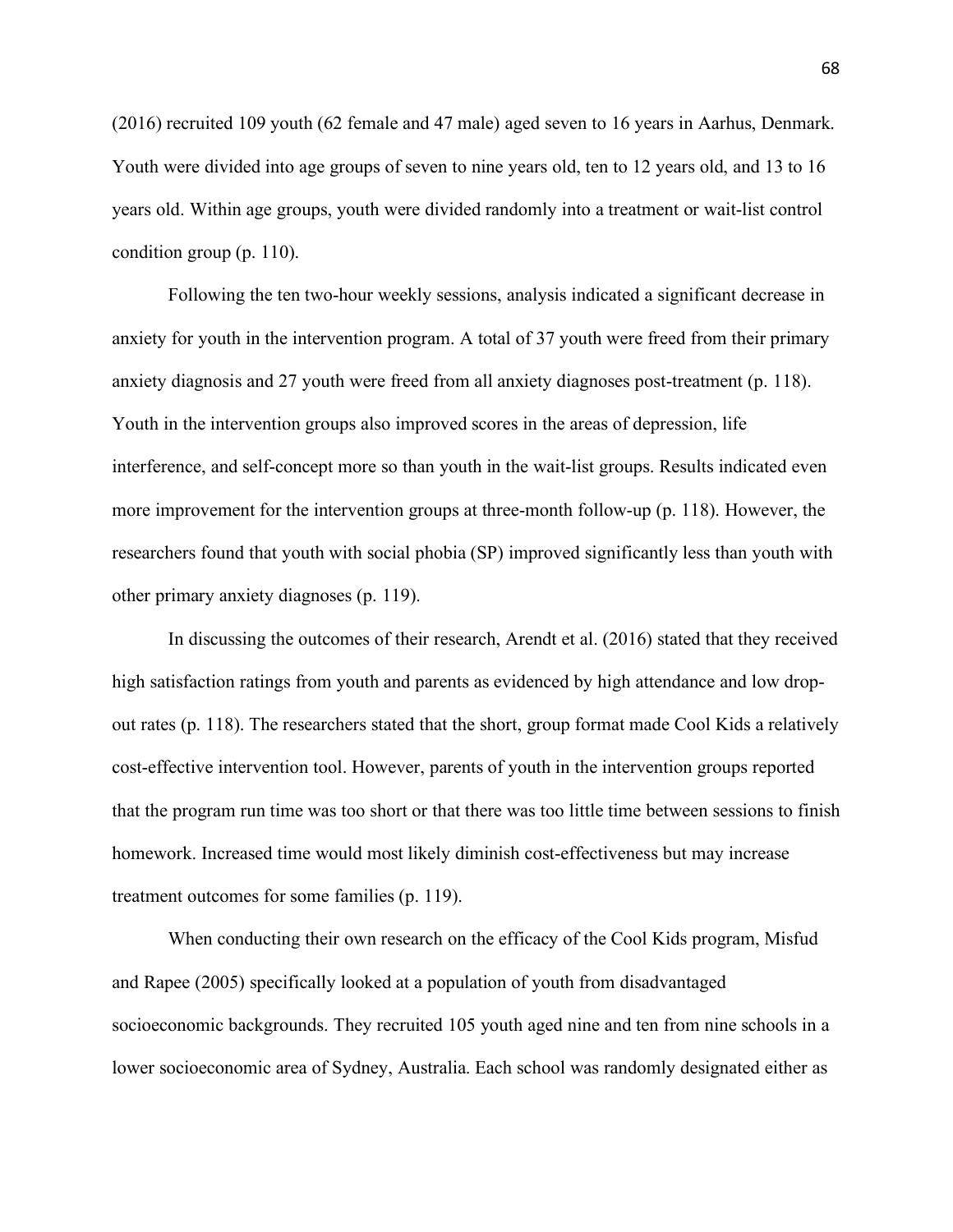an intervention school or a waitlist school. Children in the intervention group received eight hour-long weekly sessions. The program was delivered in groups of eight to ten children by trained school counselors and community mental health workers (p. 998).

The researchers found that the children in the intervention group showed a greater decrease in symptoms of anxiety, thoughts of threat, and feelings of personal failure than children in the waitlist group. These results were maintained and somewhat improved at fourmonth follow-up (p. 1001).

Though not much work has been done with the Cool Kids programs in the United States, its effectiveness has been proven around the world. Cool Kids could be a useful tool to integrate into the school setting as a small-group intervention with students who have been diagnosed with an anxiety disorder.

# *Mindfulness*

While Cognitive Behavioral Therapy (CBT) programs aim to restructure thought and behavior to alleviate symptoms of anxiety, a mindfulness practice teaches children and adolescents to focus their attention on the present moment in a deliberate and non-judgmental way, therefore changing thought processes. Mindfulness is the concept of calmly acknowledging and accepting your emotions, feelings, and experiences. While mindfulness practices encompass a variety of activities, many school-based programs focus on mindful yoga, relaxation and guided breathing, and meditation.

One effective curriculum-based mindfulness program is the MindUP program. According to their website, MindUP is the signature program of the Goldie Hawn Foundation, "a not-forprofit organization created in response to the global epidemic of childhood aggression, anxiety, depression, and suicide." It is an evidence-based, school-wide social-emotional learning tool that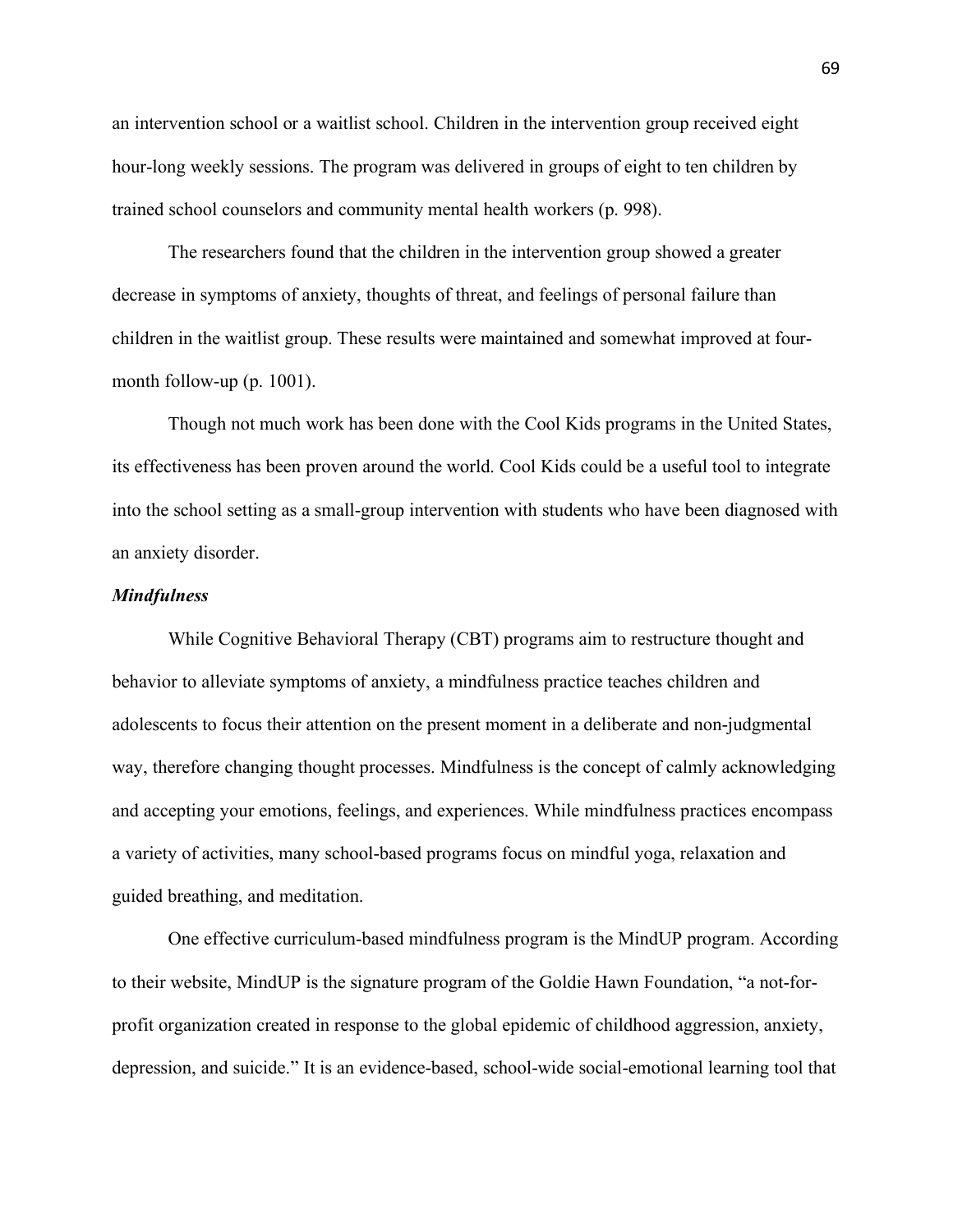can be used to reduce aggression and increase pro-social behaviors. It is also reported that children who participated in the MindUP program improved academic performance, especially in math and language arts. The MindUP program is primarily designed for children up to the age of 14 (MindUp for Life, 2020).

In their research using the MindUP program, Schonert-Reickl, Oberle, Lawlor, Abbott, Thomson, Oberlander, and Diamond (2015) suggested that improvement in executive function and self-regulation could predict children's behavior, school achievement, social-emotional competence, and could be supported by practicing mindfulness. *Executive function* refers to "cognitive control abilities depending on the prefrontal cortex that organize, sequence, and regulate behavior" (p. 53). The study examined how the MindUP program affected children's cognitive control abilities, stress-regulation, well-being, and pro-social behaviors (p. 53).

The MindUP program is based on research in the fields of neuroscience, contemplative science, social-emotional learning, and positive psychology. The program used in the study consisted of 12 lessons that built on previously learned skills. Lessons began focused on sensebased experiences such as mindful smelling and progressed to cognitive experiences such as taking someone else's perspective. Lessons also included instruction in practicing gratitude and doing kind things for others (p. 53).

The researchers compared two groups of fourth and fifth grade children from four different schools in a suburb of a large western Canadian city. One classroom per school was chosen to participate in the study. The 100 children recruited were divided equally and administered either the MindUP intervention or a "business as usual" (BAU) social responsibility program. Schonert-Reichl et al. (2015) hypothesized that the group of children participating in the MindUP program would show more positive changes than children who participated in the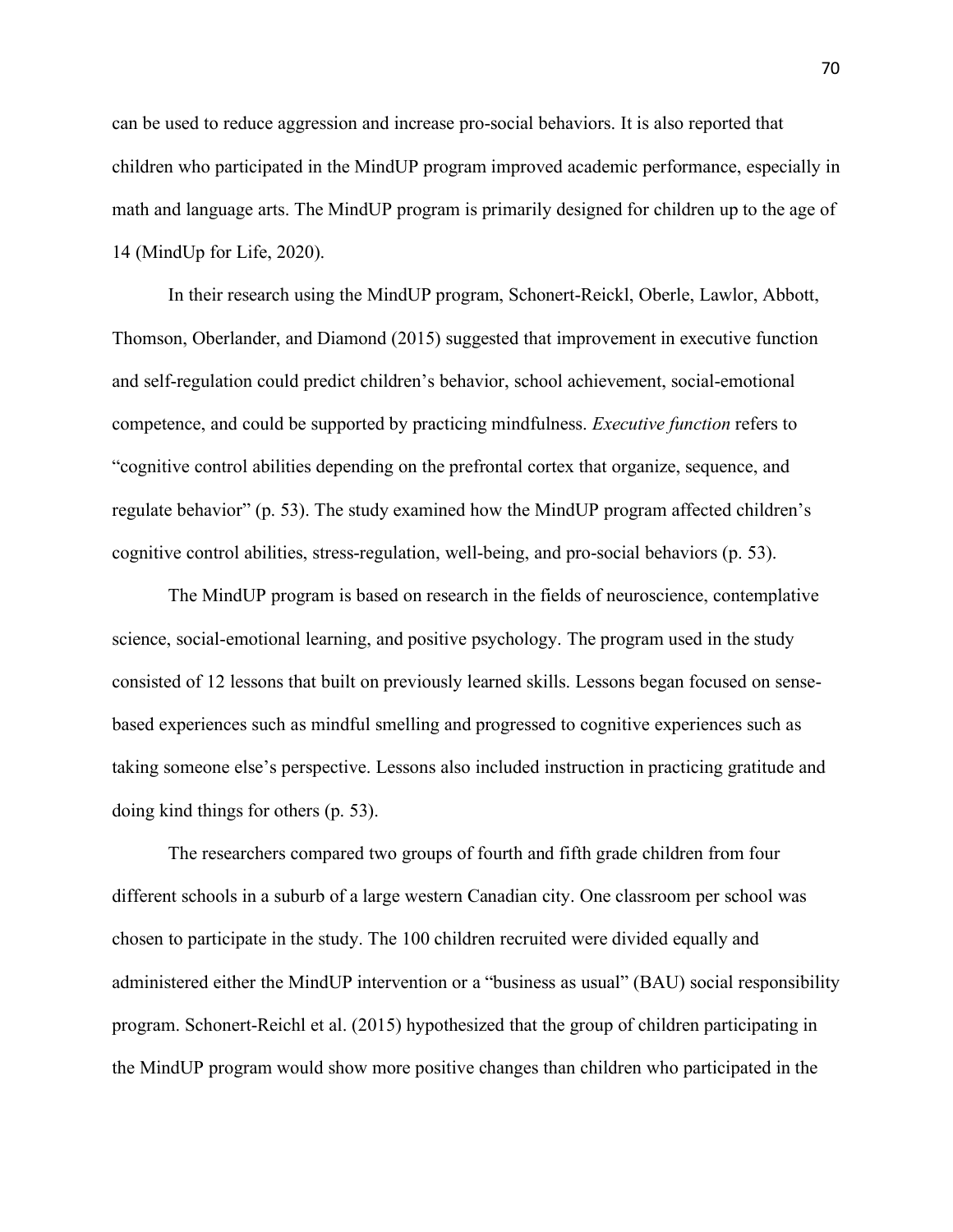BAU program on measures of social-emotional competence, hypothalamic–pituitary– adrenocortical (HPA) regulation, and increased math grades. However, the researchers also hypothesized that there would be no difference between groups on measures of social responsibility (p. 54). The four classroom teachers were asked to implement the program, complete surveys, document any changes to lessons, and keep a daily dairy of implementation for both the BAU and MindUP programs (p. 55).

Using several tools for measuring data, Schonert-Reichl, et al. (2015) found significant improvements in the executive functioning, self-reported well-being, and self- and peer-reported prosocial behavior for students who participated in the MindUP program. The students also tended to show improved math performance. In response to measures of Executive Functioning, children who participated in the MindUp program outperformed children who participated in the BAU program on the most difficult tasks, which required response inhibition, working memory, and cognitive flexibility. The researchers suggested that the three times per day mindful practices of mindful breathing and focus may have led to the increased inhibitory control, subsequently leading to improved emotional control in MindUP children (p. 61).

Other in-school, mindfulness-based intervention programs have been examined. Gouda, Luong, Schmidt, and Bauer (2016), examined a mindfulness-based stress reduction (MBSR) program. Another, related study, conducted by Kanei Lam (2016), examined a mindfulnessbased cognitive therapy program for children (MBCT-C). Both studies used a waitlist-control group and an intervention group. The interventions were implemented in schools, but by an outside "expert" in the area of mindfulness interventions. The aim of both studies was to determine if the programs decreased levels of internalizing symptoms, such as anxiety and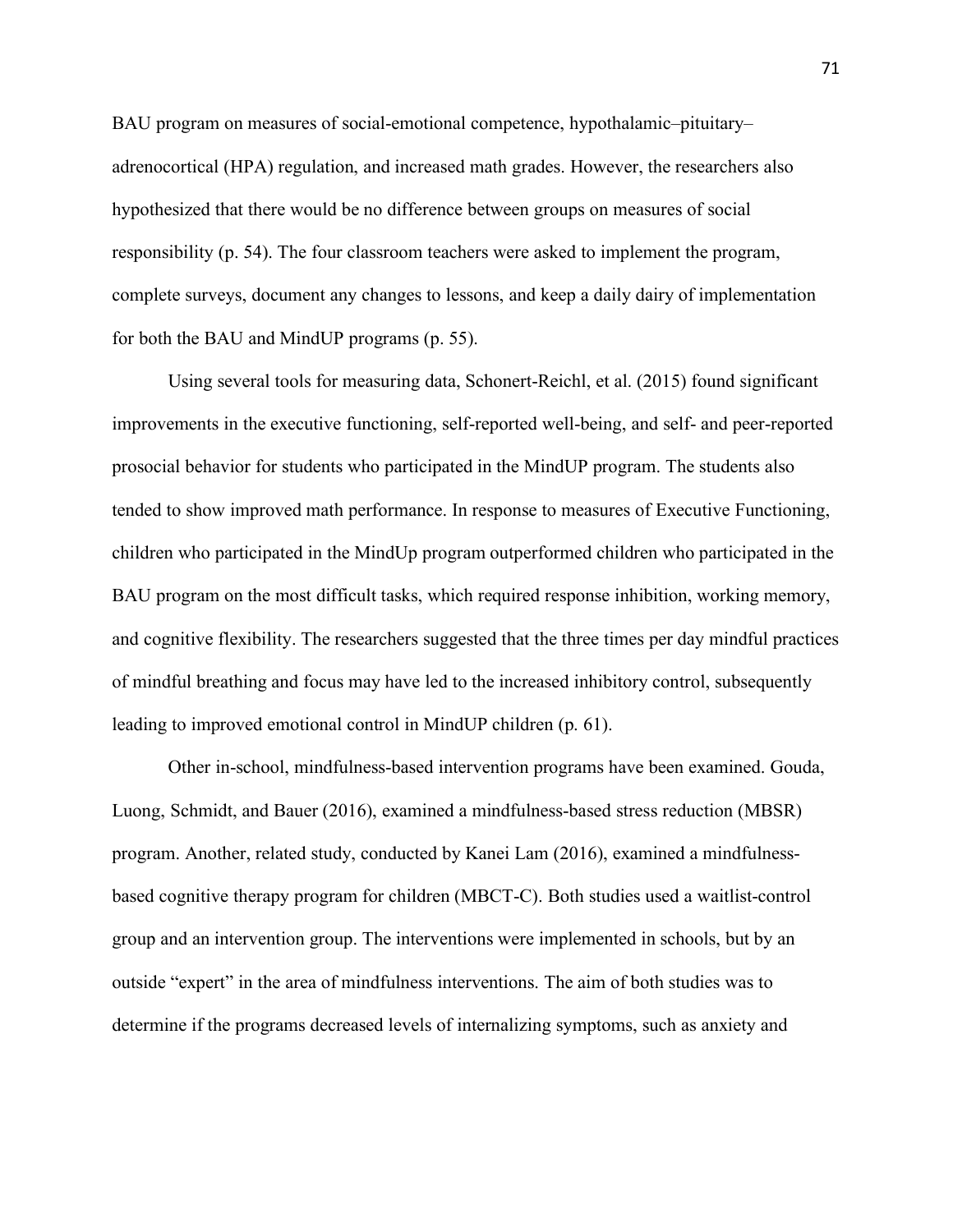depression, in child participants. The MBSR research conducted by Gouda et al. (2016) also sought to determine effects on teachers who participated separately from students in the program.

Results of both studies showed decreased levels of internalizing anxiety problems in participating children. Specifically, participants reported improved feelings of anxiety and stress, emotion regulation, interpersonal relationships, and school-related self-efficacy. The MBSR program delivered to teachers showed improvements in the areas of self-reported mindfulness and interpersonal relationships (Gouda et al., 2016)(Lam, 2016).

Yoga has also been shown to positively impact internalized problems such as anxiety and stress. The Anbarasu and Chandramohan (2016) study aimed to determine the effectiveness of yoga in the management of anxiety using students aged 15 to 18 years (p. 1207). The researchers hypothesized that the yoga intervention would significantly decrease symptoms of anxiety and depression for participants and that boys who participated in the intervention would manage symptoms better than female participants (p. 1208).

Forty students were recruited and divided into two groups with an equal number of boys and girls: the control group and the experimental (yoga) group. The experimental group was exposed to various yoga exercises twice per day on school premises for 30 minutes per day in the morning and in the afternoon. The control group did not receive any yoga exposure (p. 1208). Results from the study indicated that the students who participated in the experimental group had significantly decreased levels of anxiety compared to the control group. There was no difference indicated between the male and female ability to control anxiety when participating in yogic lessons (p. 1210). Researchers reported that even at the three-month follow-up period, those who participated in the experimental group continued to show no signs of anxiety, indicating the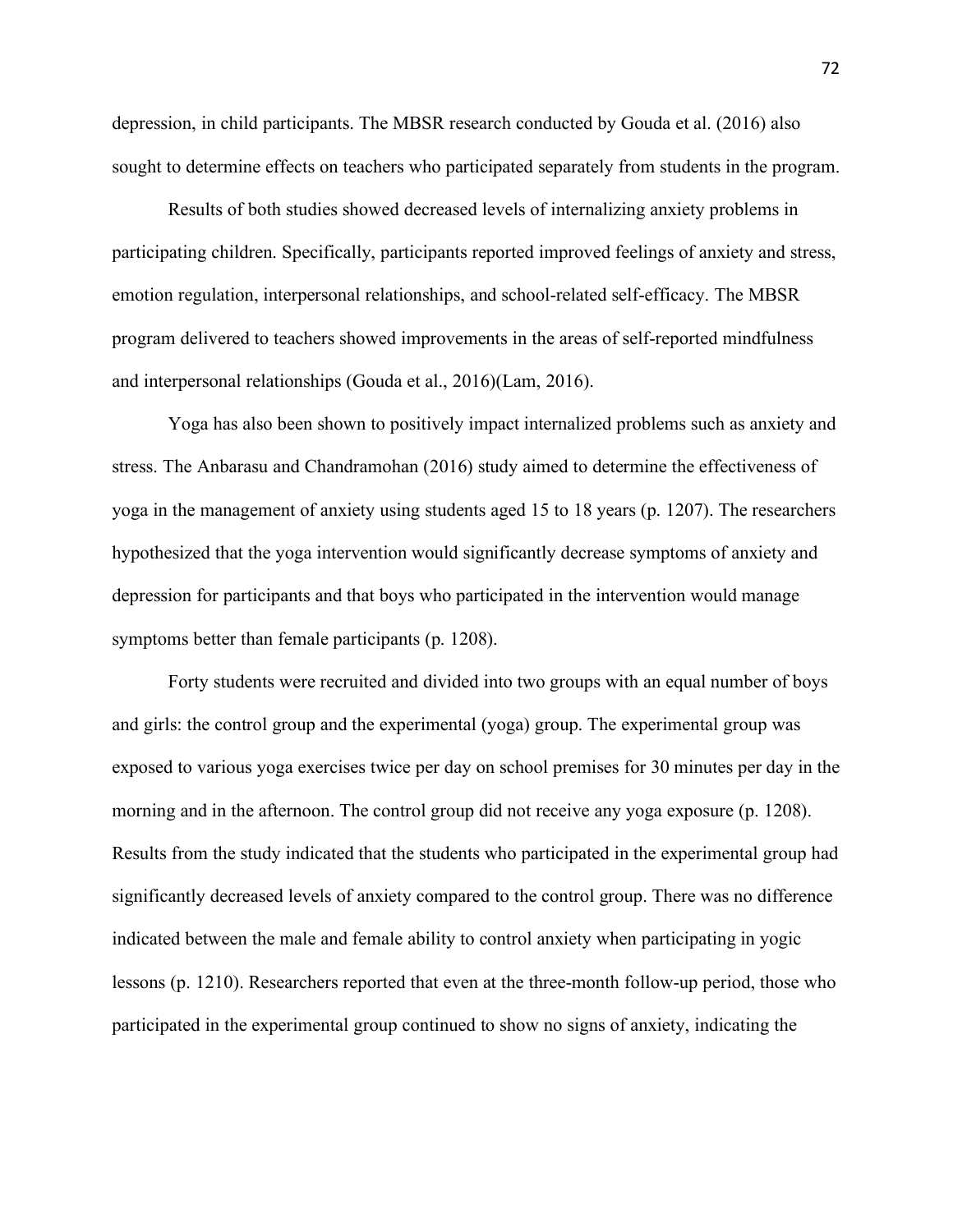success of yoga as a tool in managing anxiety symptoms and in sustaining psychological wellbeing (p. 1210).

Research conducted by Stapp and Lambert (2020) also examined the impact of mindfulness-based yoga intervention on perceived anxiety and stress. They specifically looked at fifth grade students in three mathematics classes from an intermediate school in northwest Mississippi. The researchers also sought to determine the classroom teachers' perceptions of the yoga intervention (p. 474). All students participated in the intervention, but only those who provided parental consent and assent for themselves were asked to complete pre- and postintervention questionnaires. Fifty-eight students from the three classrooms participated in answering the questionnaires. A student teacher implemented the yoga exercises, beginning each class period with breathing exercises and then completing simple yoga stretches to draw students' attention to the moment and relax before the class began. Guided meditation was also utilized throughout the three-week intervention period (p. 474).

Overall, results indicated that male participants reported a significant decrease in both anxiety and stress levels, while female participants reported an increase in anxiety levels and sustained their levels of stress (p. 475). However, when examining results based on ability level, the researchers found that students in the first class, remedial students, and those who received special education services, showed decreased levels of perceived anxiety and decreased stress levels. Students in the second class – students of average ability – reported an increase in perceived anxiety and decreased perceived stress levels. Advanced students in the third class also reported increased perceived anxiety and decreased perceived stress levels (p. 476).

At the end of the intervention period, the classroom teacher observed that the first class showed fewer signs of anxiety, corroborating student reports. However, she also noticed

73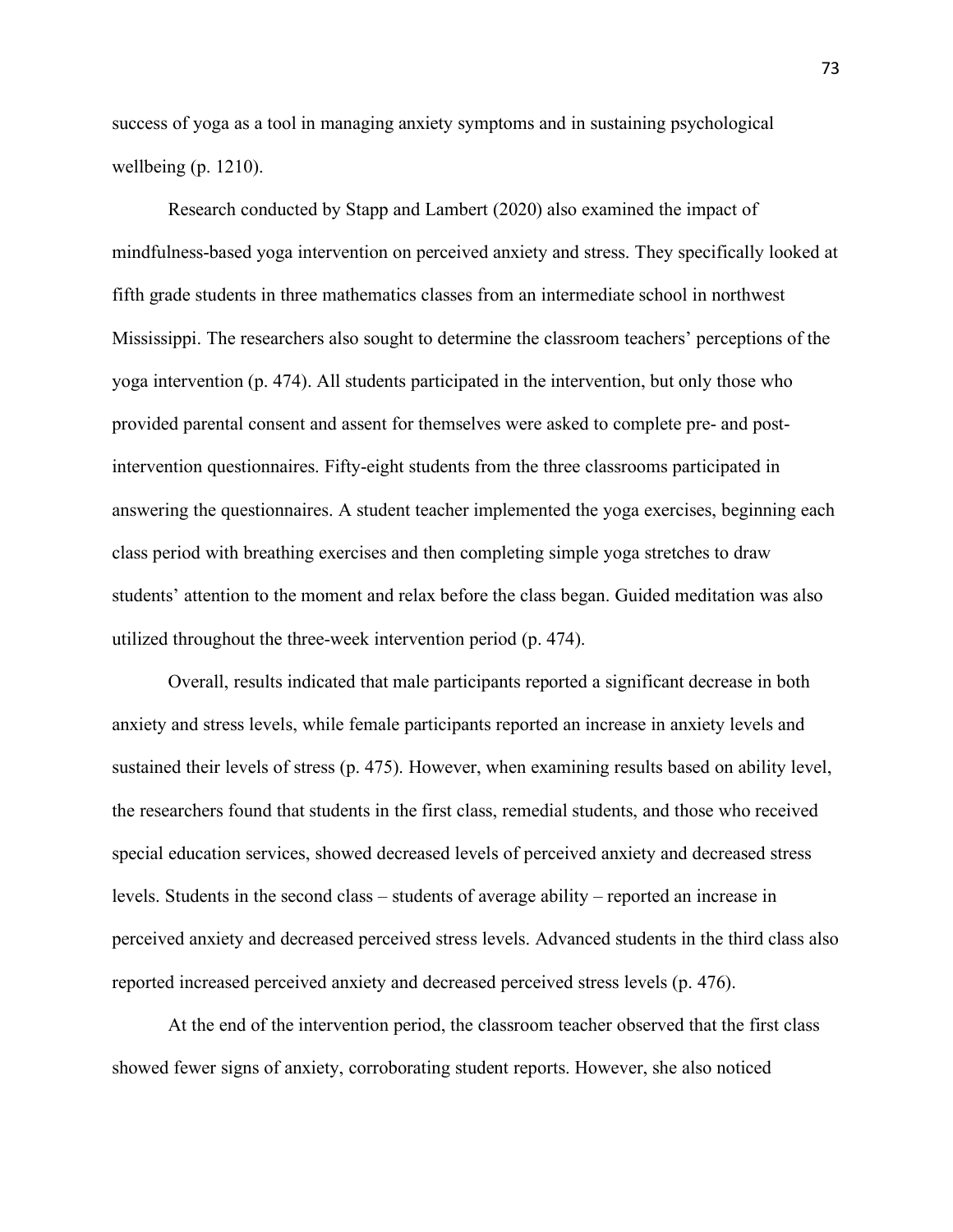decreased anxiety and stress levels across all three classes, particularly on "test days." The teacher noted that the positive effects of the mindfulness-based yoga were manifested in more positive classroom transitions (p. 478). Strapp and Lambert (2020) suggested that incorporating mindfulness-based yoga into the daily class routine may help promote "a positive classroom environment that enables effective instruction and learning to transpire" (p. 479).

While several studies have been conducted highlighting the success of yoga intervention at an elementary level, one study, conducted by Khalsa, Hickey-Schultz, Cohen, Steiner, and Cope (2012) determined the acceptability and feasibility of implementing a yoga curriculum at the secondary level within a physical education setting. Seven P.E. classes of 11<sup>th</sup> and 12<sup>th</sup> grade students in rural Massachusetts were enrolled in the study with the option to opt out of completing pre- and post- intervention measures. Participants were randomly divided into either the intervention (yoga) group or a control (regular physical education curriculum) group. The intervention group participated in two to three yoga session per week for 11 weeks during 30 to 40-minute class periods. The yoga curriculum used was an adaptation of the Yoga Ed program for secondary schools. Sessions involved learning simple yoga postures, breathing exercises, visualization, and fun yet relaxing games with low physical exertion (p. 182).

Results indicated significant improvements in the yoga intervention group with regards to anger control, resilience, and fatigue/inertia as compared to the control group. The control group overall showed either no improvement or a decline on most measures. Secondary analyses indicated a significant decrease in the tension/anxiety subscale on one measurement tool for students participating in the yoga group (p. 187). These improvements were suggested to be the result of increased emotional intelligence and coping skills through yoga practice teachings. The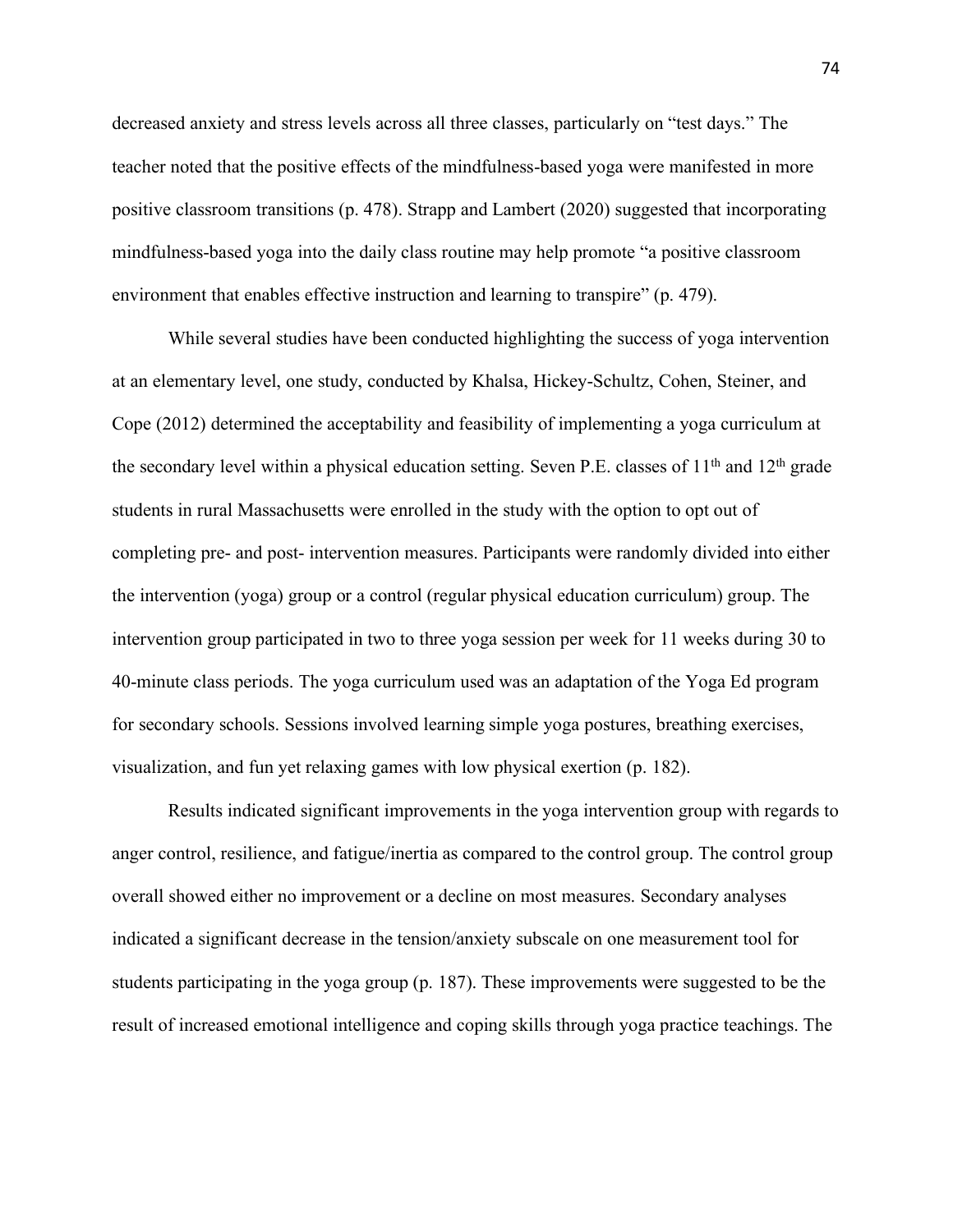fatigue/inertia improvements may have been due to participant reported improvements in ability to relax, leading to improved sleep (p. 188).

Guided breathing and relaxation techniques similar to yoga have also been shown to positively impact anxiety symptoms. Larson, El Ramahi, Conn, Estes, and Ghibellini (2010) studied the effects of relaxed breathing and guided imagery specifically related to test anxiety and high stakes testing (p. 3). They hypothesized that post-intervention data would show significantly decreased anxiety levels for intervention participants, no decrease in anxiety levels for controls, with significant differences between the groups (p. 6). The sample was comprised of third grade students, aged 8 to 10 years, enrolled in two different public elementary schools from separate school districts in the Midwest (p. 8). One school participated as the experimental group and the other as the control group.

One researcher conducted the relaxation technique training within the school setting to experimental group students. Sessions were held twice per week for five weeks (p. 8). The Elevator Breathing technique was used for five minutes per session. This technique used deep breathing, or "belly breathing" and incorporated visualization for children. Students in the experimental group were also taught guided relaxation of the muscles – tensing different muscle groups then releasing them – along with deep breathing. The guided relaxation portion of each session lasted for 8 to 10 minutes (p. 9).

Larson, et al. (2010) determined that students who participated in the breathing and guided relaxation sessions showed significantly less test anxiety post-intervention. However, students who participated in the control group showed no significant decreases in test anxiety, as hypothesized (p. 11). The researchers cautioned that the experimental school was in a district that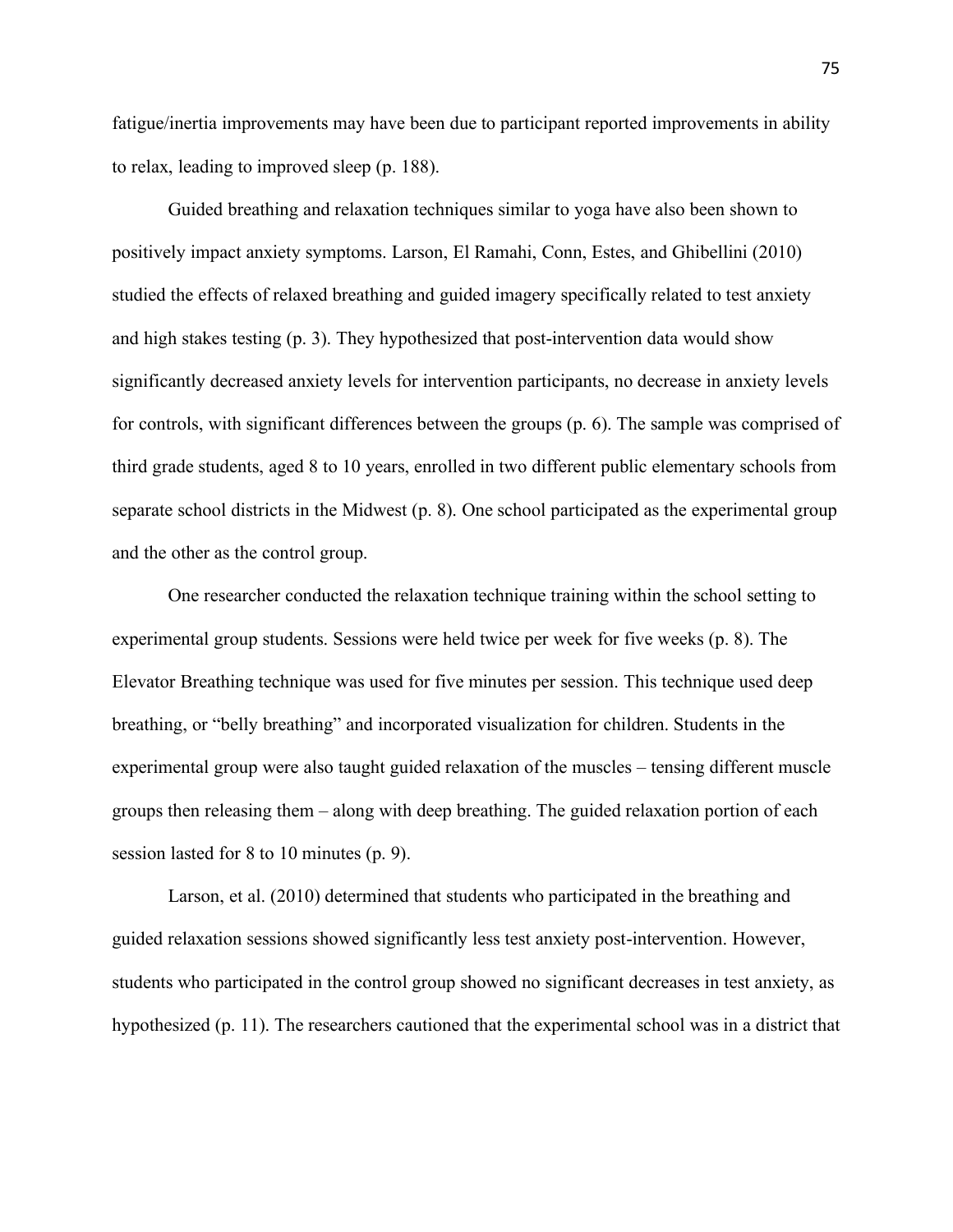may have pressured students to perform well on formal testing and suggested that that results should be interpreted accordingly.

Along with the aforementioned mindfulness strategies, school-based meditation has also proven effective in decreasing levels of anxiety in youth and adolescents. Britton, Lepp, Niles, Rocha, Fisher, and Gold (2014), explored the effects of classroom-based, teacher-led meditation as the sole component of training to determine the true benefits of mindfulness meditation. Researchers stated that their design differed from other studies, as those studies often included social/emotional learning, nutritional information, and health and safety teaching (p. 265).

One hundred-one participants were recruited from two schools near Providence, Rhode Island. Students were randomized into two sections of either an Asian History course with daily mindfulness meditation (experimental group) or an African History course with similar experiential activity (the active control group) (p. 268). The experimental group participated in a six-week intervention where they were taught breath awareness, awareness of thoughts, feelings and sensations, and how to do "body sweeps" at the beginning of their history classes. All intervention instructions were delivered by two history teachers. At the end of each session, recorded their thoughts about the meditation for the day (p. 268). The active control groups were taught by the same teachers and constructed a replica of a Pharaoh's Tomb as their activity (p. 269).

Britton, et al. (2014) found that the meditation intervention was both feasible within the school setting and acceptable to students, teachers, and administration. Students reported enjoying their meditative practices and teachers reported requests for meditation in other classes. An improvement in overall school culture was also reported. The researchers also found mixed results between the experimental and active control groups. While those participating in the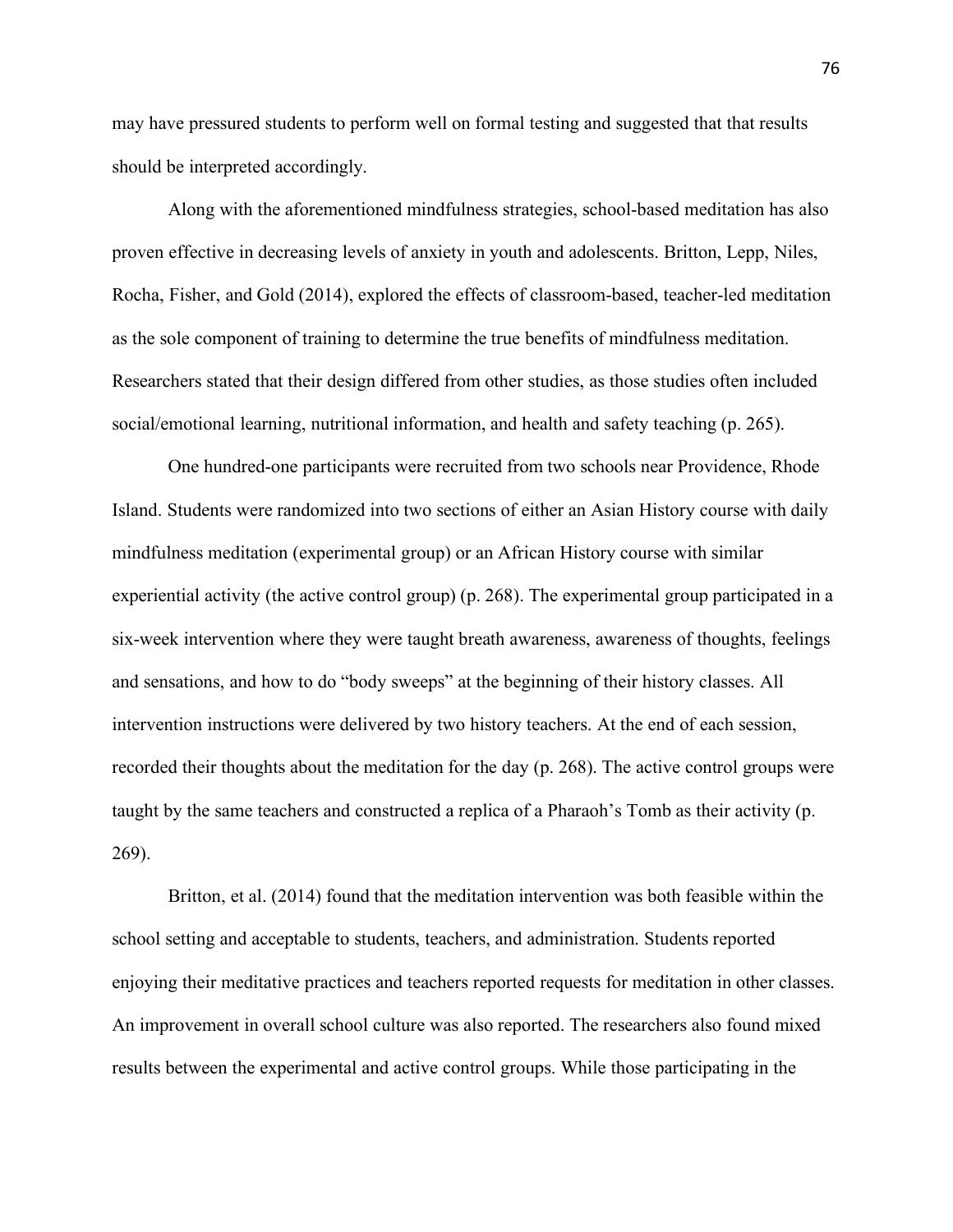meditation group showed improvements over the active control group, they were not significant. Both groups produced equally large decreases in the clinical symptoms of internalizing, externalizing, and attention problems (p. 271). The researchers suggested that these results could have been due to the students' experience and the benefits of novel activities in the classroom. Findings also may have been from exposure to more contemplative teachers, as the teachers who taught the meditation also taught the active controls (p. 272). Importantly, this illuminates that meditation is an effective tool to create a calm environment in which to teach and learn.

#### **Chapter III**

## **Summary of Literature**

Research shows that students all over the world are diagnosed with anxiety disorders. The CDC (2020) states that in the United States alone, 7.1% of school-aged children are diagnosed with some sort of anxiety disorder. One in three of those students have also been diagnosed with a comorbid disorder, often depressive or attention deficit hyperactivity disorders. The anxiety disorders researched for this thesis - generalized anxiety disorder (GAD), separation anxiety disorder (SAD), social anxiety/phobia (SP), including selective mutism (SM), and test anxiety – share several common features, including fear and anxiety and their accompanying behavioral issues. "*Fear* is the emotional response to real or perceived imminent threat, whereas *anxiety* is anticipation of future threat" (DSM-V; p. 189). According to the American Psychiatric Association and DSM-V, anxiety is a persistent and excessive worry or fear about a variety of domains. Fear often leads to task avoidance or avoiding a situation that leads to the anxiety. Anxiety in children and adolescents is observed as restlessness, difficulty concentrating, social withdrawal, and crying, among other symptoms. Researchers, such as Motoca, Williams, and Silverman (2012), found that children and adolescents with anxiety have poor social skills and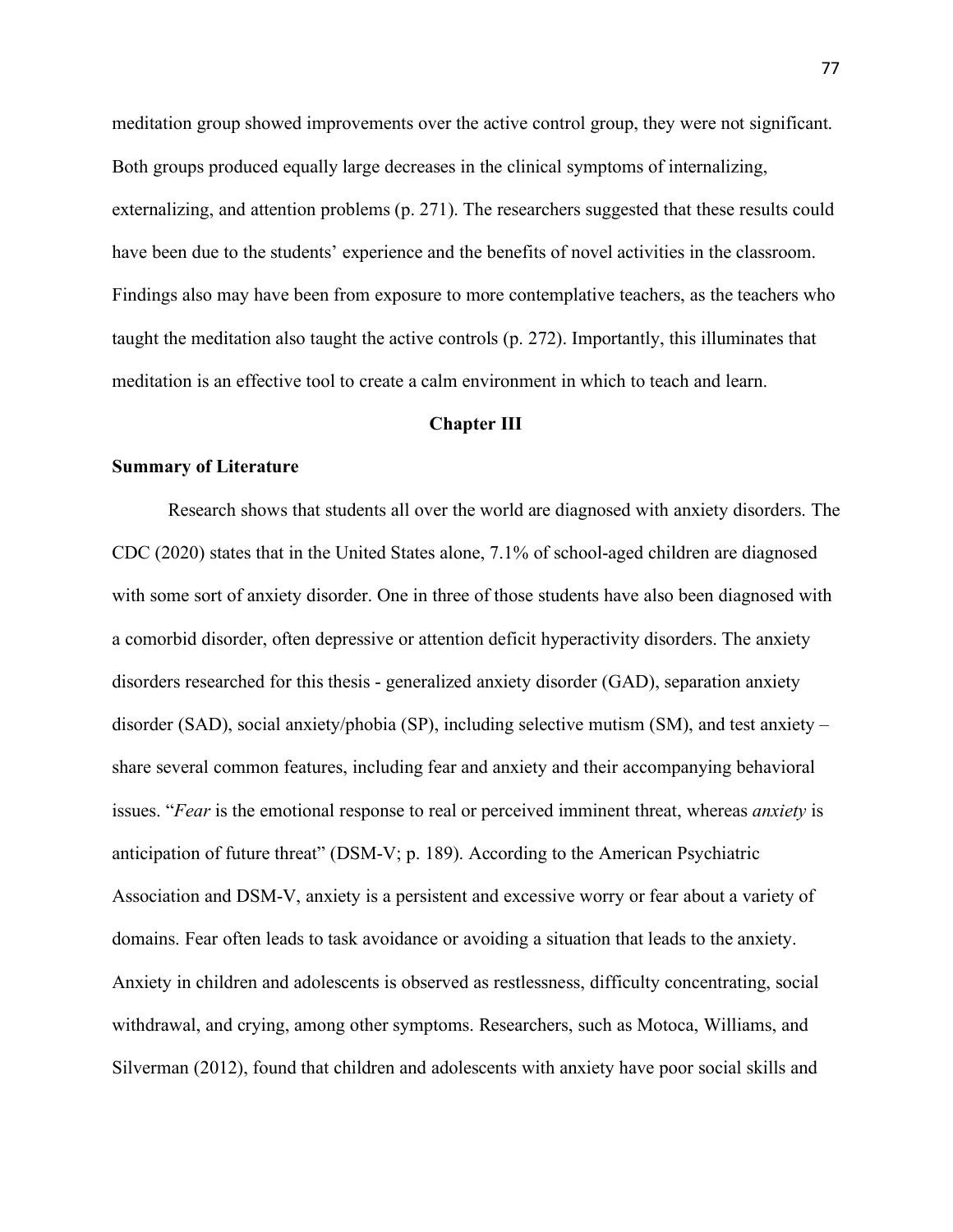are viewed as having fewer positive peer interactions and increased negative peer interactions (p. 332). Studies, such as the one conducted by Zolog, Jane-Ballabriga, Bonillo-Martin, Canals-Sans, Hernandez-Martinez, Romero-Acosta, and Domenech-Llaberia (2011) suggest similar somatic, or physical, symptoms reported by youth with anxiety disorders. The most common complaints were those of experiencing headaches and abdominal pain (p. 205).

Anxiety disorders are often found as comorbid with other disorders. The most prevalent comorbidity research for anxiety disorders included depressive disorders (DD), attention deficit hyperactivity disorders (ADHD), Autism Spectrum Disorders (ASD) and Specific Learning Disabilities (SLD). The National Alliance on Mental Illness (NAMI) (2020) reported that approximately 60% of people diagnosed with anxiety also showed symptoms of depression. Researchers Zabowski and Storch (2018) stated that approximately 40% of children and adolescents diagnosed with Autism Spectrum Disorder (ASD) were also diagnosed with at least one anxiety disorder (p. 31). Jarrett, Wolff, Davis, Cowart, and Ollendick (2016) found Attention Deficit Hyperactivity Disorder (ADHD) to be comorbid in students with an anxiety disorder in 25% of the general diagnosed population and in 30-40% of clinically referred children (p. 636).

Besides biological etiology, the presence of trauma also triggers anxiety. Bullying is one form of trauma that impacts anxiety levels in children. In their research, Isolan, Salum, Osowaski, Zottis, and Manfro (2013) found that girls were more likely to be the victims of bullying than boys and displayed more anxiety symptomology (p. 643), while Brown and Fite (2016) determined that students who experienced stressful life events (or life-altering experiences that required significant adjustment) were more likely to have higher levels of anxiety and to be the victims of bullying (p. 2621).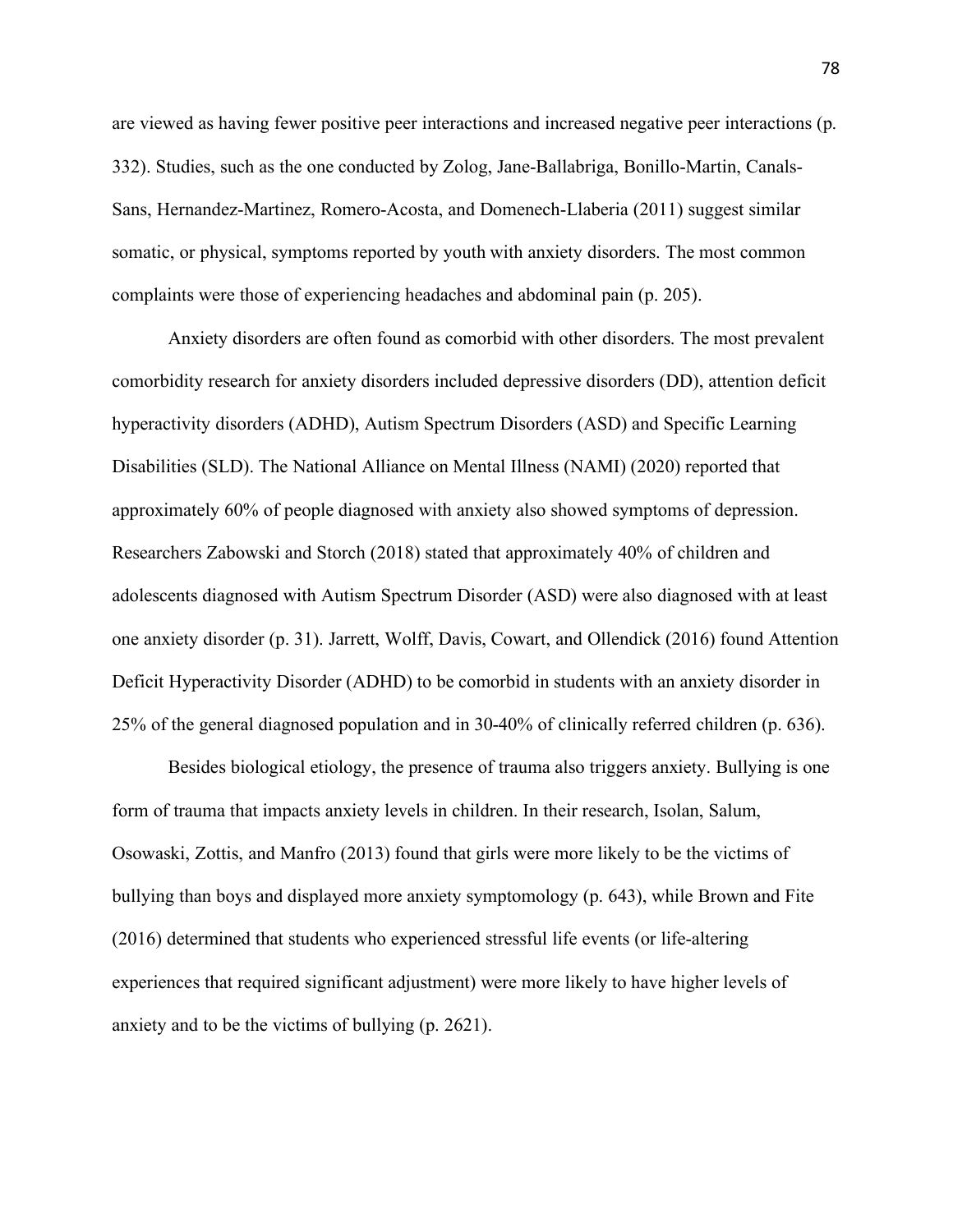Abuse is another form of trauma that causes anxiety. A study conducted by Cougle, Timpano, Sachs-Ericsson, Keough, and Riccardi (2010) found unique associations between physical abuse and post-traumatic stress disorder (PTSD) and social phobia (SP). Researchers also found the connection between childhood sexual abuse and generalized anxiety disorder (GAD) was strongest. Cases of childhood physical and sexual abuse were equally associated with panic disorder (PD) and separation anxiety disorder (SAD) (p. 154).

Immigration also caused higher levels of anxiety in youth. Suarez-Morales and Lopez (2009) discovered the highest level of anxiety symptoms in children of immigrant families or those who immigrated themselves. Symptoms included concentration problems, physiological issues, and worrisome symptoms. The anxiety remained evident when variables were controlled for age, gender, socioeconomic status, and daily stress unrelated to acculturation (p. 343).

In a culmination of causes and symptoms of anxiety, the current thesis aimed at determining the effects of anxiety on school performance and on interventions that can be implemented in the school and classroom settings to alleviate student anxiety symptoms. Researchers such as Mychailyszyn, Mendez, and Kendall (2007) and Khesht-Masjedi, Shokrgozar, Abdollahi, Habibi, Asghari, Ofoghi, and Pazhooman (2019) determined that students with higher levels of anxiety often displayed lower academic achievement. Khesht-Masjedi et al. (2019) concluded that students with symptoms of anxiety and depression were predisposed to focus their attention on interfering, irrelevant thoughts. They had little capacity for sustained attention on cognitive tasks, which could lead to academic failure (p. 803). As teachers and school professionals, it is our responsibility to help students feel and perform their best in the school setting. Below are professional strategies discussed within the thesis and how one could apply them within their classroom.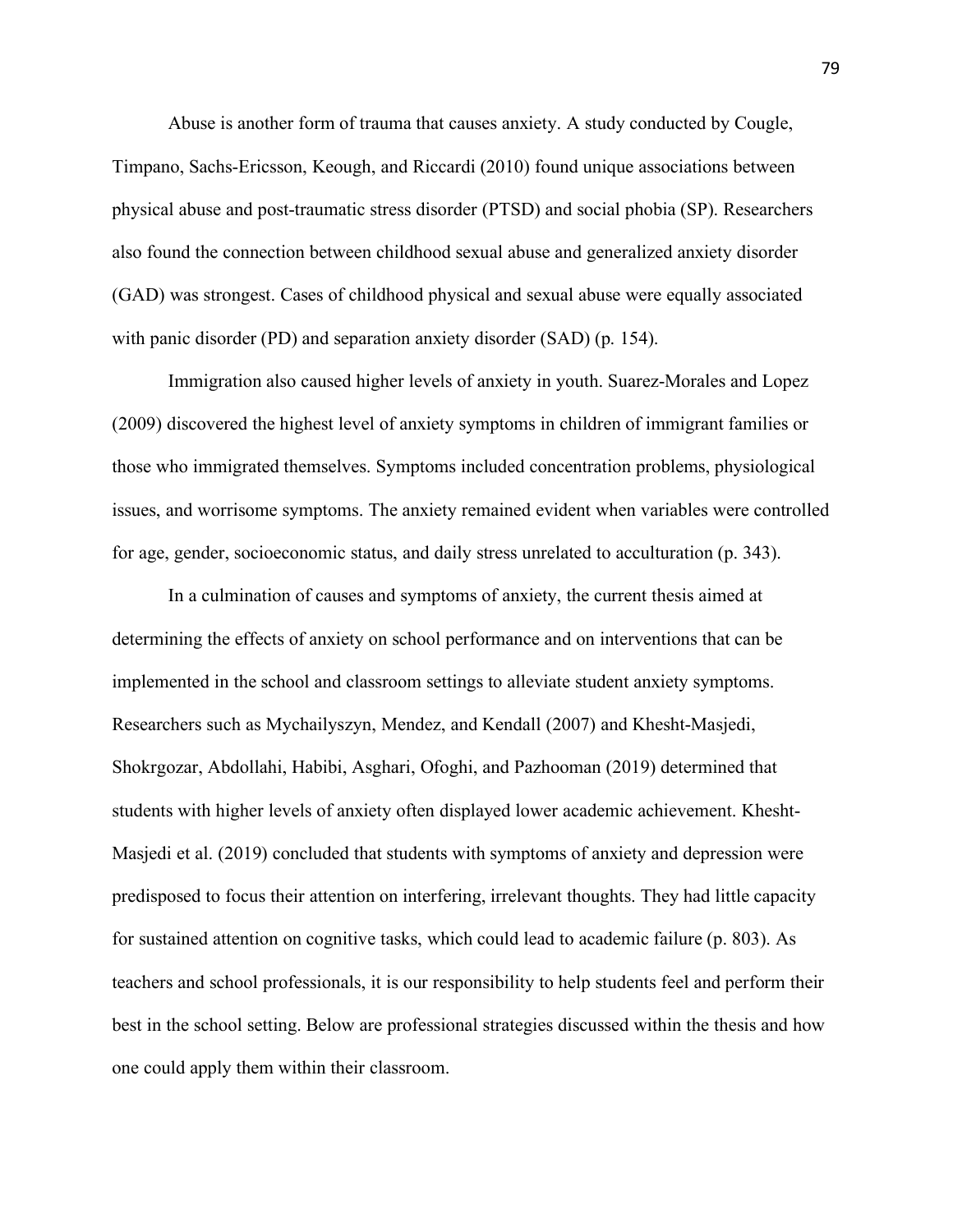# **Professional Applications**

As the rate of anxiety disorders in students increases, teachers should recognize anxiety symptoms and understand strategies that help alleviate the symptoms while students are in the classroom. While the curriculum and mindfulness strategies researched for this thesis focused specifically on success for students with anxiety, the strategies will also benefit all students.

Through the current research, several useful classroom strategies were recommended to provide student support. Researchers Collins, Woolfson, and Durkin (2014) determined that cognitive-behavioral interventions, generally used in clinical settings, were efficacious when delivered by teachers with proper training (p. 95). Two such widely researched and schoolimplemented programs are the FRIENDS Resilience Program and the Cool Kids Anxiety Program. Both programs focus on decreasing symptoms of anxiety by teaching participants about recognizing the feelings of anxiety, cognitive restructuring, and learning coping strategies. One main difference between the programs is that the FRIENDS program can be utilized both as a whole-class prevention curriculum or as a small-group intervention, while the Cool Kids program is designed for small-group delivery only. Researchers Essau, Conradt, Sasagawa, and Ollendick (2012) and Arendt, Thastum, and Hougaard (2016) documented program efficacy for each program, including anxiety symptom reduction and follow-up sessions with their respective participants.

Mindfulness strategies like yoga, relaxation and guided breathing, and meditation have been extensively researched. Mindfulness strategies include the curriculum-based MindUP program, an evidence-based, school-wide social-emotional learning tool can be used to reduce aggression and increase pro-social behaviors. It is also reported that children who participated in the MindUP program improved academic performance, especially in math and language arts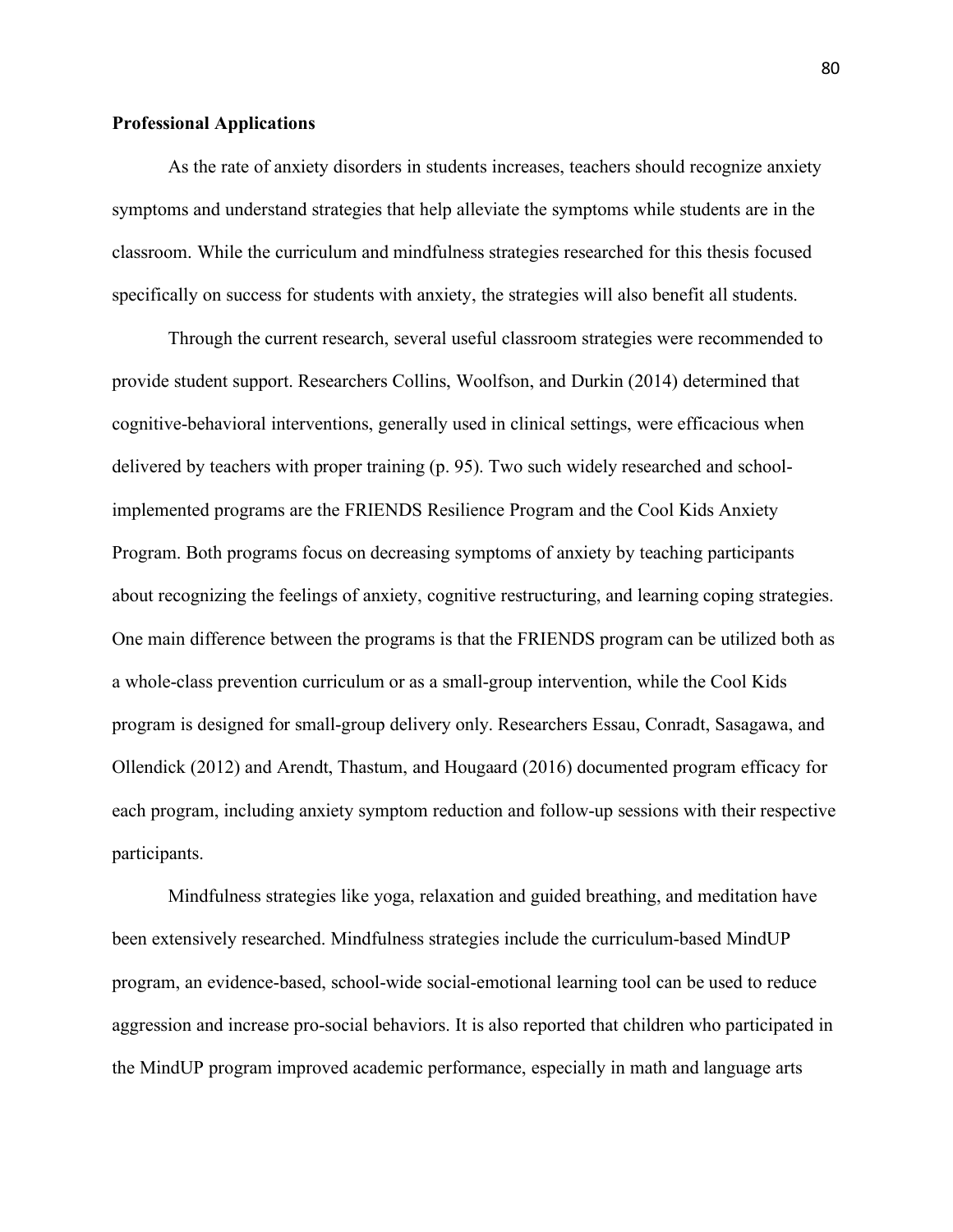(MindUp for Life, 2020). In their research using the MindUP program, Schonert-Reickl, Oberle, Lawlor, Abbott, Thomson, Oberlander, and Diamond (2015) implemented lessons that initially focused on sense-based experiences, such as mindful smelling, and progressed to cognitive experiences, such as taking someone else's perspective. Lessons also included instruction in practicing gratitude and doing kind things for others (p. 53). Results of this study found significant improvements in executive functioning, self-reported well-being, and self- and peerreported prosocial behaviors for MindUP participants (p. 61).

Strategies such as mindful yoga, guided breathing and relaxation, and meditation, can either be implemented based on a set curriculum or teacher- created and led intervention. One study, conducted by Stapp and Lambert (2020), examined the impact of mindfulness-based yoga intervention on perceived anxiety and stress. Yoga exercises were incorporated into the beginning of a class period. Both teachers and students reported on the effectiveness of the exercises on anxiety and stress levels. Teachers reported positive effects of the mindfulnessbased yoga that manifested feelings of decreased stress and anxiety for students, especially on test days (p. 478). Larson, El Ramahi, Conn, Estes, and Ghibellini (2010), determined that students who participated in the breathing and guided relaxation sessions showed significantly less test anxiety post-intervention (p. 11). Britton, Lepp, Niles, Rocha, Fisher, and Gold (2014) also found that implementing meditation sessions within the classroom produced decreases in internalizing, externalizing, and attention problems (p. 271).

If lucky enough to obtain district approval and funding to implement a curriculum-based CBT or mindfulness program one might consider several mentioned in the thesis literature review. The programs documented have proven to be efficacious when provided by trained mental health professionals or teachers. However, not all schools or teachers have the luxury of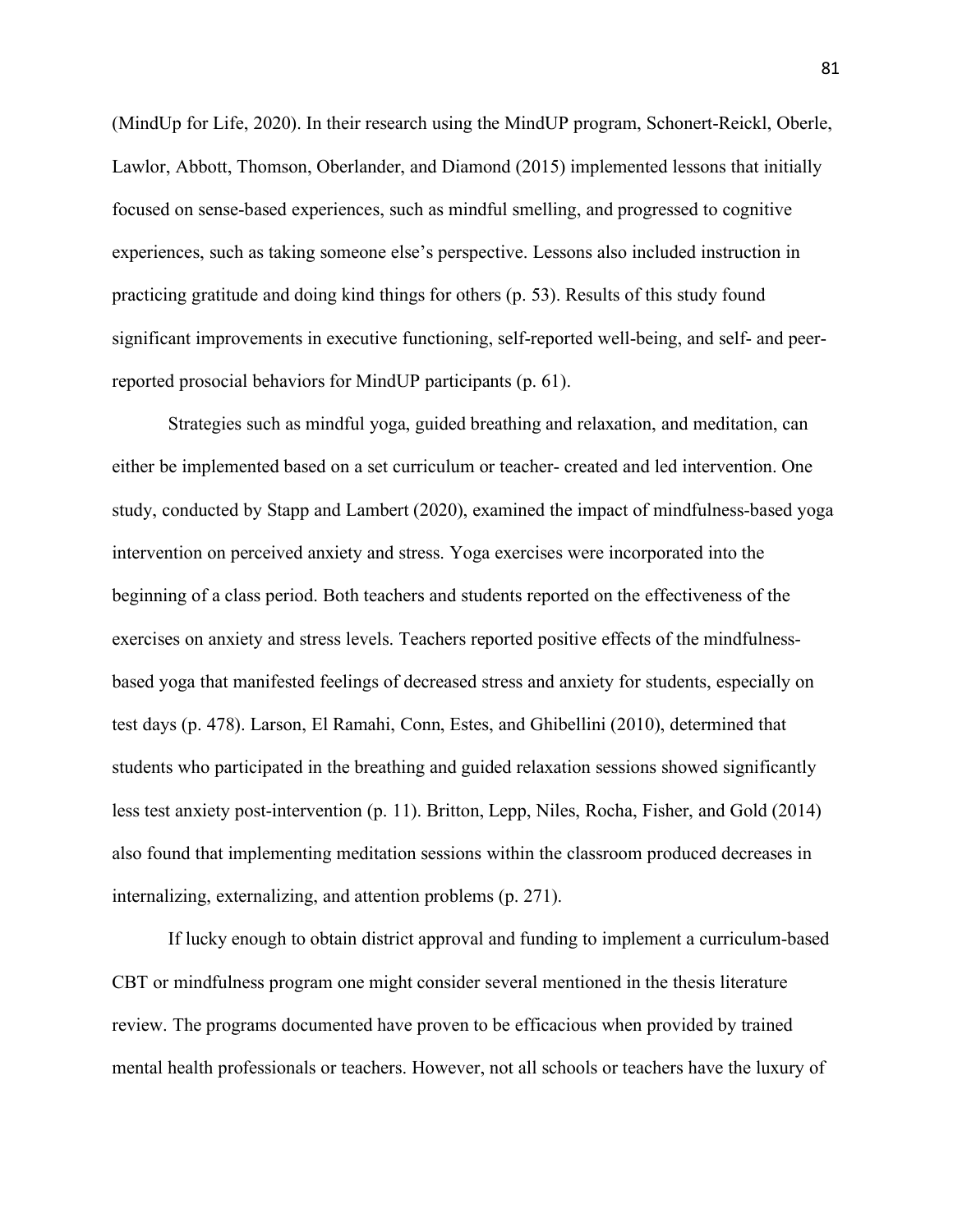having access to such programs. A well-planned mindfulness approach can also effectively reduce anxiety symptoms and create a calm learning environment for all students. In my own classroom, I have used meditation strategies in collaboration with our school social worker. We lead a check-in and a short meditation to focus minds and calm bodies when students come into the classroom and before they begin the class work period. Students have reported a calmer approach to initiating math work after having completed the meditations.

# **Limitations of the Research**

In conducting the current review, the studies reviewed were limited by search parameters that excluded any research with students under or over school age. The literature review was also limited to specific anxiety disorders, which included generalized anxiety disorder (GAD), separation anxiety disorder (SAD), social anxiety disorder/social phobia (SP) including selective mutism, and test anxiety. To further narrow the research focus, this literature review concentrated on strategies that could be used in school setting classrooms to relieve anxiety symptoms.

Limitations existed due to inadequate research available. While there is much research about the effects of cognitive behavioral therapy (CBT) in a clinical setting, few resources are available targeting programs that can be used in a classroom. The FRIENDS and the Cool Kids programs have been researched and are shown to be effective when delivered in school settings, however, there is limited research on the use in the United States.

Considering the national educational emphasis on intervention, specifically response to intervention (RtI), minimal research was found that spoke specifically to anxiety and RtI. However, one article, written by Sulkowski, Joyce, and Storch (2011), revealed that while tiered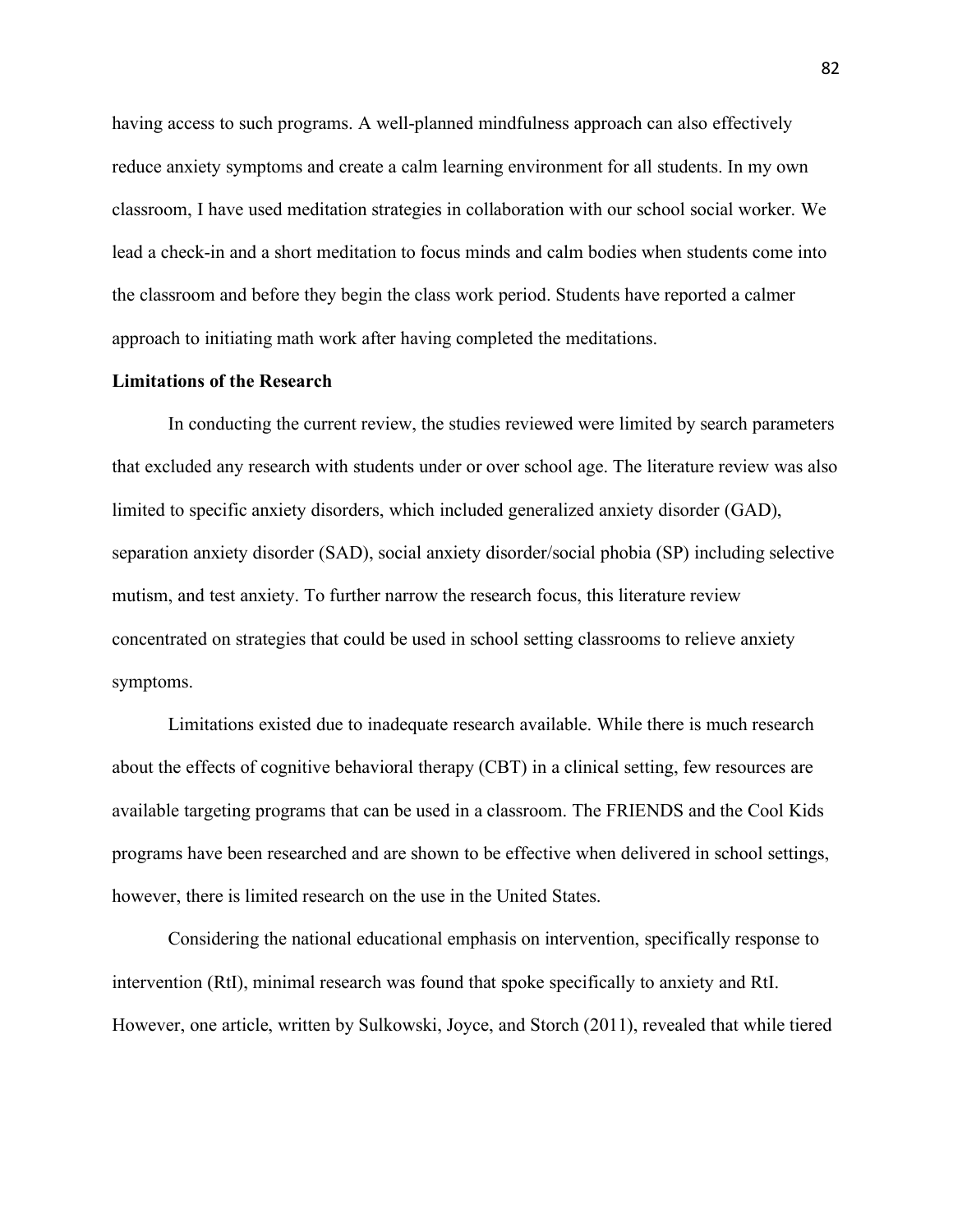interventions can help students with anxiety, interventions are not always implemented with fidelity, nor do they specifically target students with anxiety.

## **Implications for Future Research**

Future research has been suggested by a variety of researchers. Based on the literature review, further research was suggested by Diliberto and Kearny (2015) specifically in the area of selective mutism. They suggested examining whether children with selective mutism differed in other key variables, such as speech frequency, school-based behavior, and parent and family characteristics, including parent perception of the child's selective mutism behavior. They also suggested assessing variables such as emotional regulation, attachment patterns, and Theory of Mind, which may be used in a differential diagnosis (p. 21).

Further research could consider the area of comorbid mental health disorders. There is a vast scholarship in regard to anxiety and depressive and attention deficit hyperactivity disorders, but further research into comorbid specific learning disability (SLD) is needed. SLD students often feel fear or worry because they are unable to perform at grade level as expected; however, there is a lack of literature regarding this specific issue.

While researchers such as Cougle, Timpano, Sachs-Ericsson, Keough, and Riccardi (2010) have examined the history of childhood abuse on lifetime anxiety disorder symptoms, there was little literature found on currently reported anxiety symptoms of children affected by abuse.

Several curriculum-based programs were reviewed as positive preventative strategies. However, there was little literature found on the use of these programs in the United States, either because these programs have not been regularly disseminated or because of their novel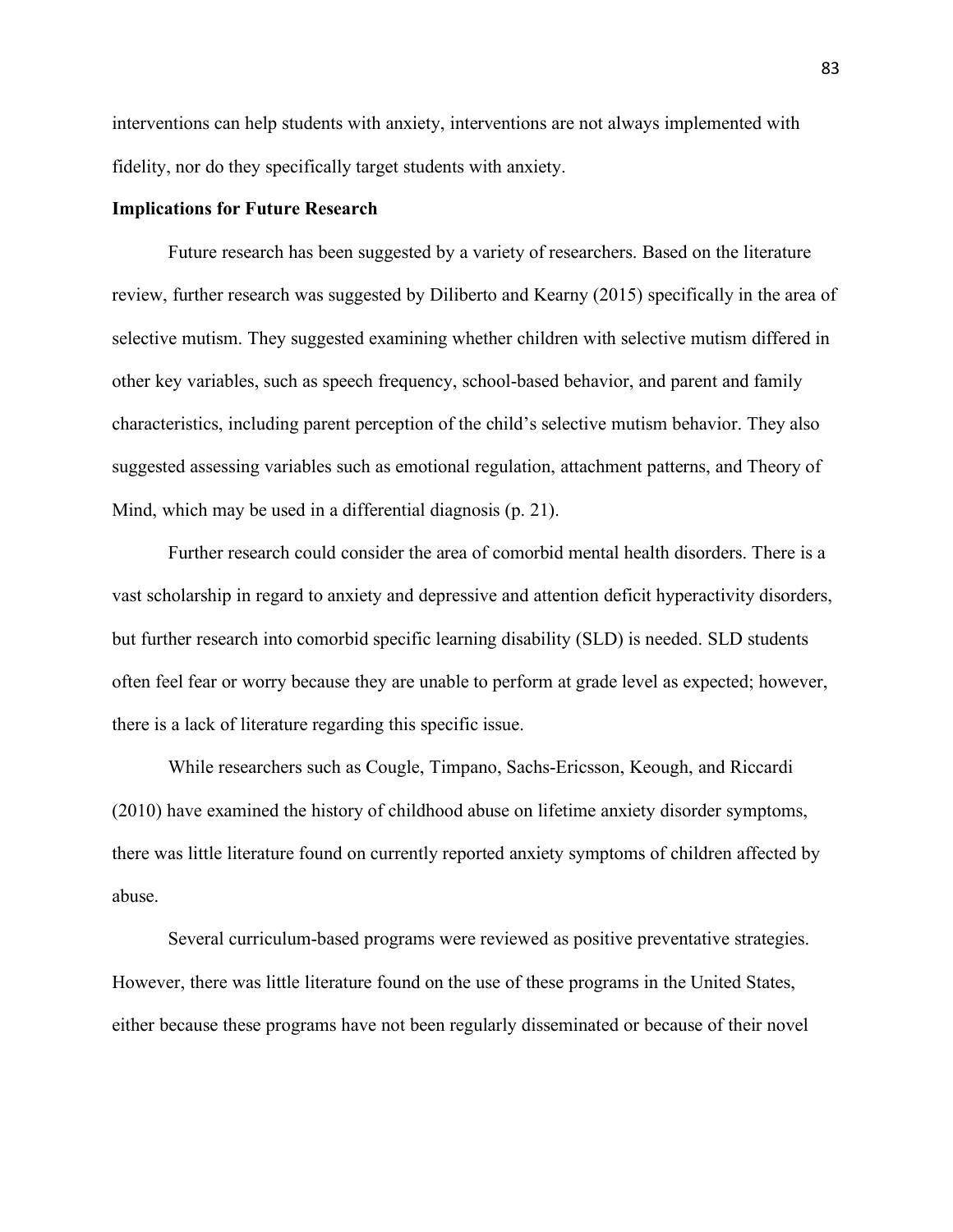status. It would be interesting to see how many districts in the United States have heard of or implemented these programs and to what degree they have been successful.

Larger sample sizes were also suggested in several studies, including some studies that recommended including older or younger participants. Gathering participants from more diverse cultural and socio-economic backgrounds has also been recommended to determine the generalizability of research results. Studies looking specifically at one type of anxiety disorder might take a broader approach to determine if results are universal for all anxiety types.

### **Conclusion**

The current thesis aimed at determining the most common anxiety disorders for K-12 students; what caused the anxiety disorders; what symptoms may be presented and how teachers can identify students with anxiety; and what teachers and staff members can do within the school setting to help alleviate recognized anxiety symptoms.

While a variety of information exists discussing anxiety disorders and different clinical treatments that students may access, teachers are the first line of defense in support of our students. Students attend school daily and interact with teachers, who in turn may have special insight about how to help students be their best selves while at school. It is important for teachers and schools to recognize that many students suffer from some degree of anxiety and stress. Implementing simple, cost-effective strategies to help alleviate some of that pressure has been shown to increase academic and social performance, the goal of every school district.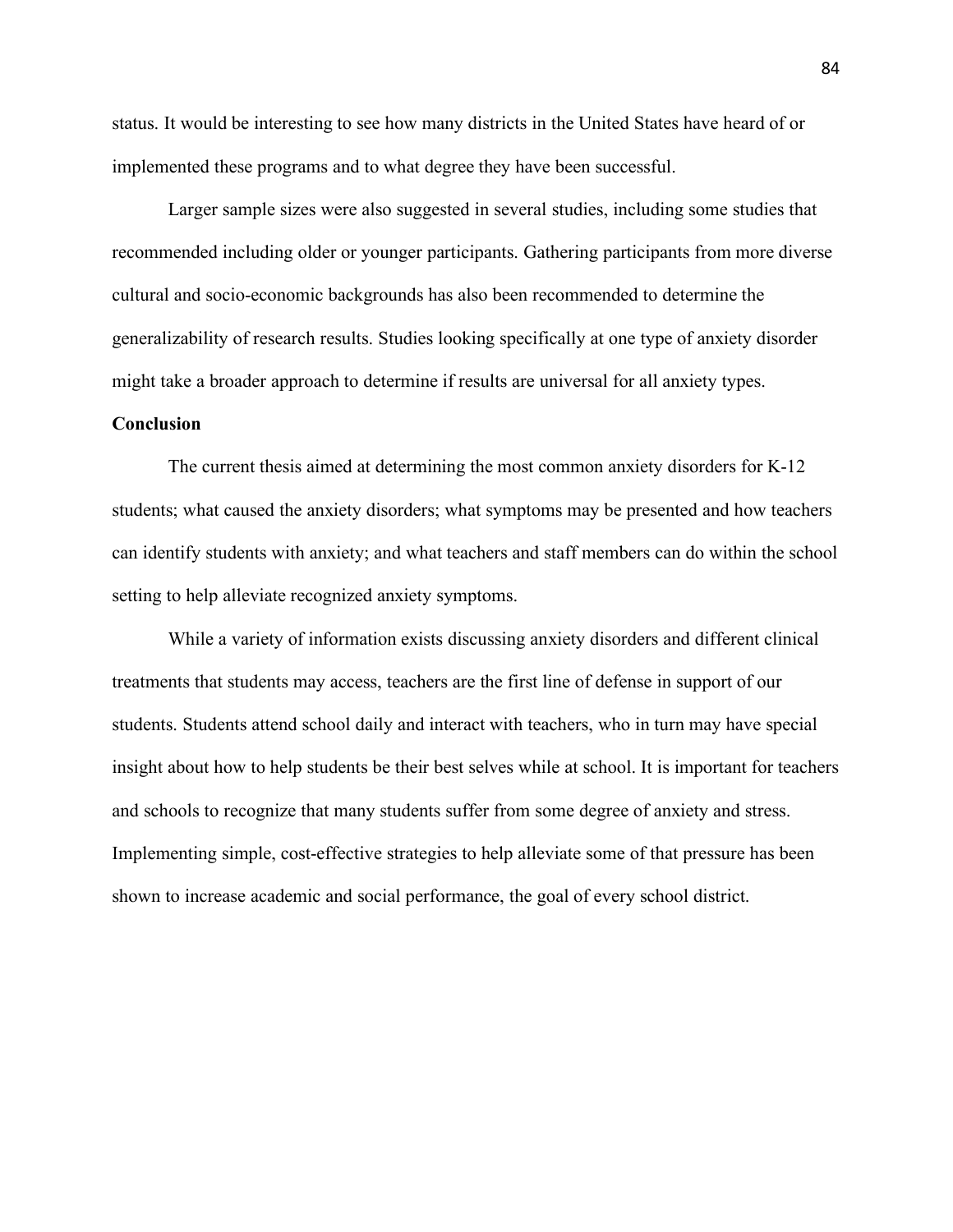#### **References**

- American Psychiatric Association: Diagnostic and Statistical Manual of Mental Disorders, Fifth Edition. Arlington, VA, American Psychiatric Association, 2013
- American Psychological Association (2017). What is cognitive behavioral therapy? *PTSD Guideline: PTSD for Patients & Families*, https://www.apa.org/ptsd-guideline/patientsand-families/cognitive-behavioral. retrieved: October 26, 2020
- Anbarasu, M., & Chandramohan, V. (2015) Yoga in the management of anxiety among students. *Indian Journal of Health and Wellbeing, 6*(12), 1207-1210. No DOI.
- Arendt, K., Thastum, M., and Hougaard, E. (2016). Efficacy of a danish version of the cool kids program: A randomized wait-list controlled trial. *Acta Psychiatrica Scandinavica, 133*(2), 109-121. DOI 10.1111/acps.12448.
- Aydin, U. (2019). Grade level differences in the cognitive, behavioral, and physiological components of test anxiety. *International Journal of Educational Psychology*, *8*(1), 27- 50. DOI 10.17583/ijep.2019.2729.
- Beesdo-Baum, K., Knappe, S., Fehm, L., Hofler, M., Lieb, R., Hofmann, S.G., & Wittchen, H.U. (2012). The natural course of social anxiety disorder among adolescents and young adults. *Acta Psychiatrica Scandanavica, 126*, 411-425. DOI 10.1111/j.16000- 0447.2012.01886.x
- Bermudez, M.O.E., Sanchez, J.J.C., del Sol, M., and Sevilla, F. (2015). Parent-perceived and self-perceived anxiety in children with autism spectrum disorder, *Educational Research and Reviews*, *10*(18), 2531-2538. DOI 10.5897/ERR2015.2429.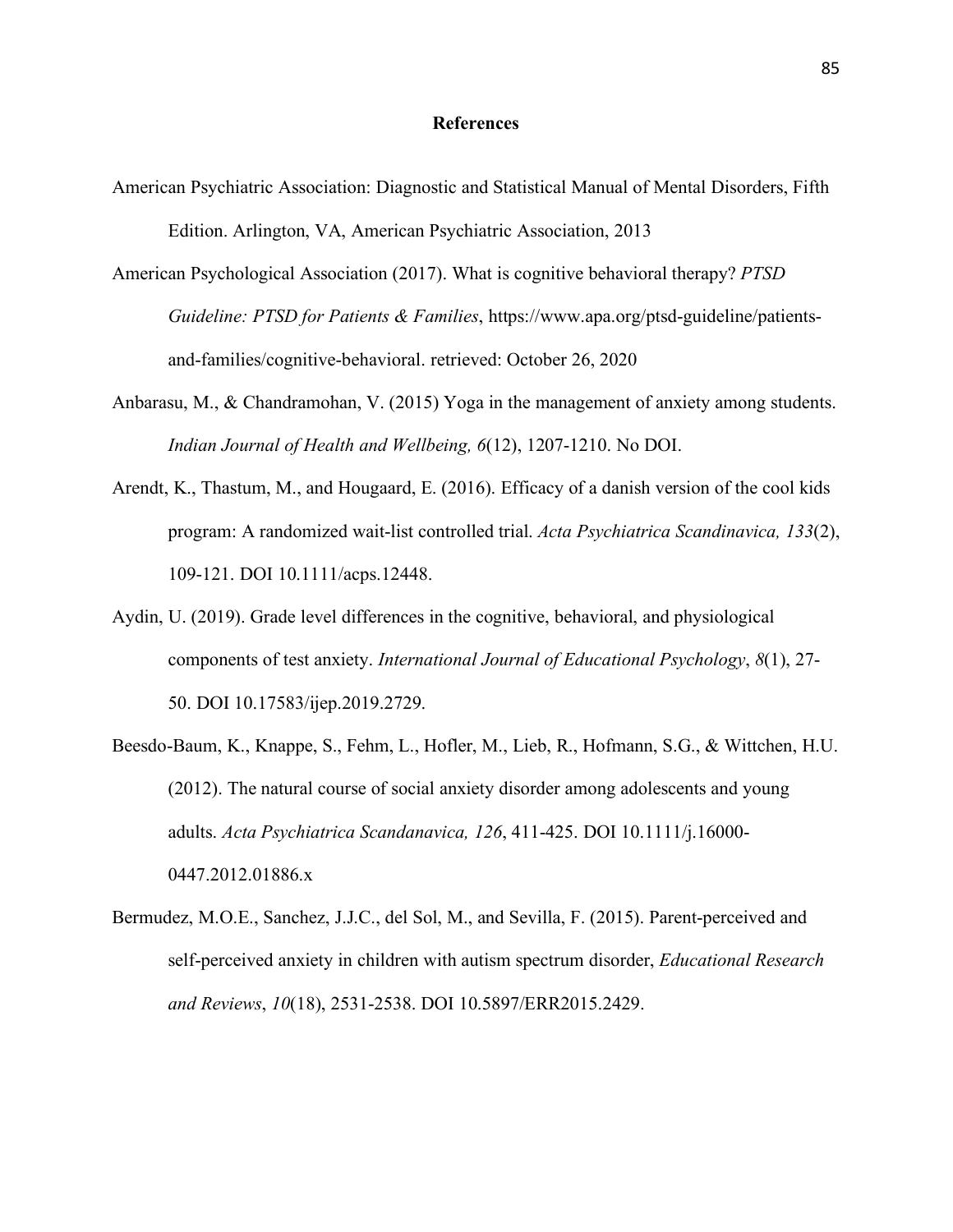- Britton, W., Lepp, N., Niles, H., Rocha, T., Fisher, N., and Gold, J. (2014). A randomized controlled pilot trial of classroom-based mindfulness meditation compared to an active control condition in sixth-grade children, *Journal of School Psychology, 52*, 263-278. DOI 10.1016/j.jsp.2014.03.002.
- Brown, S. and Fite, P.J. (2016). Stressful life events predict peer victimization: Does anxiety account for this link? *Journal of Child and Family Studies, 25*(8), 2616-2625. DOI 10.1007/s10826-016-0428-3
- California Evidence-based Clearinghouse for Child Welfare (2020). Cool kids anxiety program, https://www.cebc4cw.org/program/cool-kids/detailed. Retrieved 10/28/2020
- Cassidy, J., Lichtenstein-Phelps, J., Sibrava, N., Thomas, C., & Borkovec, T. (2009). Generalized anxiety disorder: Connections with self-reported attachment. *Behavior Therapy, 40*(1), 23-38. DOI 10.1016/j.beth.2007.12.2004
- Chang, Y-C., Quan, J,. and Wood, J. (2012). Effects of anxiety disorder severity on social functioning in children with autism spectrum disorders. *Journal of Developmental & Physical Disabilities*, *24*, 235-245, DOI 10.1007/s10882-012-9268-2.
- Collins, S., Woolfson, L., and Durkin, K. (2014). Effects on coping skills and anxiety of a universal school-based mental health intervention delivered in Scottish primary schools, *School Psychology International, 35*(1), 85-100. DOI 10.1177/0143034312469157.
- Cougle, J.R., Timpano, K.R., Sachs-Ericsson, N., Keough, M.E., and Riccardi, C.J. (2010). Examining the unique relationships between anxiety disorders and childhood physical and sexual abuse in the national comorbidity survey-replication. *Psychiatry Research*, *177*(1/2), 150-155. DOI 10.1016/j.psychres.2009.03.008.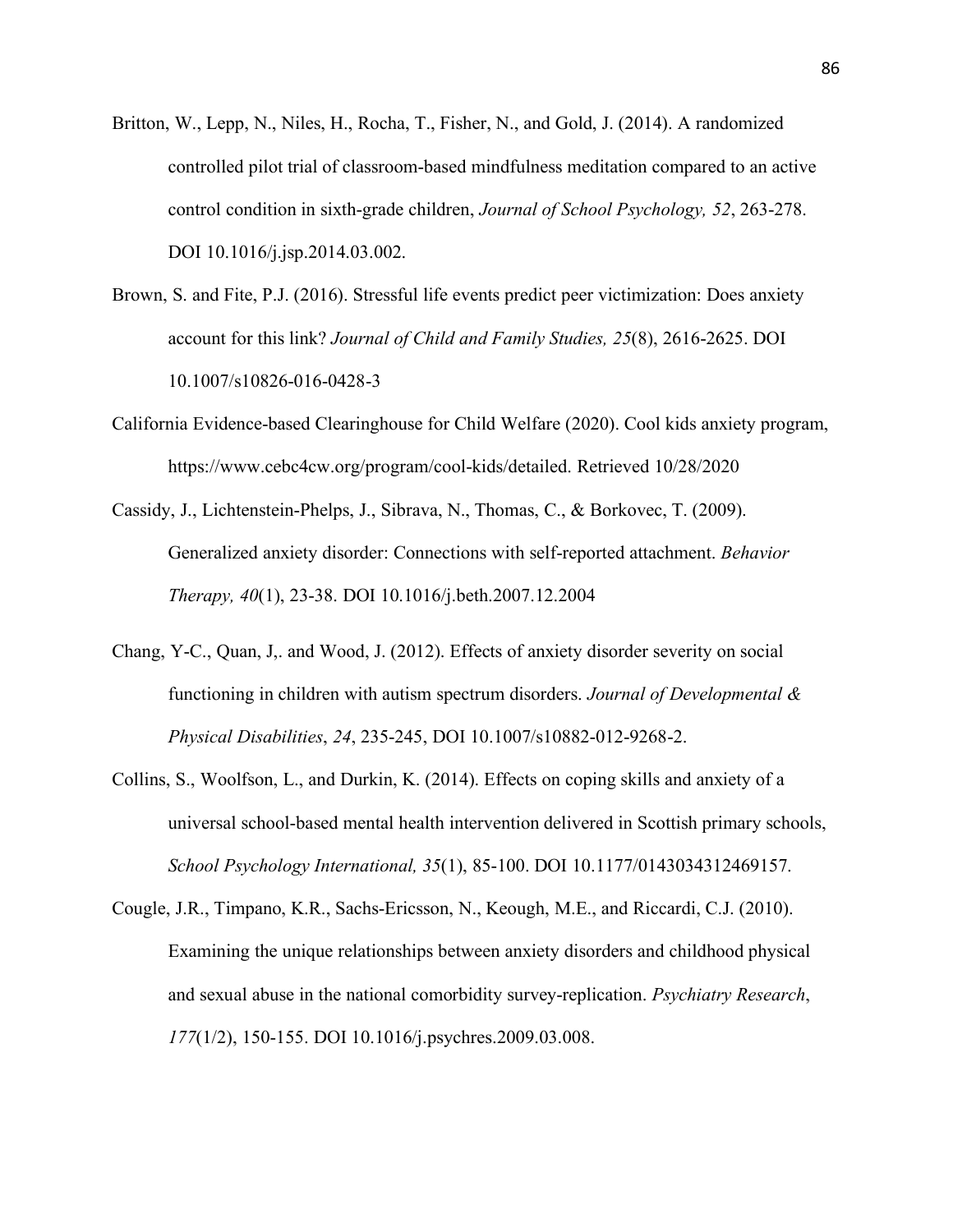- Crocetti, E., Hale, W., Dimitrova, R., Abubakar, A., Gao, C-H., & Pesigan, I. (2015). Generalized anxiety symptoms and identity processes in cross-cultural samples of adolescents from the general population. *Child and Youth care forum, 44*(2), 159-174. DOI: 10.1007/S10566-014-9275-9.
- Diaz, K.I. and Fite, P.J. (2019). Cyber victimization and its association with substance use, anxiety, and depression symptoms among middle school youth. *Child and Youth Care Forum, 48*, 529-544. DOI 10.1007s10566-019-09493-w
- Diliberto, Rachele A. and Kearney, Christopher A. (2015), Anxiety and oppositional behavior profiles among youth with selective mutism, *Journal of communication disorders*, *59*, 16- 23, doi: 10.1016/j.jcomdis.2015.11.001
- Essau, C., Conradt, J., Sasagawa, S., and Ollendick, T. (2012). Prevention of anxiety symptoms in children: Results from a universal school-based trial. *Behavior Therapy, 43*(2), 450- 464. DOI 10.1016/j.beth.2011.08.003.
- FRIENDS Resilience (2019). FRIENDS resilience hub. https://friendsresilience.org. Retrieved 10/15/2020.
- Gouda, S., Luong, M., Schmidt, S., and Bauer, J. (2016). Students and teachers benefit from mindfulness-based stress reduction in a school embedded pilot study, *Frontiers in Psychology, 7*, 590 – 608. DOI 10.3389/fpsyg.2016.00590.

Herren, C., In-Albon, T., & Schneider, S. (2013). Beliefs regarding child anxiety and parenting competence in parents of children with separation anxiety disorder. *Journal of Behavior Therapy and Experimental Psychiatry, 44*(1), 53-60.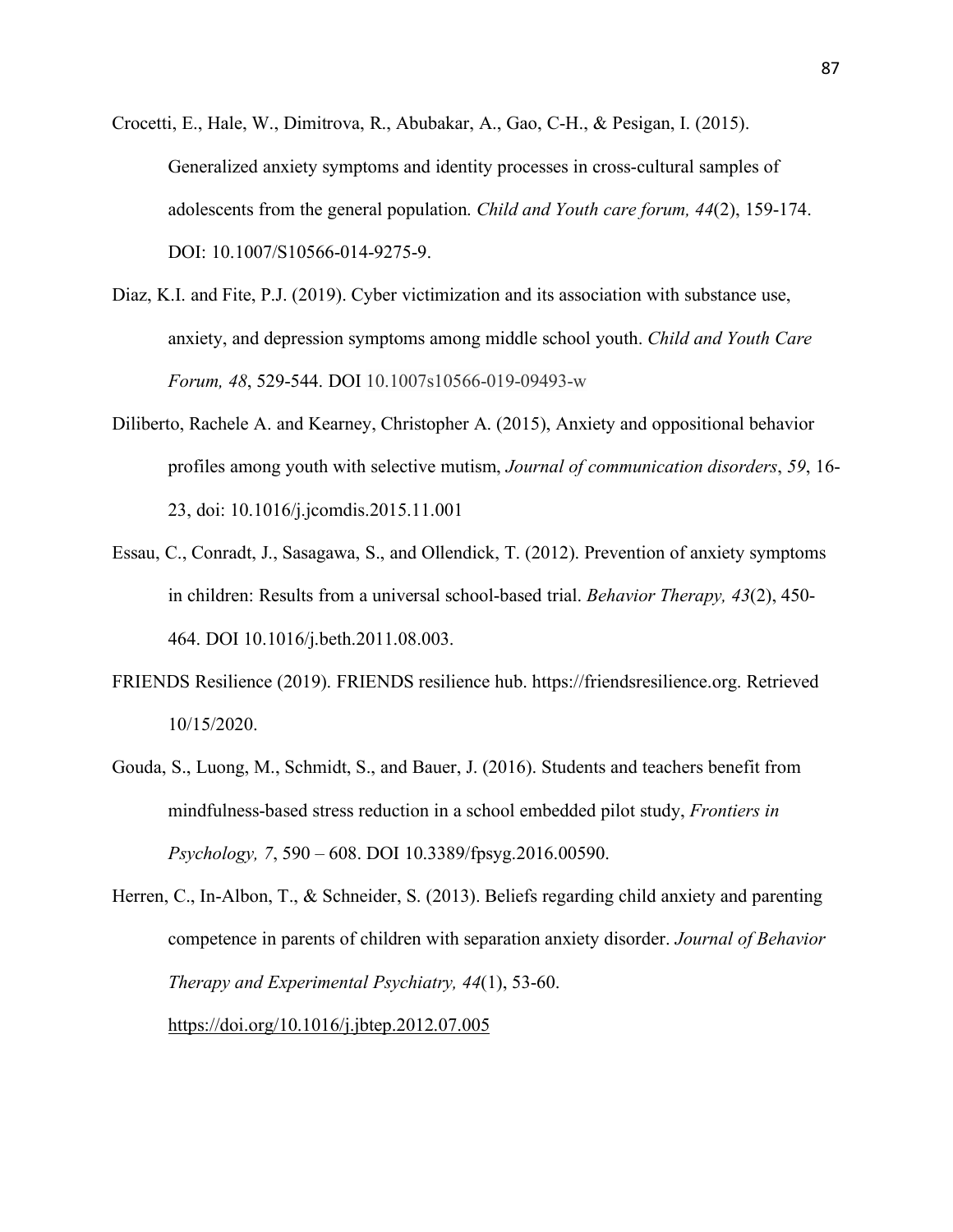- Herzig-Anderson, K., Colognori, D., Fox, J., Stewart, C., and Warner, C. (2012) School-based anxiety treatments for children and adolescents. *Child and Adolescent Psychiatric Clinics of North America, 21*(3), 655-668. DOI 10.1037/t05147-000.
- Isolan, L., Salum, G.A., Osowaski, A.T., Zottis, G. H., and Manfro, G.G. (2013). Victims and bully-victims but not bullies are groups associated with anxiety symptomology among brazilian children and adolescents. *European Child & Adolescent Psychiatry, 22*(10), 641-648. DOI 10.1007/s00787-013-0412-z.
- Iizuka, C., Barrett, P., Gillies, R., Cook, C., and Marinovic, W. (2015) Preliminary evaluation of the friends for life program on students' and teachers' emotional states for a school in a low socio-economic status area, *Australian Journal of Teacher Education, 40*(3), 1-20. DOI 10.14221/ajte.2014v40n3.1.
- Jarrett, M., Black, A., Rapport, H., Grills-Taquechel, A., and Ollendick, T. (2015) Generalized anxiety disorder in younger and older children: Implications for learning and school functioning. *Journal of Child and Family Studies, 24*(4), 992-1003. DOI 10.1007/s10826- 014-9910-y.
- Jarrett, M. A., Wolff, J. C., Davis, T. E., Cowart, M. J., and Ollendick, T. H. (2016). Characteristics of children with adhd and comorbid anxiety. *Journal of Attention Disorders*, *20*(7), 636 – 644. DOI 10.1177/1087054712452914.
- Khalsa, S., Hickey-Schultz, L., Cohen, D., Steiner, N., and Cope, S. (2012). Evaluation of the mental health benefits of yoga in a secondary school: A preliminary randomized controlled trial, *The Journal of Health Services & Research, 39*(1), 80-90. DOI 10.1007/s11414-011-9249-8.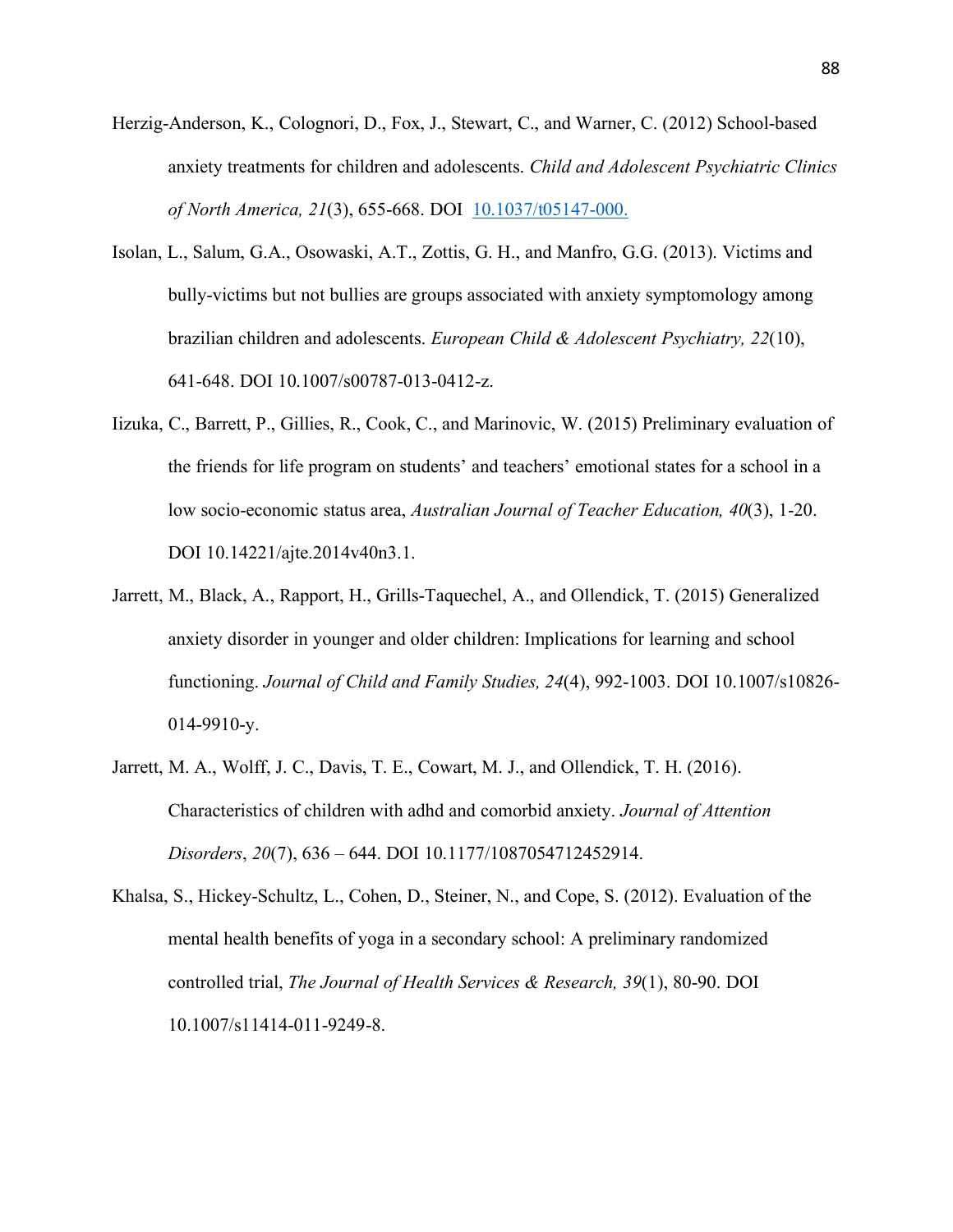- Khesht-Masjedi, M., Shokrgozar, S., Abdollahi, E., Habibi, B., Asghari, T., Ofoghi, R., & Pazhooman, S. (2019). The relationship between gender, age, anxiety, depression, and academic achievement among teenagers. *Journal of Family Medicine & Primary Care*, *8*(3), 799–804. DOI 10.4103/jfmpc.jfmpc\_103\_18.
- Lam, K. (2016). School-based cognitive mindfulness intervention for internalizing problems: Pilot study with hong kong elementary students. *Journal of Child and Family Studies, 25*, 3293-3308. DOI 10.1007/s10826-016-0483-9.
- Larson, H., El Ramahi, M., Conn, S., Estes, L., and Ghibellini, A. (2010). Reducing test anxiety among third grade students through the implementation of relaxation techniques, *Journal of School Counseling, 8*(19), 1-19. No DOI.
- Lohbeck, A., Nitkowski, D., & Petermann, F. (2016). A control-value theory approach: Relationships between academic self-concept, interest, and test anxiety in elementary school children, *Child You Care Forum*, *45*, 887-904. DOI 10.1007/s10566-016-9362-1.
- Macquarie University (2020) Cool kids anxiety program. *Center for Emotional Health*, https://www.mq.edu.au/about/campus-services-and-facilities/hospital-and-clinics/centrefor-emotional-health-clinic/cool-kids-anxiety-program-for-professionals. Retrieved 10/28/2020.
- Marsee, M.S., Weems, C.F., and Taylor, L.K. (2008). Exploring the association between aggression and anxiety in youth: A look at aggressive subtypes, gender, and social cognition. *Journal of Child and Family Studies, 17*(1), 154-168. DOI 10.1007/s10826- 007-9154-1.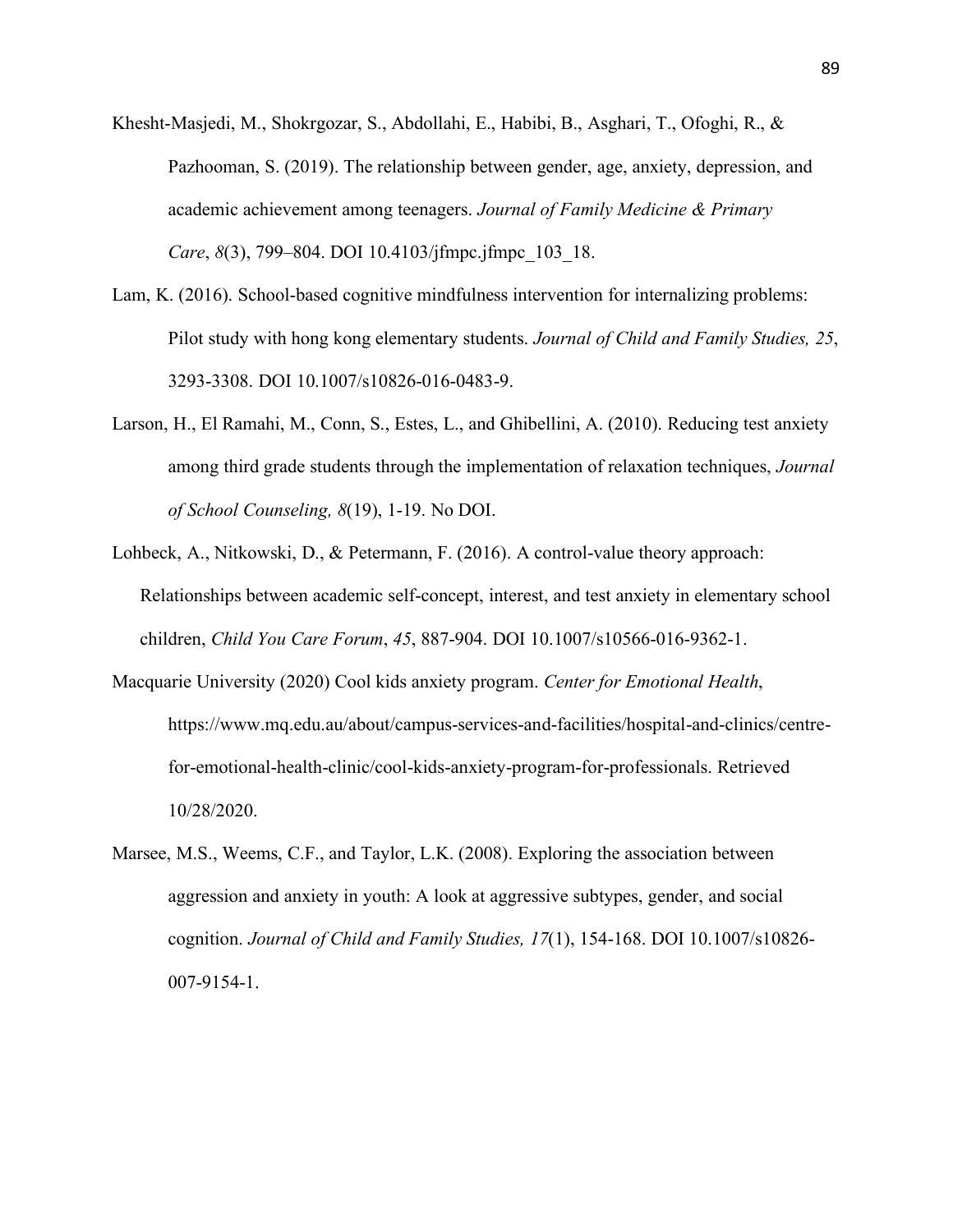- Masoumparast, Shiva (2016). The role of teacher's emotional intelligence and self-efficacy in decreasing students' separation anxiety disorder. *International Education Studies,* (*9*)4, 185 – 194. doi:10.5539/ies.v9n4p185
- Mayo Clinic Staff (2018). Separation anxiety. Retrieved from www.mayoclinic.org/diseasesconditions/separation-anxiety-disorder/symptoms-causes/syc-20377455 on 07/24/2019.
- Mayo Clinic Staff (2018). Anxiety disorders. *Patient care & health information: Diseases and conditions*, https://www.mayoclinic.org/diseases-conditions/anxiety/symptomscauses/syc-20350961, retrieved 9/28/202.
- McLoone, J., Hudson, J.L., & Rapee, R.M. (2006). Treating anxiety in a school setting. *Education and Treatment of Children*, *29*(2), 219-241. No DOI

MindUp (2021). Mind up for life. https://mindup.org. Retrieved 11/1/2020.

- Misfud, C. and Rapee, R. (2005). Early intervention for childhood anxiety in a school setting: outcomes for an economically disadvantaged population. *Journal of the American Academy of Child and Adolescent Psychiatry, 44*(10). DOI 10.1097/01.chi.0000173294.13441.87
- Mychailyszyn, M. P., Mendez, J. L., and Kendall, P. C. (2010). School functioning in youth with and without anxiety disorders: Comparisons by diagnosis and comorbidity. *School Psychology Review, 39*(1), 106-121. No DOI

Motoca, L.M., Williams, S., and Silverman, W.K. (2012) Social skills as a mediator between anxiety symptoms and peer interactions among children and adolescents. *Journal of Clinical Child and Adolescent Psychology*, *41*(3), 329-336. DOI 10.1080/15374416.2012.668843.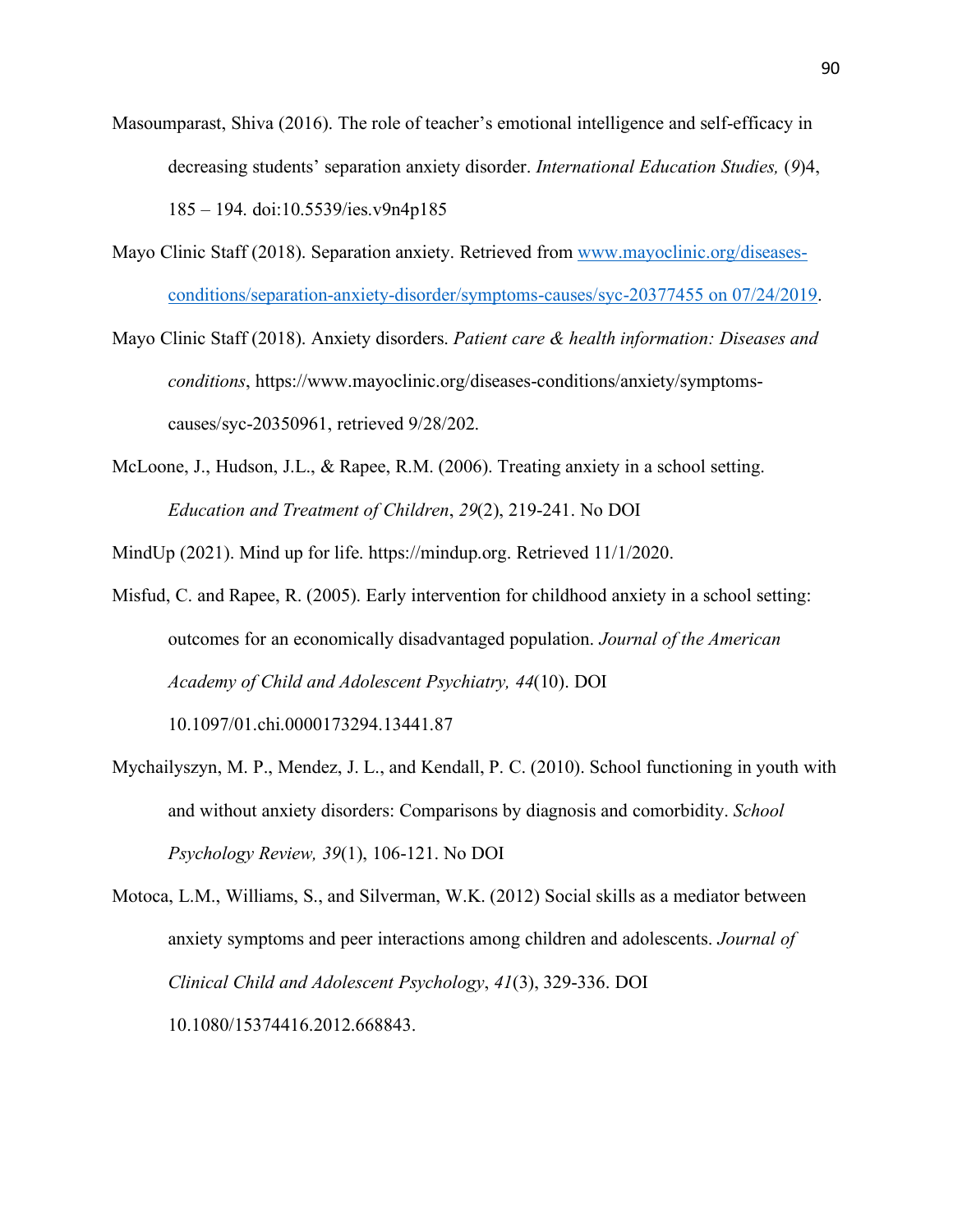- Muris, P., Hendricks, E., & Bot, S. (2016). Children of few words: Relations among selective mutism, behavioral inhibition, and (social) anxiety symptoms in 3- to 6- year-olds, *Child Psychiatry and Human Development, 47,* 94-101, doi:10.1007/s10578-01578-x.
- O'Neil, K.A., Podell, J.L., Benjamin, C.L., & Kendall, P.C. (2010). Comorbid depressive disorders in anxiety-disordered youth: Demographic, clinical, and family characteristics, *Child Psychiatry & Human Development*, *41*(3), 330-341. DOI 10.1007/s10578-009- 0170-9.
- Pereira, A., Marques, T., Russo, V., Barros, L., and Barrett, P. (2014) Effectiveness of the friends for life program in portuguese schools: Study with a sample of highly anxious children, *Psychology In The Schools, 51*(6), 647-657. DOI 10.1002/pits.21767.
- Queen, A. and Ehrenreich-May, J. (2014). Anxiety-disordered adolescents with and without a comorbid depressive disorder: Variations in clinical presentation and emotion regulation, *Journal of Emotional and Behavioral Disorders*, *22*(3), 160-170. DOI 10.1177/1063426613478175
- Rao, Patricia A., Beidel, Deborah C., Turner, Samuel M., Ammerman, Robert T., Crosby, Lori E., & Sallee, Floyd R. (2007). Social anxiety in childhood and adolescence: Descriptive psychopathology. *Behavior Research and Therapy, 45*, 1181-1191. DOI: 10.1016/j.brat.2006.07.015
- Salcedo, B. (2018). The comorbidity of anxiety and depression, Retrieved from: https://www.nami.org/Blogs/NAMI-Blog/January-2018/The-Comorbidity-of-Anxietyand-Depression on 07/10/2020.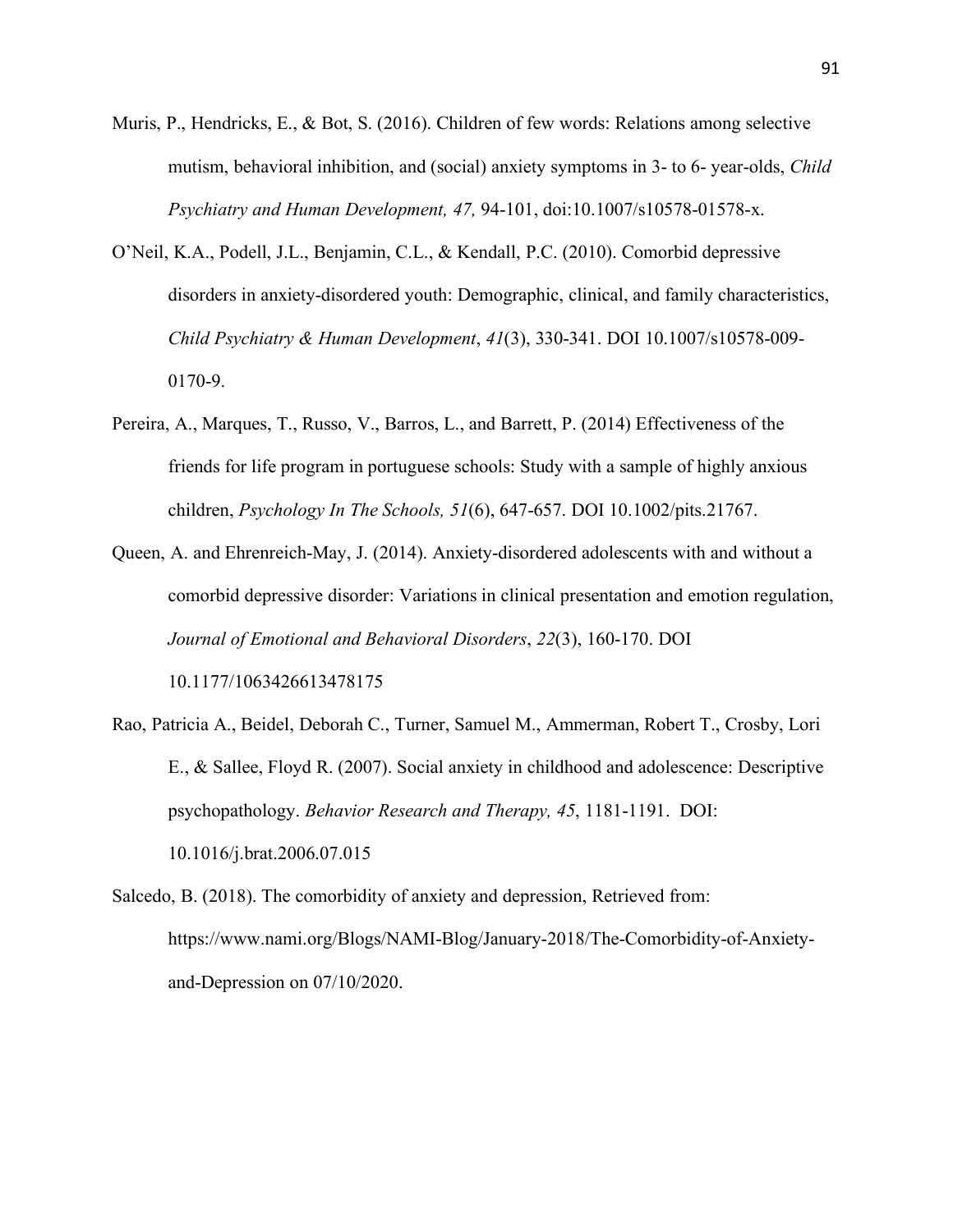- Schonert-Reichl, K. A., Oberle, E., Lawlor, M. S., Abbott, D., Thomson, K., Oberlander, T. F., and Diamond, A. (2015). Enhancing cognitive and social–emotional development through a simple-to-administer mindfulness-based school program for elementary school children: A randomized controlled trial. *Developmental Psychology, 51*(1), 52-66. DOI 10.1037/a0038454.
- Sciberras, E., Lycett, K., Efron, D., Mensah, F., Gerner, B., and Hiscock, H. (2014). Anxiety in children with attention deficit/hyperactivity disorder, *Pediatrics*, *133*(5), 801-808. DOI 10.1542/peds.2013-3686.
- Stapp, A. & Lambert, A. (2020). The impact of mindfulness-based yoga interventions on fifthgrade students' perceived anxiety and stress. *International Electronic Journal of Elementary Education, 12*(5), 471-480. DOI 10.26822/iejee.2020562137.
- Strauss, C.C., Frame, C.L., & Forehand, R. (1987). Psychosocial impairment associated with anxiety in children. *Journal of Clinical Child Psychology*, *16*(3), 235-239. No DOI.
- Suarez-Morales, L. & Lopez, B. (2009). The impact of acculturative stress and daily hassles on pre-adolescent psychological adjustment: Examining anxiety symptoms. *The Journal of Primary Prevention, 30*(3-4), 335-349. DOI 10.1007/s10935-009-0175-y.
- Sulkowski, M., Joyce, D., & Storch, E. (2021). Treating childhood anxiety in schools: Service delivery in a response to intervention paradigm. *Journal of Child and Family Studies*, *21*, 938-947. DOI 10.1007/s10826-011-9553-1.
- Tsang, T.W., Kohn, M.R., Elfron, D., Clarke, S.D., Clark, C.R., Lamb, C., and Williams, L.M. (2015) Anxiety in young people with adhd: Clinical and self-report outcomes. *Journal of Attention Disorders*, *9*(1), 18-26. DOI 10.1177/108705471244830.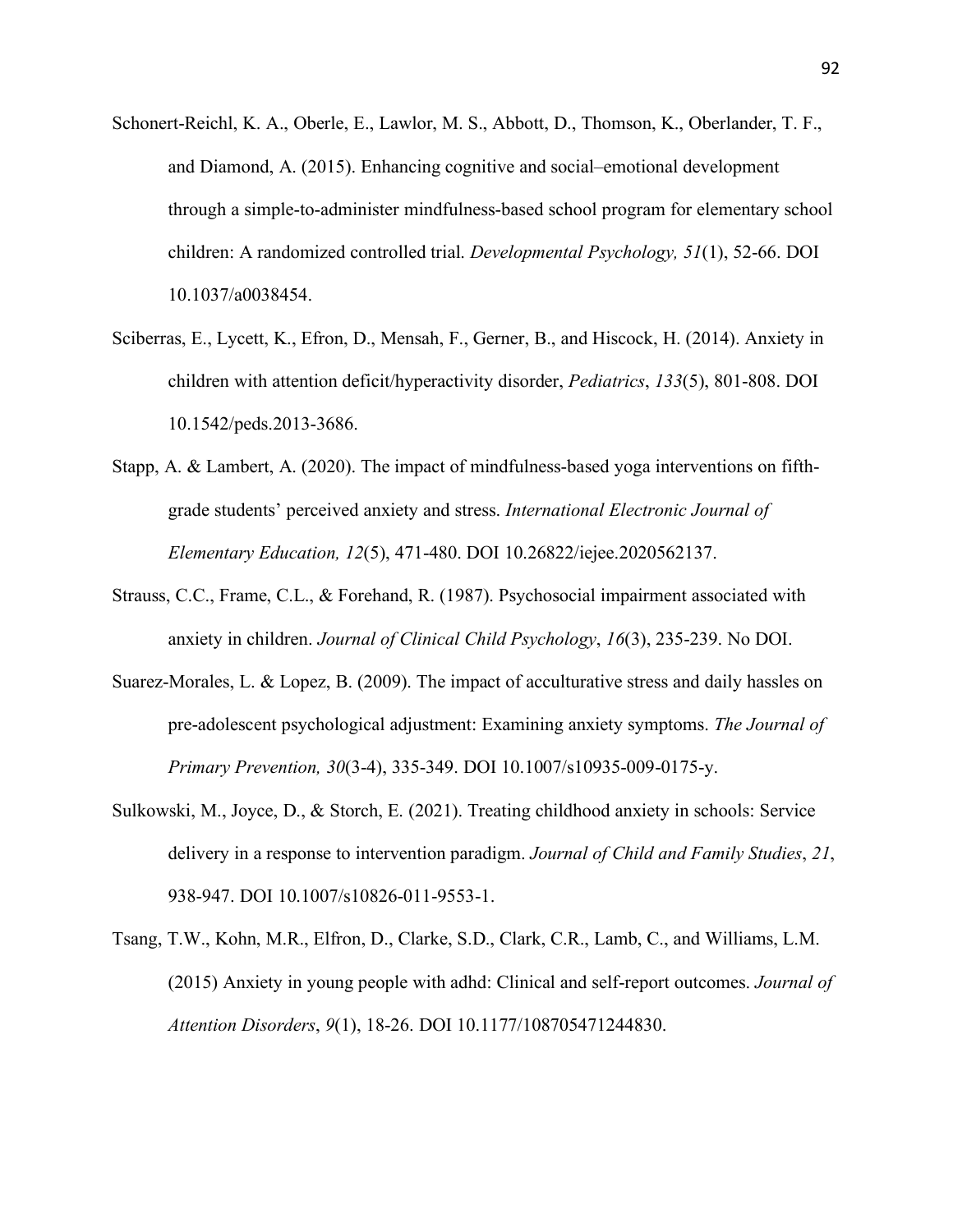- Unruh, S. M., & Lowe, P. A. (2013). Selective mutism. In C. R. Reynolds, K. J. Vannest, & E. Fletcher-Janzen (Eds.), *Encyclopedia of Special Education: A Reference for the Education of Children, Adolescents, and Adults with Disabilities and Other Exceptional Individuals* (4th ed.). Hoboken, NJ: Wiley. Retrieved from http://ezproxy.bethel.edu /login?url=https://search.credoreference.com/content/entry/wileyse/selective\_mutism/0?i nstitutionId=712 on 07/24/2019.
- Van Niekerk, Rianne E., Klien, Anke M., Allart-van Dam, Esther, Hudson, Jennifer L., Rinck, Mike, Hutschemaekers, Giel J. M., Becker, & Eni S. (2017). The role of cognitive factors in childhood social anxiety: Social threat thoughts and social skills perception, *Cognitive therapy & research, 41*(3), 489-497, doi: 10.1007/s10608-016-9821-x
- Vazsonyi, A.T., Trejos-Castillo, E., and Huang, L. (2006). Are developmental processes affected by immigration? Family processes, internalizing behaviors, and externalizing behaviors. *Journal of Youth and Adolescence*, *35*(795), 799-813. DOI 10.1007/s10964-006-9104-z
- Von der Embse, N. & Hasson, R. (2012). Test anxiety and high-stakes performance between school settings: Implications for educators, *Preventing School Failure*, *56*(3), 180-187. DOI 10.1080/1045988X.2011.633285.
- Wood, J. (2006). Effect of anxiety reduction on children's school performance and social adjustment. *Developmental Psychology*, *42*(2), 345–349. DOI 10.1037/0012- 1649.42.2.345.
- Zabowski, B. A. and Storch, E. A. (2018). Comorbid autism spectrum disorder and anxiety disorders: A brief review. *Future Neurology*, *13*(1), 31-37. DOI 10.2217/fnl-2017-0030.